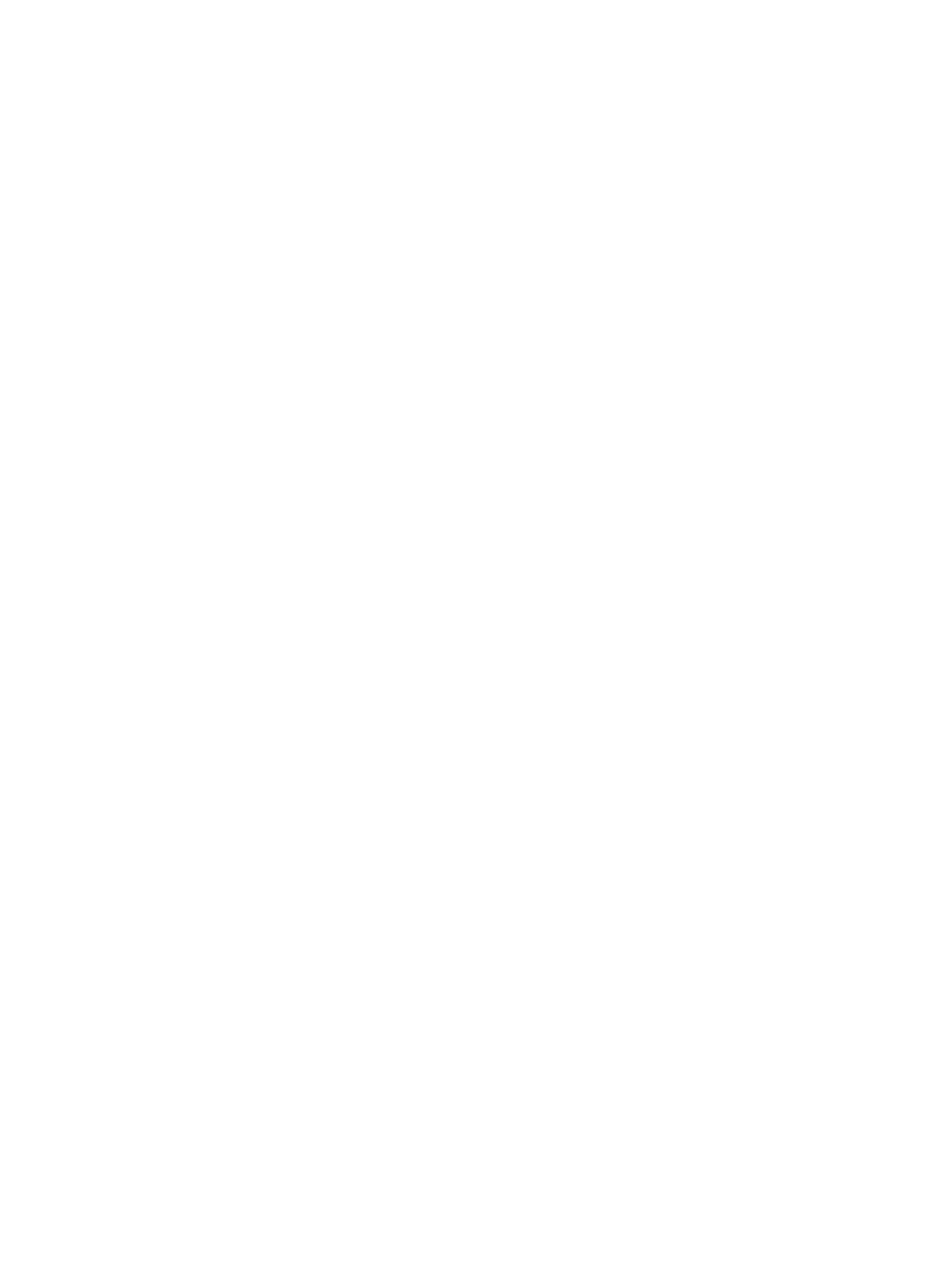# **Stud=Book**

**of the**

# **American Cat Association**

**Chicago**

**Volume III**

**=======================**



Published by THE AMERICAN CAT ASSOCIATION (INC.) CHICAGO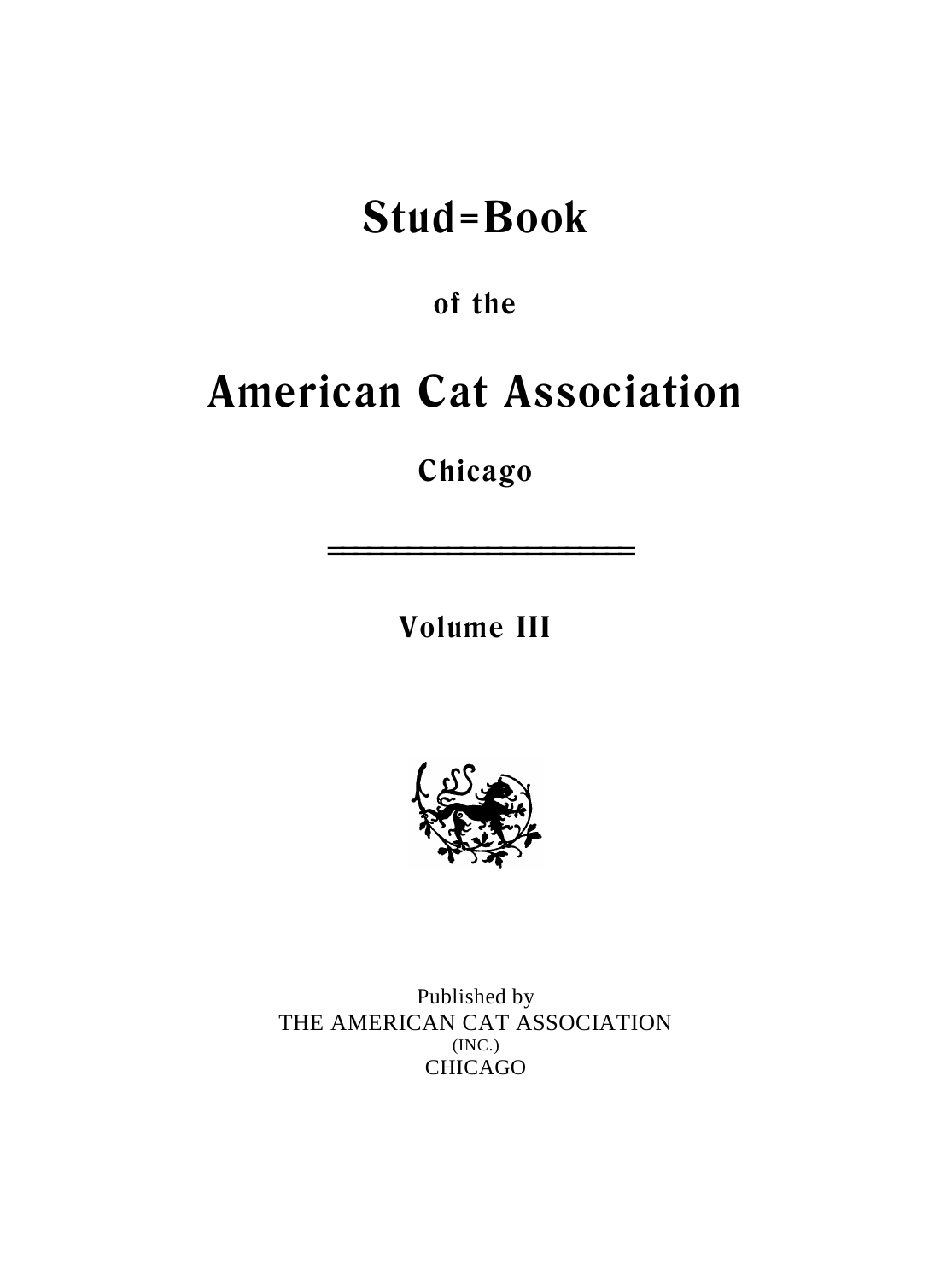Copyright 1909  $\check{B}Y$ The American Cat Association (INC.)

*Scanned and edited by Paul G. Russell, June, 2001. Original typographical errors have been retained and are displayed in red; Comments and notations by Paul G. Russell are displayed in red and italicized.. Original Volume Size 7.5" H x 5.5" Wide.*

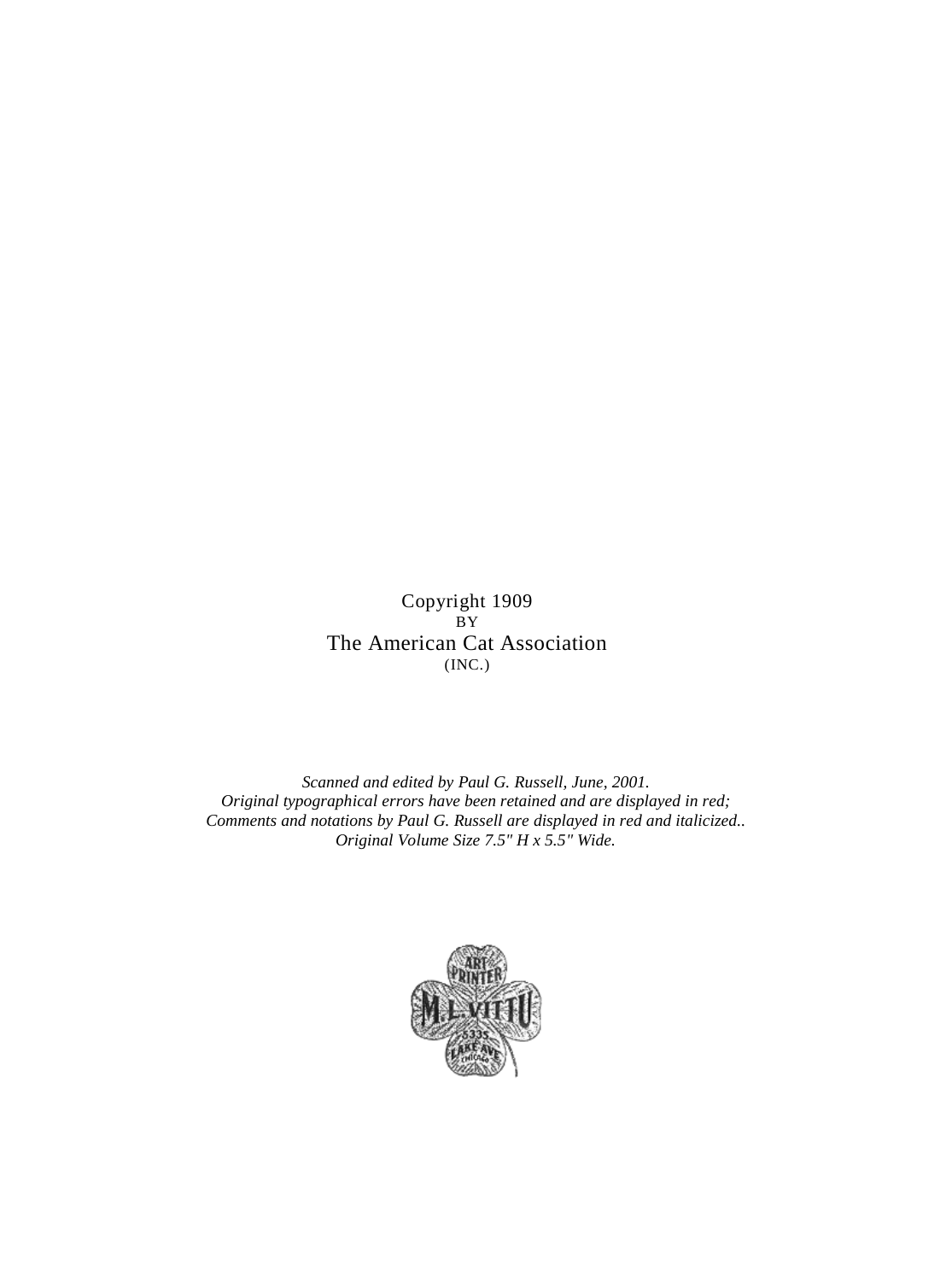# AMERICAN CAT ASSOCIATION

(INCORPORATED)

——————

**OFFICERS** 

PRESIDENT VICE-PRESIDENT HAS. G. SNOW MRS. CLINTON LOCKE<br>
Chicago, III. Chicago, III. Chicago, Ill.

> SECRETARY-TREASURER MRS. ELBERT E. BESSE 5534 Union Avenue Chicago, Ill.

# EXECUTIVE BOARD

————

MRS. W. EAMES COLBURN Chicago, Ill.

MRS. JOSIAH CRATTY MRS. L. H. BIXBY Oak Park, Ill. Chicago, Ill.

MRS. HUGH E. KING Chicago, Ill.

Rochester, N. Y. Chicago, Ill.

MRS. E. L. BRACE C. A. WHITE, M. D. C.

F. L. KIMMEY Morgan Park, Chicago, Ill.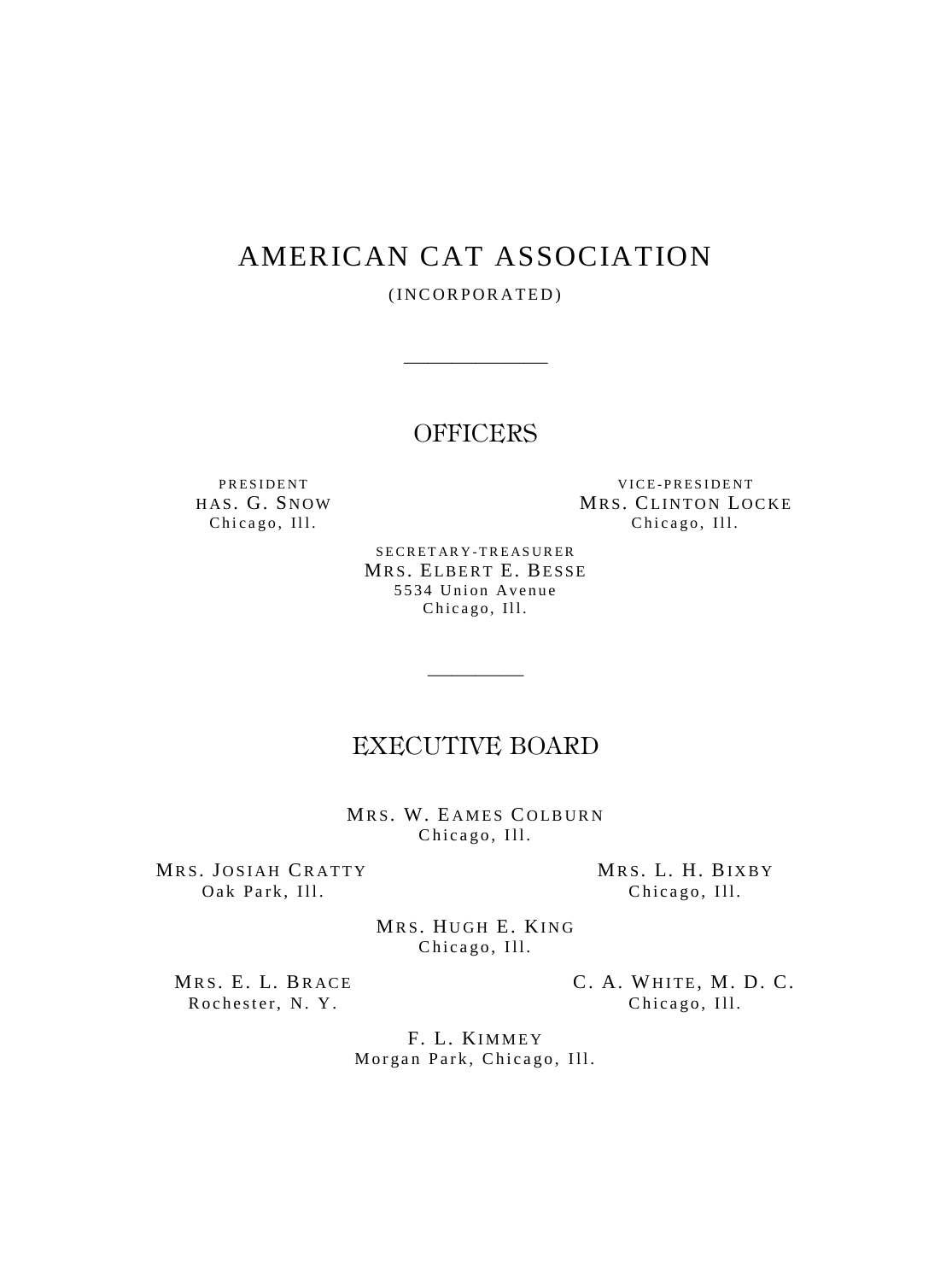# RULES OF REGISTRY FOR VOL. I, APPROVED BY THE UNITED

STATES DEPARTMENT OF AGRICULTURE. ————

Cats may be registered in the Stud-Book of the American Cat Association when they conform to the following requirements:

- Rule 1. When sire and dam have been registered in this Stud-Book in the section where the cat belongs.
- Rule 2. When sire and dam have been registered in the Beresford Cat Club Stud-Book as of the breed to which the cat belongs.
- Rule 3. When cat has been registered in the Stud-Book of the National Cat Club of England or in the Cat Club Register as of the breed to which the cat belongs.
- Rule 4. When cat shows three top crosses of sires of one breed registered in the Stud-Book of the American Cat Association, or in the Beresford Cat Club Stud-Book, or in the Stud-Book of the National Cat Club of England, or in the Cat Club Register, on satisfactory evidence of that fact.
- Rule 5. When cat of any of the breeds recognized by the American Cat Association has been bred in Persia, Turkey, Japan, Mexico, the Isle of Man, or Abyssinia, on satisfactory evidence of that fact.
- Rule 6. When cat of any of the breeds recognized by the American Cat Association has been imported from European countries, on satisfactory evidence that it is of pure blood of its breed.
- Rule 7. When long-haired Persian (or Angora) cat, bred in the New England States, or of direct descent in pure blood from such stock, has won a prize in the regular classification at a show held under the rules of the American Cat Association.
- Rule 8. When cat shall have won a championship at a show held under the rules of the American Cat Association.
- Rul**e 9**. (In force only from June 25, 1907 to June 25, 1908). Pedigrees of cats which can be proved of pure breeding to the satisfaction of the Board of Directors, but which through technicalities may not be eligible to registry under the foregoing rules, bay be accepted for registry as foundation stock by the Board of Directors and assigned new numbers in regular order.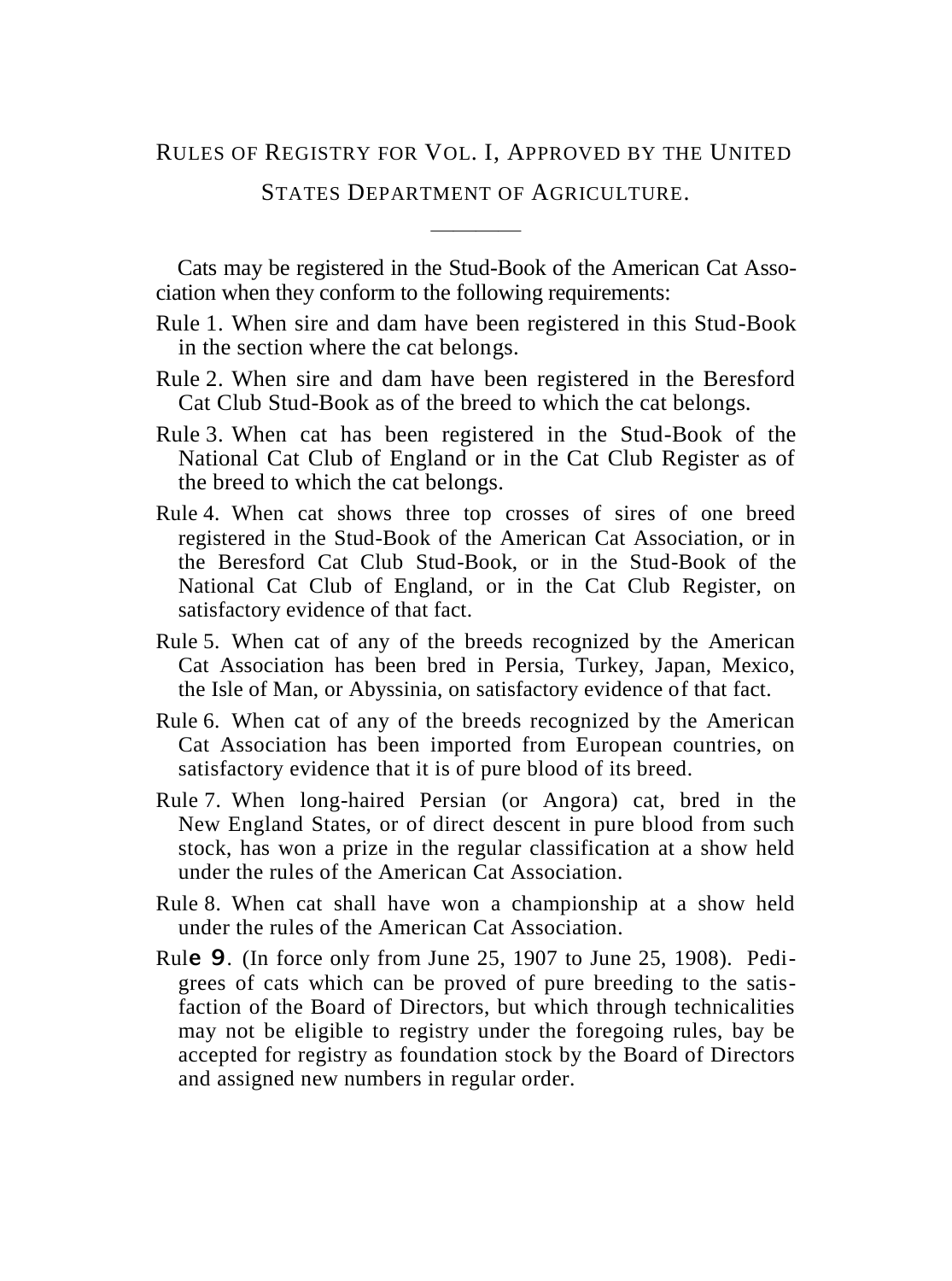# STUD-BOOK

# OF THE

# AMERICAN CAT ASSOCIATION

#### LONGHAIR.

——–——

# WHITE—MALE.

# **Dukelily 560**

(Rule 1).

Date of birth, September 6, 1907. Color of eyes, Orange. Breeder, Mrs. Clinton Locke, Chicago, Ill. Owner, Breeder. SIRE, White Duke I 407. DAM, Lily White I 408.

# **Prince Albert of Sunny Hill 567**

(Rules 2 and 1).

Date of birth, June 24, 1907. Color of eyes, Blue. Breeder, Mrs. Ida A. Carpenter, Grand Rapids, Mich. Owner, Breeder. SIRE, Brushwood Paris (188). (For extended pedigree see 4). DAM, Nanona 296.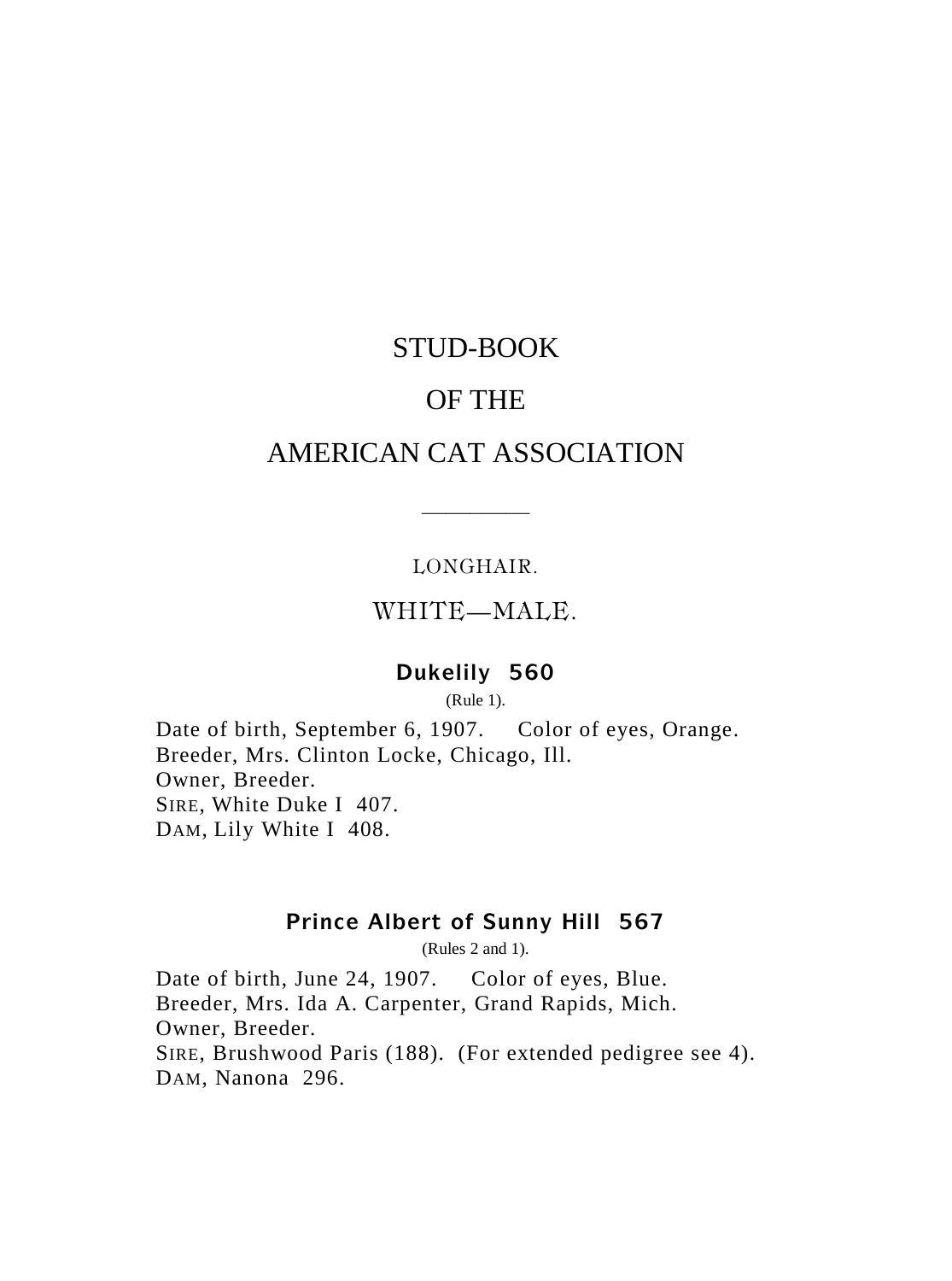# 6 WHITE—MALE.

# **Prosper Le Gai II 577**

(Rules 2 and 1).

Date of birth, April 9, 1907. Color of eyes, Blue.

Breeder, Mrs. H. C. Blount, Wayne, Mich.

Owner, Mrs. Lillian Thomas, Seville, O.

SIRE, Prosper Le Gai (167), by Lockehaven Lord Gwynne (126), out of Wendella II (135). (For extended pedigree see 2). DAM, Wayne Frou Frou 458.

#### **Sancho Pedro 585**

(Rule 9).

Date of birth, April 4, 1906. Color of eyes, Yellow.

Breeder, Mrs. Dolph Babcock.

Owner, Breeder.

SIRE, Teddy Roosevelt, by Van Renselaer, out of Bluebird. Van Renselaer, by Royal Norton out of Marie. Royal Norton. (For extended pedigree see 1). Bluebird, by Jacques out of Marie. Jacques, by Royal Norton out of Midget.

DAM, Bluette B 553.

### **Brockway Laddie 587**

(Rule 9).

Date of birth, July 30, 1906. Color of eyes, Yellow. Breeder, Dr. V. A. Brockway, Chicago, Ill.

Owner, Breeder.

SIRE, Laddie Boy, by Brushwood Boy out of Maxilene 431.

Brushwood Boy, by Brushwood Paris (188) out of Flossie.

DAM, Ch. Baby Norton 444. (Shorthair).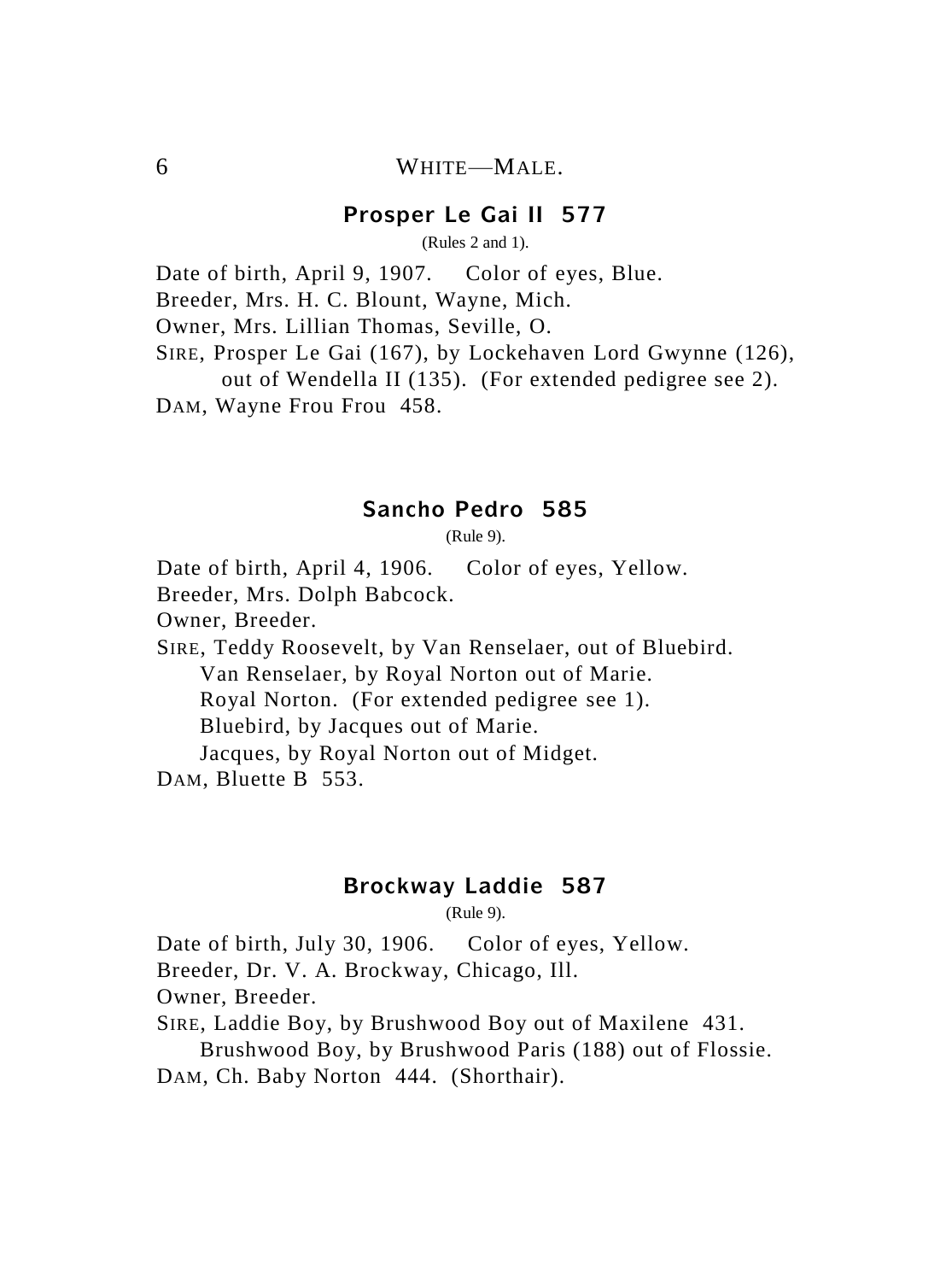#### **John Pricy Alden 609**

(Rule 9).

Date of birth, April 22, 1906. Color of eyes, Blue.

Breeder, Mrs. Geo. Cook, Woonsocket, R. I.

Owner, Mrs. N. H. Sherman, Worcester, Mass.

SIRE, Snowball, by King George II (966) out of Flosette Friganne.

King George II, by Don out of Beauty. Don, by King George I out of Queenie. Beauty, by Frosty out of Snowdrop.

DAM, Madam La Neige.

#### **Toga 616**

(Rule 2).

Date of birth April 19, 1904.

Breeder, Mrs. K. S. Riser, Grand Rapids, Mich. Owner, Mrs. Charlotte Hughes, Grand Rapids, Mich. SIRE, Ti Ki Pearl (957). (For extended pedigree see 615).

DAM, Lady Sissy (931). (For extended pedigree see 615).

### **Troubles 617**

(Rules 2 and 1).

Date of birth, February 14, 1907. Color of eyes, Amber. Breeder, Mrs. E. B. Seidel, St. Louis, Mo. Owner, Miss Mabel C. Jones, Williamsville, Ill. SIRE, Opal (621), by Royal Jr. out of Rags. Royal Jr., by Royal out of Fluffy. Royal, by Dixie out of Chiffon. Chiffon, by Taffy out of Caprice (207). Rags, by Dandy Jim out of Pansy Blossom. Pansy Blossom, by McGinty, out of Mollie Bawn. DAM, Elizabeth II 72.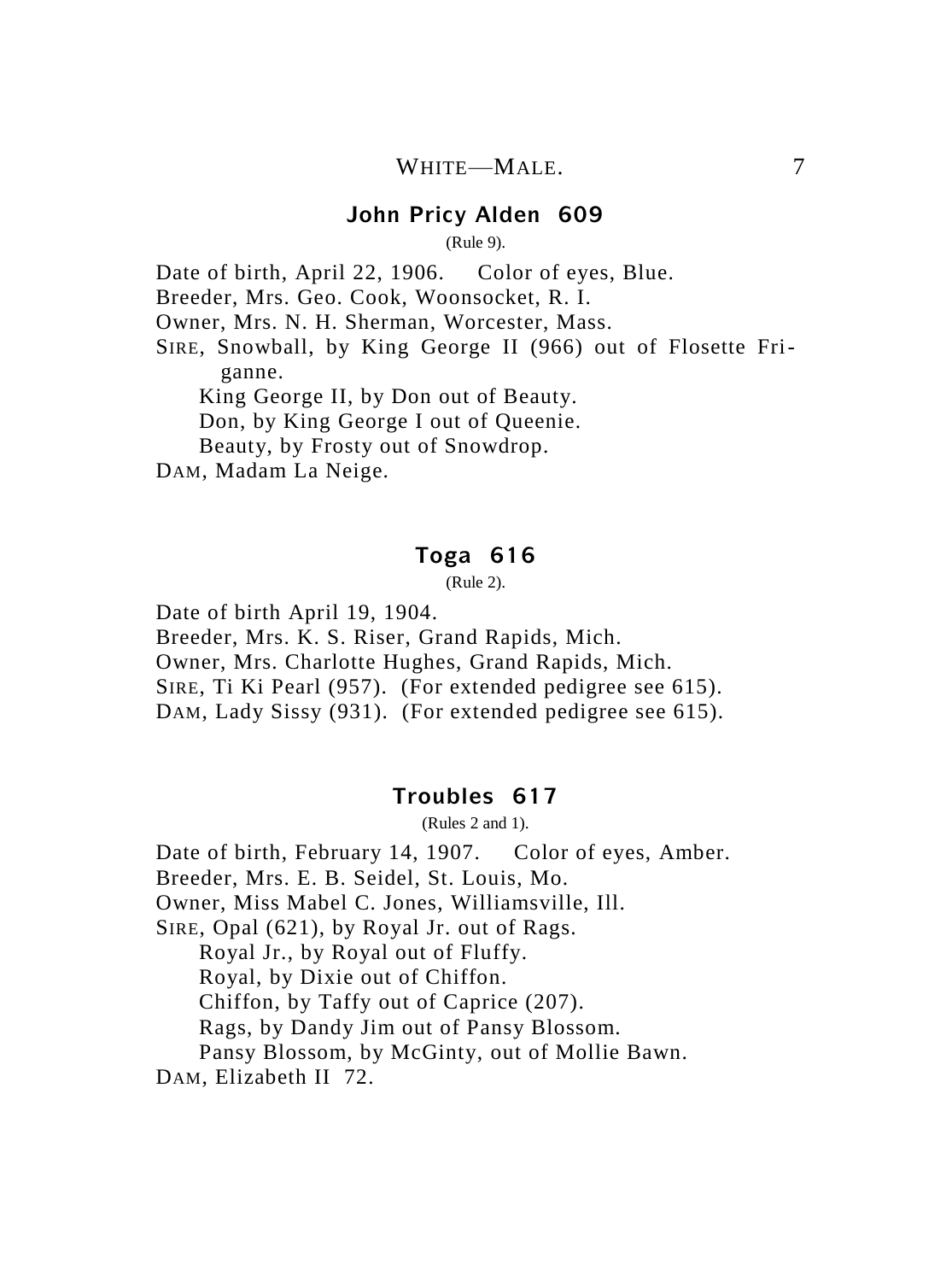# **Snow King 624**

(Rule 2).

Date of birth, May 15, 1906.

Breeder, Bertha Partridge, Stockton Springs, Me.

Owner, Mrs. J. F. Brendel, Galena, Ill.

SIRE, Blue Prince (674), by Blue Boy out of Cora Belle. Blue Boy, by Carol.

Cora Belle, by ——— out of Pansy.

DAM, Lady Banjo (758), by Carol out of Queen Louise. Carol, by ---- out of Venezuela. Queen Louise, by Manzoni out of Deesie. Deesie, by ——— out of Carrie.

# **Royal 627**

(Rule 2).

Date of birth, not given. Color of eyes, Yellow.

Breeder, Dr. Edith K. Neel.

Owner, Mrs. C. J. Browning.

SIRE, The Gentleman (324), by Prince Rupert (144) out of Martha (145).

Prince Rupert, by Rex (Imp.) out of Fannie (Imp.)

Fannie, by Lord Ruff (Imp.) out of Marie Antoinette.

Martha, by King Max out of Olive (Imp.)

Olive, by Duke out of Beauty.

DAM, Fleur De Lis (843).

#### **Logan Prince Petekins 629**

(Rule 2).

Date of birth, January 4, 1905. Color of eyes, Blue. Breeder, Mrs. Louis Beuerle, Chicago, Ill. Owner, Mrs. George H. Lynas, Logansport, Ind.

SIRE, Lord Gwynne (126). (For extended pedigree see 2).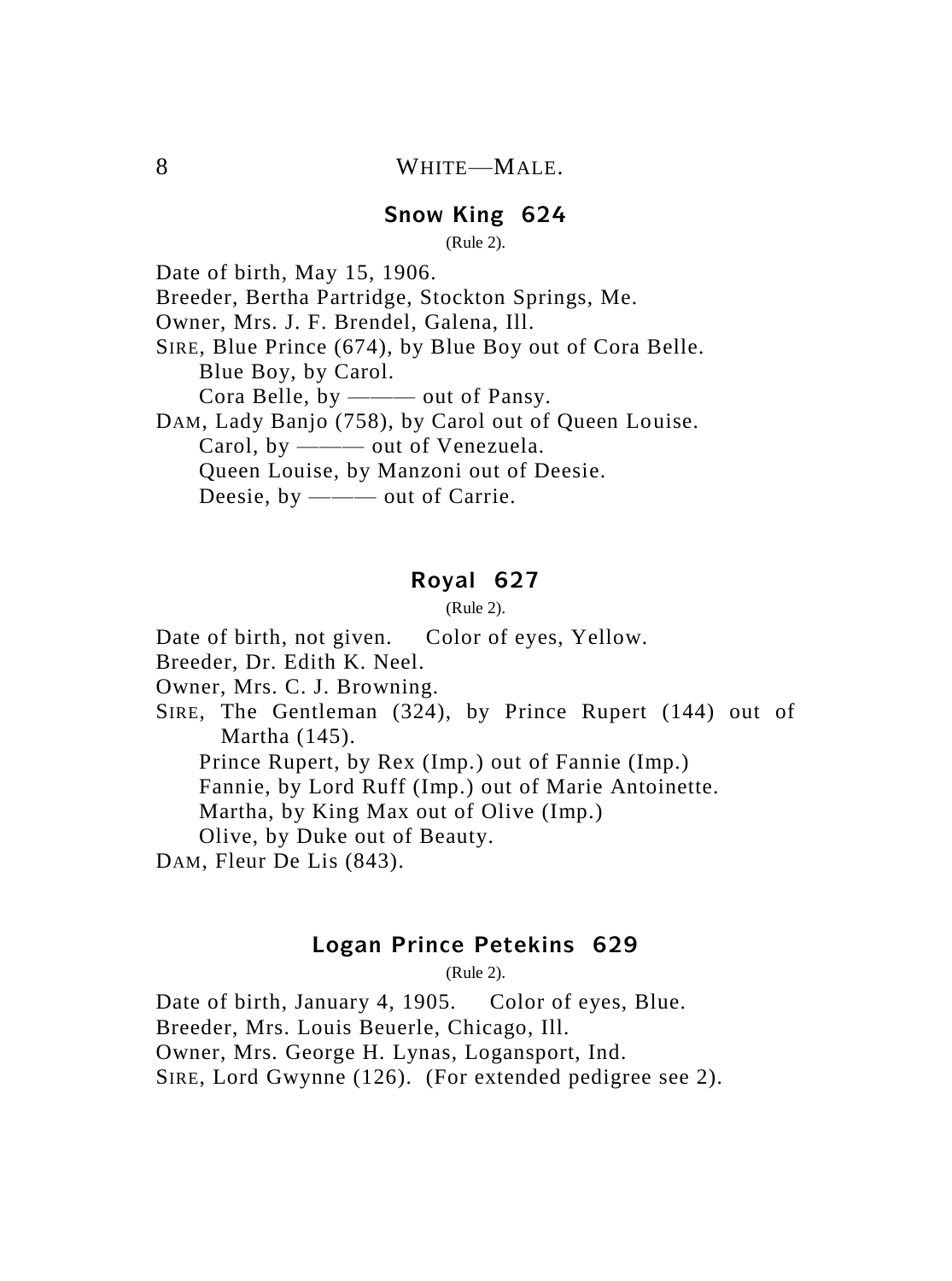WHITE—MALE. 9

DAM, Kneidl Daisy II (1030), by Major McKinley out of Tiny. Major McKinley, by Dale out of Silver (348). Dale, by Gold Coin out of ———. Tiny, by Tommy White out of Daisy I. Tommy White, by Plato out Toots. Daisy, by Caesar out of Cleopatra.

#### **Peek-a-Boo of Abbotsford 648**

(Rules 2 and 1).

Date of birth, March, 1906. Color of eyes, one Blue one Orange.

Breeder, Mrs. Peter Franklin, Detroit, Mich.

Owner, Breeder.

SIRE, Prosper Le Gai (167), by Lord Gwynne (126) out of Wendella II. (For extended pedigree see 2).

DAM, Smuttie 495.

#### **Highland Napoleon 713**

(Rules 1 and 2).

Date of birth, not given. Color of eyes, Amber.

Breeder, not given.

Owner, Mrs. J. S. McKenzie, Chicago, Ill.

SIRE, Mars 7.

DAM, Baby Tiptoes (231), by Bumble Bee (113) out of Whitey Alexandria (157).

Bumble Bee, by Ch. The Beadle (125) [1872], out of Rosalys (105).

# **Kitsie 714**

(Rule 2).

Date of birth, 1903. Color of eyes, Yellow. Breeder, Mrs. W. E. Colburn, Chicago, Ill. Owner, not given.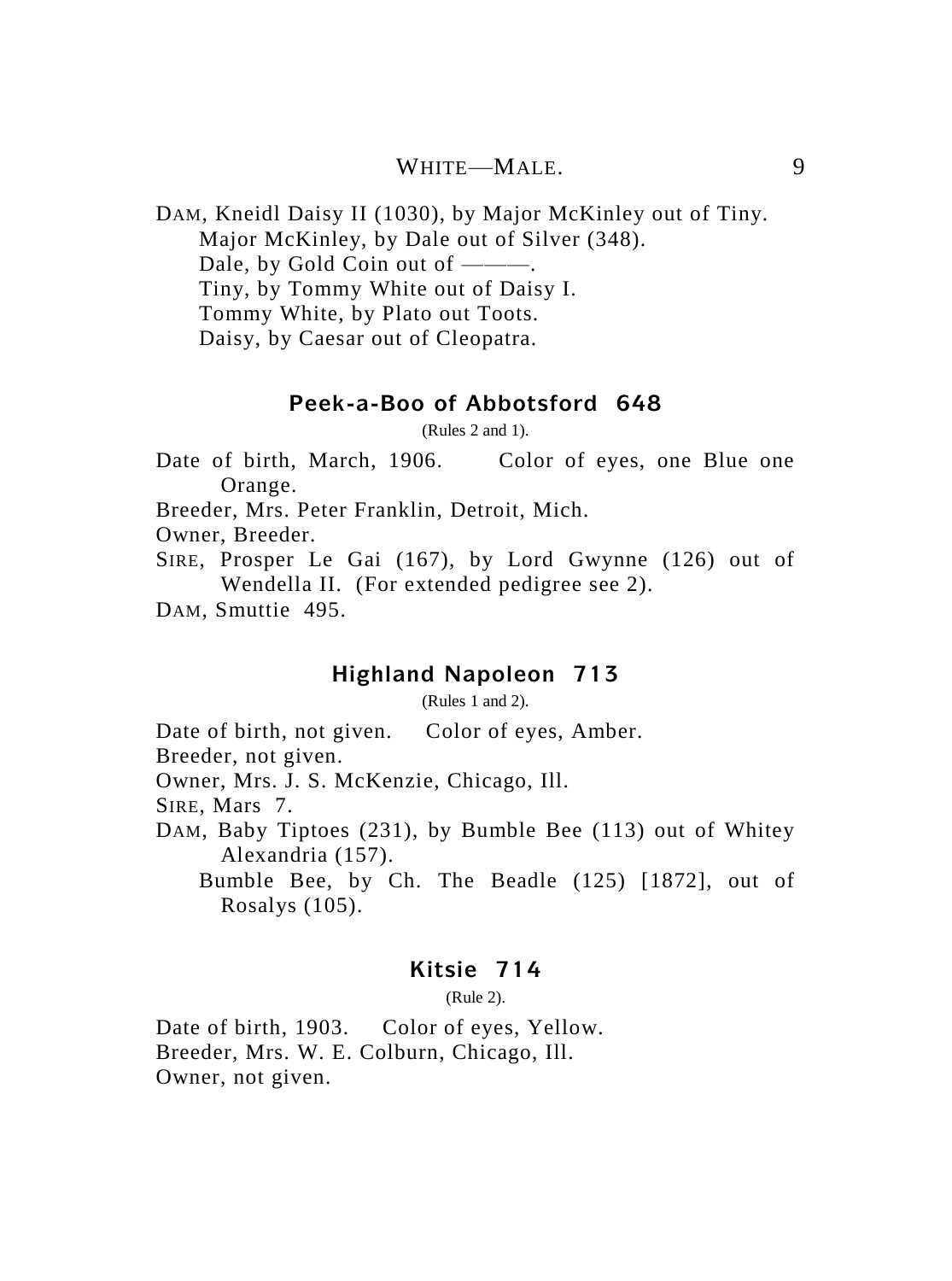10 WHITE—MALE.

SIRE, Brushwood Paris (188), by Lord Elton II out of Brushwood Caprice (207).

Lord Elton II, by Lord Elton.

DAM, White Ruin (903), by Ch. Blue Jacket [2009] out of Fluff. Ch. Blue Jacket [2009]. (For extended pedigree see 148). Fluff, by Felix II out of Topsy.

# **Friarton 721**

(Rule 1).

Date of birth, April 1, 1907. Color of eyes, Blue. Breeder, Mrs. A. McDermid, Chicago, Ill. Owner, Breeder. SIRE, Sir Friar 336. DAM, Bon-ton 719.

# **Windsor Laddie II 727**

(Rule 9).

Date of birth, March 10, 1908. Color of eyes, Amber.

Breeder, Mrs. Penola Papst, San Francisco, Cal.

Owner, Windsor Cat Kennels, San Francisco, Cal.

SIRE, Windsor Laddie, by Puck III [174A] out of Queen Alexandra.

Puck III [174A], by Silver Starlight [178A] out of Dimity.

Silver Starlight [178A], by Silver Laddie out of Menuette.

Dimity. (For extended pedigree see 315).

Queen Alexandra, by Teddy S. out of Moken.

DAM, Carmen, by Cherub out of Zenia.

Cherub, by Omar out of Pansy.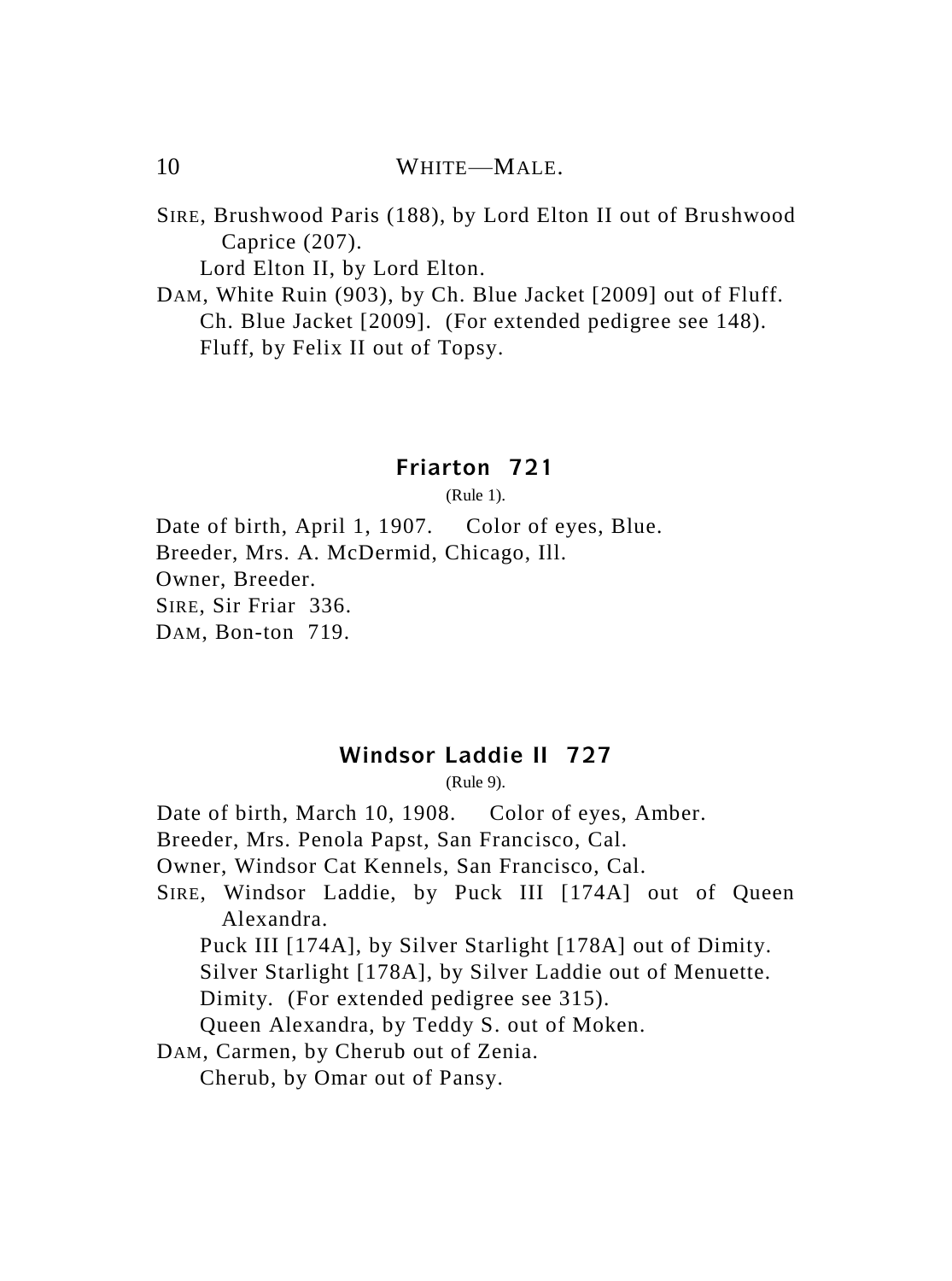#### **Smarty II 740**

(Rule 9).

Date of birth, December 28, 1906. Color of eyes, one Blue one Yellow.

Breeder, Mrs. Elma A. Burns, Boston, Mass.

Owner, Breeder.

SIRE, Smarty, by Don out of Queechi.

Don, by King George I out of Queenie.

Queechi, by Pet out of Lady.

DAM, Turquoise, by White Fringe out of Floss. White Fringe, by Frosty out of Sparkle. Floss, by Quiz out of Lily.

#### **Sultan 749**

(Rule 9).

Date of birth, April 30, 1906. Color of eyes, Blue.

Breeder, Mrs. Elma A. Burns, Boston, Mass.

Owner, Breeder and Mrs. Annie S. Greely, Dorchester, Mass.

SIRE, White Fringie, by White Fringe out of Sis.

White Fringe, by Frosty out of Sparkle.

Sis, by King George I out of Queenie.

DAM, Gypsy Queen, by Don out of Tot.

Don, by King George I out of Queenie.

Tot, by Frosty of Queechi.

#### **Toboe 752**

(Rule 9).

Date of birth, Sept. 17, 1904. Color of eyes, one Blue one Amber.

Breeder, Mrs. Elma A. Burns, Boston, Mass.

Owner, Mrs. Annie S. Greely, Dorchester, Mass.

SIRE, Don, by King George I out of Queenie.

Queenie, by Frosty out of Snow.

DAM, Tot, by Frosty of Queechi.

Queechi, by Pet out of Lady.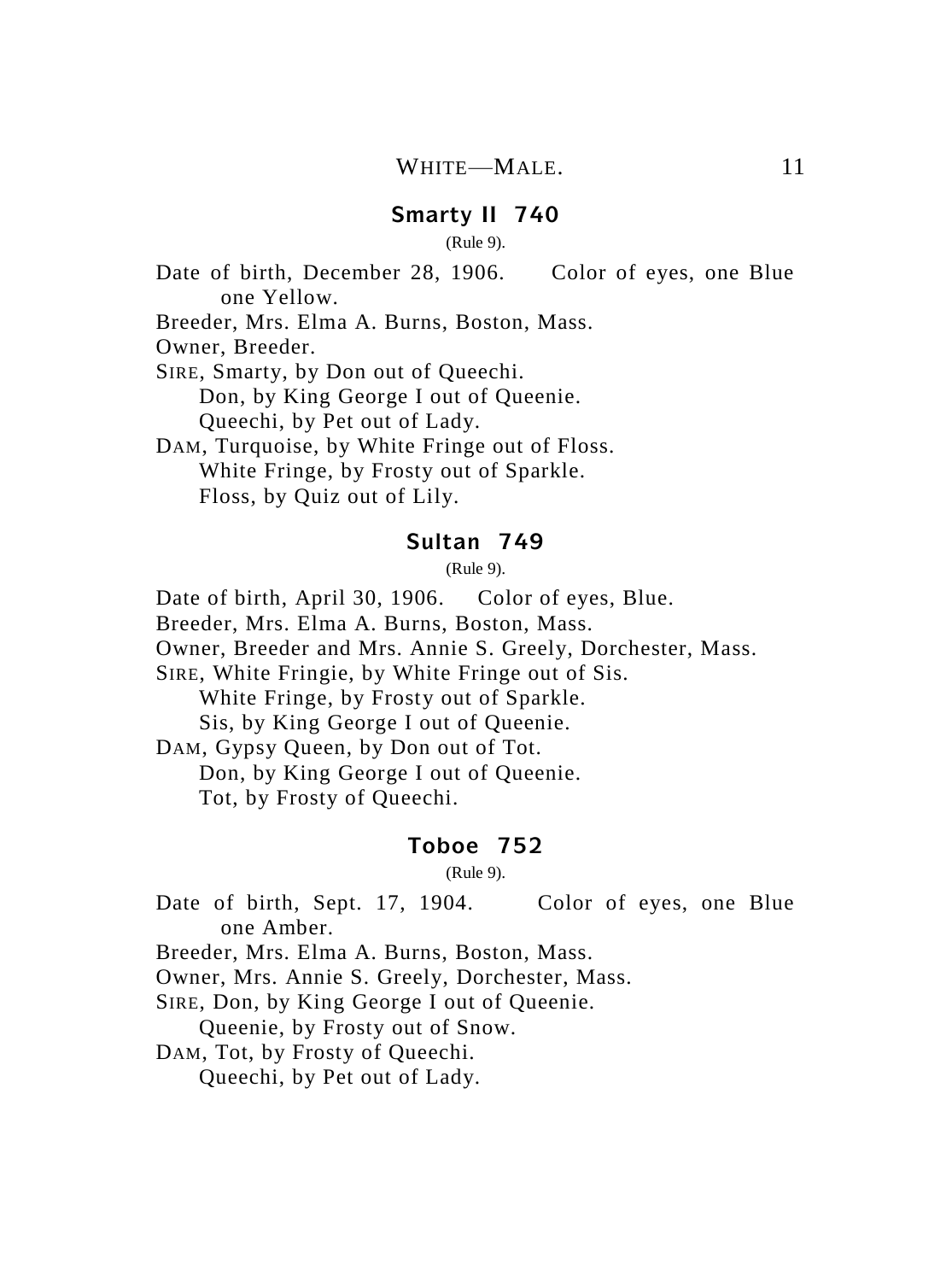#### **Agamemnon 753**

(Rule 4).

Date of birth, February, 1903. Breeder, Mrs. Chas. Kimball, Montgomery, Ill. Owner, Mrs. Chas. Rehm, St. Charles, Ill. SIRE, Lord Gwynne. (For extended pedigree see 2). DAM, Lady Gwynne, by Mars 7 out of Frills 145.

### **Sunburst II 777**

(Rule 1).

Date of birth, August 15, 1906. Color of eyes, Blue. Breeder, Mrs. J. G. Almquist, Chicago, Ill. Owner, Miss Signe Andersen. SIRE, Sun Burst 370. DAM, Maid of Avenel 715.

# **Prince Blue Eyes 803**

(Rule 9).

Date of birth, May 6, 1906. Color of eyes, Blue. Breeder, H. M. Court, Cal. Owner, Mrs. Warren Berry, Denver, Colo. SIRE, Emir Pasha. DAM, Miss Jimmie, by Blamey out of Lady Katharine 687.

#### **White Tassell 808**

(Rule 2).

Date of birth, April 4, 1904. Color of eyes, Yellow.

Breeder, Miss Ava L. Pollard, Elizabeth, N. J.

Owner, Mrs. Irene L. Drake, Ft. Worth, Tex.

SIRE, White Tsar II (1022), by White Tsar out of Kate.

White Tsar, by Ch. White Friar [3008] out of White Witch. White Witch, by Punch out of Stella.

DAM, Ch. Purity (741). (For extended pedigree see 245).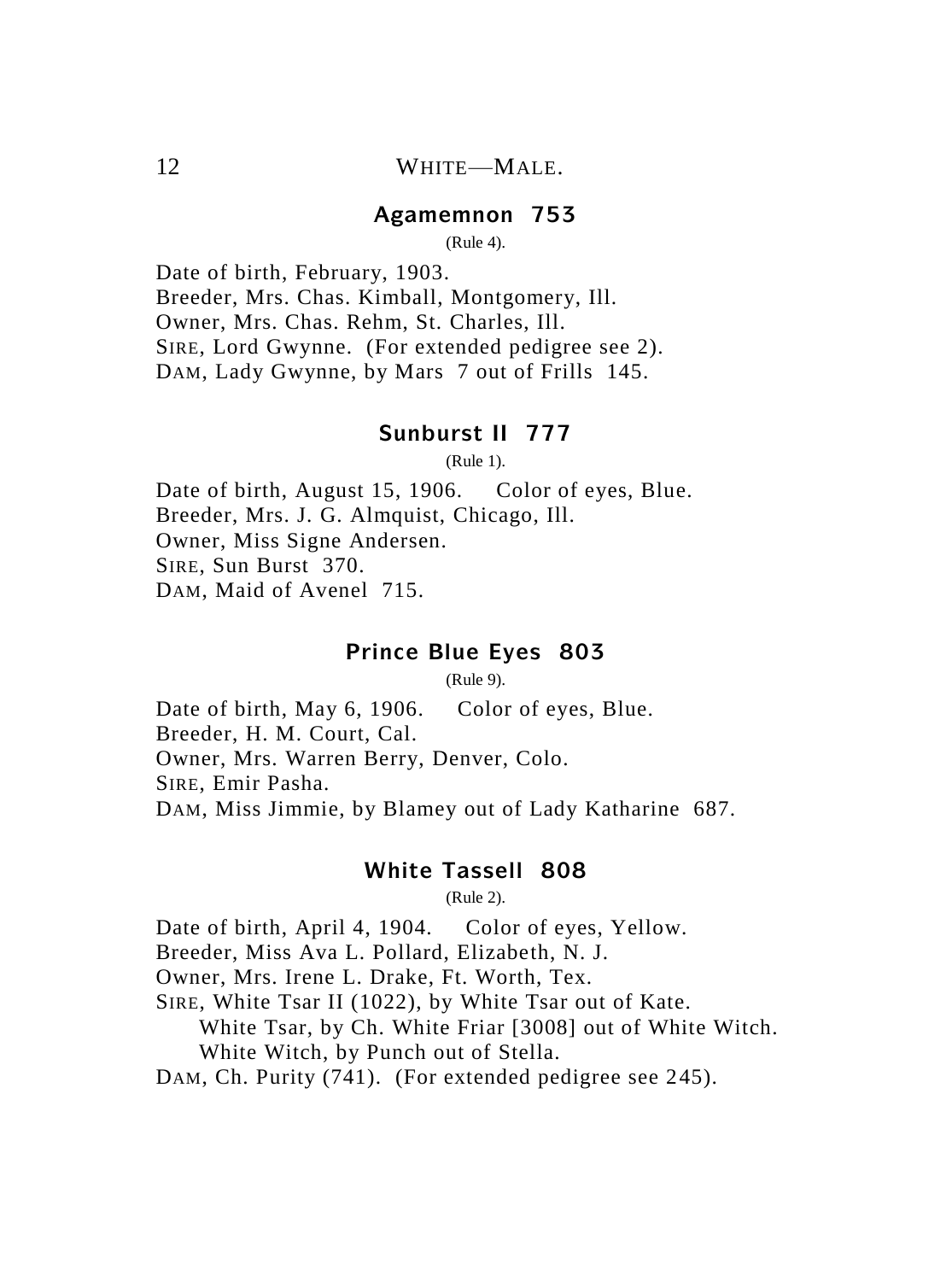#### **Imp. Sir Launcelot of Kensington 834** [D6125]

(Rule 3).

Date of birth, March 28, 1908. Color of eyes, Blue.

Breeder, Miss Nora G. Kerswill, England.

Owner, Miss Ava L. Pollard, Omar Cattery, Elizabeth, N. J.

- SIRE, Rokeles Blue Eyed Bloke, by Belle Vue Blue Eyed Prince out of Belle Vue Lass.
	- Belle Vue Blue Eyed Prince, by Ch. White Friar [3008] out of Snow Flake.

Belle Vue Lass, by White Rose Prince out of Daisy.

- DAM, Immaculata of Kensington, by White Hussar of the Midlands out of Edelweiss of Kensington.
	- White Hussar of the Midlands, by White Hussar out of Aurora. Aurora imported from Thibet.
	- Edelweiss of Kensington, by Ch. White Friar [3008] out of Crystal.

#### **Columbine White Friar 841**

(Rule 1).

Date of birth, April 24, 1907. Color of eyes, Blue. Breeder, Mrs. D. S. Lovejoy, Elgin, Ill. Owner, Mrs. Lillian E. Davidson, Denver, Colo. SIRE, Sir Friar 336. DAM, Maid of Avenel 715.

# **Prince of Elgin 855**

(Rule 1).

Date of birth, May 6, 1908. Color of eyes, Golden Brown. Breeder, Geo. O. Green, Albion, O. Owner, Breeder. SIRE, Sir Friar 336. DAM, Mischief 390.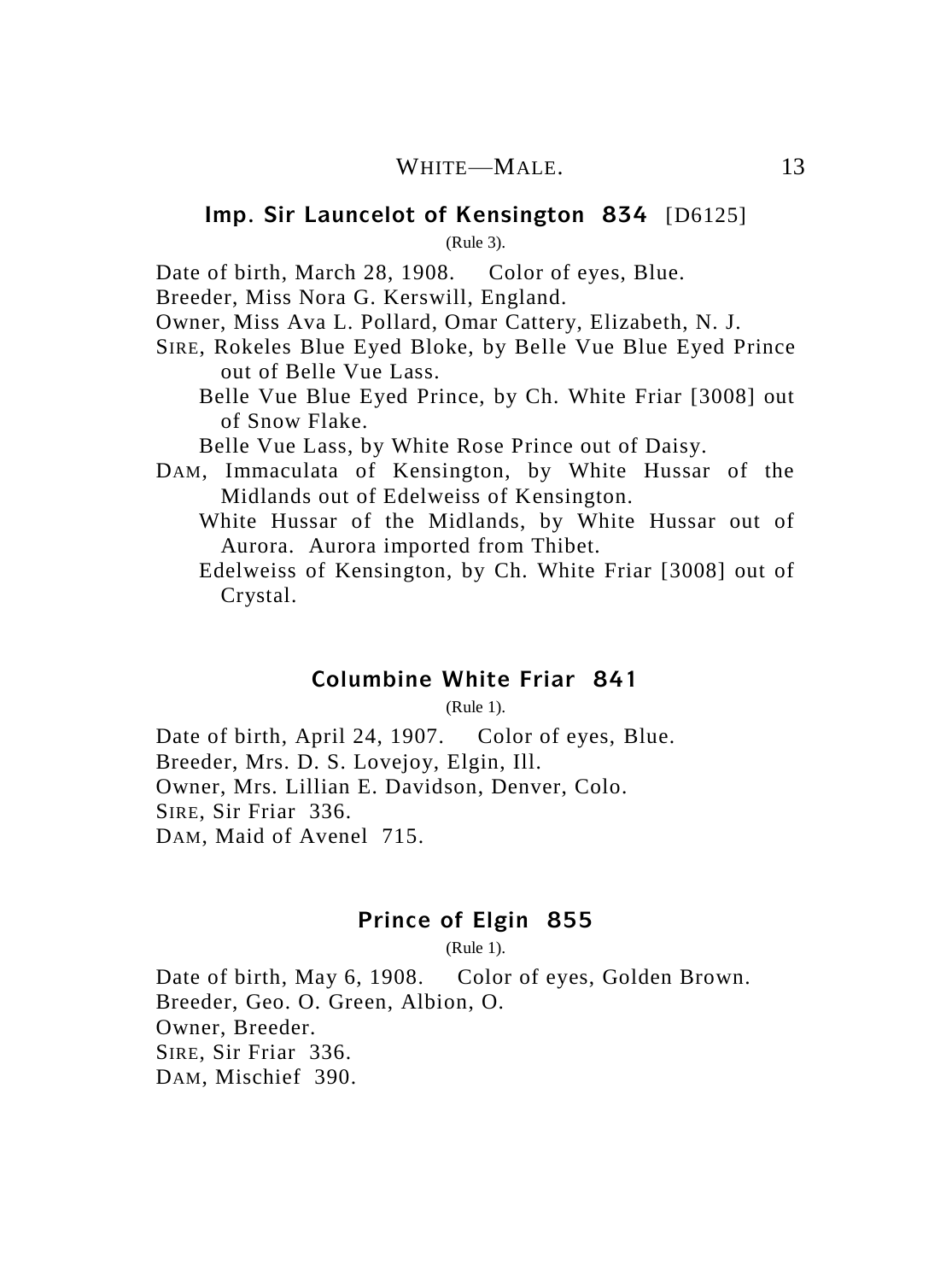# **Imp. White Emperor 857** [A3657]

(Rule 3).

Date of birth, June 13, 1904. Color of eyes, Blue.

Breeder, Mrs. Ottley, Oxford, England.

Owner, Mrs. H. G. Dykhouse, Grand Rapids, Mich.

SIRE, White Hussar of the Midlands, by White Hussar out of Aurora.

DAM, Oxford Tross, by Tah Tah out of Babette. Tah Tah, by Ruffie out of Toddles. Babette, by Gen. Botha out of Trilby.

#### **King of Aya 868**

(Rules 3 and 1).

Date of birth, May 8, 1907. Color of eyes, Blue.

Breeder, Miss Ava L. Pollard, Elizabeth, N. J.

Owner, Breeder.

SIRE, Edelwald of Kensington, by White Hussar of the Midlands out of Evelhind of the Midlands.

White Hussar of the Midlands, by White Hussar out of Aurora.

Evelhind of the Midlands, by Ch. White Knight out of Edelweiss of Kensington.

DAM, Danae 626.

#### **Gwynne B. 872**

(Rule 1).

Date of birth, October 6, 1907. Color of eyes, Yellow. Breeder, Mrs. H. J. Cummings, St. Louis, Mo. Owner, Mrs. B. Babbett, St. Louis, Mo. SIRE, Sultan C. 362. DAM, Lillian 579.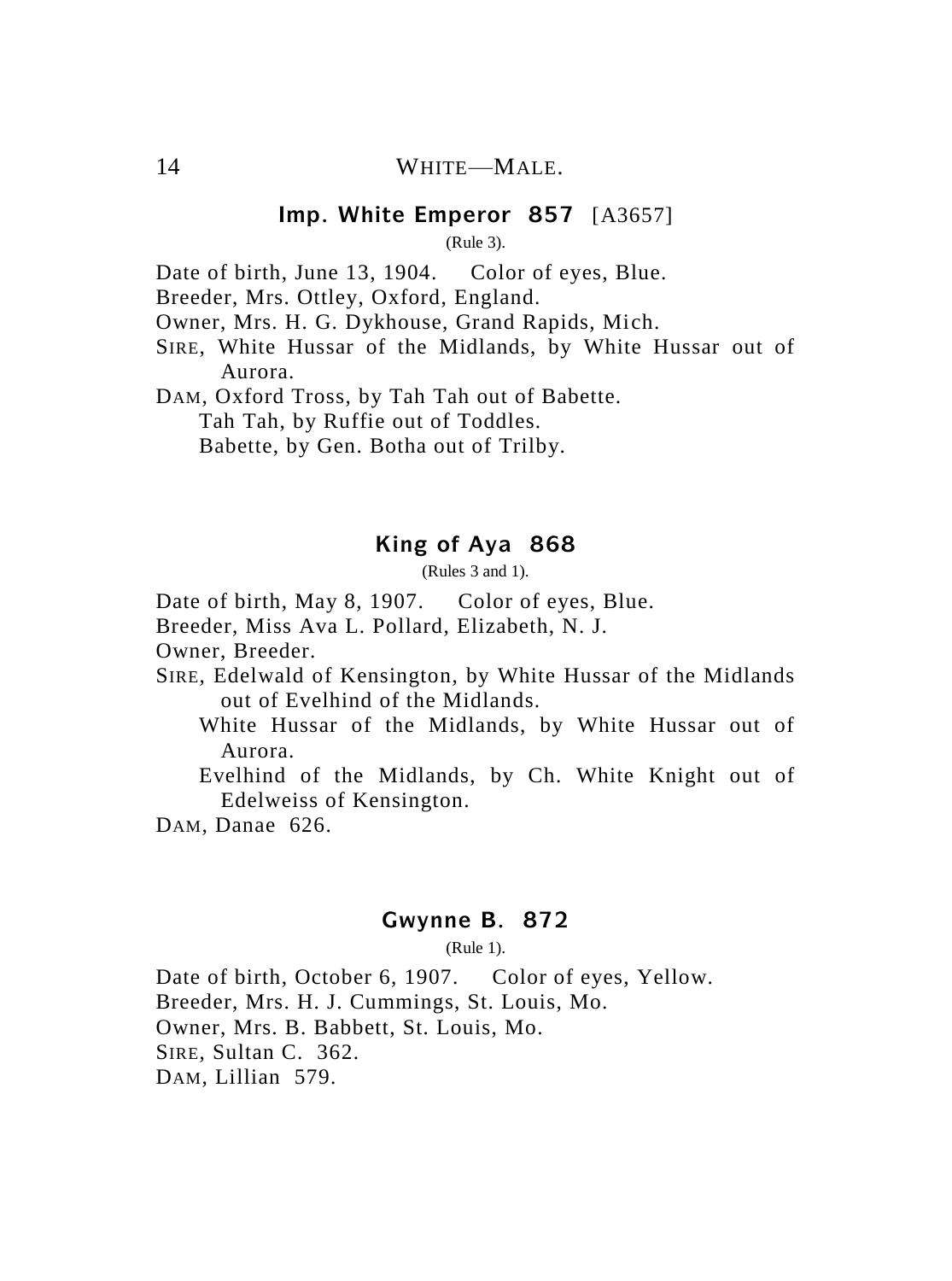#### **Imp. White Hussar 886**

(Rule 6).

Date of birth, January 18, 1899. Color of eyes, Blue. Breeder, not know.

Owner, Mrs. Brian Brown.

SIRE, Long Haired White Cat.

DAM, Long Haired Blue Cat.

# **Oraibi 887**

(Rule 4).

Date of birth, August 30, 1906. Color of eyes, Blue.

Breeder, Mrs. A. V. Williams, Pennington, N. Y.

Owner, Mrs. J. Warner, St. Louis, Mo.

SIRE, Ch. White Monk 246.

DAM, Kilravoch *(sic)* Magnolia, by White Hussar 886 out of Wendellita II.

Wendellita II, by Lord Gwynne (167) out of Wendella II (135). (For extended pedigree see 2).

#### **Algea 889**

(Rule 4).

Date of birth, March 22. 1908 Color of eyes, Orange.

Breeder, Mrs. E. Boardman, Chicago, I.

Owner, Sydney M. Bamberger, Salt Lake City, Utah.

SIRE, General Picton 256.

DAM, Rosebud, by Ch. Kew Laddie (565) out of Bluff.

Ch. Kew Laddie. (For extended pedigree see 12).

Floriz, by General Jacqueminot 301 out of Honey Lou 300.

#### **Bonney Boy 899**

(Rule 1).

Date of birth, January 6, 1908. Color of eyes, Blue. Breeder, Mrs. Elma A. Burns, Boston, Mass. Owner, George Ball, Charlton City, Mass. SIRE, Smarty II 740. DAM, Lassie Blue Eyes 737.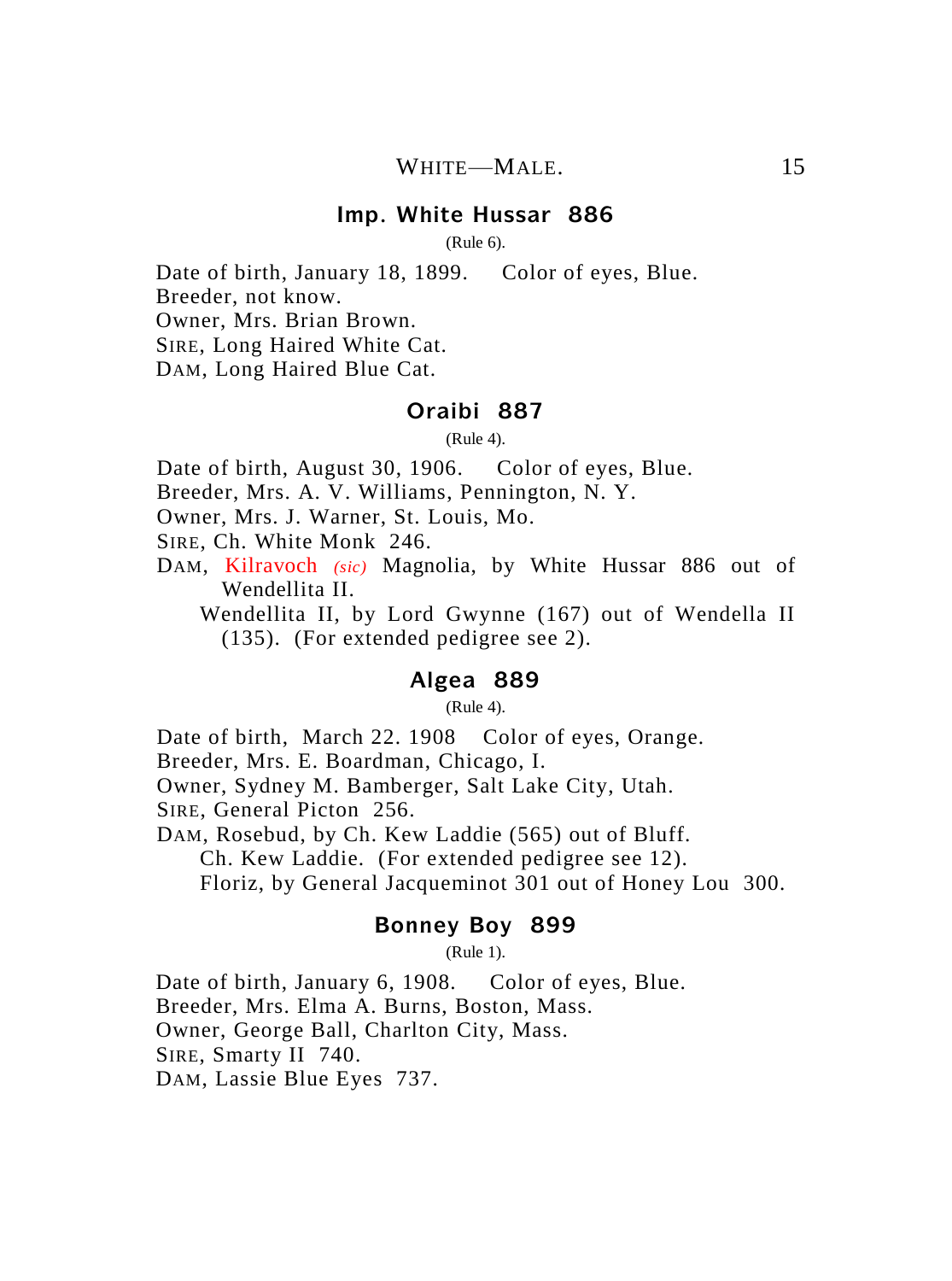# 16 WHITE—FEMALE.

#### WHITE—FEMALE.

# **Lilyduke 561**

(Rule 1).

Date of birth, September 6, 1907. Color of eyes, Blue. Breeder, Mrs. Clinton Locke, Chicago, Ill. Owner, Breeder. SIRE, White Duke I 407. DAM, Lily White 408.

#### **Lovey Pet 563**

(Rule 9).

Date of birth, October, 1905. Color of eyes, Yellow. Breeder, Mrs. H. G. Dykhouse, Grand Rapids, Mich. Owner, Miss J. R. Kroeh, Orange, N. J. SIRE, Prince Romeo 3. DAM, Ragsie, by Prosper Le Gai (167) out of Snowball. Snowball, by Paris (188).

# **Lockehaven Wendella King 566**

(Rule 1).

Date of birth, August 26, 1907. Color of eyes, Blue. Breeder, Mrs. Clinton Locke, Chicago, Ill. Owner, Breeder. SIRE, Sir Friar 336. DAM, Lockehaven Wendella III 11.

# **Bright Eyes 578**

(Rule 9).

Date of birth, March 10, 1904. Color of eyes, Blue. Breeder, W. H. Mann, St. Louis, Mo. Owner, Mrs. H. J. Cummings, St. Louis, Mo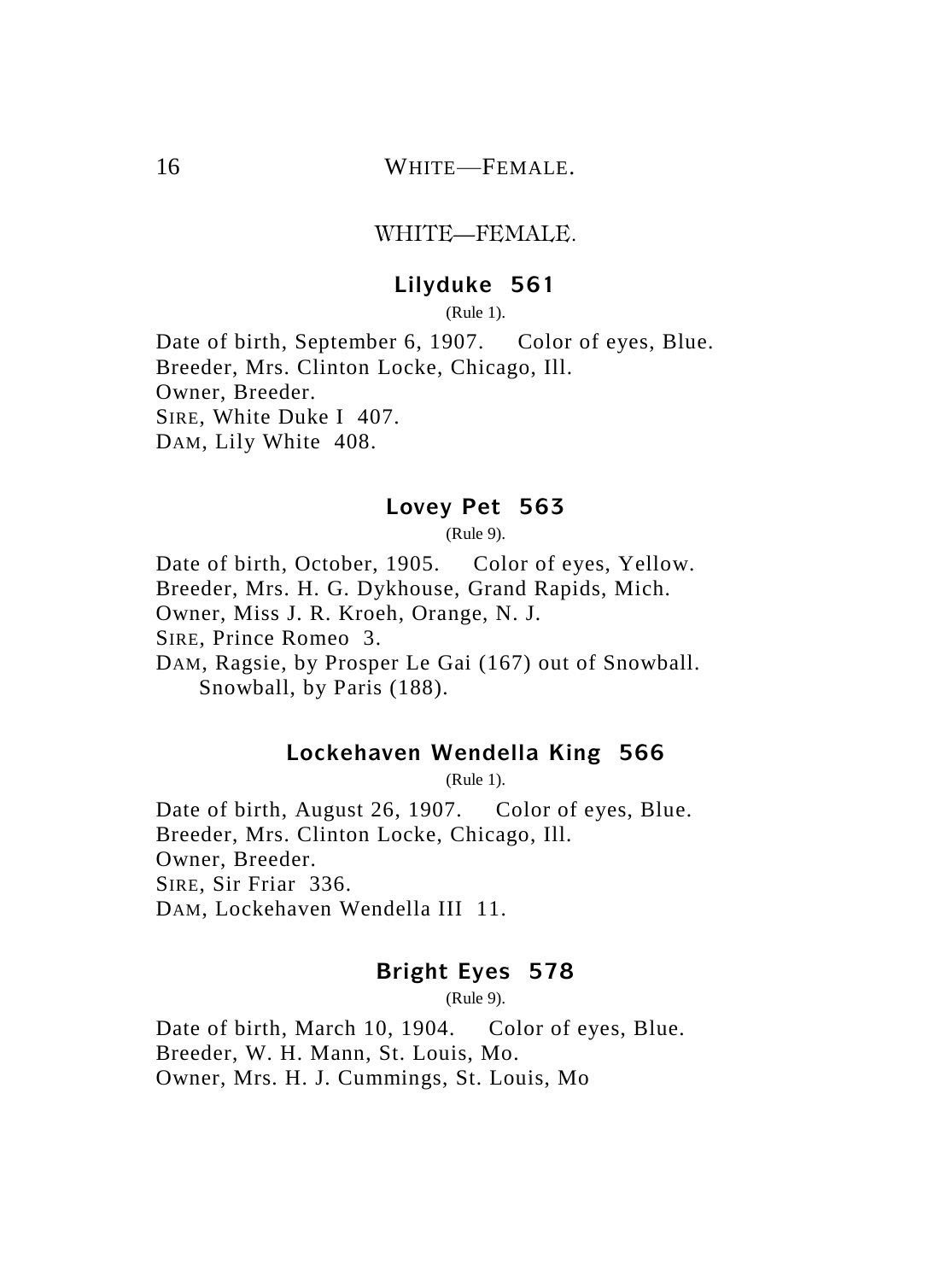### WHITE—FEMALE 17

SIRE, Tootsie C., by Omar C. out of Fluffie C. Omar C., by Royal Norton out of Jane Blueeyes. Royal Norton, by Dixie out of Chiffon. Dixie, by ——— out of Bessie. Chiffon, by Taffy out of Caprice (207). Fluffie C., by Don C. out of Judy. DAM, Mann's Tootz, by Boston out of Fluffie.

#### **Lillian 579.**

(Rule 9).

Date of birth, August 4, 1902. Color of eyes, Odd.

Breeder, Mrs. H. J. Cummings, St. Louis, Mo.

Owner, Breeder.

SIRE, Omar C., by Royal Norton out of Jane Blueeyes. Royal Norton, by Dixie out of Chiffon. Dixie, by ——— out of Bessie. Chiffon, by Taffy out of Caprice (207).

DAM, Fluffie, by Don out of Judy.

# **My Sweetheart 580.**

(Rule 9).

Date of birth, March 2, 1906. Color of eyes, Blue. Breeder, Mrs. J. H. Durfey, Ithaca, N. Y. Owner, George Maclean, Amesbury, Mass. SIRE, Sousa 152. DAM, Midget, by long haired orange sire, out of long haired

white dam.

# **Trixie T. 586.**

(Rule 9).

Date of birth, May 9, 1904. Breeder, Mrs. B. Stern, St. Louis, Mo. Owner, Mrs. Chas. Thiell, St. Louis, Mo.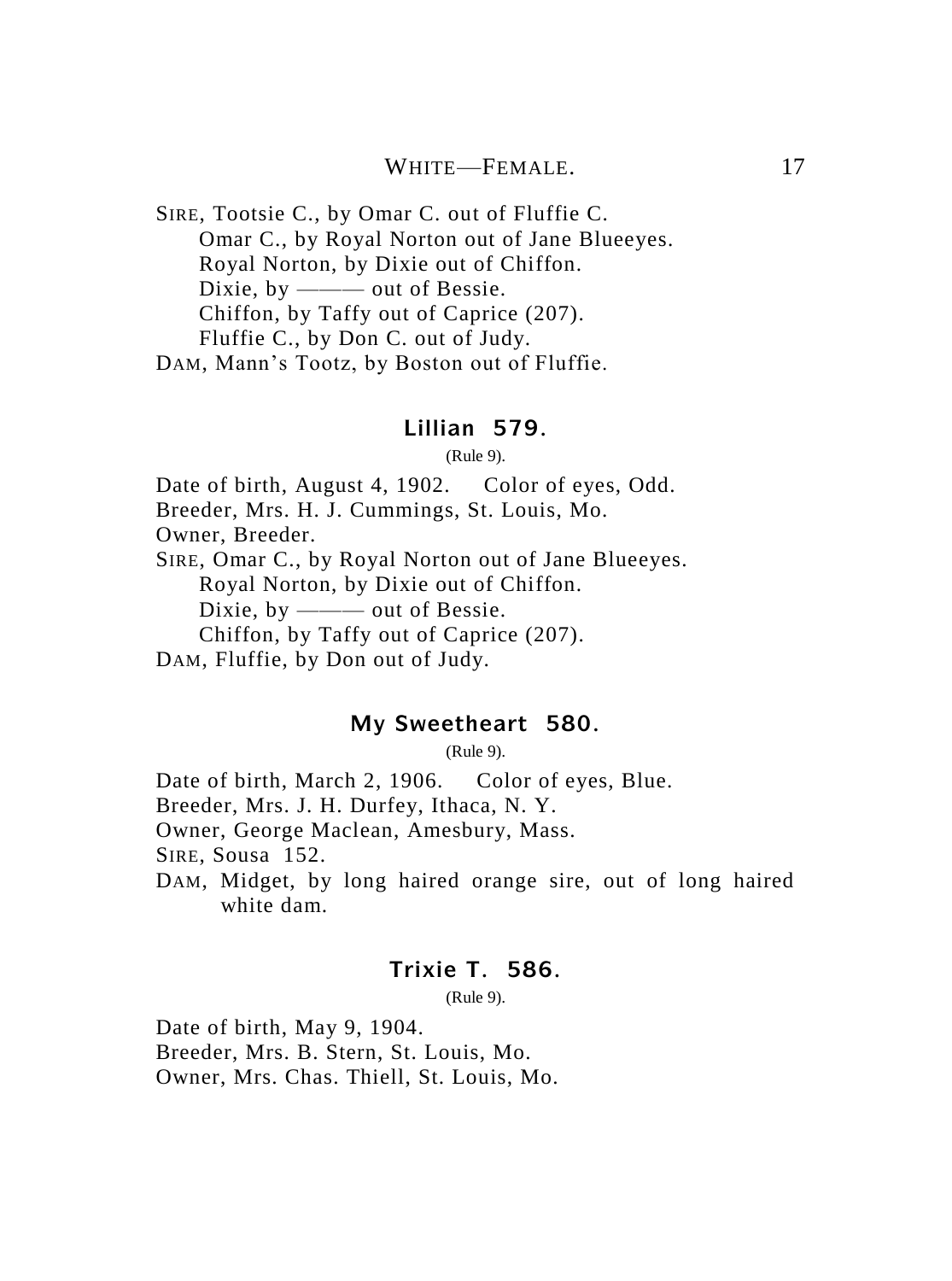# 18 WHITE—FEMALE

SIRE, Omar C., by Royal Norton out of Irene Blue Eyes. Royal Norton. (For extended pedigree see 1).

DAM, Tootsie S., by Blanco out of Ermine. Blanco, by Feather out of Amber I. Ermine, by Hafiz out of Lady Lillian. Hafiz, by Champion out of Empress.

# **Princess Adair 588.**

(Rule 9).

Date of birth, April 7, 1906. Color of eyes, Orange.

Breeder, Mrs. Saunders, Chicago, Ill.

Owner, Mrs. Lieberknecht, Chicago, Ill.

SIRE, Sweetheart, by Asia Minor (798) out of Princess.

Asia Minor (798), by Light of Asia (449) out of White Lilac (431).

DAM, Flossie, by Billie Higgins out of Queen Josephine (301). Billy Higgins, by Gordon McLain (225) out of Red Bird (302).

# **Lady Triffle 615.**

(Rule 2).

Date of birth, April 19, 1904.

Breeder, Mrs. K. S. Riser, Grand Rapids, Mich.

Owner, Breeder.

SIRE, Ti Ki Pearl (957), by Prince of Pearls (Imp.) out of Fairy Pearl (451).

Fairy Pearl (451), by Ch. King of Pearls [3001] out of Little Queen Oddity.

Little Queen Oddity, by Ch. King of Pearls [3001] out of The Queen of Pearls [1002].

DAM, Lady Sissy (931), by Royal Norton out of Silver Belle.

Royal Norton. (For extended pedigree see 1).

Silver Belle, by The Editor out of Silver Nell.

The Editor, by Muff out of Cinders.

Silver Nell, by Chief out of Gypsey Queen.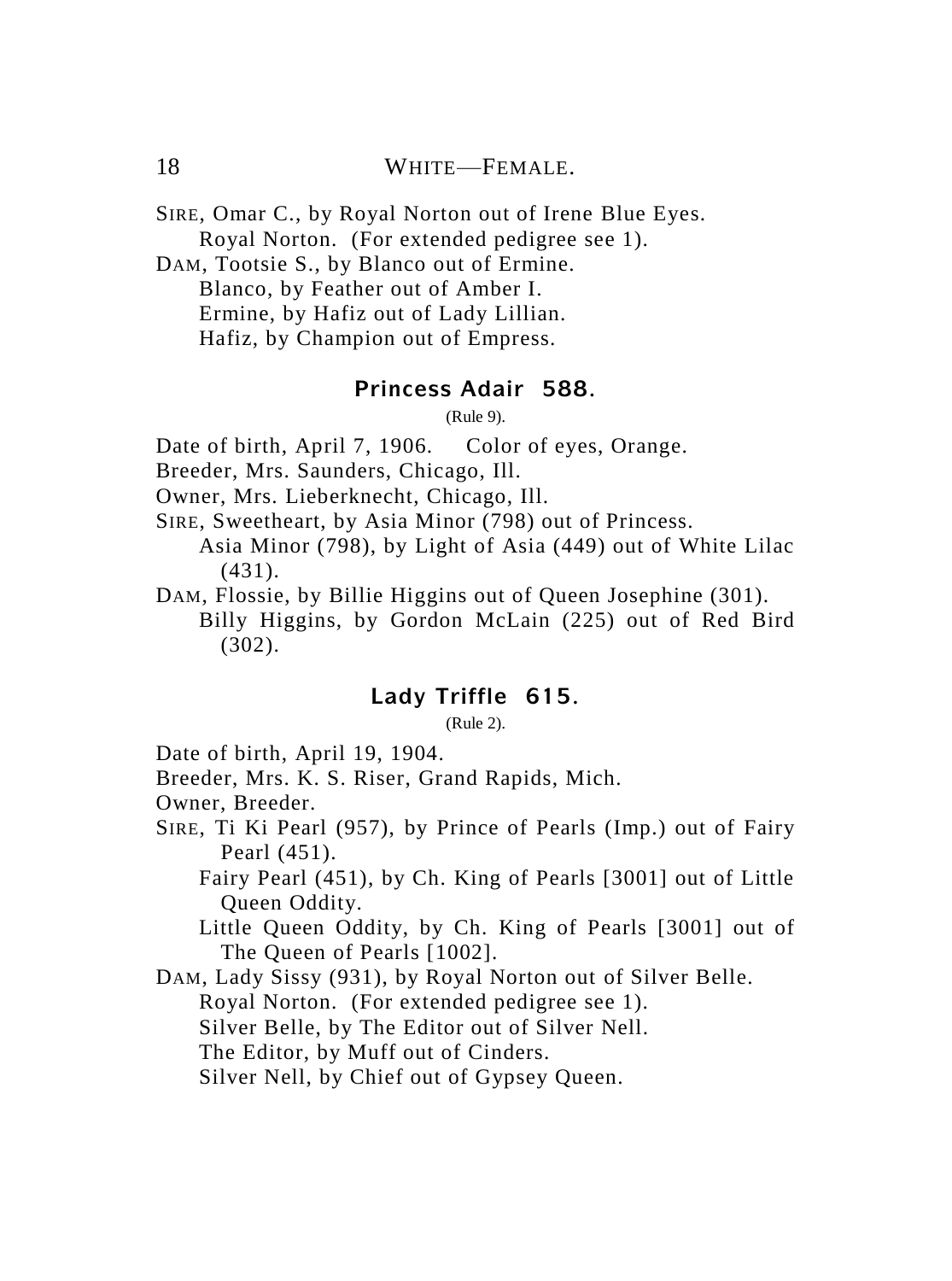#### **Katzenheim Flossie 622.**

(Rules 1 and 2).

Date of birth, July 14, 1906. Color of eyes, Amber. Breeder, Mrs. J. F. Brendel, galena, Ill. Owner, Breeder. SIRE, Katzenheim Silver Sheen 621.

DAM, Tartar (811), by Pretty Boy out of Lady Bird. Pretty Boy, by Royal out of Clyte. Royal, by Dixie out of Chiffon. Dixie, by ——— out of Bessie. Chiffon, by Taffy out of Caprice (207)

#### **Imp. Danae 626.** [D5948].

(Rule 3).

Date of birth, September, 1906. Color of eyes, Blue.

Breeder, Mrs. Denyer.

Owner, Miss Ava L. Pollard.

- SIRE, King of Pearls II, by Ch. White Friar [3008] out of Beautiful Pearl.
	- Beautiful Pearl, by Ch. King of Pearls out of Queen of Pearls.
- DAM, Queen of Pearls II, by Ch. King of Pearls out of Coronation Pearl.

Coronation Pearl, by Ch. King of Persia out of Frosted Lily.

#### **Logan Jewel of Asia 630.**

(Rules 1 and 2).

Date of birth, August 1, 1907. Color of eyes, Blue.

Breeder, Mrs. F. E. Smith, Chicago, Ill.

Owner, Mrs. Geo. H. Lynas, Logansport, Ind.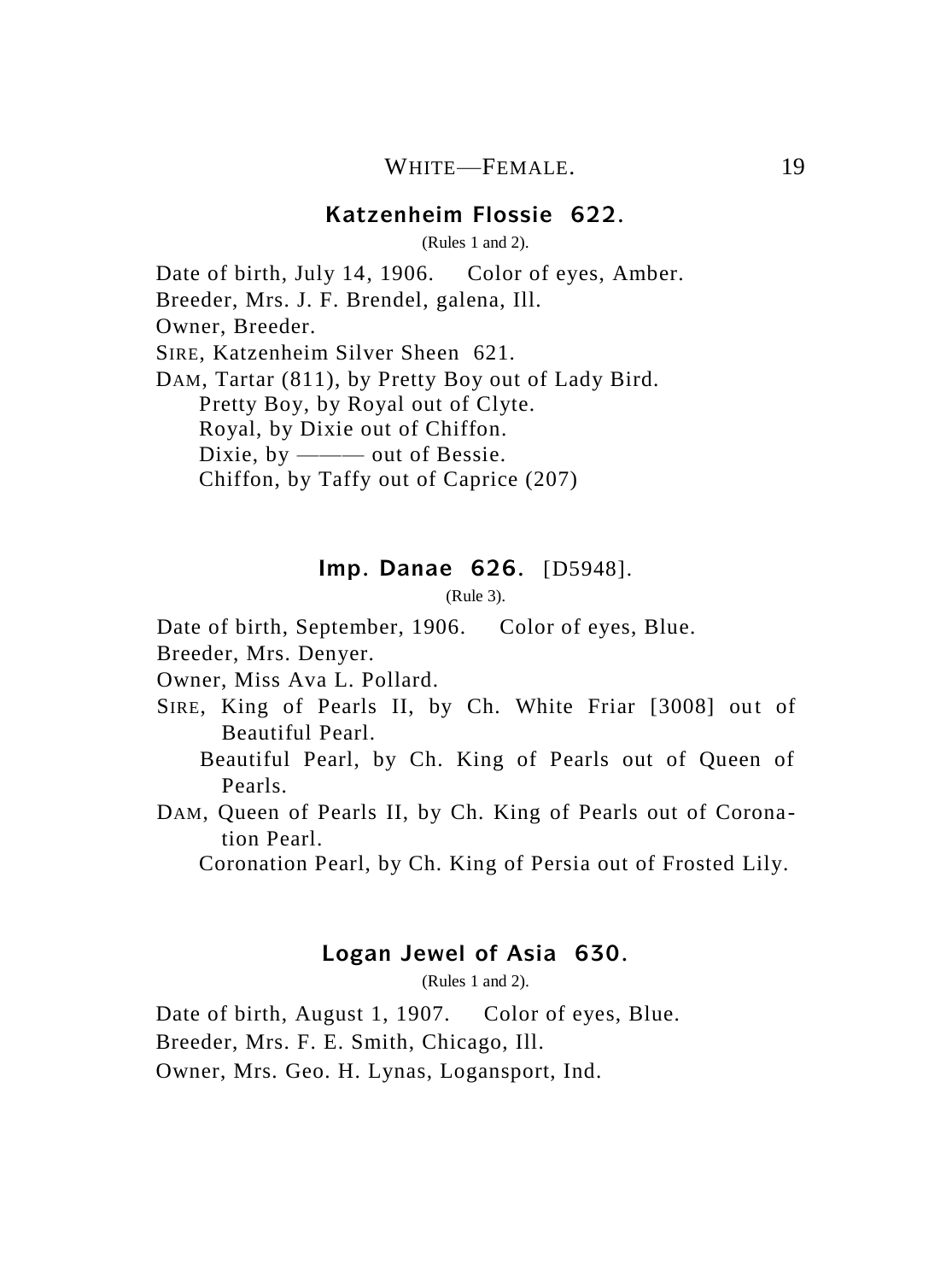SIRE, Sir Friar 336.

DAM, Managing Mamma (955), by Light of Asia (449) out of Pussywillow (223).

Pussywillow (223), by Smerdis 130 out of Snowball.

Smerdis 130, by Lord Southampton [1690] out of Silver Spray [1542].

Lord Southampton [1690]. (For extended pedigree see 19).

Silver Spray (1542], by Silver King out of Harebell [1543]. Silver King, by Perso out of Beauty.

Snowball, by Paris (188) out of Lady Winifred.

Lady Winifred, by Whychwood (177) out of Lady Brooke.

# **White Blanche 632.**

(Rules 2 and 1).

Date of birth, February, 1905. Color of eyes, Amber.

Breeder, Mrs. H. Uden Masman.

Owner, Breeder.

SIRE, White Friar, Jr. (432), by Ch. White Friar [3008] out of White Lilac (431).

White Lilac (431), by Pharaoh out of White Violet.

DAM, Naila, by Hamish (for extended pedigree see 282) out of Amphitrite (408). (For extended pedigree see 101).

#### **Uki San 633.**

(Rule 1).

Date of birth, April 12, 1907. Color of eyes, Orange. Breeder, Mrs. H. G. Dykhouse, Grand Rapids, Mich. Owner, Miss Elizabeth Fordyce, Cedar Rapids, Ia. SIRE, Y Brenin Gwyn 118. DAM, White Blanche 632.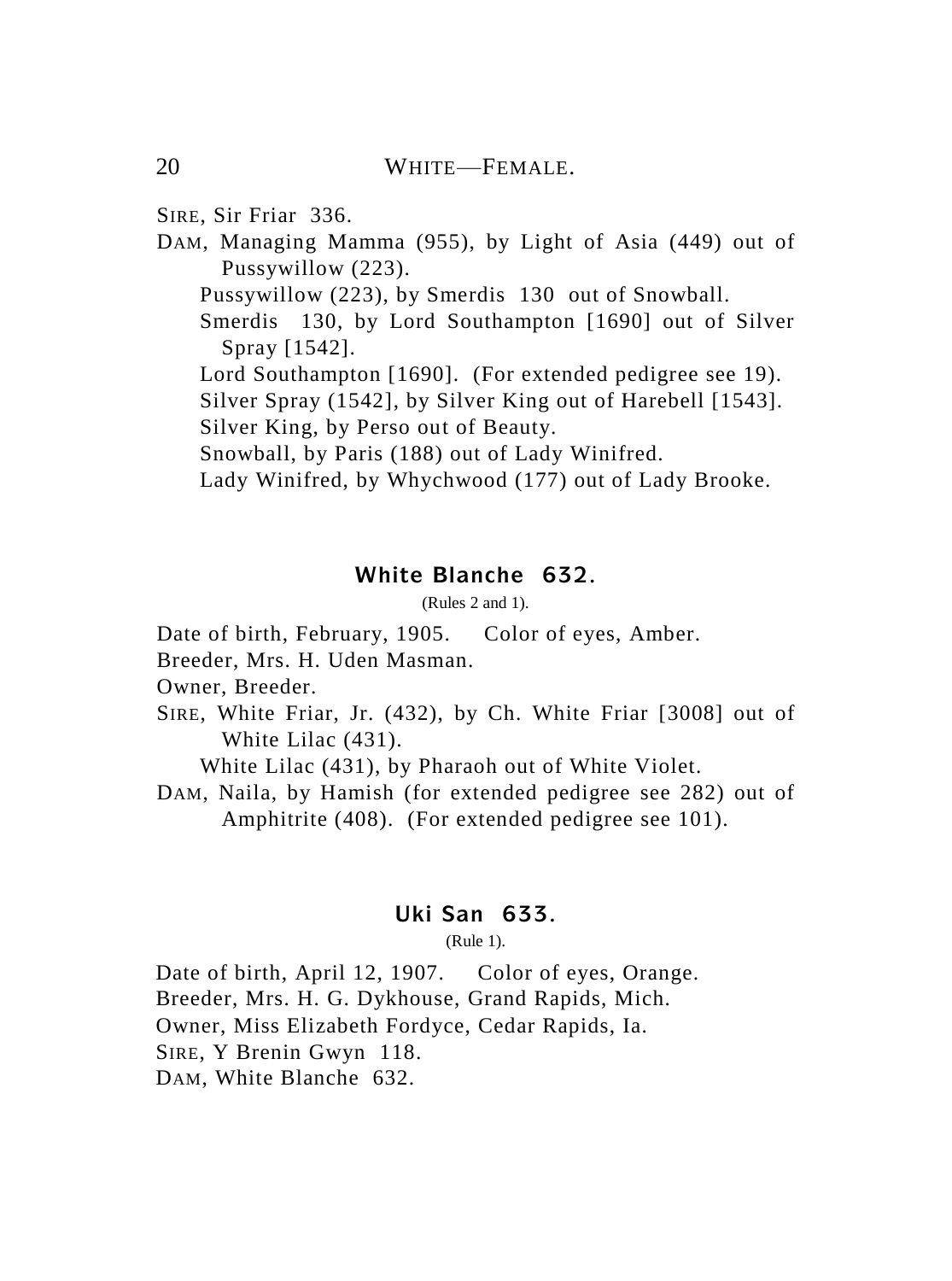#### **Tootsie Cummings 640.**

(Rule 9).

Date of birth, August 4, 1902. Color of eyes, Odd.

Breeder, Mrs. H. J. Cummings, St. Louis, Mo.

Owner, Mr. Mann, St. Louis, Mo.

SIRE, Omar C., by Royal Norton (for extended pedigree see 1) out of Lady June Blue Eyes.

DAM, Fluffie, by Don out of Judy.

## **White Aigrette 649.**

(Rule 9).

Date of birth, May 15, 1906. Color of eyes, Blue.

Breeder, Miss Laura Gould Hopkins, New York, N. Y.

Owner, Breeder.

SIRE, Oberon, by The White Knight out of Edelweiss of Kensington.

Edelweiss of Kensington, by Ch. White Friar [3008] out of Crystal. (For extended pedigree see 245).

DAM, Carrara, by White Monk 246 out of Kilravock Magnolia. Kilravock Magnolia, by White Hussar 886 out of Wendellita II. (For extended pedigree see 2).

# **Lady Friar 650.**

(Rule 1).

Date of birth, April 14, 1908. Color of eyes, Blue. Breeder, Miss Laura Gould Hopkins, New York, N. Y. Owner, Breeder. SIRE, Sir Friar 336. DAM, White Aigrette 649.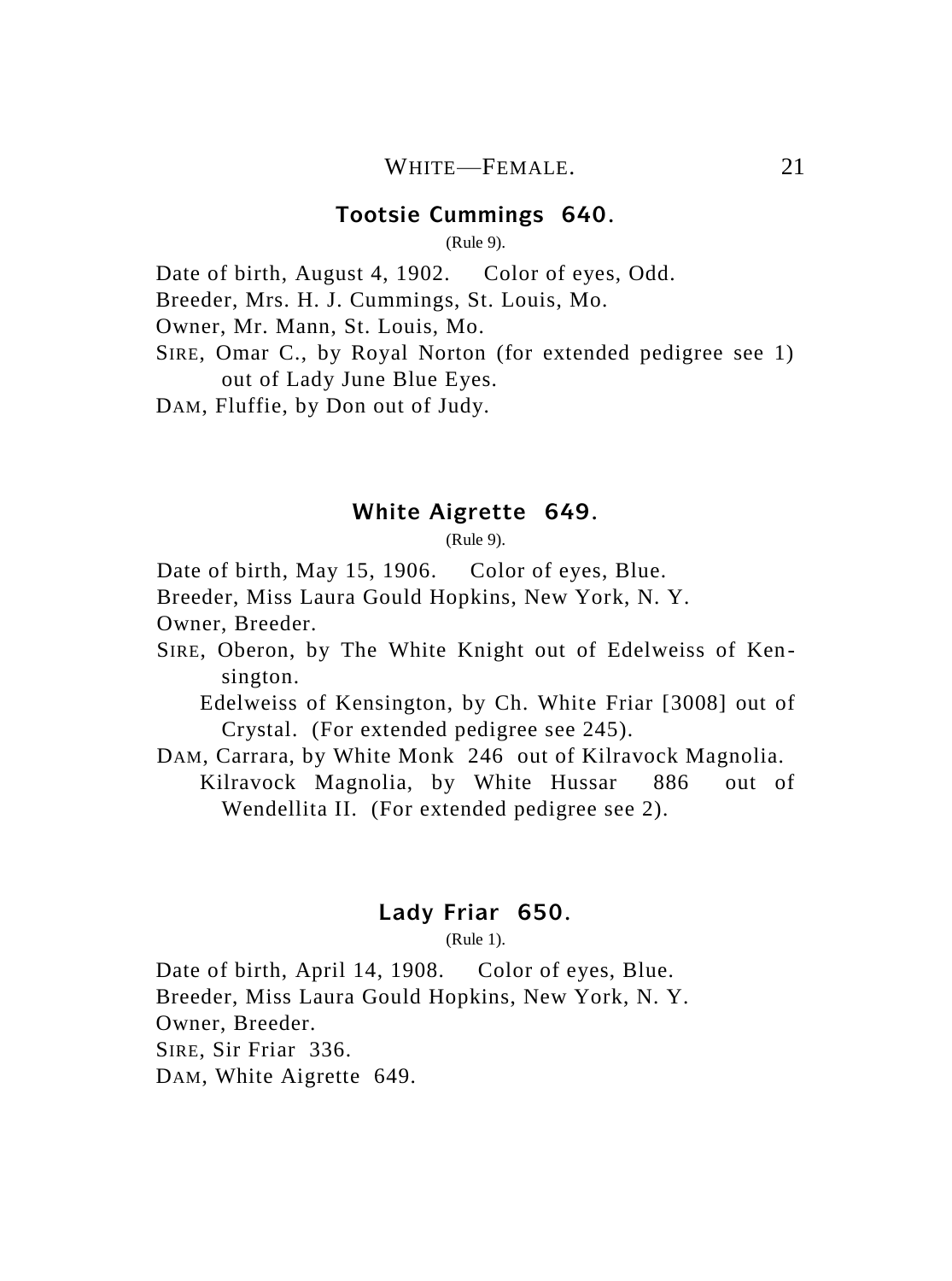# **Lady Trinket 663.**

(Rule 2).

Date of birth, April 19, 1904. Color of eyes, Copper. Breeder, Mrs. K. S. Riser, Grand Rapids, Mich. Owner, Breeder. SIRE, Ti-Ki Pearl (957). (For extended pedigree see 3).

DAM, Sissy (931). (For extended pedigree see 3).

# **Ragsie 685.**

(Rule 9).

Date of birth, August, 1903. Color of eyes, Orange.

Breeder, Mrs. Russell.

Owner, Eva A. Hook, Denver, Colo.

SIRE, Prosper Le Gai (167), by Lord Gwynne (126) out of Wendella II. (For extended pedigree see 2).

DAM, Snowball, by Paris (188) out of Imported Silver Tabby. Paris, by Lord Elton II out of Caprice (207). Lord Elton II, by Lord Elton.

### **Silver Slipper 691.**

(Rule 9).

Date of birth, March 10, 1903. Color of eyes, one Blue, one Amber.

Breeder, Mrs. Katherine Bauer, Fairfax, Va.

Owner, Mrs. T. F. Fleming, Kalamazoo, Mich.

SIRE, Cupid, by Paris (188) out of Buttercup. Paris. (For extended pedigree see 4 ) Buttercup, by Bunch (240) out of Queenie McDonald.

DAM, Jet, by Jungfrau Bartimaeus (476) out of Chiffon.

Chiffon, by Royal Norton out of Caprice (207).

Royal Norton. (For extended pedigree see 1)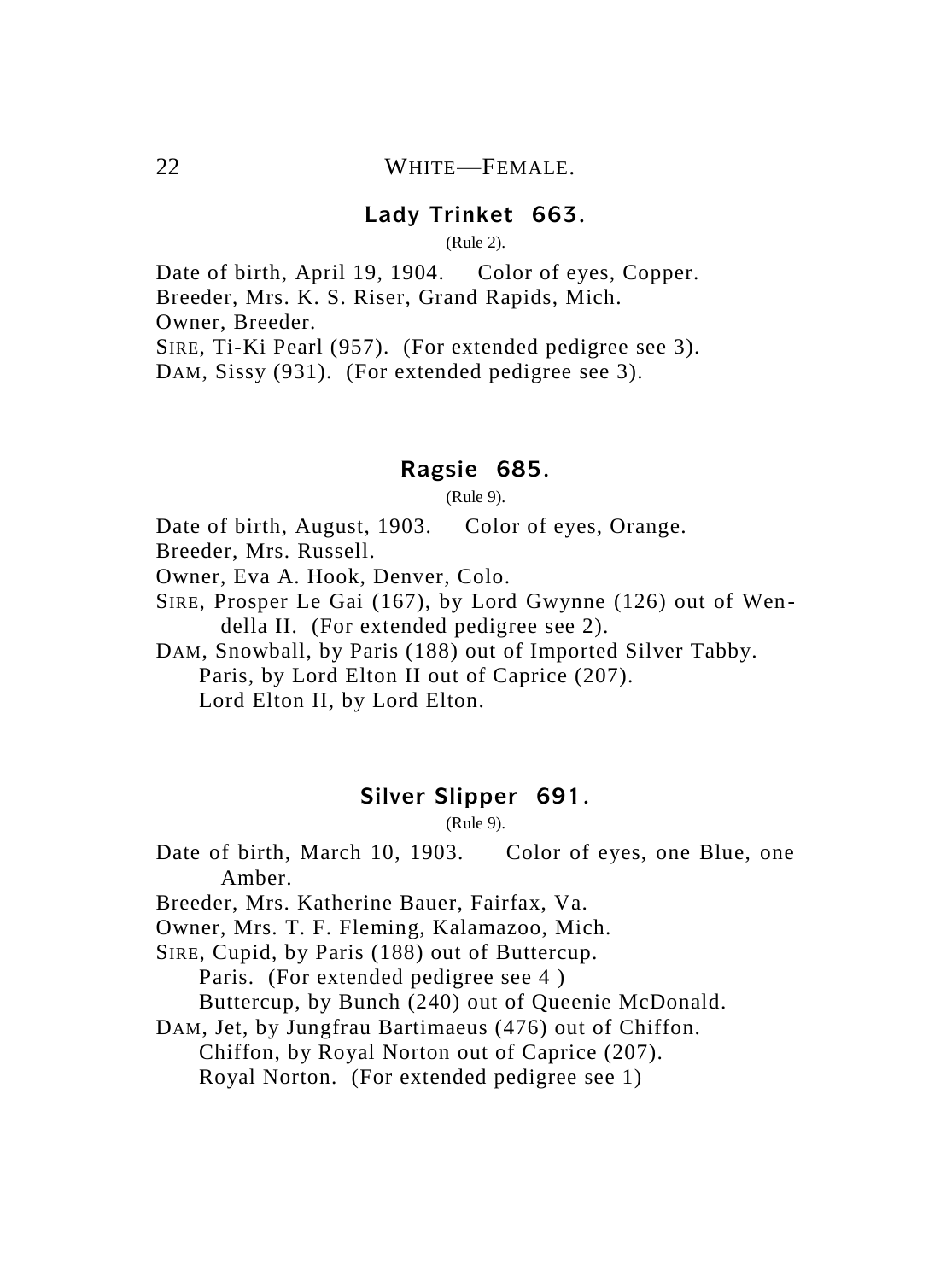# **Phoebe Snow 695.**

(Rules 2 and 1).

Date of birth, February 7, 1905. Color of eyes, Blue.

Breeder, Mrs. J. D. Bouford, Chicago, Ill.

Owner, Mrs. Chas. Rehm, St. Charles, Ill.

SIRE, White Friar, Jr. (432), by White Friar [3008] out of White Lilac (431).

White Lilac (431), by Pharaoh out of White Violet. DAM, Cricket 474.

# **Queen Louise 697.**

(Rule 9).

Date of birth, April 24, 1904. Color of eyes, Amber.

Breeder, Mrs. C. W. Reynolds, Chicago, Ill.

Owner, Mrs. Chas. Rehm, St. Charles, Ill.

- SIRE, Jungfrau Bartimaeus (476), by Lord Gwynne (126) out of Jungfrau Sweetheart (470).
- DAM, Lady Fluff, by Paris (188) out of Taffy.

# **Bonnie Abbott 699.**

 $(Rul (9))$ 

Date of birth, June 9, 1906. Color of eyes, Orange.

Breeder, Mrs. F. H. Williams, Minneapolis, Minn.

Owner, Mrs. Chas. E. Roach.

SIRE, Bonnie Eddie (780), by Paris (188) out of White Ruin. Paris. (For extended pedigree see 4).

White Ruin (903), by Ch. Blue Jacket [2009] out of Fluff.

Ch. Blue Jacket [2009], by Ch. Blue Ruin [1483] out of Sylvia [1391].

Ch. Blue Ruin, by Blue Boy I out of Fuzza.

Sylvia [1391], by Ch. Tovil Boy out of Farleigh Sylvia.

Fluff, by Felix II out of Topsy.

DAM, Tillie Lou, by Mike out of Emma Lou. Mike by Hamish (C. C. R.) out of Daffodilla 299. Emma Lou, by Colonel Cotton out of Marjorie Fleming. Colonel Cotton, by True Blue (477) out of Baby.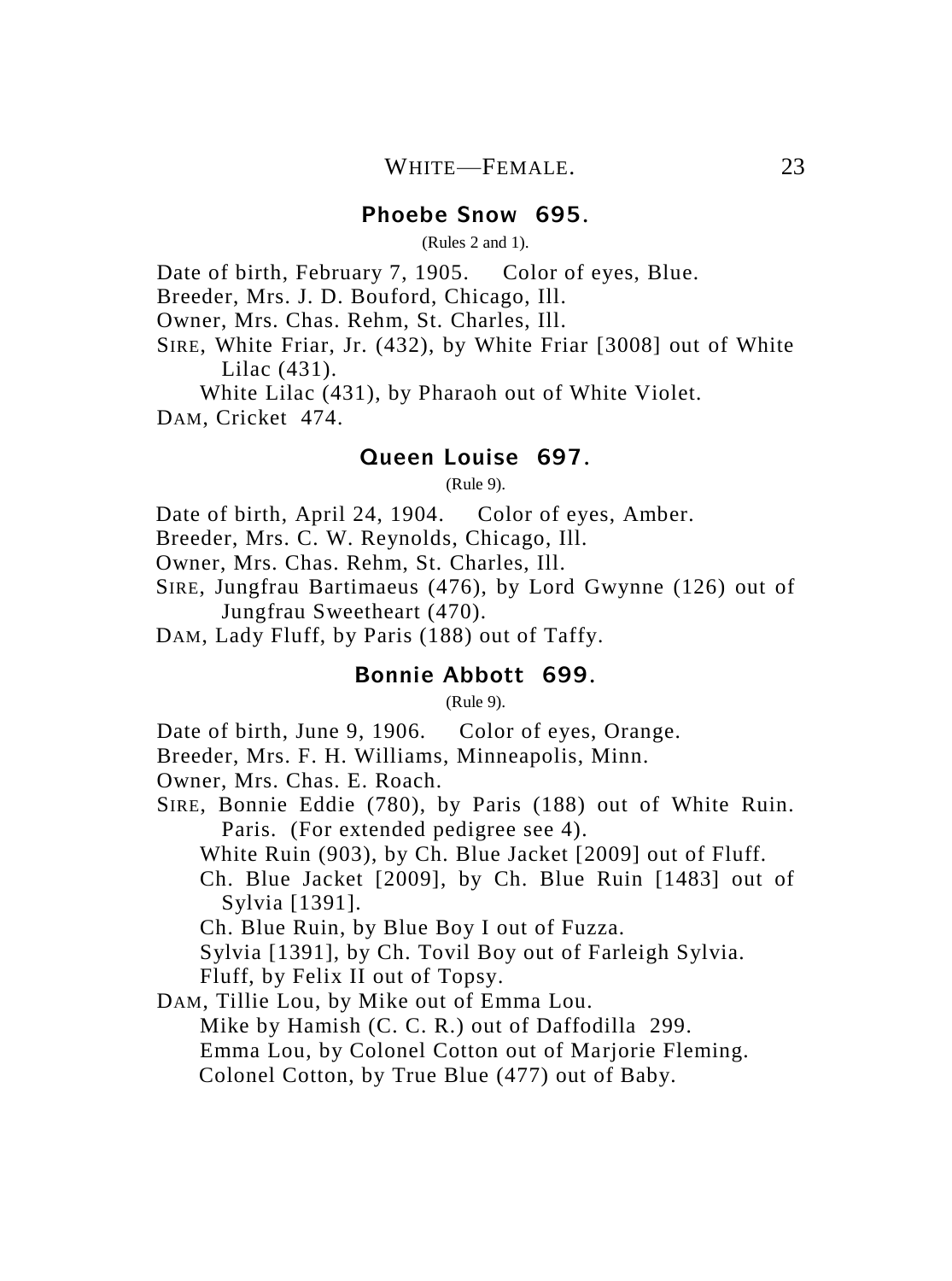#### **Blossom of Clover Pinks 702.**

(Rule 9).

Date of birth, May 12, 1906. Color of eyes, Orange. Breeder, Mrs. Wildman, Chicago, Ill. Owner, Mrs. Mae Hollaran, Chicago, Ill. SIRE, Duke. DAM, Babe.

#### **Maid of Avenel 715.**

(Rule 9).

Date of birth, June 12, 1904. Color of eyes, Blue.

Breeder, Mrs. J. G. Almquist, Chicago, Ill.

Owner, Mrs. D. S. Lovejoy, Elgin, Ill.

SIRE, Kitsie 714.

DAM, Fanchon, by Lord Gwynne (126) out of Duchess of Argyle (735).

Lord Gwynne. (For extended pedigree see 2).

Duchess of Argyle, by Royal II out of Juliette.

Royal II, by Royal Norton out of Madge.

Madge, by Joe of Snow.

Juliette, by Dewy out of Pansy.

Dewy, by Mack out of Missy.

Pansy, by Nicodemus out of Bella.

#### **Bonabelle 717.**

(Rule 1).

Date of birth, not given. Color of eyes, Amber. Breeder, Mrs. John Glass, Chicago, Ill. Owner, Mrs. Eben D. Norton, Chicago, Ill. SIRE, Kitsie 714. DAM, Goldie 716.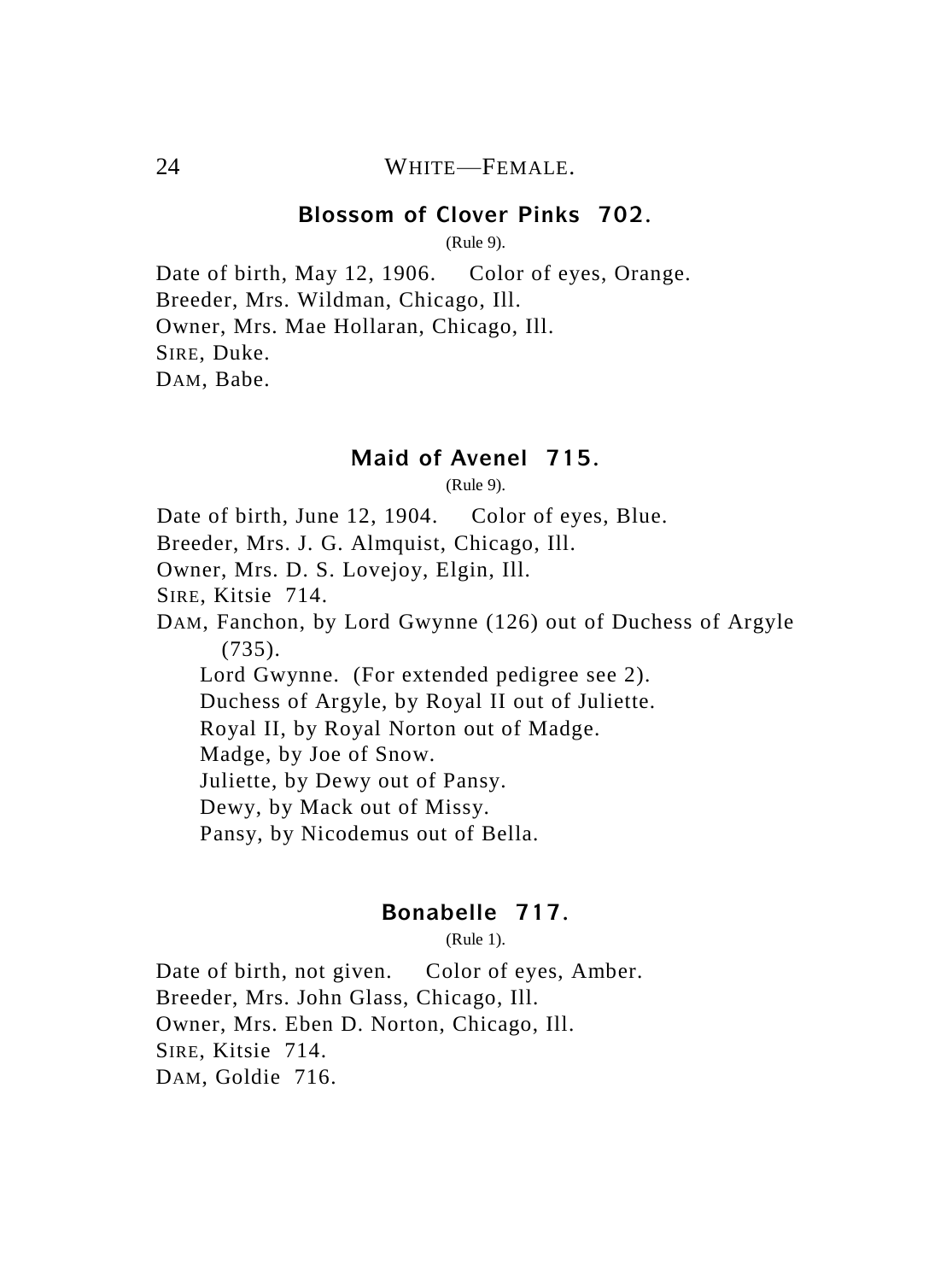### **Princess Pictona 718.**

(Rule 1).

Date of birth, January 15, 1907. Color of eyes, Orange. Breeder, Mrs. Eben D. Norton, Chicago, Ill. Owner, Mrs. A. McDermid, Chicago, Ill. SIRE, General Picton 256. DAM, Bonabelle 717.

### **Bon-Ton 719.**

(Rule 1).

Date of birth, March 23, 1906. Color of eyes, Orange. Breeder, Mrs. Eben D. Norton, Chicago, Ill. Owner, Mrs. A. McDermid, Chicago, Ill. SIRE, General Picton 256. DAM, Bonabelle 717.

# **Imp. Lady Gay Blue Eyes 720.** [B4687].

(Rule 3).

Date of birth, June, 1904. Color of eyes, Blue. Breeder, unknown. Owner, Mrs. H. G. Dykhouse, Grand Rapids, Mich. SIRE, not given. DAM, not given.

# **Calypso 722.**

(Rule 9).

Date of birth, February 14, 1907. Color of eyes, Amber. Breeder, Mrs. Hoffman, Chicago, Ill. Owner, Mrs. C. P. Denning, LaGrange, Ill. SIRE, Duke. DAM, Babe.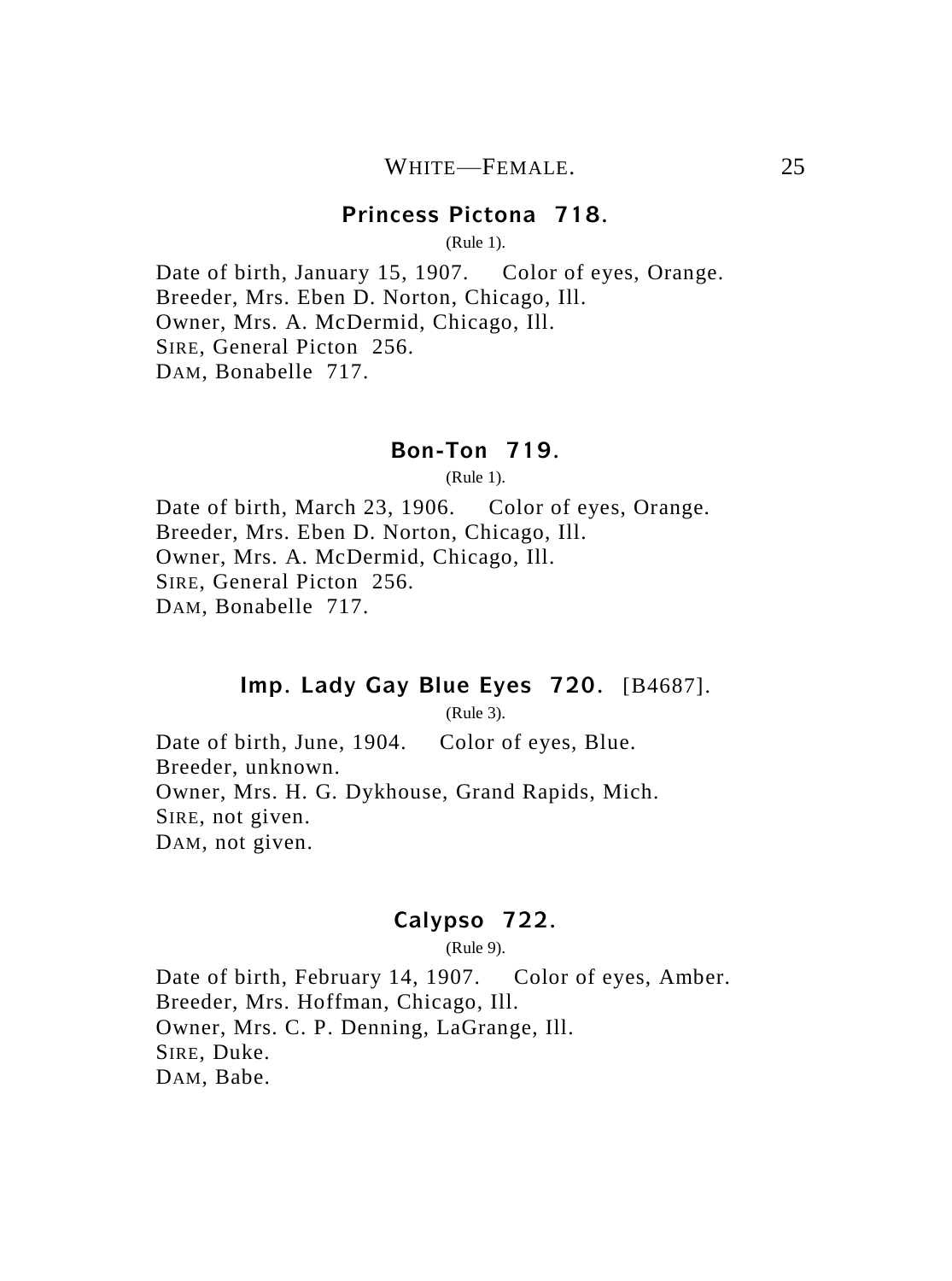# **Princess Bess 724.**

(Rule 1).

Date of birth, September 12, 1905. Color of eyes, Yellow. Breeder, Mrs. K. S. Riser, Grand Rapids, Mich. Owner, Mrs. D. H. Armstrong, Grand Rapids, Mich. SIRE, Dandelion 723. DAM, Lady Trinket 663.

#### **Lassie Blue Eyes 737.**

(Rule 9).

Date of birth, February 5, 1906. Color of eyes, Blue. Breeder, Mrs. Elma A. Burns, Boston, Mass. Owner, Breeder. SIRE, Tid, by Quiz out of Romp. Quiz, by King George I out of Queenie. Romp, by Totto out of Tot. DAM, Duchess, by Cris out of Pretty Girl. Cris, by Rex out of Mollie.

Pretty Girl, by Moxie out of Daisy II.

#### **Lassie Blue 750.**

(Rule 9).

Date of birth, February 19, 1905. Color of eyes, Golden.

Breeder, Miss Josephine Bruce, New Castle, N. H.

Owner, Mrs. Elma A. Burns, Boston, Mass.

SIRE, Sandy Eyes, by Smarty out of Snow Queen.

Smarty, by Don out of Queechi.

Snow Queen, by Don out of Tot.

DAM, Fuzzie II, by Fuzzer out of Fuzzie I.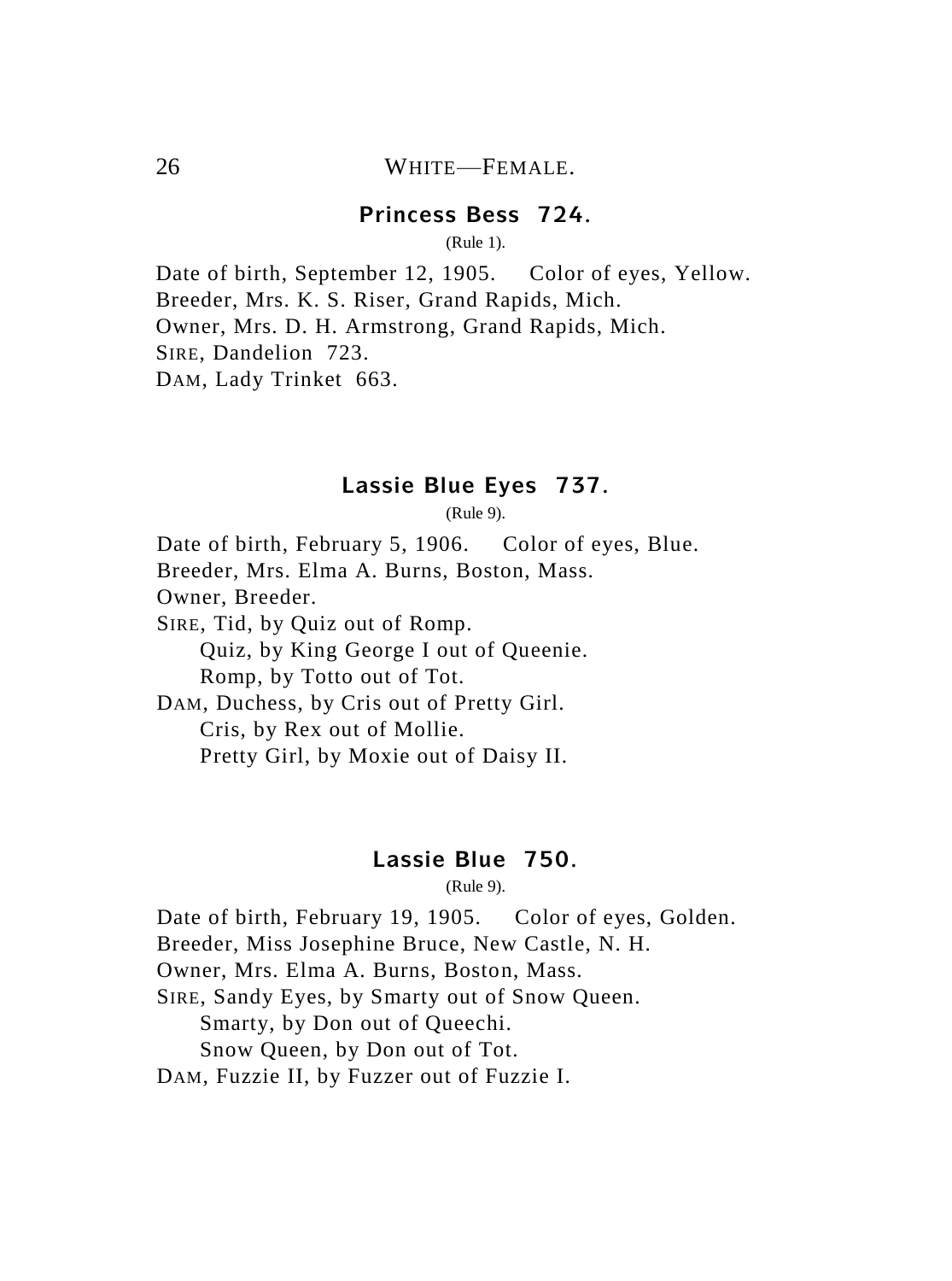#### **Princess Adelina Patti 754.**

(Rule 9).

Date of birth, August 21, 1907. Color of eyes. Blue.

Breeder, Mrs. Chas. E. Roach, Minneapolis, Minn.

Owner, Mrs. J. S. Abbott, Duluth, Minn.

SIRE, Red Ned, by Mazie out of Opal.

Fluffkins, by Bluette out of Queena.

Opal, by Paris (188) out of Lady Belle.

DAM, Bonnie Abbott 699.

#### **Coventry Rozalia 765.**

(Rule 9).

Date of birth, May 15, 1904. Color of eyes, Amber.

Breeder, Geo. R. Cairns, Mansfield, O.

Owner, Owner, Mrs. J. B. Smith, Cleveland, O.

SIRE, White Friar, Jr. (432), by Ch. White Friar [3008] out of White Lilac (431).

White Lilac (431), by Pharaoh out of White Violet.

DAM, Leah, by Royal Norton out of Sunshine.

Royal Norton. (For extended pedigree see 1).

Sunshine, by Senator out of Bangalore.

Bangalore, by Bagdad.

Bagdad, by Torji out of Wau Way.

#### **Brushwood Queenie 789.**

(Rule 1).

Date of birth, April 8, 1906. Color of eyes, one Blue, one Yellow. Breeder, Mrs. C. S. Cross, Emporia, Kan. Owner, Mrs. W. E. Colburn, Chicago, Ill. SIRE, Mars 7. DAM, Jenity 241.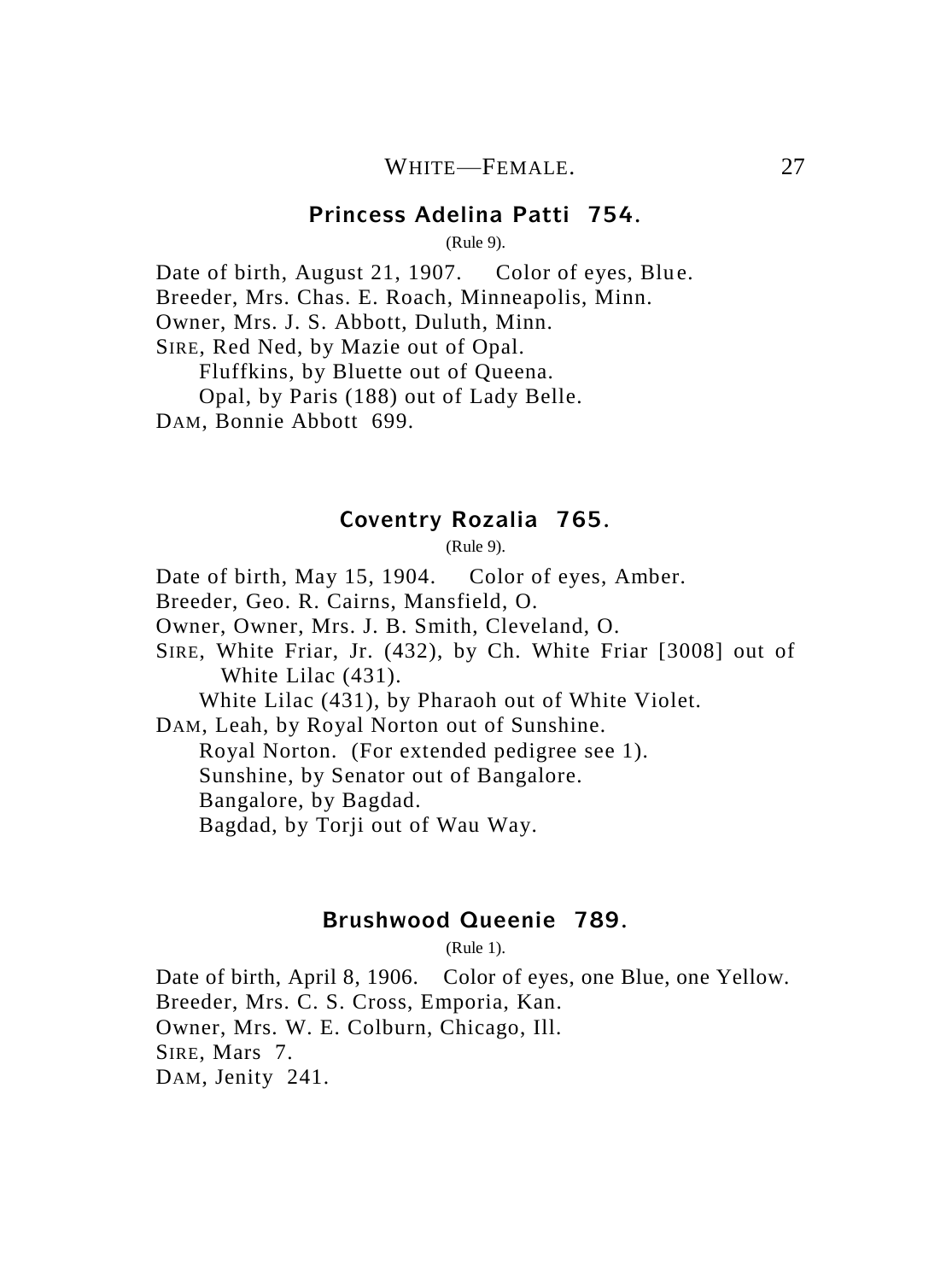# **Lady Betty II 798.**

(Rule 9).

Date of birth, February 15, 1904. Color of eyes, Green. Breeder, not given. Owner, Miss Florence R. Howland, Conway, Mass. SIRE, Ajax. (Imp.) DAM, Badoura.

### **Sylvan Floss 801.**

(Rule 9).

Date of birth, April 21, 1906. Color of eyes, Amber. Breeder, Mrs. Elma A. Burns, Boston, Mass. Owner, Georgianne Hall, Malden, Mass. SIRE, Quiz, by King George I out of Queenie. King George I, by Sprite out of Zetta. Queenie, by Frosty out of Snowdrop. DAM, Gypsy Queen, by Don out of Tot. Don, by King George I out of Queenie. Tot, by Turkish frosty out of Queechi.

# **Lady Avenel 809.**

(Rule 1).

Date of birth, June 29, 1906. Color of eyes, Blue. Breeder, Mrs. Howard Alton, Chicago, Ill. Owner, Mrs. Irene L. Drake, Ft. Worth, Tex. SIRE, Sun Burst 370. DAM, Maid of Avenel 715.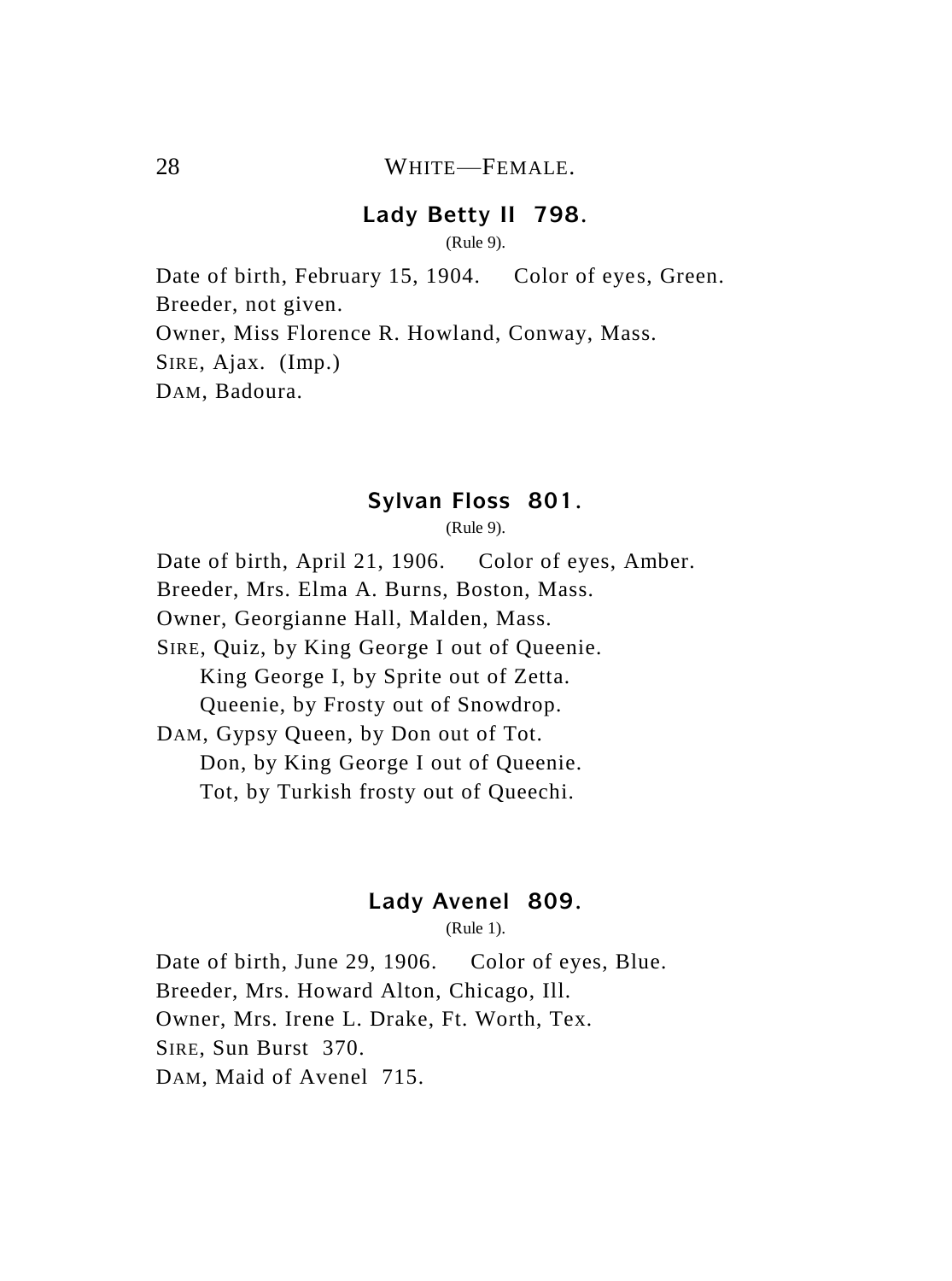#### **Betty Gwyn 831.**

(Rule 9).

Date of birth, May 12, 1908. Color of eyes, one Blue, one Yellow.

Breeder, Mrs. Dunham, Westfield, N. J.

Owner, Mrs. G. Corlies, Westfield, N. J.

SIRE, Magnolia, by White Hussar 886 out of Wendellita II.

Wendellita II, by Lord Gwynne (126) out of Wendella II. (For extended pedigree see 2).

DAM, Lady Carice, by Y Brenin Gwyn 118 out of Diane of Rosedale (370).

#### **Princess 832.**

(Rule 9).

Date of birth, March 1, 1908. Color of eyes, Blue. Breeder, Mrs. F. H. Eichorn, West Roxbury, Mass. Owner, Breeder. SIRE, Sultan 749. DAM, Florodora.

# **Imp. Elaine of Kensington 835.** [D6124].

(Rule 3).

Date of birth, March 28, 1908. Color of eyes, Blue.

Breeder, Miss Nora Kerswill, England.

Owner, Miss Ava L. Pollard, Omar Cattery, Elizabeth N. J.

- SIRE, Rokeles Blue Eyed Bloke. (For extended pedigree see 834).
- DAM, Immaculata of Kensington. (For extended pedigree see 834).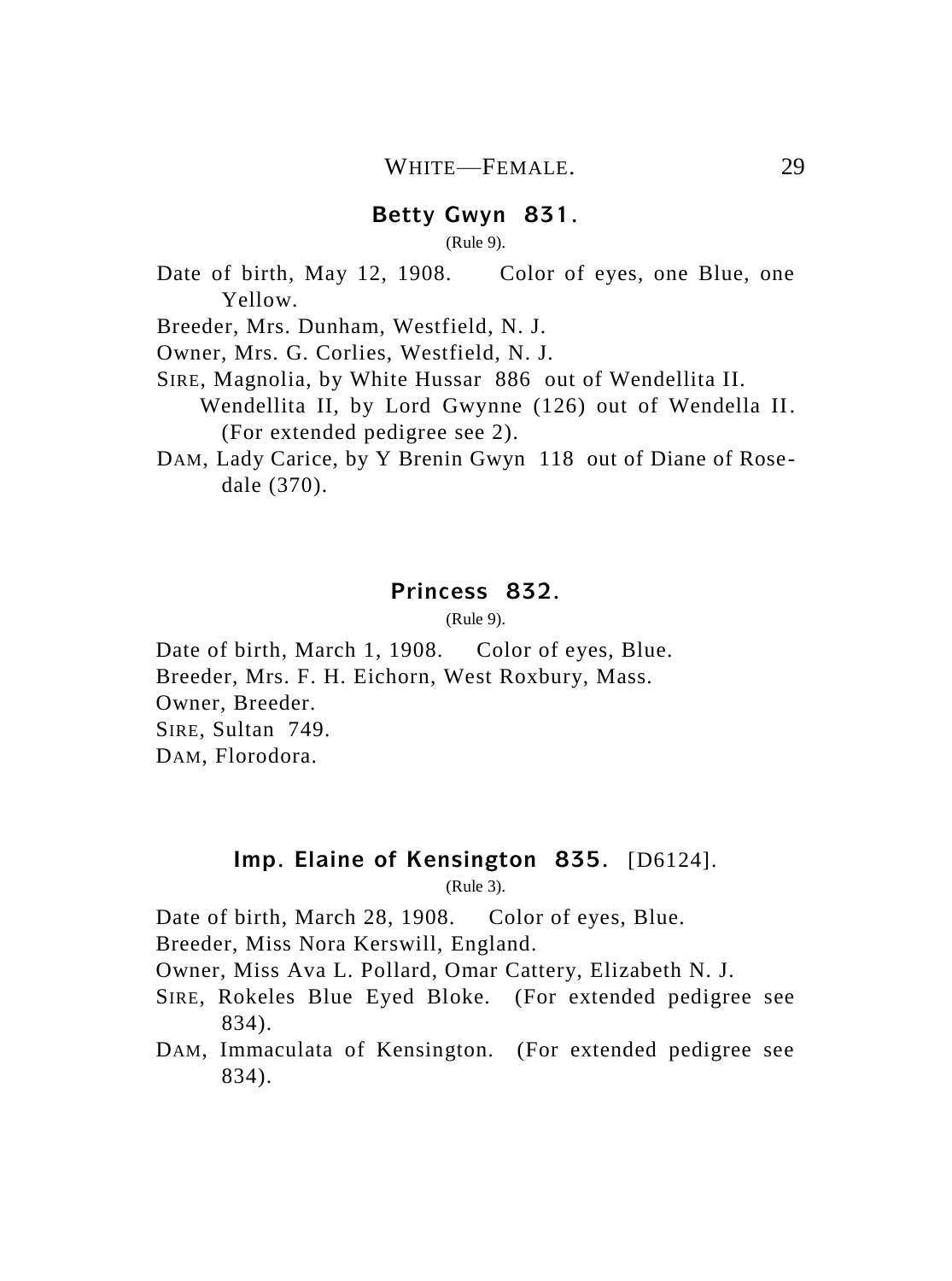#### **Betsey Blanco 838.**

(Rules 1 and 2).

Date of birth, May 13, 1908. Color of eyes, one Blue, one Yellow.

Breeder, Mrs. C. Brandt, Dundee, Ill.

Owner, Mrs. D. W. Hardy, Chicago, Ill.

SIRE, Jerome 413.

DAM, Five Oaks Honey (382), by True Blue out of Miss Yaw. True Blue, by Lord Gwynne (126) out of Sweetheart (470). Lord Gwynne. (For extended pedigree see 2).

## **Princess of Panama 840.**

(Rules 2 and 1).

Date of birth, October 7, 1907. Color of eyes, Green. Breeder, Miss Isabelle Adams, Chicago, Ill. Owner, Miss Marie E. Stevick, Bloomington, Ill. SIRE, Brushwood Paris (188). (For extended pedigree see 4). DAM, Francesca 428.

# **Romeo Lady Eiger 865.**

(Rule 2).

Date of birth, June 6, 1906. Color of eyes, Blue. Breeder, Miss Isabelle Adams, Chicago, Ill. Owner, Mrs. H. G. Dykhouse, Grand Rapids, Mich. SIRE, Brushwood Paris (188). (For extended pedigree see 4). DAM, Little Miss Eiger (473), by Eiger (469) out of Parle 41.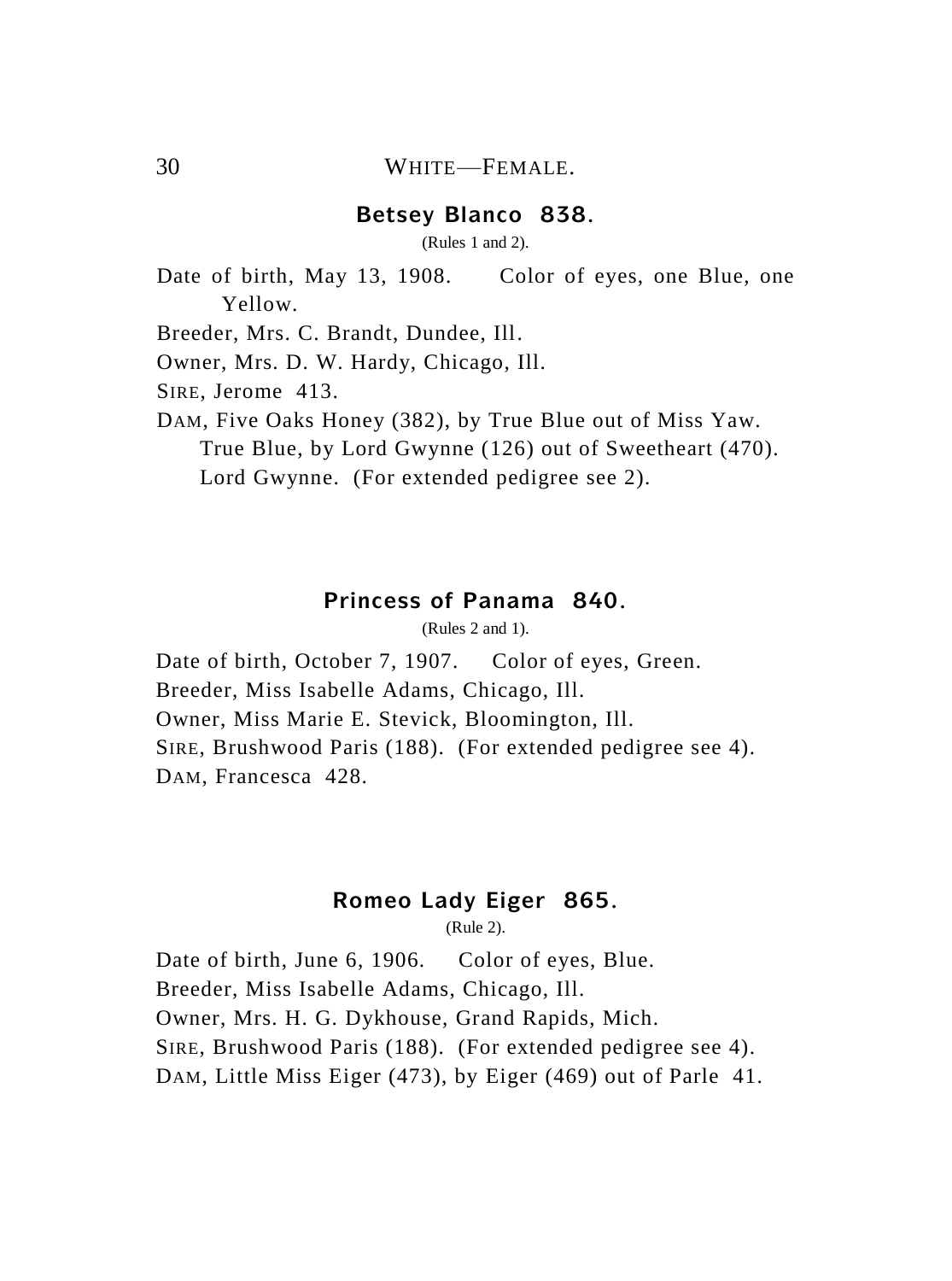#### **Imp. Perletta of Kensington 869.** [D6123].

(Rule 3).

Date of birth, April 12, 1908. Color of eyes, Blue.

Breeder, Miss B. Foster, Cheltenham, England.

Owner, Miss Ava L. Pollard, Elizabeth, N. J.

SIRE, The White Emperor 857.

DAM, Perla Preciosa, by Picturesque Pearl II out of Piquante Pearl II.

#### **Imp. Rokeles Blue Eyed Eveline 873.** [D6267].

(Rule 3).

Date of birth, April 17, 1908. Color of eyes, Blue.

Breeder, Mrs. Bennett, Norfolk, England.

Owner, Miss Ava L. Pollard, Elizabeth, N. J.

SIRE, Rokeles Blue Eyed Bloke, by Belle Vue Blue Eyed Prince out of Belle Vue Lass.

Belle Vue Blue Eyed Prince, by Ch. White Friar [3008] out of Snow Flake.

Belle Vue Lass, by White Rose Prince out of Daisy. DAM, Coquette.

#### **Romeo Fantine 878.**

(Rules 1 and 2).

Date of birth, February, 1904. Color of eyes, Blue.

Breeder, Mrs. H. G. Dykhouse, Grand Rapids, Mich.

Owner, Breeder.

SIRE, Prince Romeo 3.

DAM, Romeo Cosette (1021), by Prosper Le Gai (167) out of Yum Yum.

Prosper Le Gai (167), by Lord Gwynne (126) out of Wendella II (135). (For extended pedigree see 2).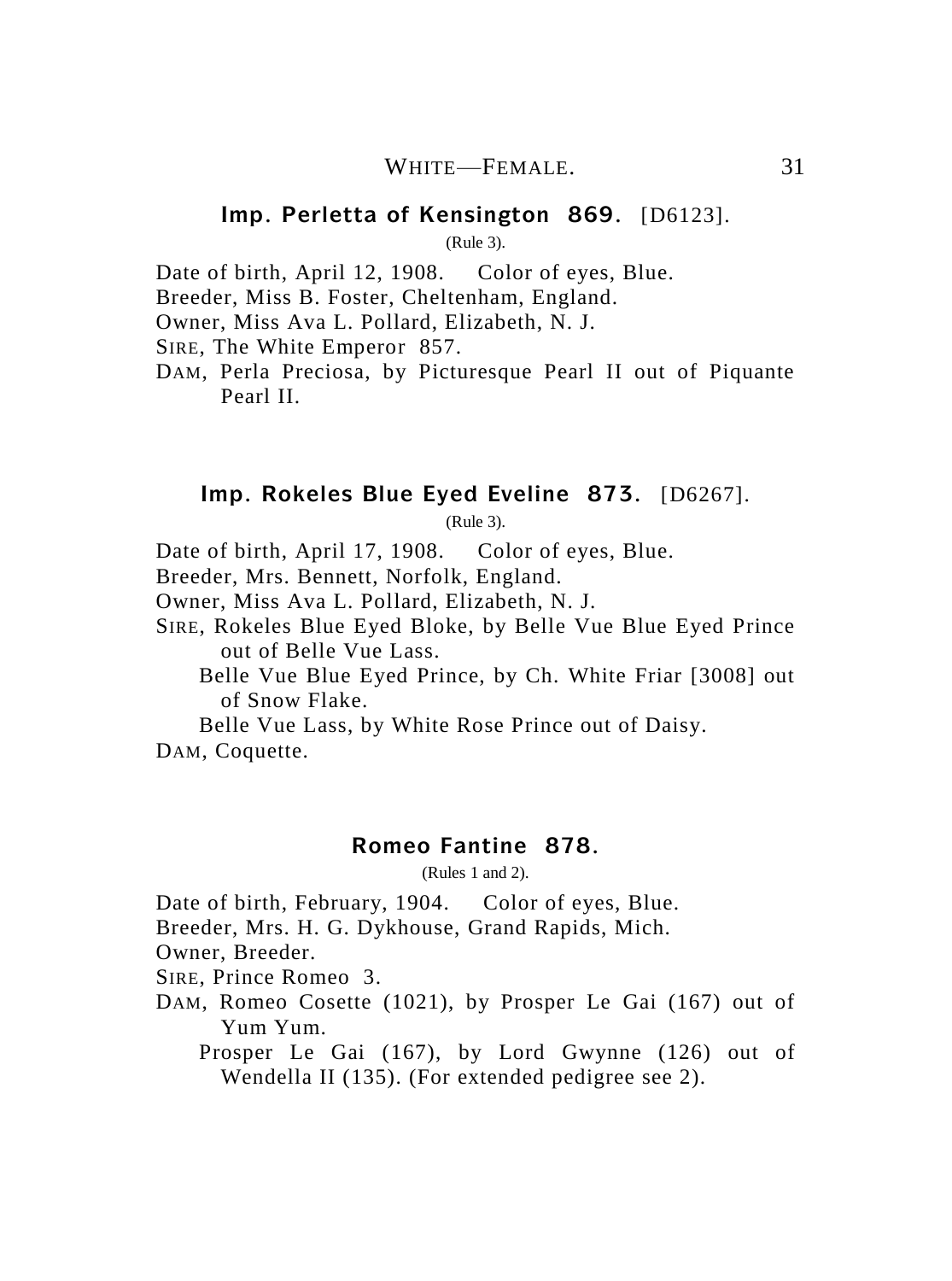# **Romeo Blue Eyes 879.**

(Rule 9).

Date of birth, May, 1904. Color of eyes, Blue.

Breeder, Mr. George Cairns, Mansfield, O.

Owner, Mrs. H. G. Dykhouse, Grand Rapids, Mich.

SIRE, White Friar, Jr., by Ch. White Friar [3008] out of White Lilac (431).

White Lilac (431), by Pharaoh out of White Violet.

DAM, Lelah, by Royal Norton out of Sunshine.

# **Crystal 880.**

(Rule 1).

Date of birth, October, 1905. Color of eyes, Orange. Breeder, Mrs. Setzler. Owner, Miss Jane Marvin, San Francisco, Cal. SIRE, Prince Romeo 3. DAM, Ragsie 685.

# **Chou 888.**

(Rule 1).

Date of birth, July 15, 1908. Color of eyes, Yellow. Breeder, Mrs. H. J. Cummings, St. Louis, Mo. Owner, Mrs. Jane Taylor, St. Louis, Mo. SIRE, Sultan C 362. DAM, Lillian C. 579.

# **Logan Lockena 890.**

(Rule 1).

Date of birth, March 17, 1908. Color of eyes, Blue. Breeder, Mrs. Clinton Locke, Chicago, Ill. Owner, Mrs. Geo. R. Lynas, Logansport, Ind. SIRE, White Duke 407. DAM, Lockehaven Wendella III 11.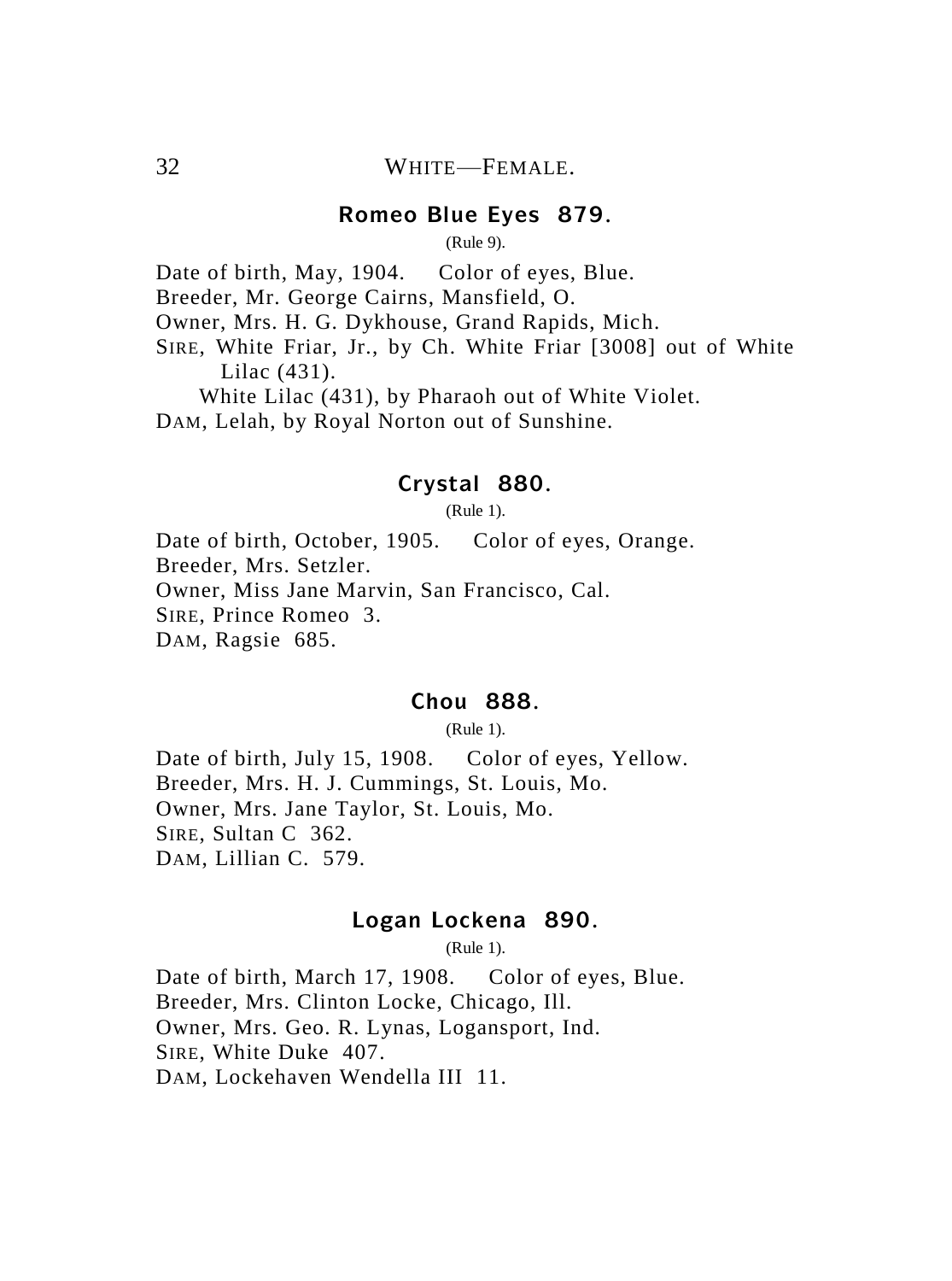### **Lockehaven Della Duke 891.**

(Rule 1).

Date of birth, August 1, 1908. Color of eyes, Blue. Breeder, Mrs. Clinton Locke, Chicago, Ill. Owner, Breeder. SIRE, White Duke 407. DAM, Wendella King 566.

#### **Lockehaven Grace Duke 892.**

(Rule 1).

Date of birth, August 1, 1908. Color of eyes, Blue. Breeder, Mrs. Clinton Locke, Chicago, Ill. Owner, Breeder. SIRE, White Duke 407. DAM, Wendella King 566.

### **Jolie 894.**

(Rule 9).

Date of birth, not given. Color of eyes, one Blue, one Amber. Breeder, not given. Owner, Miss Isabel Adams, Chicago, Ill. SIRE, Prince Petekins 629. DAM, not given.

### **Lady Julia 896.**

(Rule 9).

Date of birth, September 1, 1904. Color of eyes, Blue.

Breeder, Elmer Johnson, Atlanta, Ga.

Owner, Geo. Look, Chicago, Ill.

SIRE, Senator Teedles.

DAM, Long Feather (977), by White Hussar 886 out of Wenda (314).

Wenda (314), by Lord Gwynne (126) out of Wendella II (135). (For extended pedigree see 2).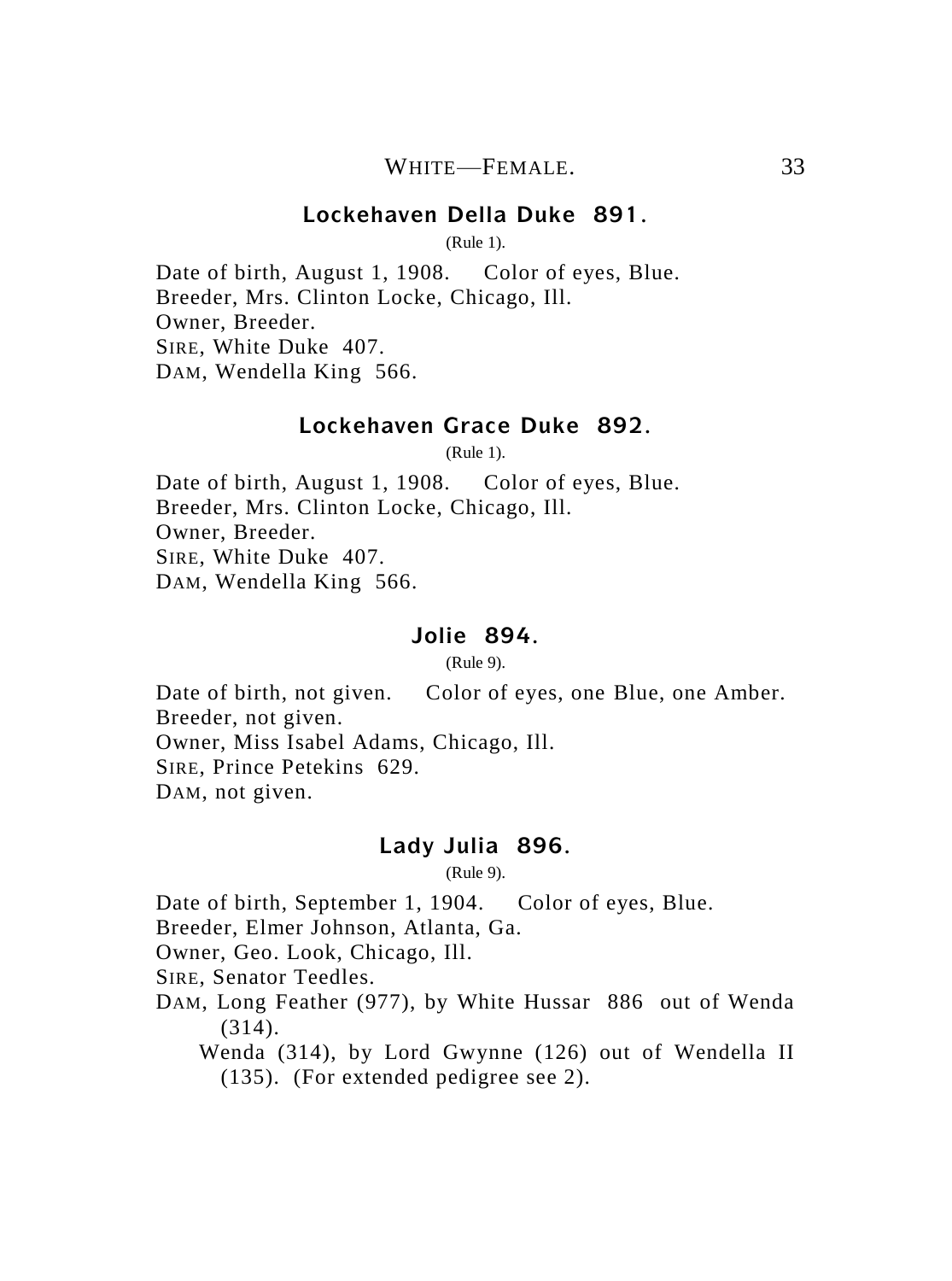### BLACK—MALE.

# **Paul Dunbar 570.**

(Rule 9).

Date of birth, March 18, 1902. Color of eyes, Golden. Breeder, Harriet Lane, Freeport, Ill. Owner, Mrs. E. L. Brace, Rochester, N. Y. SIRE, Cardinal Wolsey, by Freeport Nero out of Dottie Dimple. Freeport Nero, by Pompey out of Pompeyida. Dottie Dimple, by Emperor out of Empress. DAM, Kissimee, by Roland out of Vixen.

#### **Mishad 575.**

(Rule 1).

Date of birth, August 23, 1905. Color of eyes, Golden. Breeder, Mrs. W. E. Colburn, Chicago, Ill. Owner, Mrs. J. Lloyd Hammond, Wilmette, Ill. SIRE, Black Thorn 251. DAM, Blackberry Fawe 108.

### **Black Peter Pan 668.**

(Rules 2 and 1).

Date of birth, April 17, 1907. Color of eyes, Orange. Breeder, Mrs. Joshua Speed, Grand Rapids, Mich. Owner, Breeder. SIRE, Donald (792), by Max out of Dot. Max, by Patsy out of Dorothy. Dot, by Dictator I out of Star. DAM, Draggo 667.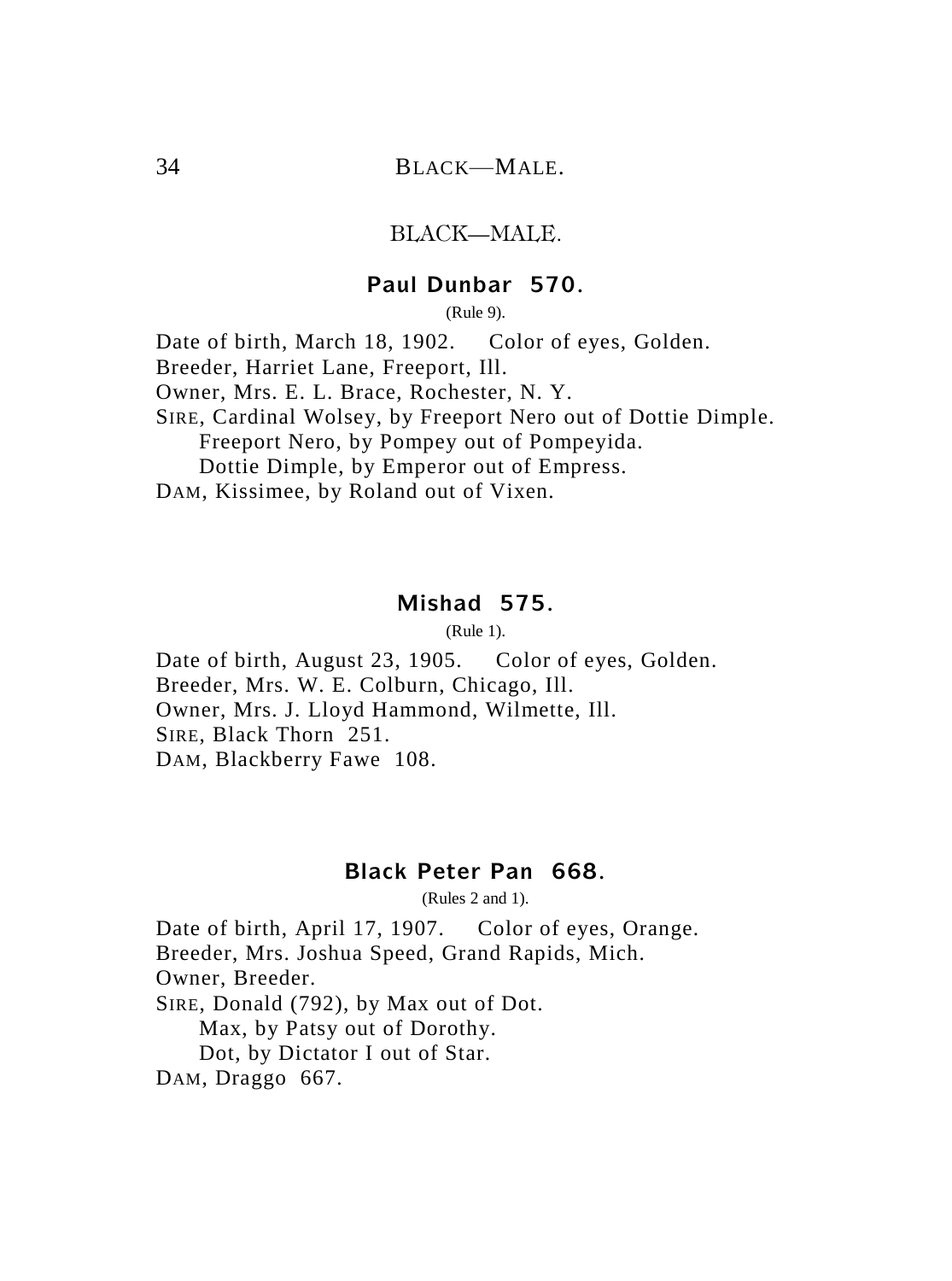### **Thorn Heart 680.**

(Rule 1).

Date of birth, April 1, 1907. Color of eyes, Yellow. Breeder, Mrs. Rosina Allchin, Detroit, Mich. Owner, Breeder. SIRE, Strongheart 202. DAM, Sin 921.

### **Satan 745.**

(Rule 9).

Date of birth, January 14, 1907.

Breeder, Mrs. Elma A. Burns, Boston, Mass.

Owner, Breeder.

SIRE, Humbug, by Moxie out of Venus. Moxie, by King Max out of Cuddles.

Venus, by Golden Robin out of Bessina.

DAM, Soot, by Sootey out of Fluff. Sootey, by Chub out of Smut.

Fluff, by Sultan out of Fez.

# **Lord Blackthorne 776.**

(Rule 9).

Date of birth, June, 1906. Color of eyes, Amber. Breeder, Miss Keyes, Worcester, Mass. Owner, Mrs. Robert A. Pierce, Worcester, Mass. SIRE, King Muffy II 20. DAM, Sweetheart, by Romeo out of Bluebird.

### **Prince Boy-Blue 779.**

(Rules 1 and 2).

Date of birth, July 25, 1906. Color of eyes, Orange. Breeder, Myrtle Forsyth, Mich. And Dr. Niven, Canada. Owner, Myrtle E. Forsyth, Adrian, Mich.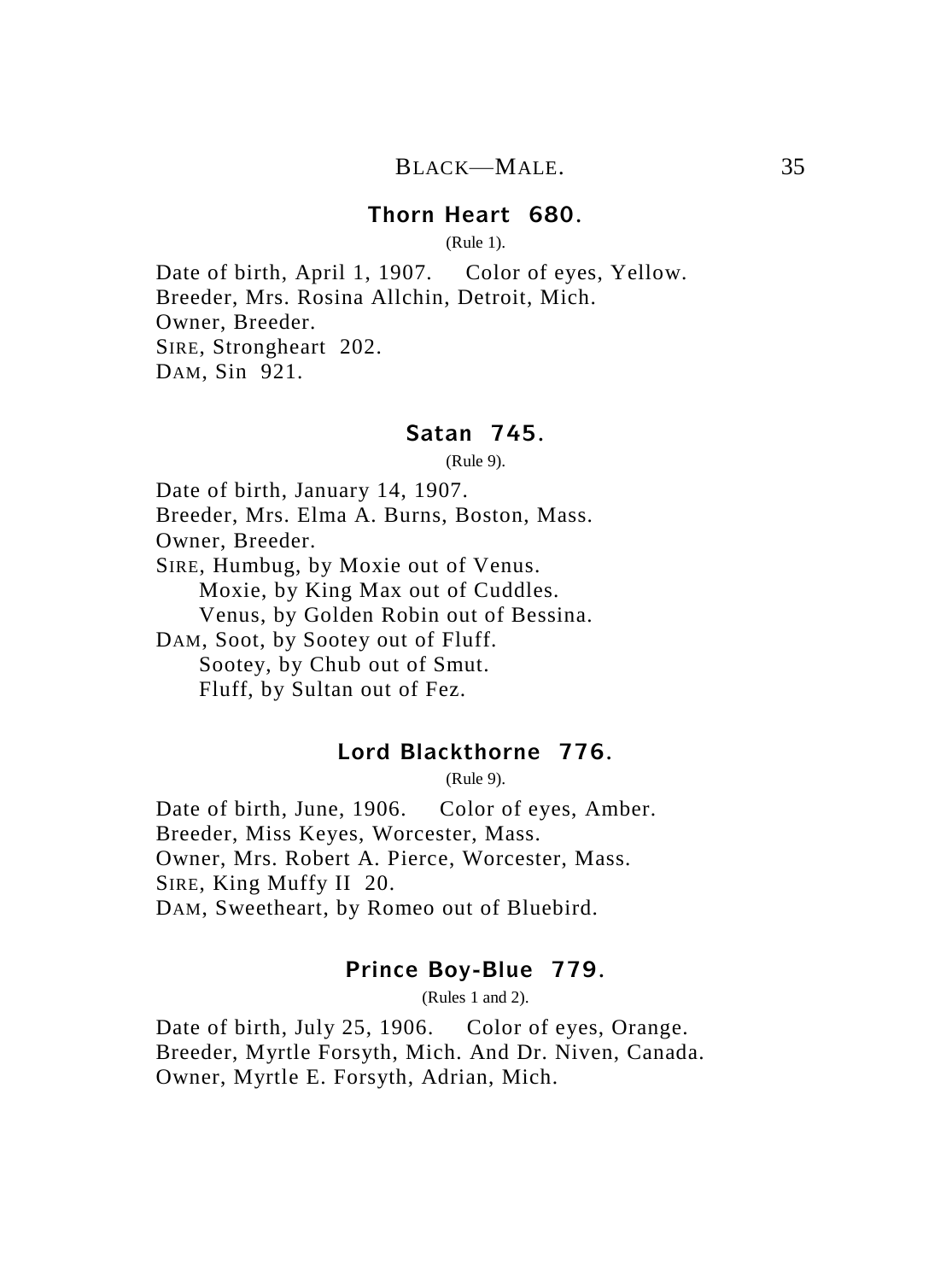SIRE, Hawthorne (677), by Black Thorne 251 out of Lady Maude Jennings (155).

Lady Maude Jennings, by Ch. The Beadle (125) out of Bijou. DAM, Osiria 619.

#### **King Jet 780.**

(Rule 9).

Date of birth, April 28, 1905. Color of eyes, Orange.

Breeder, Miss A. L. Woods, London, Canada.

Owner, Mrs. Wm. C. Bell, Toronto, Canada.

SIRE, Albert Edward 188.

DAM, Queen Fluff, by Sunnybank Russet out of Queen Trickery. Queen Trickery, by Buxton out of Queenie.

### **Black Bill 795.**

(Rule 9).

Date of birth, April 24, 1906. Color of eyes, Yellow.

Breeder, Mrs. J. F. Wood, Memphis, Tenn.

Owner, Mr. Toms, Chicago, Ill.

SIRE, Bozzaris, by Menelik III (290) out of Sweet Lalla Rookh.

(For extended pedigree see 335).

DAM, Roxane 733.

### **Bozanne 796.**

(Rule 9).

Date of birth, April 24, 1906. Color of eyes, Yellow.

Breeder, Mrs. J. F. Wood, Memphis, Tenn.

Owner, Breeder.

SIRE, Bozzaris, by Menelik III (290) out of Sweet Lalla Rookh. (For extended pedigree see 335).

DAM, Roxane 733.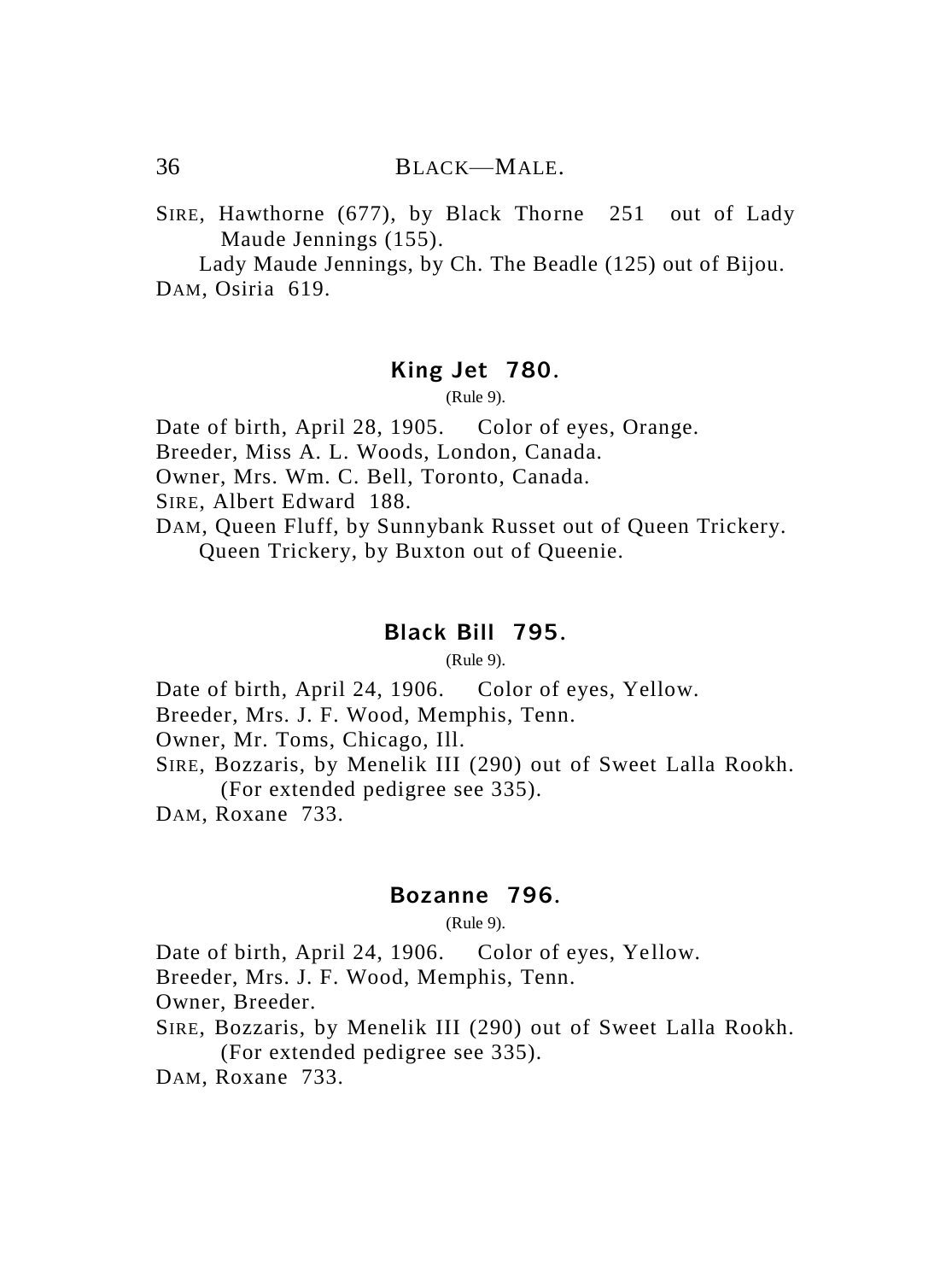#### **Sir Rupert 797.**

(Rule 9).

Date of birth, April 5, 1908. Color of eyes, Amber. Breeder, Mrs. Keyes, Worcester, Mass. Owner, Mrs. N. H. Sherman, Worcester, Mass. SIRE, Lord Blackthorne 776. DAM, Sweetheart, by Romeo out of Blue Bird.

# **Jicky II 827.**

(Rule 9).

Date of birth, August 8, 1906. Color of eyes, Yellow. Breeder, Mrs. Jones, Waterloo, Ia. Owner, Mrs. J. Fordyce, Chicago, Ill. SIRE, Jicky I, by General Jacqueminot 301 out of Bonita. DAM, Fernland Black Tuts 826.

# **Menalowan Dreadnought 842.**

(Rule 1).

Date of birth, June 14, 1908. Color of eyes, Orange. Breeder, Mrs. Richard Hardy, Detroit, Mich. Owner, Breeder. SIRE, Menalowan Strongheart 202. DAM, Menalowan Navajo 150.

#### **Swastika Tikytwo 911.**

(Rules 2 and 1).

Date of birth, March 30, 1906. Color of eyes, Orange.

Breeder, Mrs. M. M. Mitchell, Chicago, Ill.

Owner, Mrs. E. Bartlett Keen, Chicago, Ill.

SIRE, Tikatit (841), by Menelik III (290) out of Sweet Lalla Rookh.

Sweet Lalla Rookh. (For extended pedigree see 335).

DAM, Thorn Rose 910.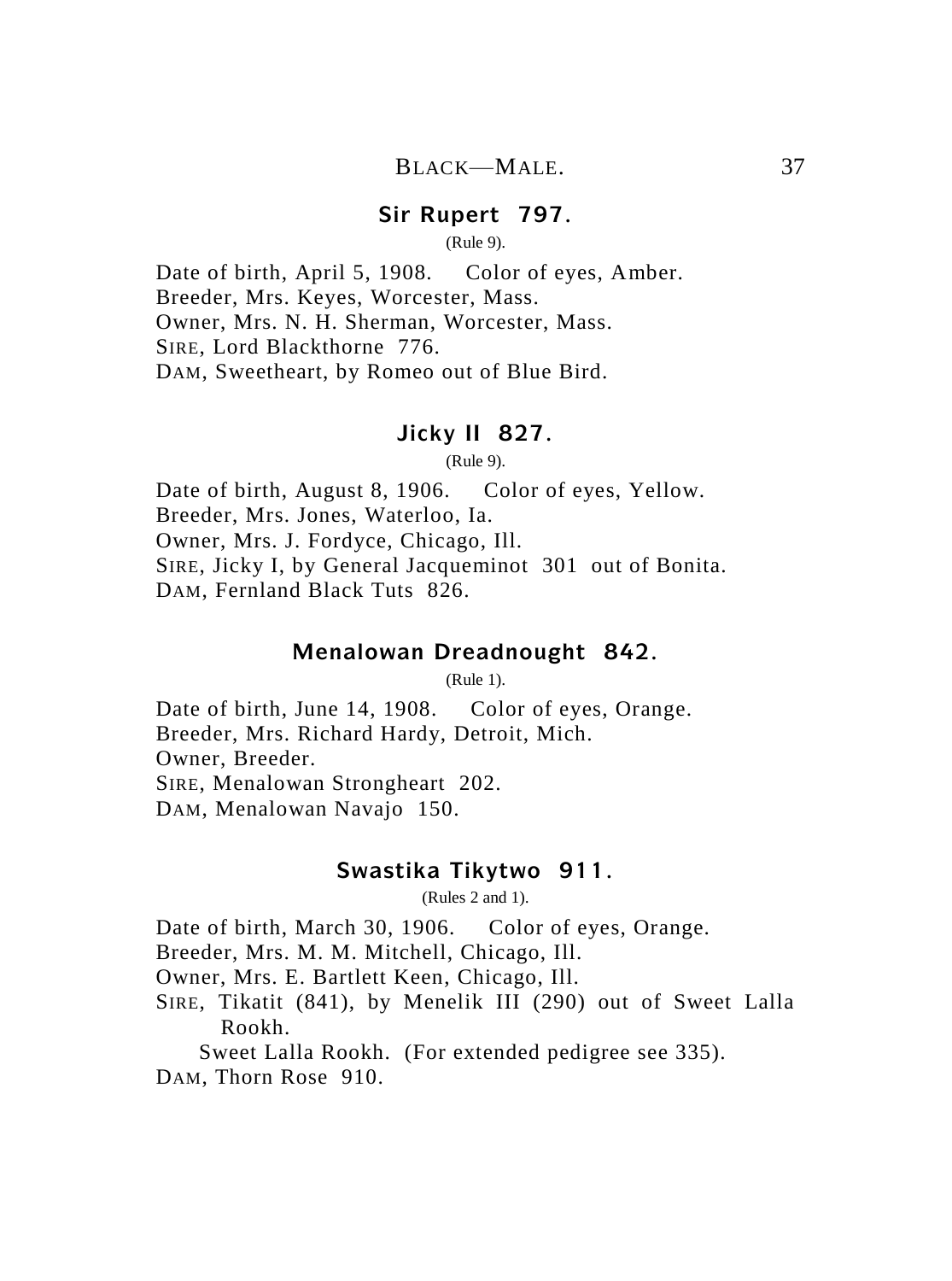# 38 BLACK—FEMALE.

#### BLACK—FEMALE.

### **Patricia 558.**

(Rule 1).

Date of birth. Color of eyes, Orange. Breeder, Mrs. J. L. Bryne, Dorchester, Mass. Owner, Breeder. SIRE, Ch. Kewlocke 12. DAM, Lady Beresford 363.

# **Hiawatha 591.**

(Rule 9).

Date of birth, July 24, 1905. Color of eyes, Green.

Breeder, (Mrs. Rose E. Sanford,) Watertown, S. Dak.—Mrs. N. J. Klise, Sioux City, Ia.

Owner, R. P. Izlar, Waycross, Ga.

- SIRE, Trishocotyn, by Menelik III (290) out of Sweet Lalla Rookh. (For extended pedigree see 335).
- DAM, Englewood Thorn, by Black Thorn 251 out of Lady Maude Jennings (155).

# **Ursula Dunbar 628.**

(Rule 1).

Date of birth, May 8, 1907. Color of eyes, Orange. Breeder, Mrs. E. L. Brace, Rochester, N. Y. Owner, Mrs. F. E. Hewitt, Detroit, Mich. SIRE, Paul Dunbar 570. DAM, Genesee Valley Bon Bon 582.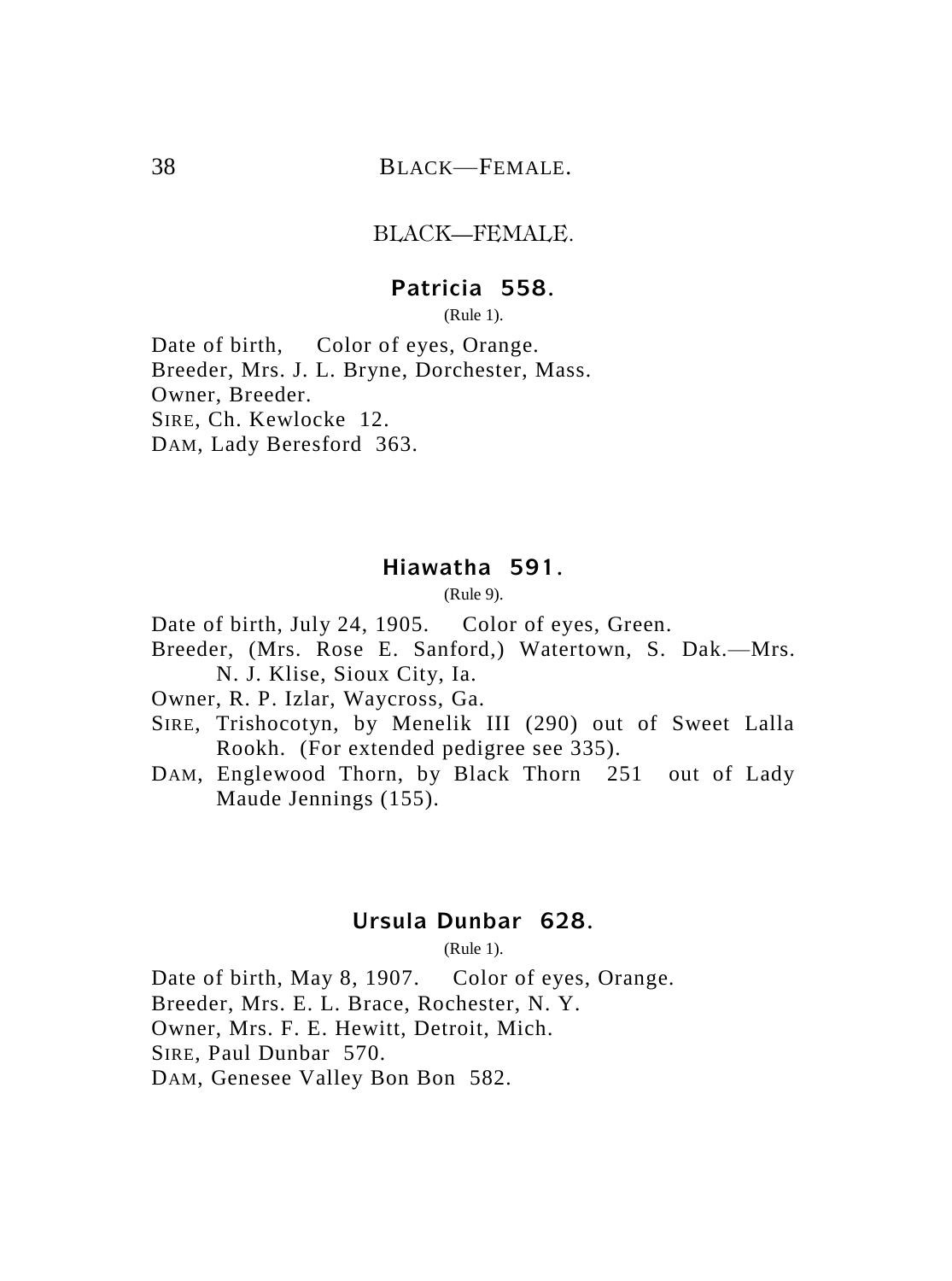# **Flossie Abbott 674.**

(Rule 9).

Date of birth, October 19, 1906. Color of eyes, Golden.

Breeder, Mrs. O. T. Blake, Chicago, Ill.

Owner, Miss Sadie Abbott, Lake Forest, Ill.

SIRE, Bozzaris, by Menelik III (290) out of Sweet Lalla Rookh.

Sweet Lalla Rookh, by Lord Albemarle out of Lady Bruin. (For extended pedigree see 551)

DAM, Martha, by Tikatit (841) out of Thorn Rose 910.

Tikatit (841), by Menelik (290) *(sic – (290) is Menelik III)* out of Sweet Lalla Rookh.

Thorn Rose 910, by Black Thorn 251 out of Spangle (637).

# **Doll Baby.**

(Rule 2).

Date of birth, not given. Color of eyes, Amber.

Breeder, Mrs. W. E. Colburn, Chicago, Ill.

Owner, Mrs. W. C. Ferguson, Denver, Colo.

SIRE, Blue Carlo Jacquette (1023), by Bonnie Prince Charlie out of Jacquette.

Bonnie Prince Charlie, by Darnley out of Flora McDonald.

Darnley, by David out of Draba [2395].

David, by Ulysses [1911] out of Monna [1910].

Ulysses [1911], by Tomato [1214] out of Diana [1213].

Tomato [1214], by Beauty Boy [1031] out of Jane [1129].

Beauty Boy [1031], by Rajah out of Mater [1024].

Mater [1024], by Lewis out of Betsy.

Jane [1129], by Thunder and Lightning out of Buttons [1206].

Diana [1213], by Glaucus [1063] out of Nita.

Glaucus [1063]. (For extended pedigree see 148).

DAM, Blackberry Fawe 108.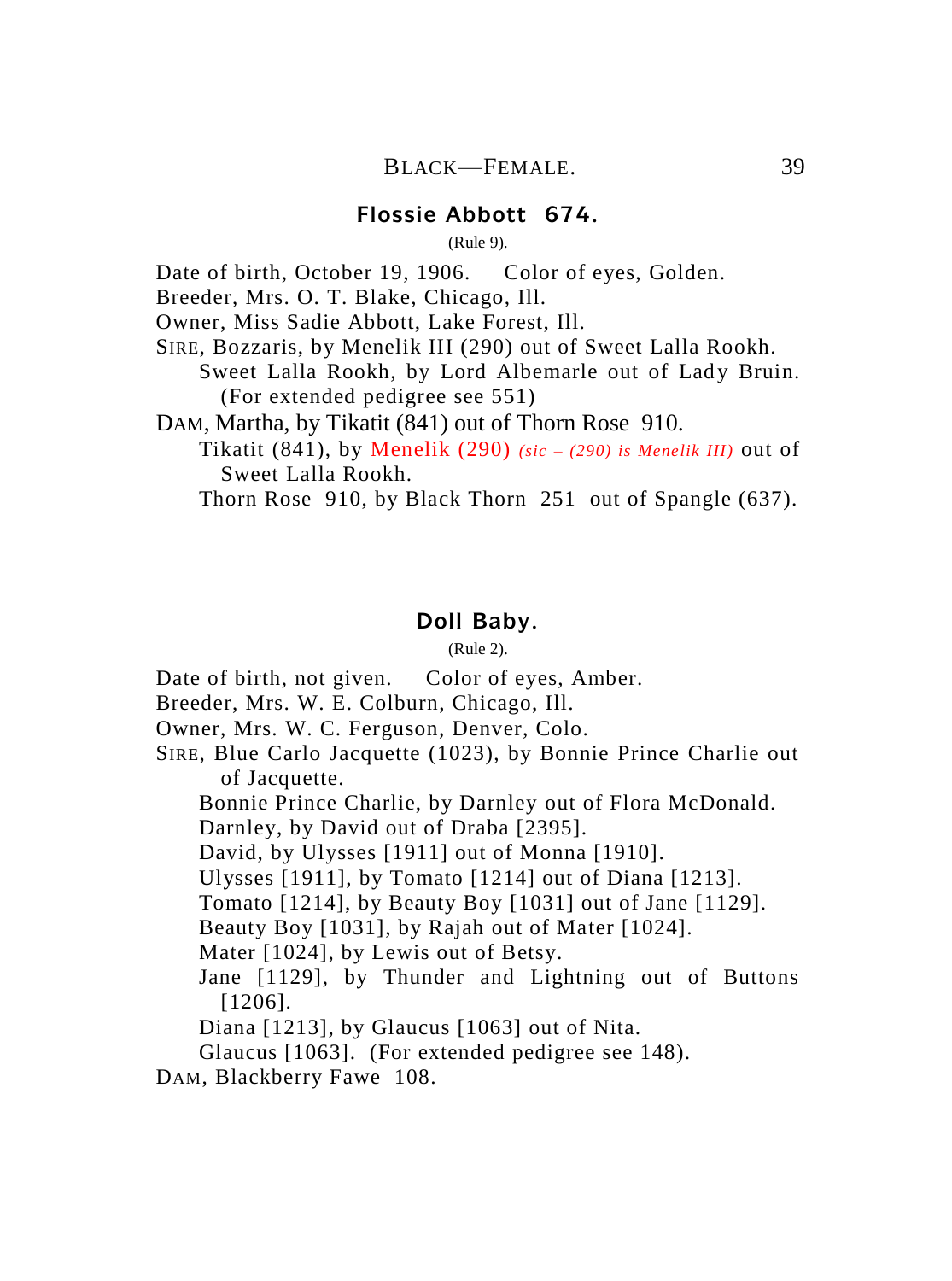# 40 BLACK—FEMALE.

### **Roxane of Wissahickon 733.**

(Rule 9).

Date of birth, April 29, 1905. Color of eyes, Orange.

Breeder, Mrs. Anna Hazelton, Milwaukee, Wis.

Owner, Mrs. N. C. Ferguson, Denver, Colo.

- SIRE, Ras. Maconnen, by Lord Albermarle out of Sweet Lalla Rookh.
- DAM, Sheila (536), by Ch. Lupin (236) out of Ch. Melrose Lassie (237) (For extended pedigree see 38).

### **Bi Betty 751.**

(Rule 9).

Date of birth, April 30, 1905. Color of eyes, Amber.

Breeder, Mrs. Elma A. Burns, Boston, Mass.

Owner, Mrs. Annie S. Greeley, Dorchester, Mass.

SIRE, Irekey, by Max out of Quiz.

Max, by Sootey out of Venus.

Quiz, by Imp out of Smut.

DAM, Bessina, by Ginger out of Giddy.

Ginger, by Feather out of Floss.

Giddy, by Dude out of Toodles.

#### **Babe Catalpa 778.**

(Rules 2 and 1).

Date of birth, July 25, 1906. Color of eyes, Orange.

Breeder, Myrtle E. Forsyth, Mich. and Dr. Niven, Canada.

Owner, Myrtle E. Forsyth, Adrian, Mich.

SIRE, Hawthorne (677), by Black Thorn 251 out of Lady Maude Jennings (155).

Lady Maude Jennings, by Ch. The Beadle (125) out of Bijou. DAM, Osiria 619.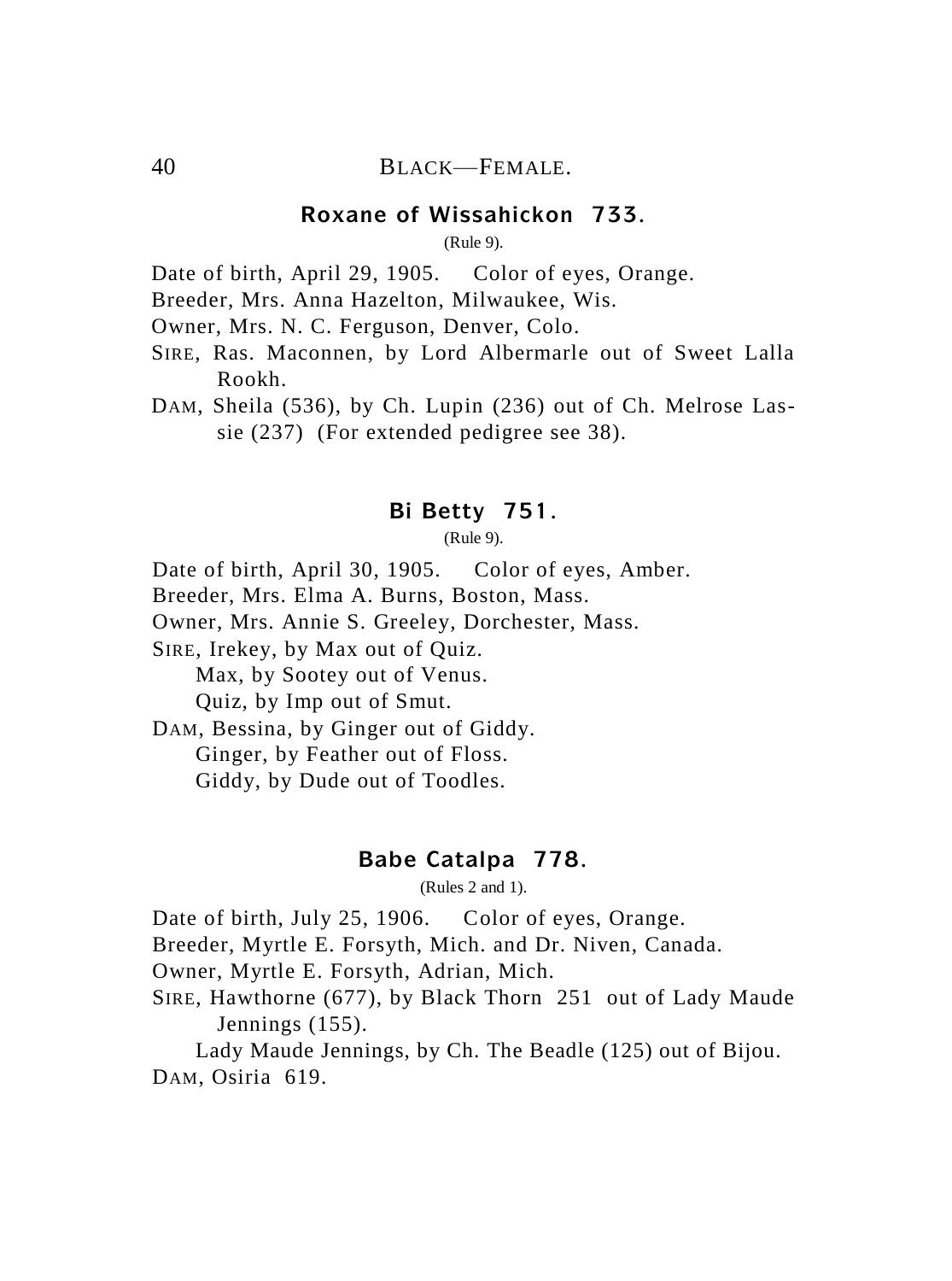### **Fernland Black Tuts 826.**

(Rule 9).

Date of birth, November 15, 1905. Color of eyes. Orange.

Breeder, Mrs. Nellie Wilson Hurlbert, Indianapolis, Ind.

Owner, Mrs. Jeanette Fordyce, Chicago, Ill.

SIRE, Spokane Jap (1032), by Ti Ki Pearl (957) out of Black Rosalind.

Black Rosalind, by Mascot, Jr. out of Black Diamond.

DAM, Fluff, by Captain Dreyfus out of Fluffy.

Captain Dreyfus, by Prince Rupert (144) out of Martha 145).

### **Fritzie Fresh 845.**

(Rule 4).

Date of birth, April 13, 1907. Color of eyes, Amber.

Breeder, Mrs. J. E. Emerson, Detroit, Mich.

Owner, Breeder.

SIRE, Menalowan Strongheart 202.

DAM, Lady Argentina, by Prince Hamlet (756) out of Kinspatty. Prince Hamlet (756), by Prince Victor out of Lady Clare.

Kinspatty, by Black Cupid (691) out of Wacuta.

# **Dinah Shadd 854.**

(Rule 9).

Date of birth, March 7, 1906. Color of eyes, Orange.

Breeder, Mrs. G. F. Poole, New York, N. Y.

Owner, Breeder.

SIRE, Sir Kim Kipling (1011), by King Willow (921) out of Beauty Eyes.

Beauty Eyes, by Moxie out of Antionette *(sic)*.

Moxie, by Nero out of Elaine.

Antoinette, by Helas out of Snowball.

DAM, Lady Kipling, by Chin out of Tootsie.

Chin, by Fluffy Boy out of Muff.

Tootsie, by Othello out of Lady Chesterfield.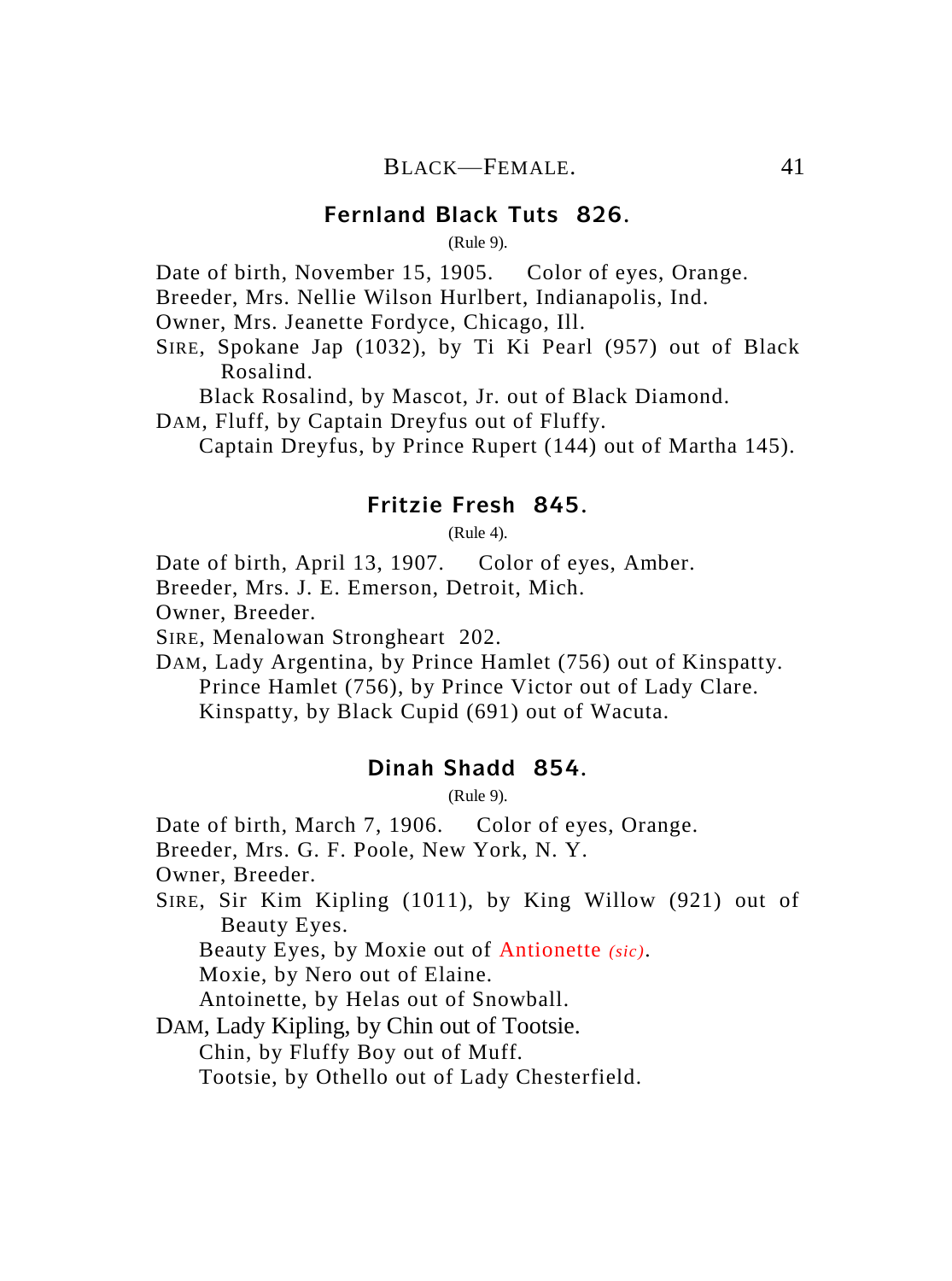### **Minuit 901.**

(Rules 1 and 2).

Date of birth, March 9, 1907. Color of eyes, Copper.

Breeder, Mrs. A. H. Baker, Chicago Ill.

Owner, Mrs. B. F. Hubbard, Chicago, Ill.

SIRE, Englewood Bela 146.

- DAM, Juno (854) by Black Thorn 251 out of Lady Maude Jennings (155).
	- Lady Maude Jennings (155), by Ch. The Beadle (125) out of Bijou.

Ch. The Beadle (125). (For external pedigree see 6.).

### **Miss Midnight 904.**

(Rule 1).

Date of birth, March 26, 1908. Color of eyes, Copper. Breeder, Mrs. Elbert E. Besse, Chicago, Ill. Owner, Breeder. SIRE, Englewood Bela 146. DAM, Ch. Bonnie Blair 307.

# **Thorn Rose 910.**

(Rules 1 and 2).

Date of birth, July 4, 1902. Color of eyes, Orange. Breeder, Mrs. O. T. Blake, Chicago, Ill. Owner, Breeder. SIRE, Black Thorn 251. DAM, Spangle (637).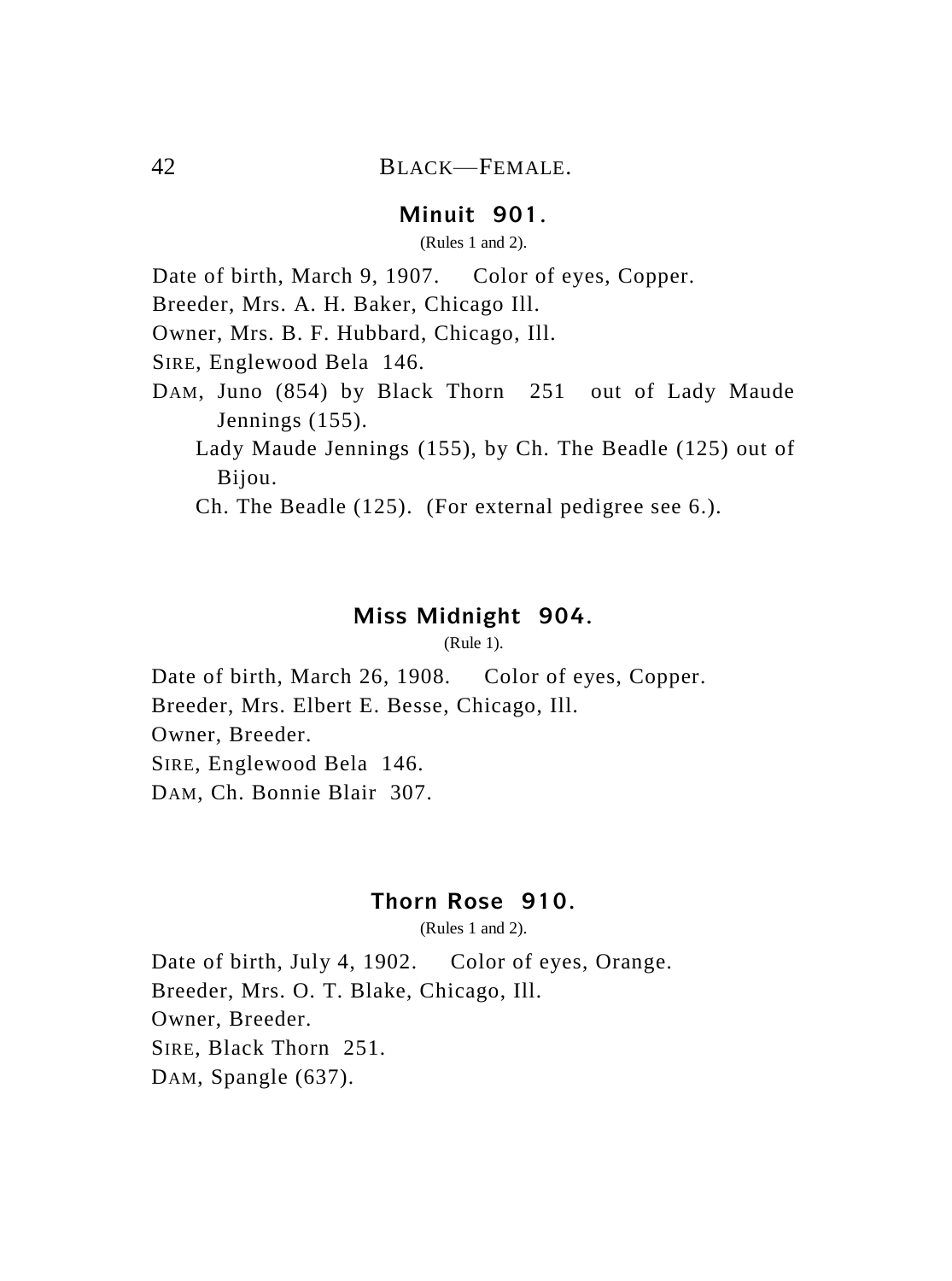### BLUE-MALE.

### **Laddie 562.**

(Rule 2).

Date of birth, April 2, 1907. Color of eyes, Orange. Breeder, H. R. and B. A. Partridge, Stockton Springs, Me. Owner, Mrs. Emory P. Beauchamp, Terre Haute, Ind. SIRE, Blue Prince (674), by Blue Boy out of Cora Belle. Blue Boy, by Carol. DAM, Saneda (757), by General out of San Jose. San Jose, by Manzoni out of Venezuela.

### **Lord Gobelin 571.**

(Rule 1).

Date of birth, July 12, 1907. Color of eyes, Orange. Breeder, Mrs. Elizabeth L. Brace, Rochester, N. Y. Owner, Mrs. Louise E. Fuller, Rochester, N. Y. SIRE, Lord Sylvester 85. DAM, Lady Gentian 153.

### **Braw Tam 592.**

(Rule 1).

Date of birth, April 24, 1906. Color of eyes, Orange. Breeder, Mrs. A. Chrystal, Marshall, Mich. Owner, Miss Lucy C. Johnstone, Chicago, Ill. SIRE, Lord Christopher of Glenfoyle 222. DAM, Blue Queen of Glenfoyle 214.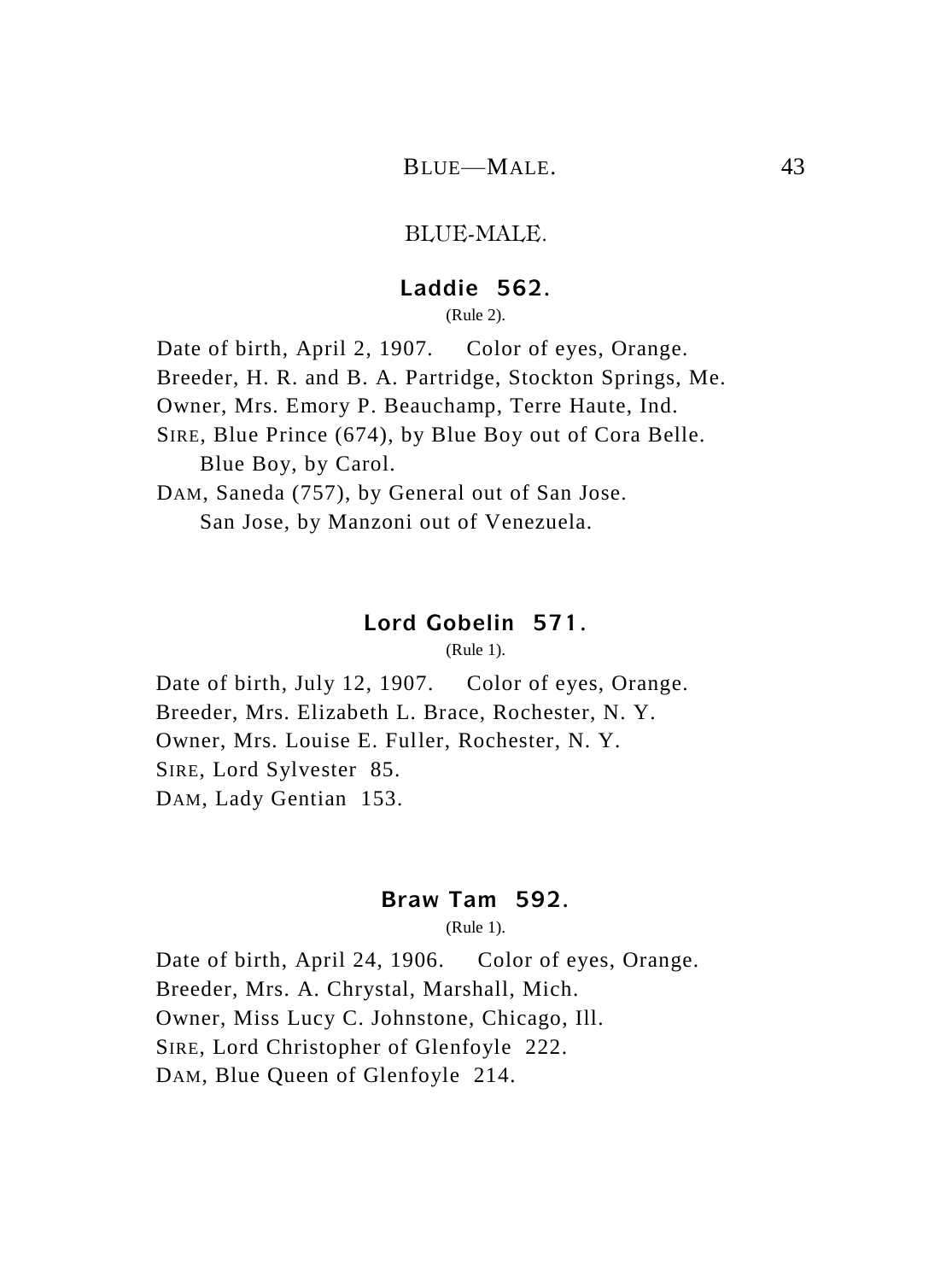### **Blue Bobbin 595.**

(Rule 9).

Date of birth, June 18, 1904. Color of eyes, Orange.

Breeder, Miss Julia Welch, Chicago, Ill.

Owner, Breeder.

- SIRE, Silver Frills (885), by Torrington Red Knight (1012) out of Dauphin Muggins (810).
- DAM, Hazel, by Hamish (C. C. R.) (for extended pedigree see 282) out of Thorn Rose 910.

Thorn Rose 910, by Black Thorn 251 out of Spangle (637).

# **Kilravock Beppo 600.**

(Rule 7).

Date of birth, April 30, 1903. Color of eyes, Yellow. Breeder, Mrs. E. T. Rockwell, Putnam, Conn. Owner, Miss J. R. Kroeh, Orange, N. J. SIRE, Ivanhoe. DAM, La Souris, by Blue Prince out of Tortoiseshell (longhair).

### **Zu Zu 614.**

(Rule 4).

Date of birth, October 22, 1907. Breeder, Miss Ava L. Pollard, Elizabeth, N. J. Owner, Mrs. Samuel S. Blood. SIRE, Scotland Yet 395. DAM, Imo, by Omar Omar II (740) (for extended pedigree see

17) out of Imogene 244.

### **Diamond 736.**

(Rule 9).

Date of birth, March 17, 1905. Color of eyes, Golden. Breeder, Mrs. Elma A. Burns, Boston, Mass. Owner, Breeder.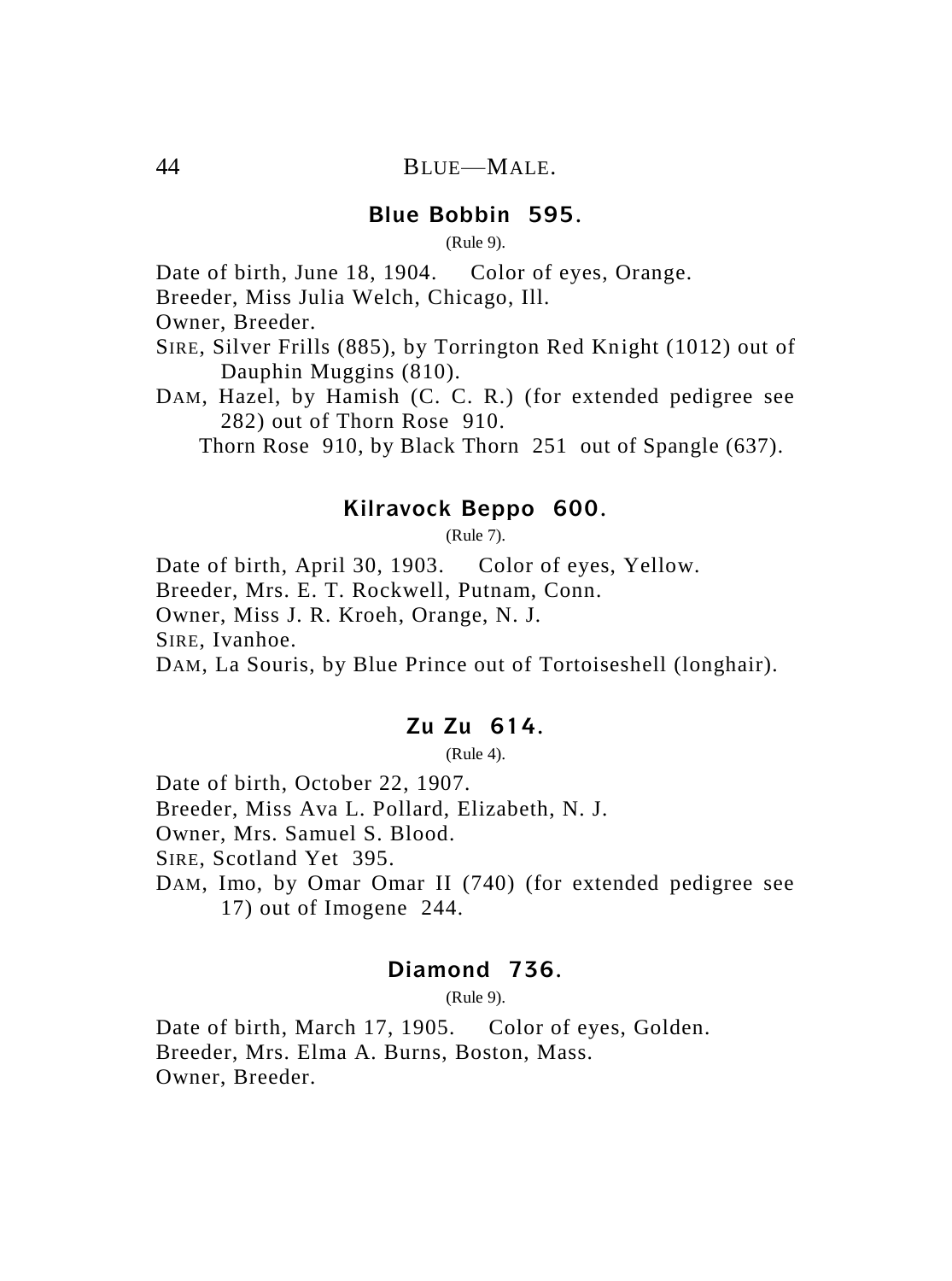# BLUE—MALE. 45

SIRE, Don, by King George I out of Queenie. DAM, Dovey, by Frosty II out of Pearl. Frosty II, by Frosty I out of Pansy. Pearl, by Quiz out of Muffie.

#### **Coventry Ashton 758.**

(Rule 2).

Date of birth, September 8, 1903. Color of eyes, Amber.

Breeder, F. W. Story, Chicago, Ill.

Owner, Mrs. J. B. Smith, Cleveland, O.

SIRE, Bagdad Amesh (386), by Blue Boy II 58 out of Dushcar. Dushcar, by Fulmer Roy out of Fulmer Silvie. Fulmer Roy, by Kingfisher out of Ethel.

Fulmer Silvie, by Prince Casson out of Fulmer Ivy.

DAM, Amphitrite (408). (For extended pedigree see 101).

# **Coventry Royal Blue 760.**

(Rule 2).

Date of birth, May 7, 1907. Color of eyes, Orange.

Breeder, Mrs. J. See Bain, North Chatham, N. Y.

- Owner, Mrs. J. B. Smith, Cleveland, O.
- SIRE, Blue Jacket Simon D. (700), by Krishna out of Belle de Jour.

Krishna, by Ch. Bundle [1305] out of Peerless.

Ch. Bundle [1305], by Thunder and Lightning out of Buttons [1206].

Buttons [1206], out of Lady Jane Grey.

- DAM, Blue Jacket Blue Girl (751), by Tommy Blue Jacket out of Blue Gem.
	- Tommy Blue Jacket, by Blue Jacket III out of Altrinham Heather Bell.
	- Blue-Jacket III, by Ch. Blue Jacket [2009] out of Friskie.

Altrinham Heather Bell, by Just on Time out of Blue Juliet.

Blue Gem, by Darius 49 out of Ruffles.

Ruffles, by Silver Lambkin.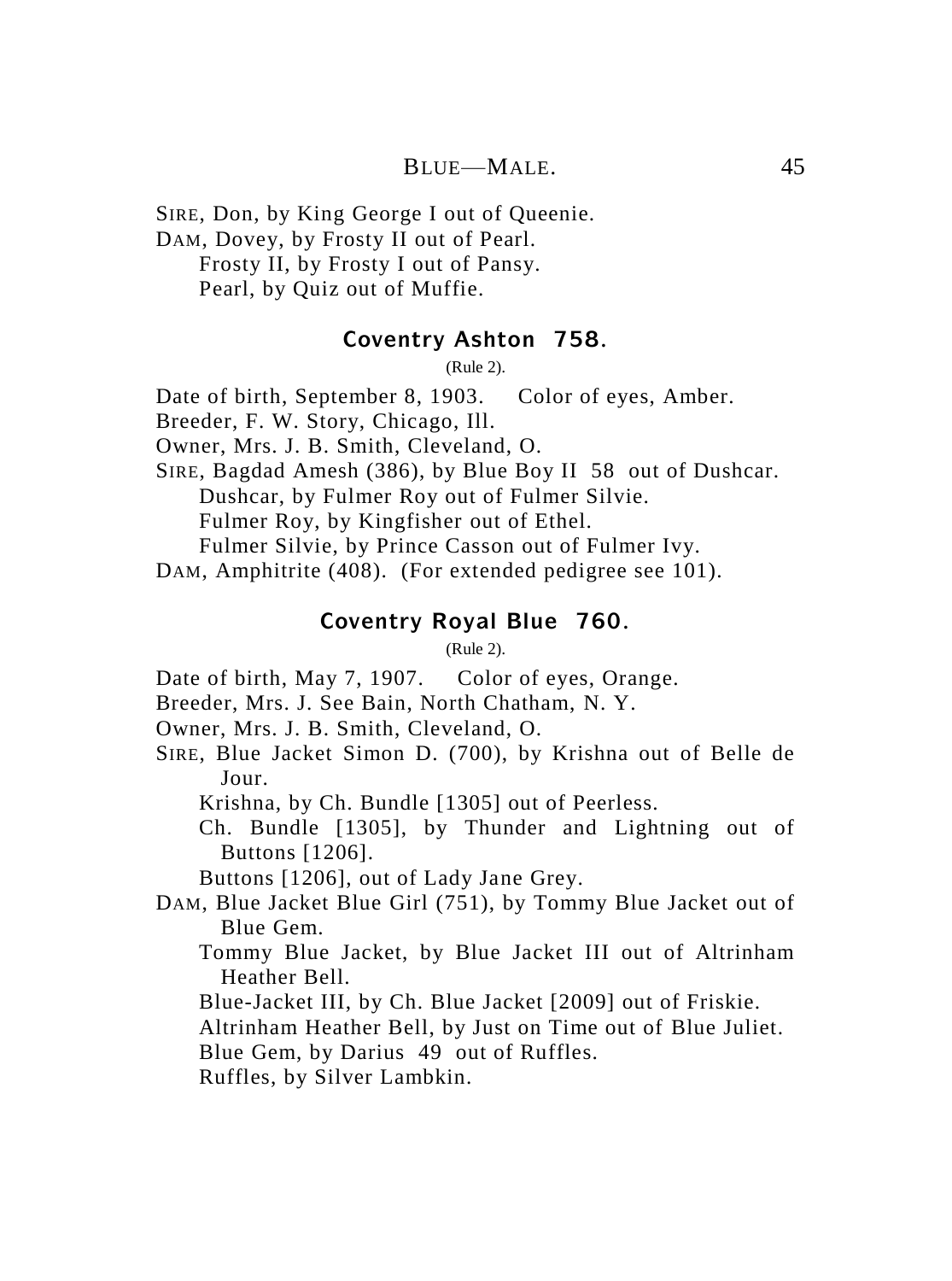### **Coventry Rappidan 761.**

(Rule 2).

Date of birth, May 7, 1907. Color of eyes, Orange.

Breeder, Mrs. J. See Bain, North Chatham, N. Y.

Owner, Mrs. J. B. Smith, Cleveland, O.

SIRE, Blue Jacket Simon D. (700). (For extended pedigree see 760).

DAM, Blue Jacket Blue Girl. (For extended pedigree see 760).

# **Coventry Fides 762.**

(Rule 2).

Date of birth, May 7, 1907. Color of eyes, Orange.

Breeder, Mrs. J. See Bain, North Chatham, N. Y.

Owner, Mrs. J. B. Smith, Cleveland, O.

SIRE, Blue Jacket Simon D. (700). (For extended pedigree see 760).

DAM, Blue Jacket Blue Girl. (For extended pedigree see 760).

### **Sir Morgan 786.**

(Rule 9).

Date of birth, not given. Color of eyes, Yellow.

Breeder, Bertha Partridge, Stockton Springs, Me.

Owner, Mrs. Nina A. Perkins, Waterville, N. Y.

SIRE, Blue Prince (674), by Blue Boy out of Cora Belle.

DAM, Francena, by Blue Jay out of Janet.

Blue Jay, by Prince out of Saneda (757).

Janet, by Tam O'Shanter out of Fairy Queen.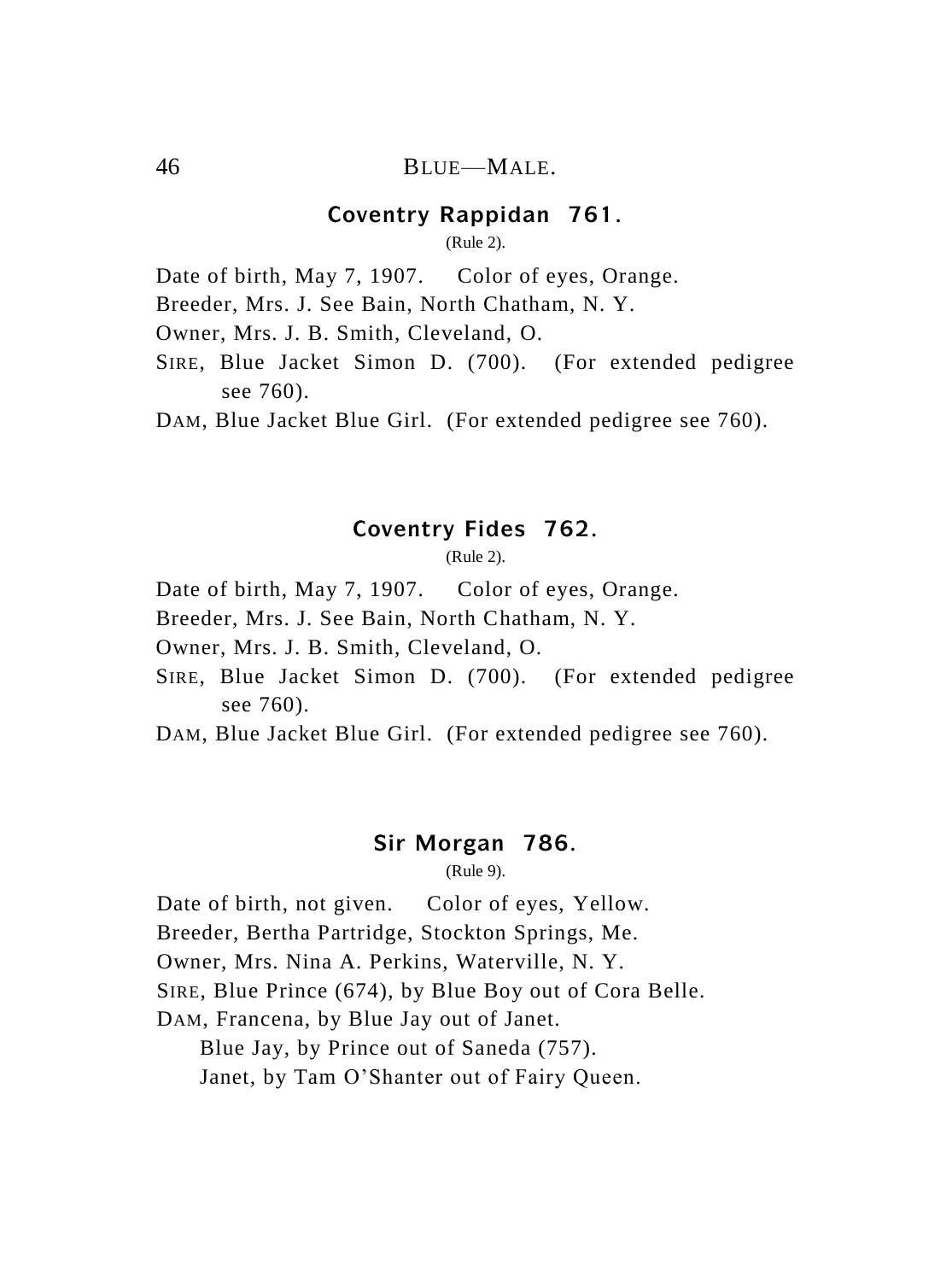### **Yankee Prince 837.**

(Rule 1).

Date of birth, September 14, 1908. Color of eyes, Yellow. Breeder, Mrs. Geo. W. Skinner, Geneva, Ill. Owner, Breeder. SIRE, Dandelion II 658. DAM, Carlotta 659.

### **Bonnie Blue 849.**

(Rule 1).

Date of birth, June 3, 1907. Color of eyes, Amber Breeder, Mrs. Elbert E. Besse, Chicago, Ill. Owner, Mrs. H. C. Pickett, Minneapolis, Minn. SIRE, Briarthorn 449. DAM, Ch. Bonnie Briar 307.

# **Caddo 852.**

(Rules 2 and 1).

Date of birth, March 25, 1906. Color of eyes, Orange. Breeder, Mrs. C. J. Browning, Rochester, N. Y. Owner, Mrs. Ed. B. Gregg. SIRE, Ch. Osiris (915). (For extended pedigree see 153). DAM, Alice A. 611.

### **Don O'Dreams 858.**

(Rule 1).

Date of birth, November 26, 1906. Color of eyes, Orange. Breeder, Dr. J. S. Niven, London, Canada. Owner, Mrs. A. M. Scagel, St. Albans, Vt. SIRE, Albert Edward 188. DAM, Queen Alexandra 276.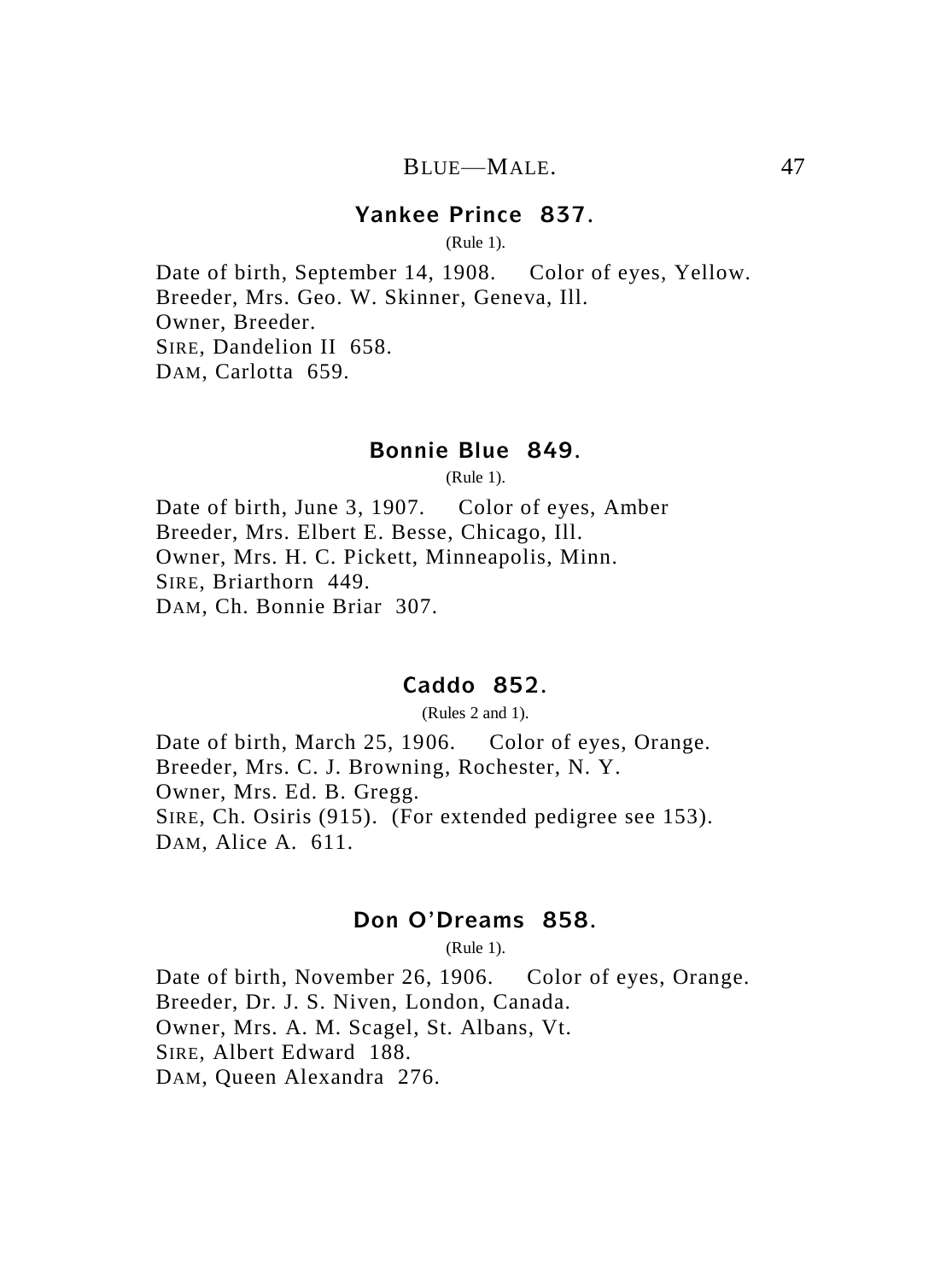### **Prince Henry II 871.**

(Rule 4).

Date of birth, July 6, 1908. Color of eyes, Orange.

Breeder, Mrs. Van Dam, Grand Rapids, Mich.

Owner, Mrs. J. M. Gardiner, Fremont, Neb.

SIRE, Donald (792), by Max out of Dot.

Max, by Patsy out of Dorothy.

Dot, by Dictator I out of Star.

DAM, Lady Thorn, by Black Thorn 251 out of Jule. Jule, by Kuropatkin of Romeo 179 out of Persia.

### **Imp. Blue Friar 882.** [D6034].

(Rule 3).

Date of birth, June 20, 1907. Color of eyes, Orange.

Breeder, Mrs. Cureven, England.

Owner, Mrs. Frank L. Norton, Cazenovia, N. Y.

SIRE, Don Carlos, by Ch. Ayrshire Ronald [3050] out of Beauty. Ch. Ayrshire Ronald [3050], by Waterloo out of Hazel.

Beauty, by Blue Boy the Great out of Bluette.

DAM, Blue Belle, by Peter of Tovil 62.

BLUE—FEMALE.

——————

### **Bluebella 572.**

(Rule 2).

Date of birth, April 4, 1907. Color of eyes, Orange. Breeder, H. R. and B. A. Partridge, Stockton Springs, Me. Owner, Owner, Mrs. Emory Beauchamp, Terre Haute, Ind. SIRE, Blue Prince (674). (For extended pedigree see 562). DAM, Lady Banjo (758), by Carol out of Queen Louise.

Queen Louise, by Manzoni out of Deesie.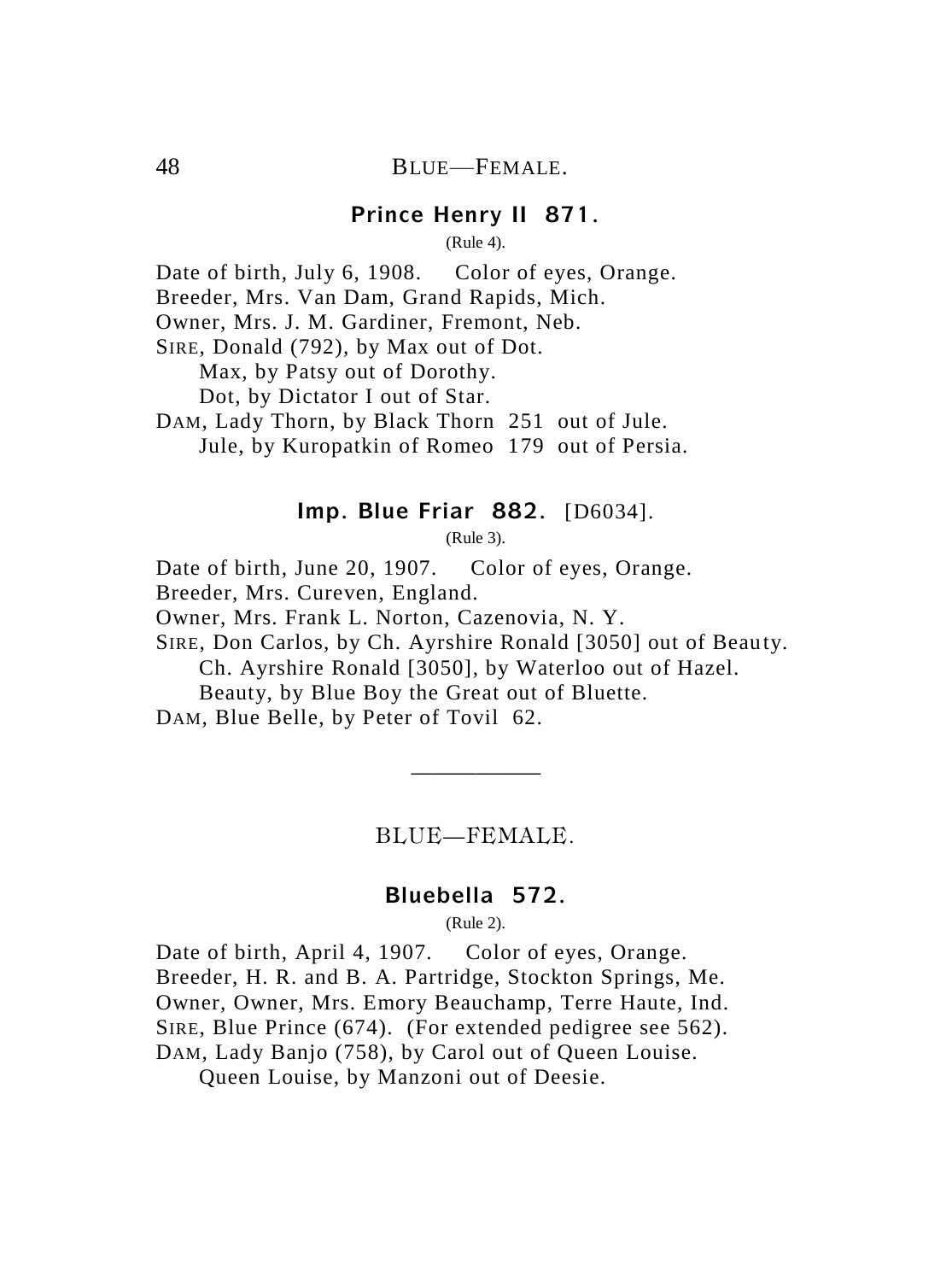### **Genesee Valley Mary Stuart 581.**

(Rule 9).

Date of birth, May, 1904. Color of eyes, Yellow. Breeder, Mrs. Aiden Benedict. Owner, Mrs. E. L. Brace, Rochester, N. Y. SIRE, Black long haired cat. DAM, Black long haired cat.

# **Ardise of Maxwelton 594.**

(Formerly Metcham Puff.)

(Rule 9).

Date of birth, not given. Color of eyes, Yellow.

Breeder, not given.

Owner, Mrs. J. N. Smith, Detroit Mich.

SIRE, June Boy.

DAM, Mist, by Skellingthorpe Patrick [3057] out of Widow Blue Lady.

Skellingthorpe Patrick [3057]. (For extended pedigree see 222).

### **Bluecoat Winona 608.**

(Rule 1).

Date of birth, October 15, 1907. Color of eyes, Orange. Breeder, Mrs. L. H. Bixby, Chicago, Ill. Owner, Breeder. SIRE, Roderick Dhu 56. DAM, Verona 69.

# **Alice A. 611.**

(Rule 1).

Date of birth, July 20, 1904. Color of eyes, Orange. Breeder, Dr. J. S. Niven, London, Canada. Owner, Mrs. C. J. Browning, Rochester, N. Y. SIRE, Albert Edward 188. DAM, Queen Alexandra 276.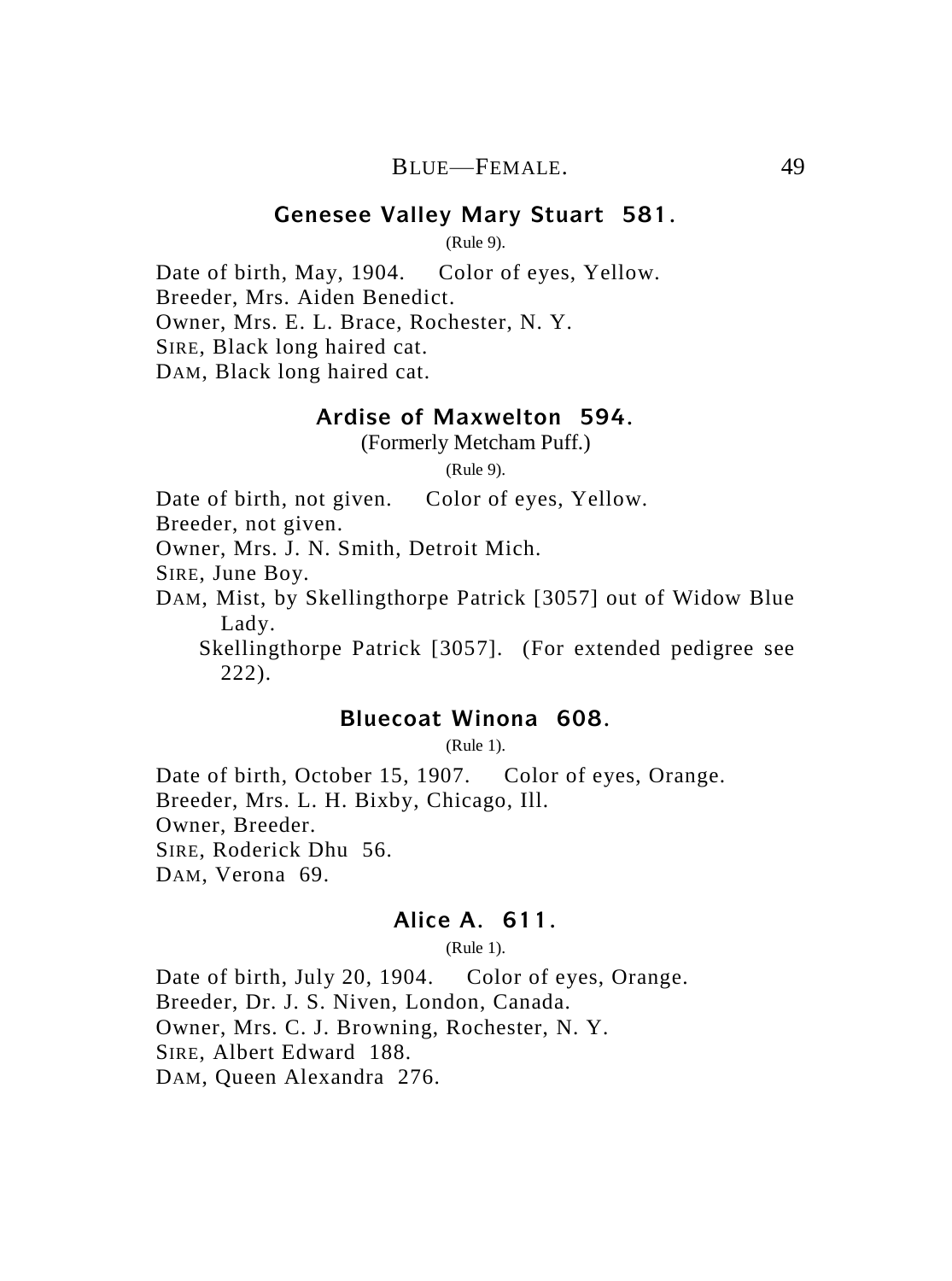# **Princess Victoria 618.**

(Rule 1).

Date of birth, August 15, 1903. Color of eyes, Orange. Breeder, Dr. J. S. Niven, London, Canada. Owner, Myrtle E. Forsyth, Adrian, Mich. SIRE, Albert Edward 188. DAM, Queen Alexandra 276.

#### **Catalpa Osiria 619.**

(Rules 2 and 1).

Date of birth, March 15, 1905. Color of eyes, Orange.

Breeder, Myrtle E. Forsyth, Adrian, Mich.

Owner, Breeder.

SIRE, Ch. Saratoga Osiris (915). (For extended pedigree see 153).

DAM, Princess Victoria 618.

# **Imp. Carlotta 659.**

(Rule 3).

Date of birth, November 6, 1907. Color of eyes, Orange.

Breeder, Mrs. Boyer, England.

Owner, Mrs. J. F. Kelly, Geneva, Ill.

SIRE, Don Carlos, by Ch. Ayrshire Ronald [3050] out of Beauty.

Ch. Ayrshire Ronald [3050], by Waterloo out of Hazel.

DAM, Lady Belle, by Victor II out of Miss Bundle.

# **Valda 665.**

(Rule 1).

Date of birth, February 23, 1905. Color of eyes, Yellow. Breeder, Mrs. K. S. Riser, Grand Rapids, Mich. Owner, Breeder. SIRE, Lord Shawmut 651. DAM, Lady Trinket 663.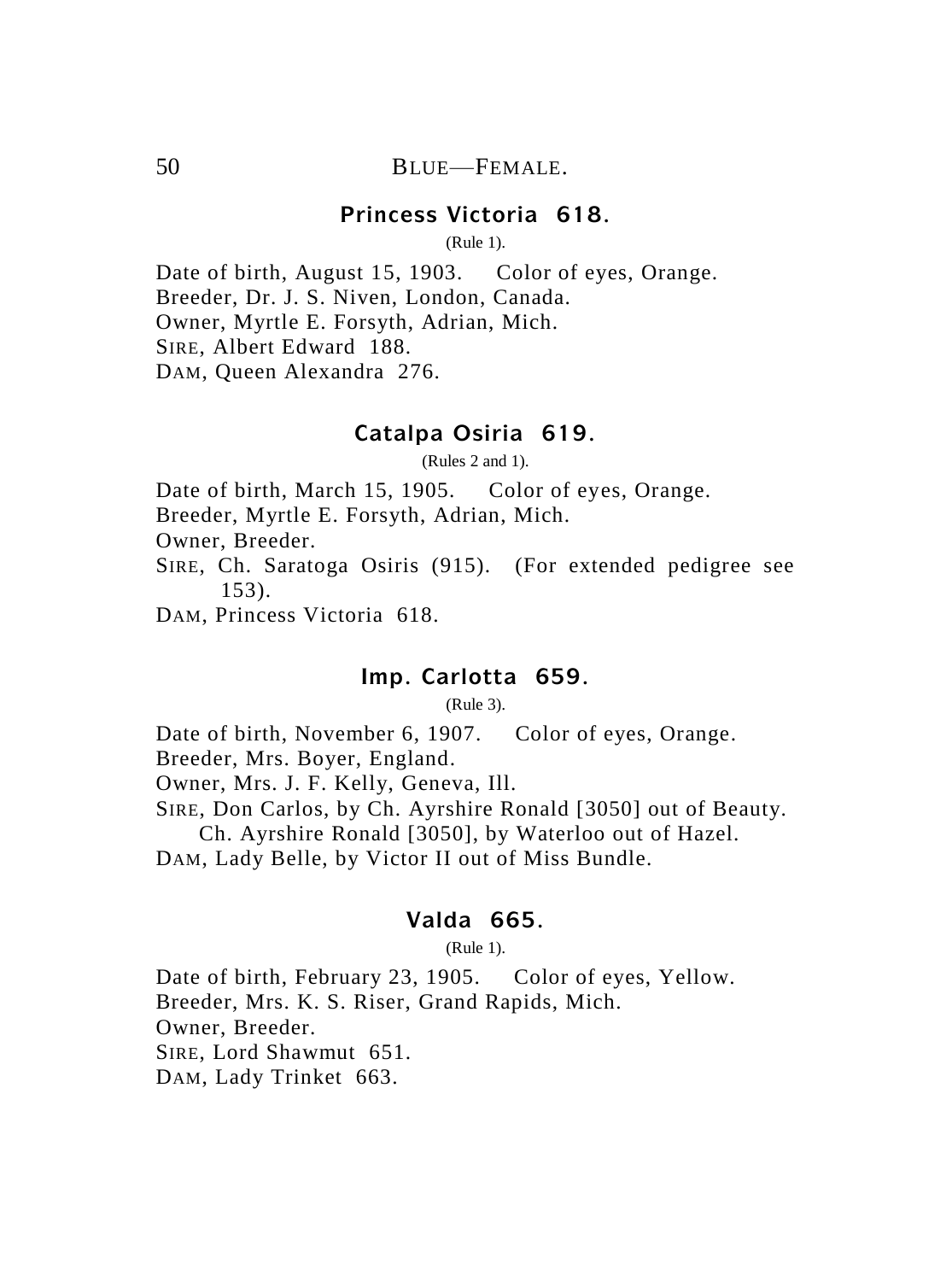# **Wanda 666.**

(Rule 1).

Date of birth, February 23, 1905. Color of eyes, Yellow. Breeder, Mrs. K. S. Riser, Grand Rapids, Mich.

Owner, Breeder.

SIRE, Lord Shawmut 651.

DAM, Lady Trinket 663.

# **Imp. Miss Mid 689.** [D6010].

(Rule 3).

Date of birth, July 12, 1907. Color of eyes, Orange.

Breeder, Mrs. H. V. Brewer, England.

Owner, Miss Ava L. Pollard, Omar Cattery, Elizabeth, N. J.

SIRE, Vulcan, by Prince of Thanet out of Sapphire Blue.

Prince of Thanet, by Blue Noble out of Sussex True Blue.

Blue Noble, by Starlight [1523] out of Blue Stella [1402].

Starlight [1523], by Frisk out of Jenny.

Frisk, by Jumbo out of Lady Bloo [1121].

Sussex True Blue, by Ch. Patrick Blue [3031] out of Maraschino.

Blue Stella [1402], by Glaucus [1063] out of Fanny.

Ch. Patrick Blue [3031], by Blue Ruin I out of Sylvia.

Maraschino, by Liquerea out of Schona.

Sapphire Blue, by Ch. Blue Jacket [2009] out of Sapphira.

Ch. Blue Jacket [2009], by Ch. Blue Ruin [1483] out of Sylvia [1391].

Ch. Blue Ruin [1483], by Jumbo out of Thomascine.

Sylvia [1391], by Topso out of Stella [2007].

Sapphira, by Lord Sapphire 156 out of Ladysmith 157.

Lord Sapphire, by Darius 49 out of Blue Dora [2010].

Ladysmith 157, by Ch. Wooloomooloo out of Smuttie [1642].

DAM, Sapphira Blue, by Ch. Blue Jacket [2009] out of Sapphira. Sapphira, by Lord Sapphire 156 out of Ladysmith 157.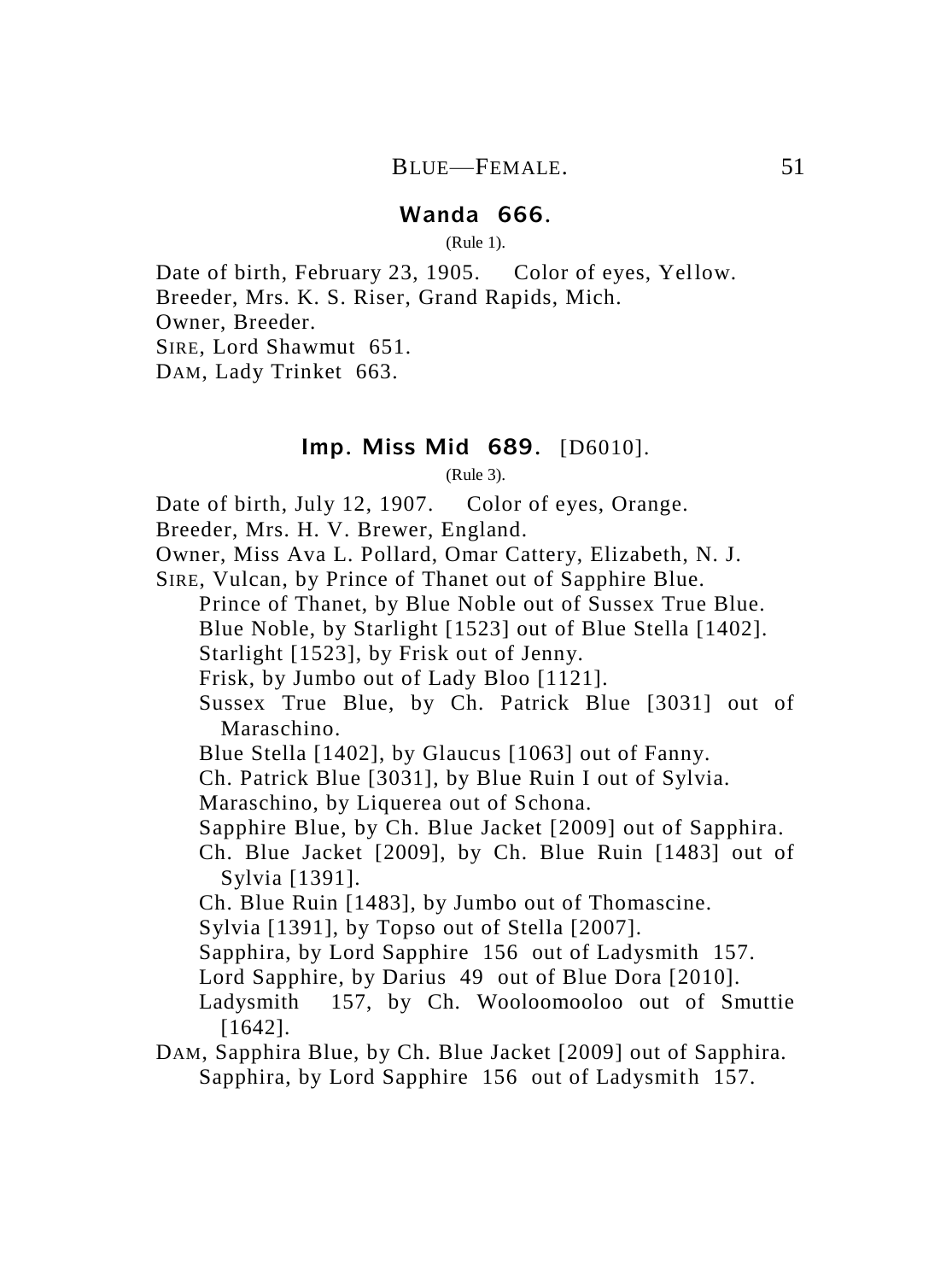### **Kitikuk 730.**

(Rule 9).

Date of birth, June 19, 1905. Color of eyes, Yellow.

Breeder, Mrs. W. Eames Colburn, Chicago, Ill.

Owner, Mrs. F. W. Wentworth, Chicago, Ill.

SIRE, Carlo Jacquette. (For extended pedigree see 148).

DAM, Babe, by Admiral Schley out of Vashti (101).

Vashti (101), by Lockehaven*. (sic – should continue with next line)* The Beadle (125) out of Rosalys (105). (For extended pedigree see 6).

### **Neomie 744.**

(Rule 9).

Date of birth, January 6, 1906. Color of eyes, Golden.

Breeder, Mrs. Elma A. Burns, Boston, Mass.

Owner, Breeder.

SIRE, Ponder, by Judge out of Saucy Girl. Judge, by Deacon out of Dottie. Saucy Girl, by Rex out of Mollie.

DAM, Blue Belle, by Misty Boy out of Duchess. Misty Boy, by Skip out of Floss. Duchess, by King George I out of Queenie.

### **Coventry Blue Delft 757.**

(Rule 2).

Date of birth, March 7, 1907. Color of eyes, Deep Orange.

Breeder, Dr. R. Ottolengui, New York, N. Y.

Owner, Mrs. J. B. Smith, Cleveland, O.

SIRE, Saratoga Ch. Osiris (915). (For extended pedigree see 153).

DAM, Saratoga Isis (556). (For extended pedigree see 38).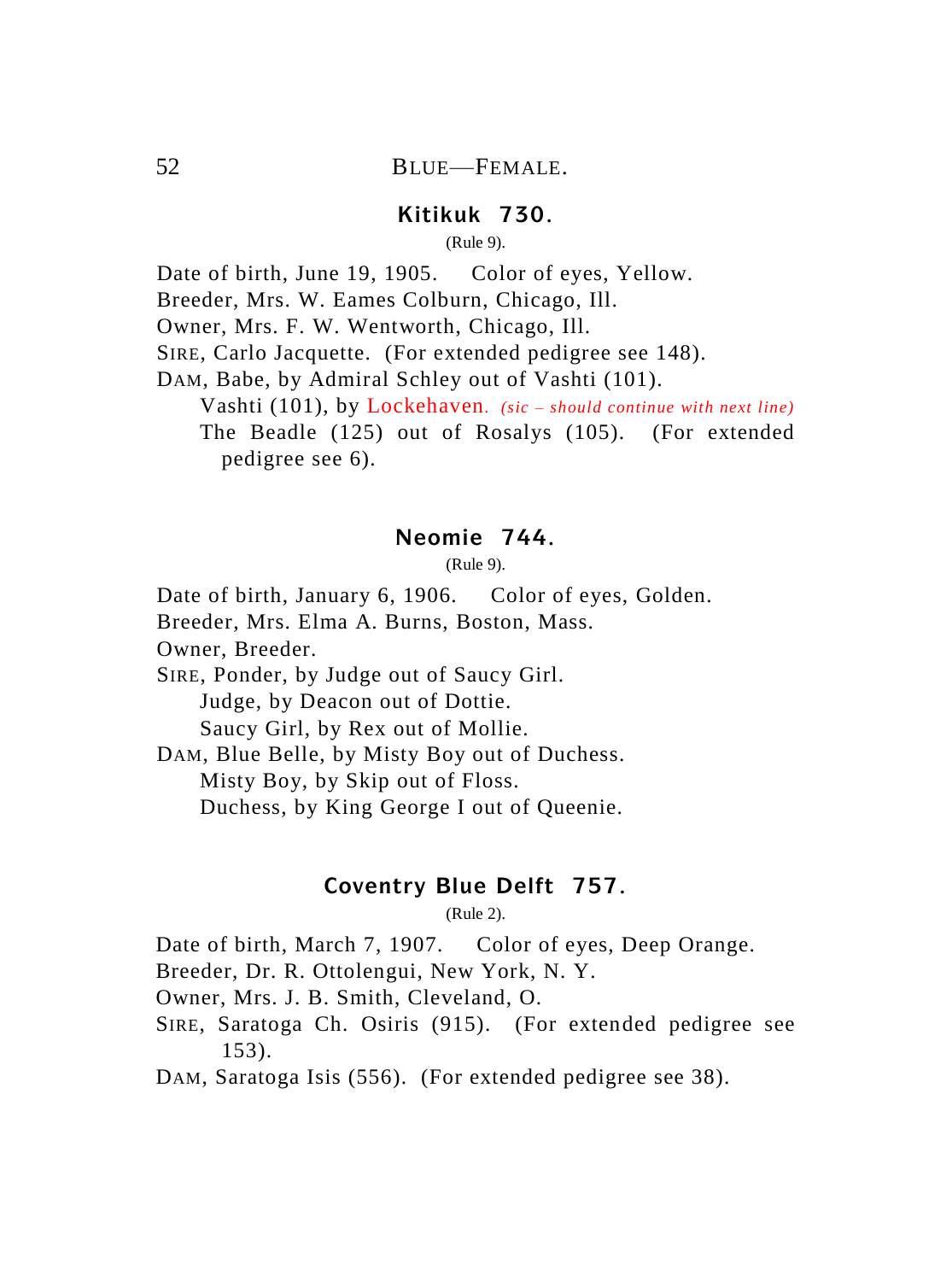### **Gayette 767.**

(Rule 9).

Date of birth, April 27, 1907. Color of eyes, Yellow. Breeder, Mrs. May D. Cobb, Cambridge, Mass. Owner, Mrs. E. K. V. Davis, Malden, Mass. SIRE, Waterside Nicotine 268. DAM, Boquette.

# **Bonnie of Wissahickon 800.**

(Rule 9).

Date of birth, August 23, 1906. Color of eyes, Orange. Breeder, Mrs. W. C. Ferguson, Denver, Colo. Owner, Breeder. SIRE, Prince Romeo 3. DAM, Fluff.

# **Alcyone 822.**

(Rule 9).

Date of birth, December 9, 1907. Color of eyes, Orange. Breeder, Miss A. L. Woods, London, Canada. Owner, Mrs. Nina A. Perkins, Kirkville, N. Y. SIRE, King Jet 780. DAM, Queen Mischief, by Albert Edward 188 out of Tricksy.

### **Susan B. of Maxwelton 862.**

(Rule 1).

Date of birth, April 28, 1908. Color of eyes, Orange. Breeder, Mrs. J. N. Smith, Detroit, Mich. Owner, Breeder. SIRE, Albert Edward 188. DAM, Ardise of Maxwelton 594.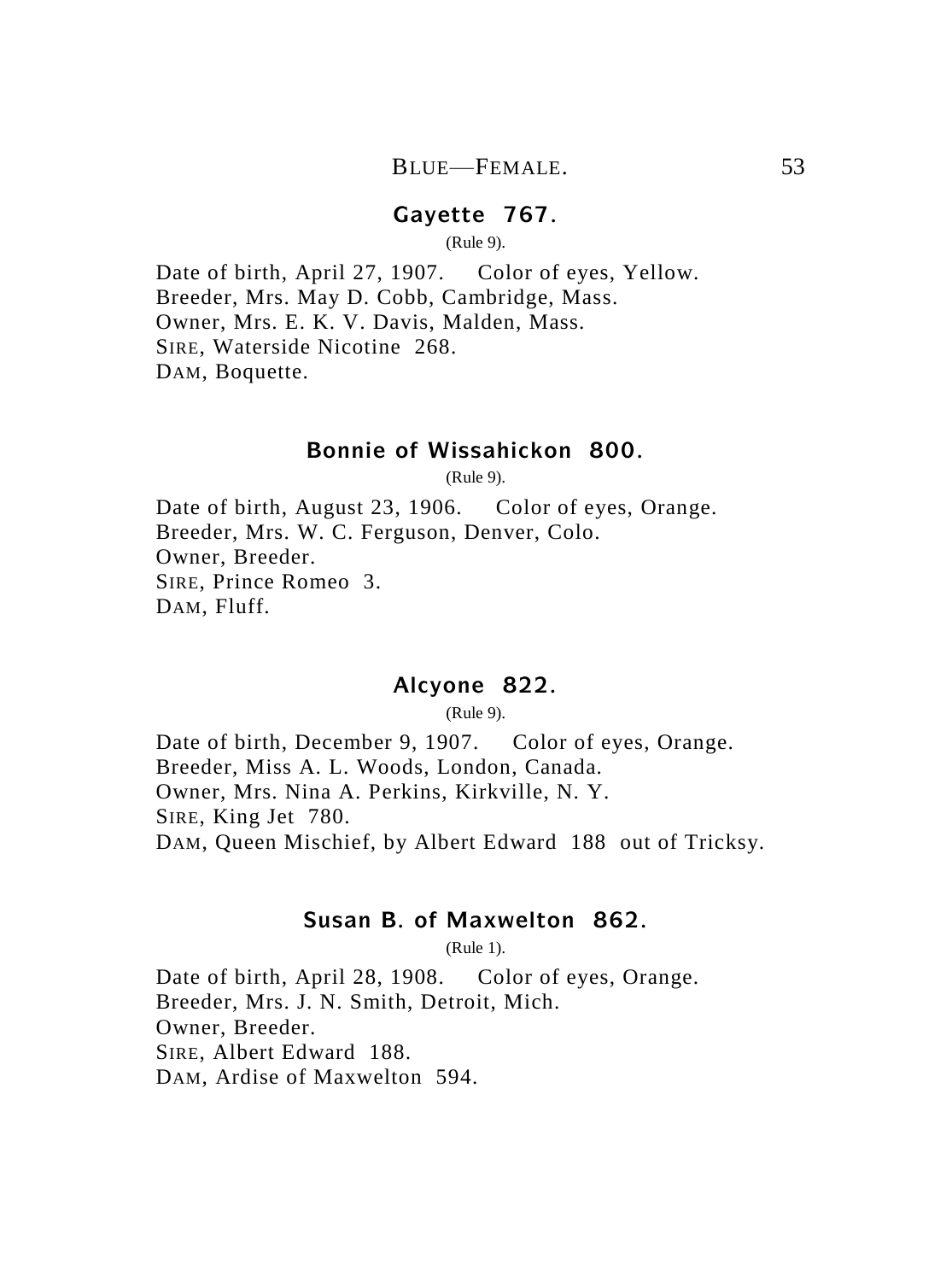# **Imp. Regal Aurora 870.** [D6245].

(Rule 3).

Date of birth, February 18, 1908. Color of eyes, Copper.

Breeder, Miss Millar, Southampton, England.

Owner, Miss Ava L. Pollard, Elizabeth, N. J.

- SIRE, Regal Apollo [D6029] by Ch. Neila Billi [A54] out of Swallowcliffe Dolly.
	- Ch. Neila Billi [A54], by Ch. Orange Blossom of Thorpe [A56] 114.
- DAM, Sheeba II [D5605], by Regal Persens [A1400] out of Regal Diana.
	- Regal Persens [A1400], by Goliath II 138 out of Regal Norah [A3621] 143.
	- Regal Diana, by Don Carlos out of Bluie.

#### **Azurita 908.**

(Rule 1).

Date of birth, July 7, 1908. Color of eyes, Orange.

Breeder, Mrs. L. H. Bixby, St. Louis, Mo.

Owner, Mrs. F. Ronday, Plainfield, N. J.

SIRE, Englewood Bela 146.

DAM, Bluecoat Model 341.

#### SILVER—MALE.

—————

### **Geneva Laddie 564.**

(Rule 1).

Date of birth, April 4, 1907. Color of eyes, Green. Breeder, Mrs. Blanche Watson, Aurora, Ill. Owner, Mrs. G. W. Skinner, Geneva, Ill. SIRE, Silver Don 172. DAM, Fiona 169.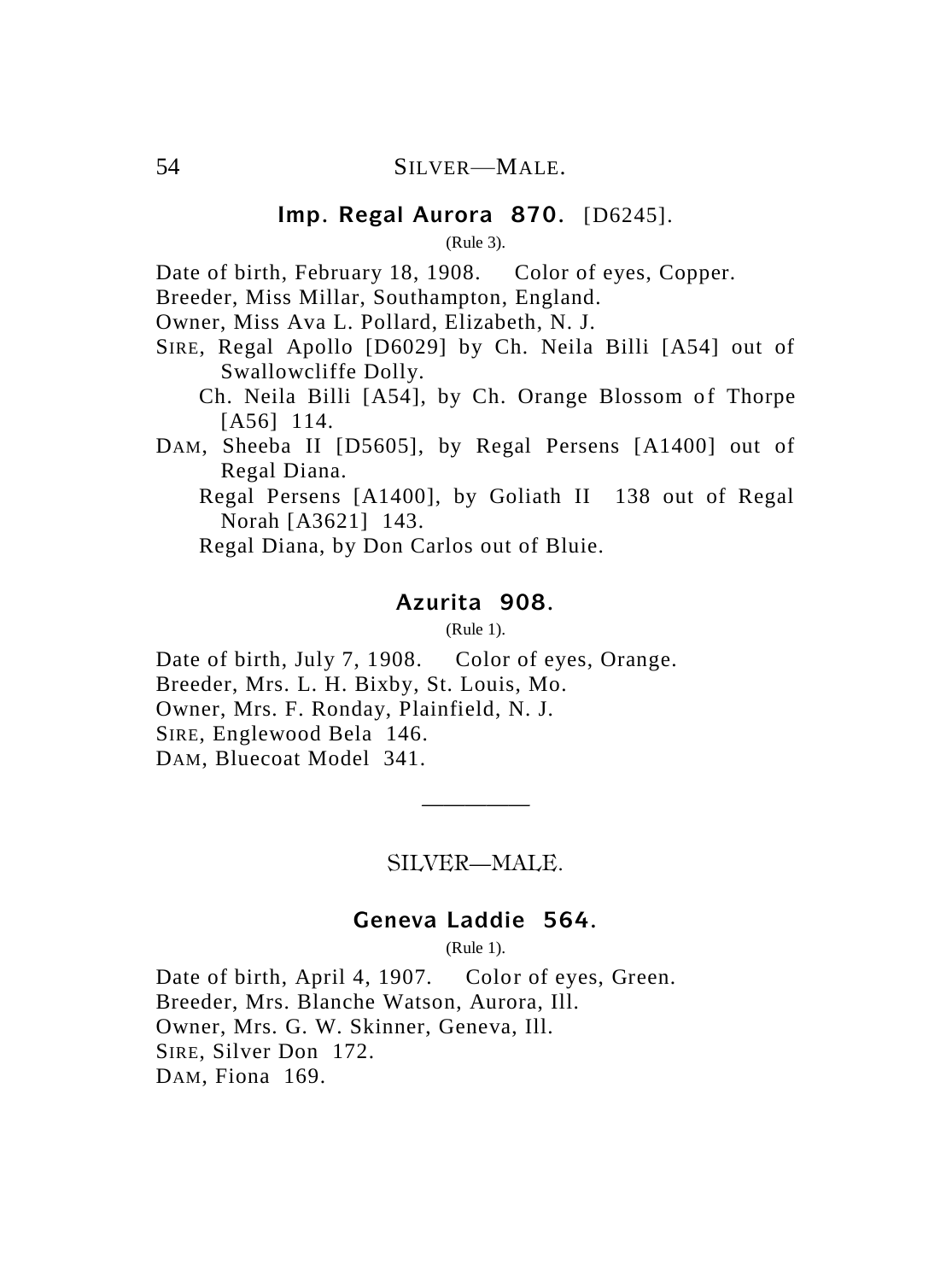### **Al-Tarek II 576.**

(Rules 2 and 1).

Date of birth, March 15, 1906. Color of eyes, Blue Green. Breeder, Mrs. O. L. Dosch, Elizabeth N. J. Owner, Breeder. SIRE, Al-Tarek (657). (For extended pedigree see 24). DAM, Fanchonale 386.

# **Imp. Otto Boy 598.** [A172].

(Rule 3).

Date of birth, April 30, 1902. Color of eyes, Green.

Breeder, Mrs. Palmer, England.

Owner, Mrs. D. B. Wiswell, Newtonville, Mass.

SIRE, Otto, by Otto out of Silver Spray [1542]. Otto, by Tuan [1913], out of Lorna [1305]. Tuan. (For extended pedigree see 77). Silver Spray [1542], by Silver King out of Harebell. Silver King, by Perso out of Beauty.

DAM, Musa II, by Wooloomooloo [1340] out of Musa I. Musa I, by Lord Southampton [1690] out of Jane Grey. Lord Southampton [1690]. (For extended pedigree see 19). Jane Grey, by Avalanche out of Tibbins.

### **Abdul Aziz 613.**

(Rule 4).

Date of birth, July 20, 1905. Color of eyes, Green.

- Breeder, Miss Alice Crocker, So. Yarmouth, Mass.
- Owner, Mrs. Herbert Clarke, Reading, Mass.
- SIRE, Arlington Bar Abdul (541). (For extended pedigree see 384).
- DAM, Miss Moonbeam, by Arlington John Bull (465) out of Argent Silverine. (For extended pedigree see 384).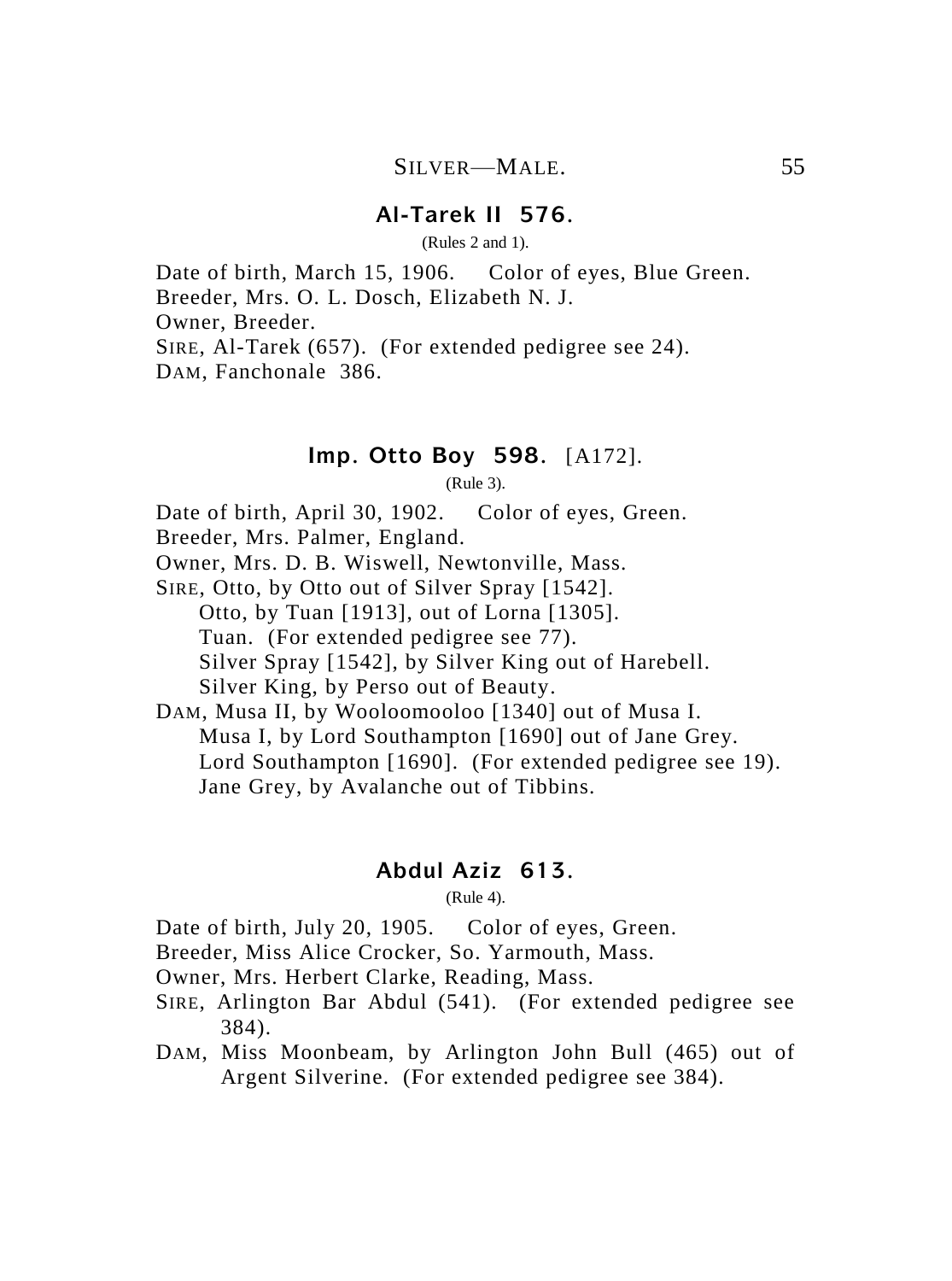# **Imp. Ivanhoe 634.**

(Rule 3).

Date of birth, October 30, 1906. Color of eyes, Yellowish Green.

Breeder, Katie Bell, England

Owner, Mrs. W. C. Ferguson, Denver, Colo.

SIRE, Roys Laddie, by Rob Roy of Arrandale out of Lincolnshire Musa (C. C. R.)

Rob Roy of Arrandale, by Kohinoor [3147] out of Girlie.

Kohinoor [3147], by Lord Argent 86 out of Sylph.

Sylph. (For extended pedigree see 84).

Musa, by Lord Southampton [1690] out of Jane Grey.

Lord Southampton [1690]. (For extended pedigree see 19).

Jane Grey, by Avalanche out of Tibbins.

DAM, Titania Atossa, by Tintagel (862) out of Sylvia Atossa. Tintagel. (For extended pedigree see 106).

### **Coventry Argentum 759.**

(Rules 1 and 2).

Date of birth, January 22, 1908. Color of eyes, Green.

Breeder, Mrs. Chas. D'Almaine, New York, N. Y.

Owner, Mrs. J. B. Smith, Cleveland, O.

SIRE, Ch. Argent Splendour 90.

DAM, Silver Sprite (876), by Bitterne Silver Chieftain (618) out of Fairy. (For extended pedigree see 26).

Bitterne Silver Chieftain. (For extended pedigree see 19).

# **Watership Caesar's Cassius 770.**

(Rules 3 and 1).

Date of birth, July 16, 1907. Color of eyes, Green.

Breeder, Dr. Church, New York, N. Y.

Owner, Windsor Cat Kennels, San Francisco, Cal.

SIRE, Watership Caesar (C. C. R.), by Silver Lambkin out of Penge Topsy.

DAM, Peggy Frost 345.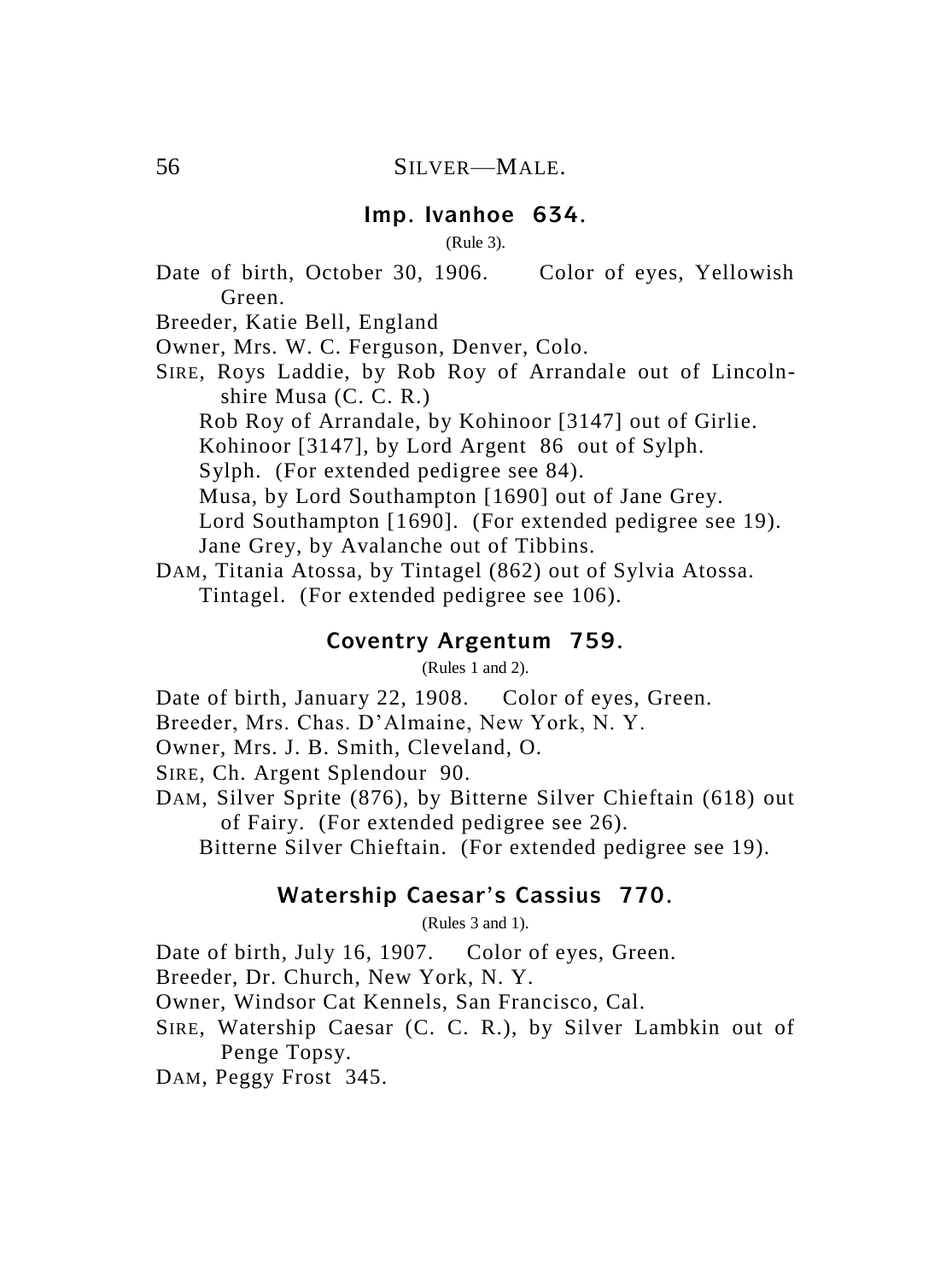### **Jason of Red Oaks 814.**

(Rule 2).

Date of birth, March 29, 1907 Color of eyes, Green.

Breeder, Mrs. O. L. Dosch, Elizabeth, N. J.

Owner, Miss Louise Spink.

SIRE, Al-Tarek (657). (For extended pedigree see 24).

DAM, Silverlocks (685). (For extended pedigree see 19).

#### **Powder Puff 818.**

(Rule 9).

Date of birth, April 22, 1908. Color of eyes, Yellow.

Breeder, Dr. H. K. Miller, New York, N. Y.

Owner, Mrs. W. L. Marks, new York, N. Y.

- SIRE, Democracy (897), by Jack Frost (794) out of Shadow Chimes (896).
	- Shadow Chimes (896), by Bitterne Silver Chieftain (618) out of Katie Did (619).
	- Bitterne Silver Chieftain (618). (For extended pedigree see 19).

Katie Did (619), by Wychwood *(sic)* (177) out of Portia.

DAM, Fluffy Ruffles, by Sunny Jim out of Julia.

#### **Song Purr 915.**

(Rules 3 and 1).

Date of birth, March 27, 1907. Color of eyes, Yellowish Green.

Breeder, Mrs. T. P. Mallorie, Flat Rock, N. C.

Owner, Mrs. L. T. Mann, Ravenswood, Ill.

SIRE, Sir Walter Scott, by Rob Roy of Arrandale out of The Abbess of Bromholme.

Rob Roy of Arrandale, by Kohinoor [3147] out of Girlie.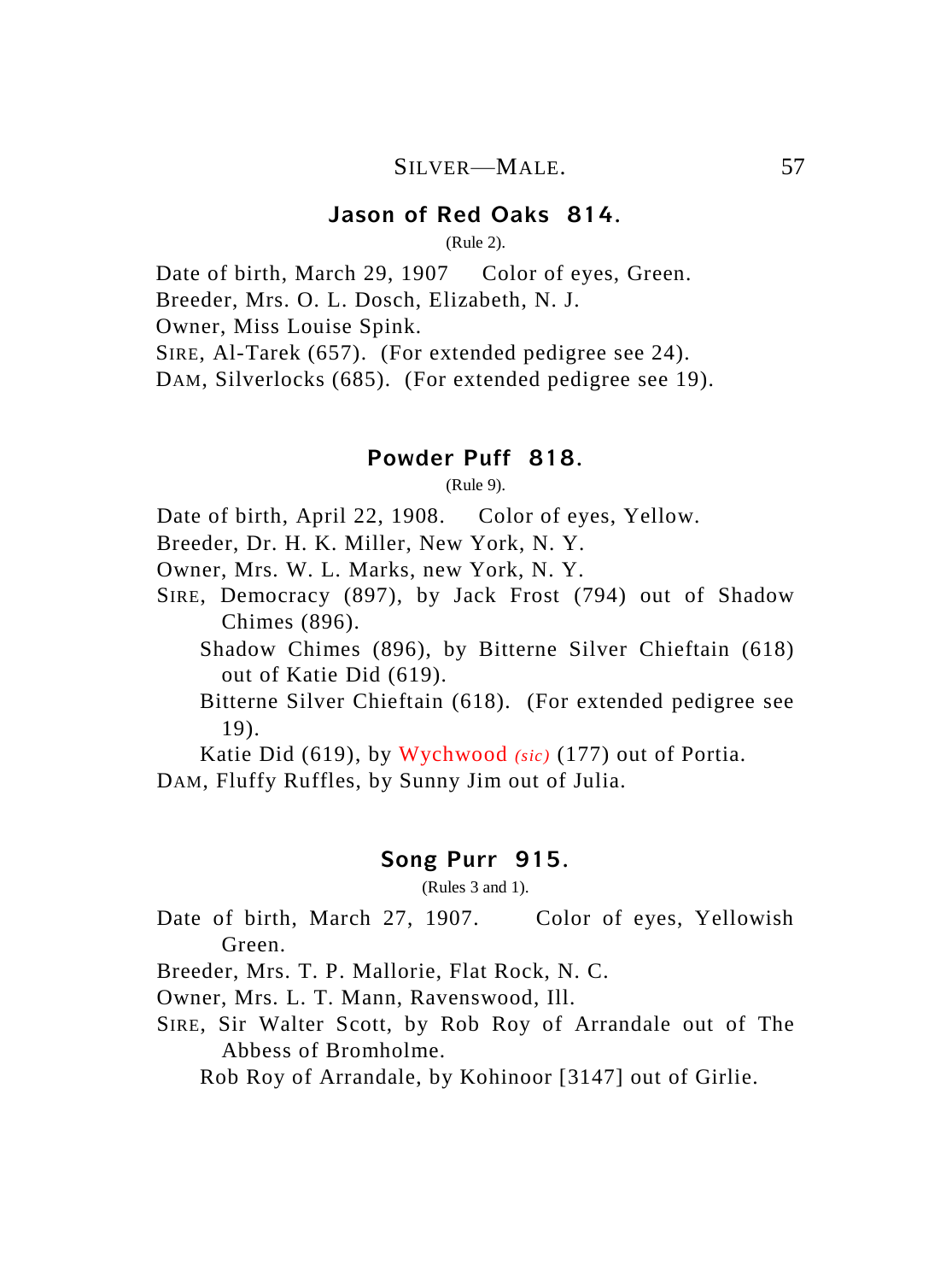Kohinoor [3147], by Lord Argent 86 out of Sylph.

Sylph. (For extended pedigree see 84).

The Abbess of Bromholme, by Ch. Lord Southampton [1690] out of New Forest Fairy.

Ch. Lord Southampton [1690]. (For extended pedigree see 19).

DAM, Silver Sprite (876), by Bitterne Silver Chieftain (618) out of Fairy.

Silver Chieftain (618). (For extended pedigree see 19).

Fairy, by Felix Mottisfont [1421] out of Putz [1420].

Felix Mottisfont [1421], by Felix [1045].

Felix [1045], by Topso out of Lady Pink.

Putz [1420], by Timothy Perkins out of Fluff.

Timothy Perkins, by Turco out of Zeika.

SILVER—FEMALE.

—————

# **Dixie 559.**

(Rule 1).

Date of birth, April 4, 1907. Color of eyes, Green. Breeder, Mrs. G. W. Skinner, Geneva, Ill. Owner, Mrs. F. B. Watson, Aurora, Ill. SIRE, Silver Don 172. DAM, Fiona 169.

### **The Silver Lady 660.**

(Rules 2 and 1).

Date of birth, May 11, 1906. Color of eyes, Green. Breeder, Mrs. Julia Dunham, Westfield, N. J. Owner, Mrs. J. Hodges, Newark, N. J. SIRE, Omar II (740). (For extended pedigree see 17). DAM, Toka 441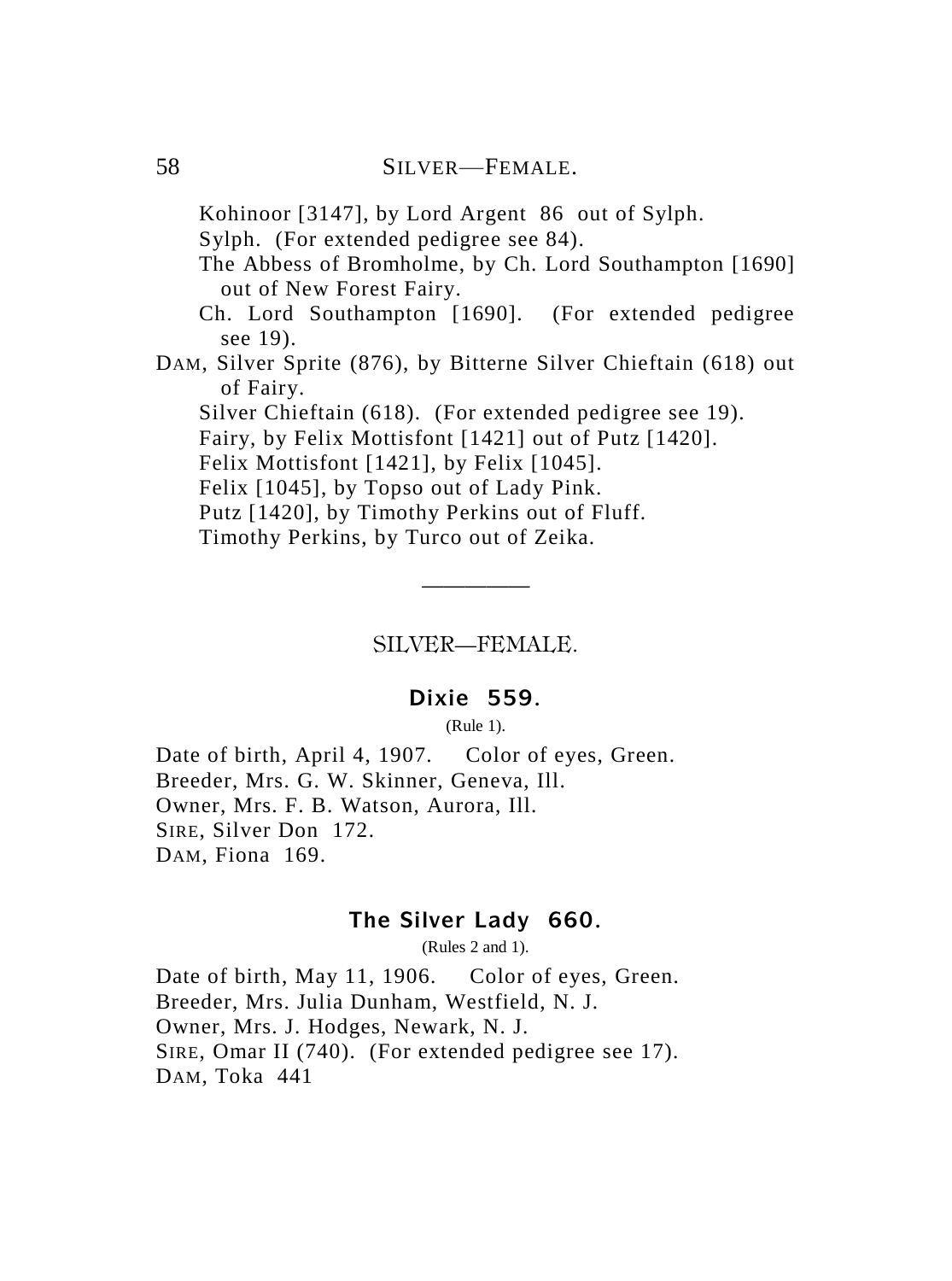# **Misty 696.**

(Rule 1).

Date of birth, November 11, 1906. Color of eyes, Amber. Breeder, Mrs. Blanche Watson, Aurora, Ill. Owner, Owner, Mrs. Chas. Rehm, St. Charles, Ill. SIRE, Silver Don 172. DAM, Nifty 215.

#### **Muzette 698.**

(Rules 3 and 1).

Date of birth, September 12, 1907. Color of eyes, Yellow.

Breeder, Mrs. D. B. Balding, England.

Owner, Mrs. David Sturtevant, Cambridge, Mass.

SIRE, The Silver Sultan [3089]. (For extended pedigree see 420).

DAM, Abby Fluff Ball 538.

# **Ghilda 725.**

(Rule 9).

Date of birth, August 16, 1903. Color of eyes, Green. Breeder, Miss Louie Fitch, Grand Rapids, Mich. Owner, Mrs. Jerome C. Smith, Grand Rapids, Mich. SIRE, Lord Shawmut 651. DAM, Lady Constance Dainty.

### **Windsor Colleen 729.**

(Rules 2 and 1).

Date of birth, March 17, 1907. Color of eyes, Green. Breeder, Dr. Isabel A. Church, New York, N. Y. Owner, Windsor Cat Kennels, San Francisco, Cal.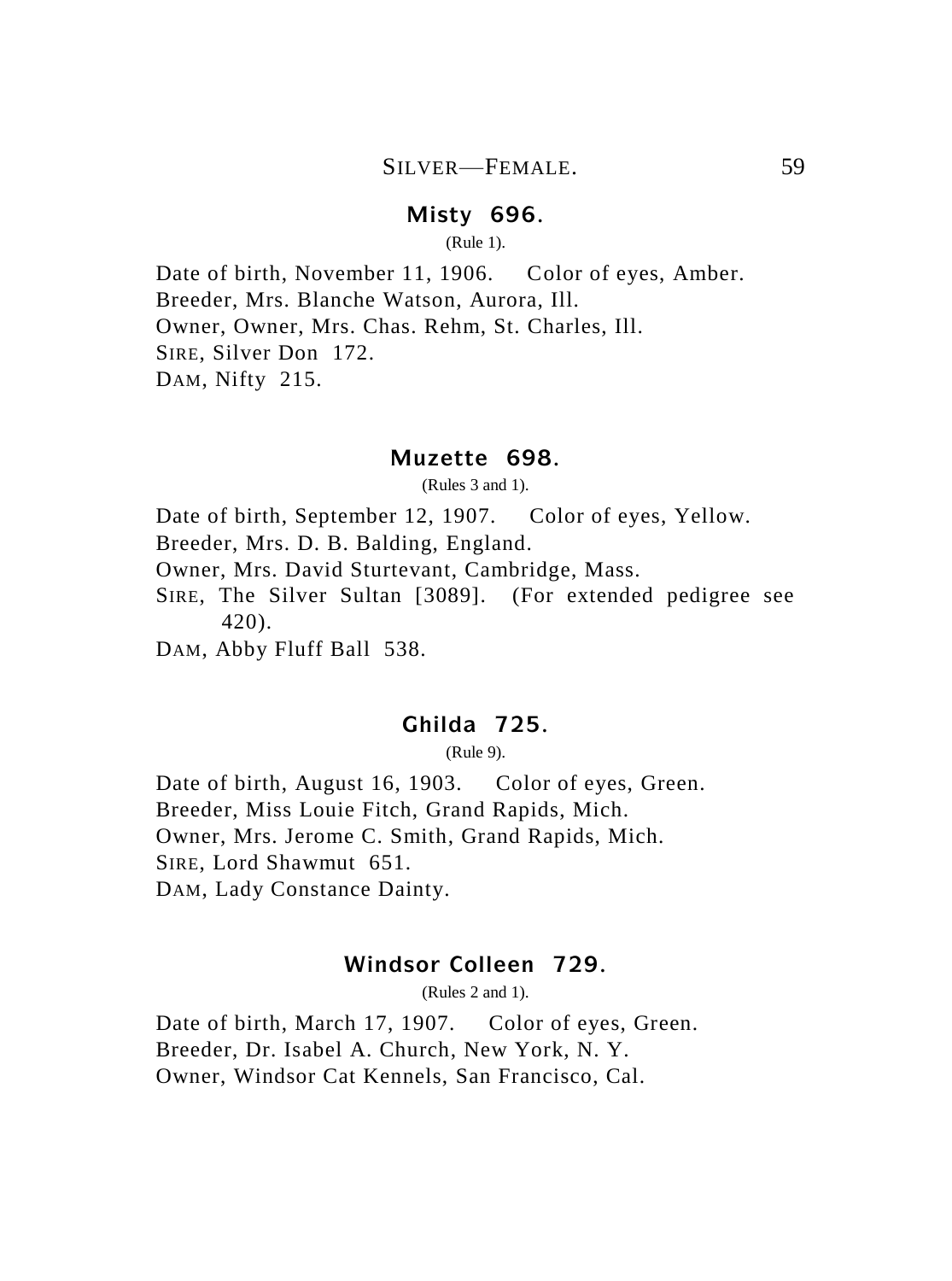60 SILVER—FEMALE.

SIRE, Democracy (897), by Jack Frost (794) out of Shadow Chimes (896).

Jack Frost (794), by King of the Silvers (170) out of Silver Rime. (For extended pedigree see 19).

DAM, Peggy Frost 345.

#### **Misty II. 746.**

(Rule 9).

Date of birth, February 11, 1905. Color of eyes, Greenish Yellow.

Breeder, Mrs. Elma A. Burns, Boston, Mass.

Owner, Breeder.

SIRE, Misty Boy, by Skip out of Floss.

Skip, by King George I out of Pearl.

Floss, by Quiz out of Lily.

DAM, Duchess, by King George I out of Queenie.

#### **Boujie 812.**

(Rule 2).

Date of birth, April 18, 1904. Color of eyes, Green. Breeder, Mrs. Sarmiento, Detroit, Mich. Owner, Mrs. C. E. Ashmun, Brooklyn, N. Y. SIRE, Tintagel (862). (For extended pedigree see 106). DAM, Biji (670). (For extended pedigree see 338).

# **Butibe 813.**

(Rules 2 and 1).

Date of birth, March 19, 1906. Color of eyes, Green. Breeder, Mrs. C. E. Ashmun, Brooklyn, N. Y. Owner, Mrs. Oliver L. Dosch, Elizabeth, N. J. SIRE, Jack Frost (794). For extended pedigree see 19). DAM, Boujie 812.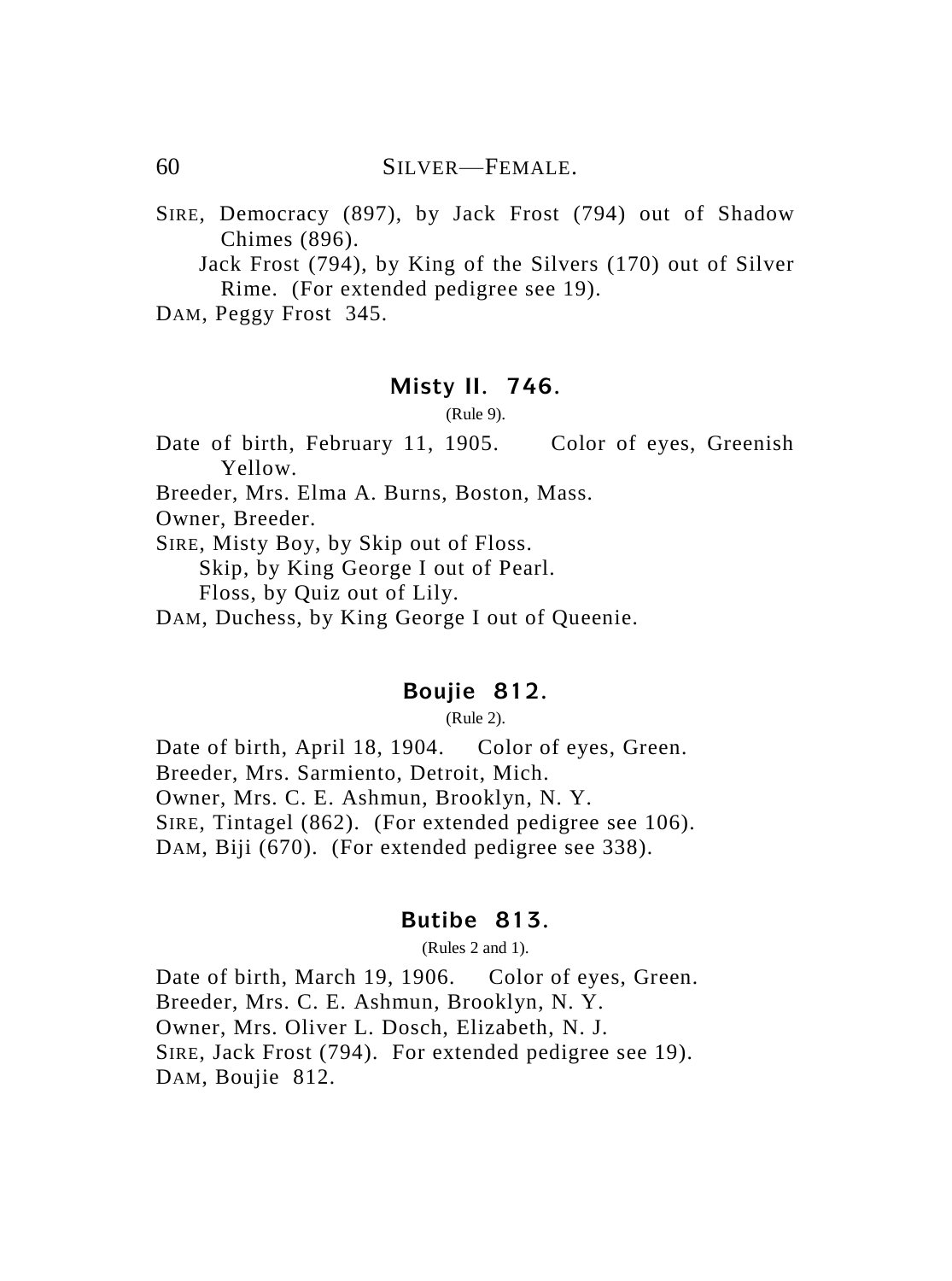### **Imp. Edwina 817.**

(Rule 3).

Date of birth, May 1, 1907. Color of eyes, Green. Breeder, Mrs. L. S. Sedgwick, England. Owner, Mrs. Wm. B. Frye. SIRE, Otto Boy 598. DAM, Lady Baby Duchess, by St. Anthony out of Judy.

# **Bijou 819.**

(Rule 9).

Date of birth, April 22, 1908. Color of eyes, Green. Breeder, Dr. H. K. Miller, New York, N. Y. Owner, Mrs. G. F. Harriman, New York, N. Y. SIRE, Democracy (897). (For extended pedigree see 818). DAM, Fluffy Ruffles, by Sunny Jim out of Julia.

### **Imp. Silver Zaida II 856.** [D6181].

(Registered in England as Fulmer Silver Rose).

(Rule 3).

Date of birth, March 30, 1908. Color of eyes, Green.

Breeder, Lady Decies, England.

Owner, Jas. E. Gorham, Oakland, Cal.

- SIRE, Fulmer Silver Duke, by Lord Clive out of Fulmer Silver Star.
- DAM, Fulmer Silver Starlet, by Silver Moonbeam out of Fulmer Silver Lady.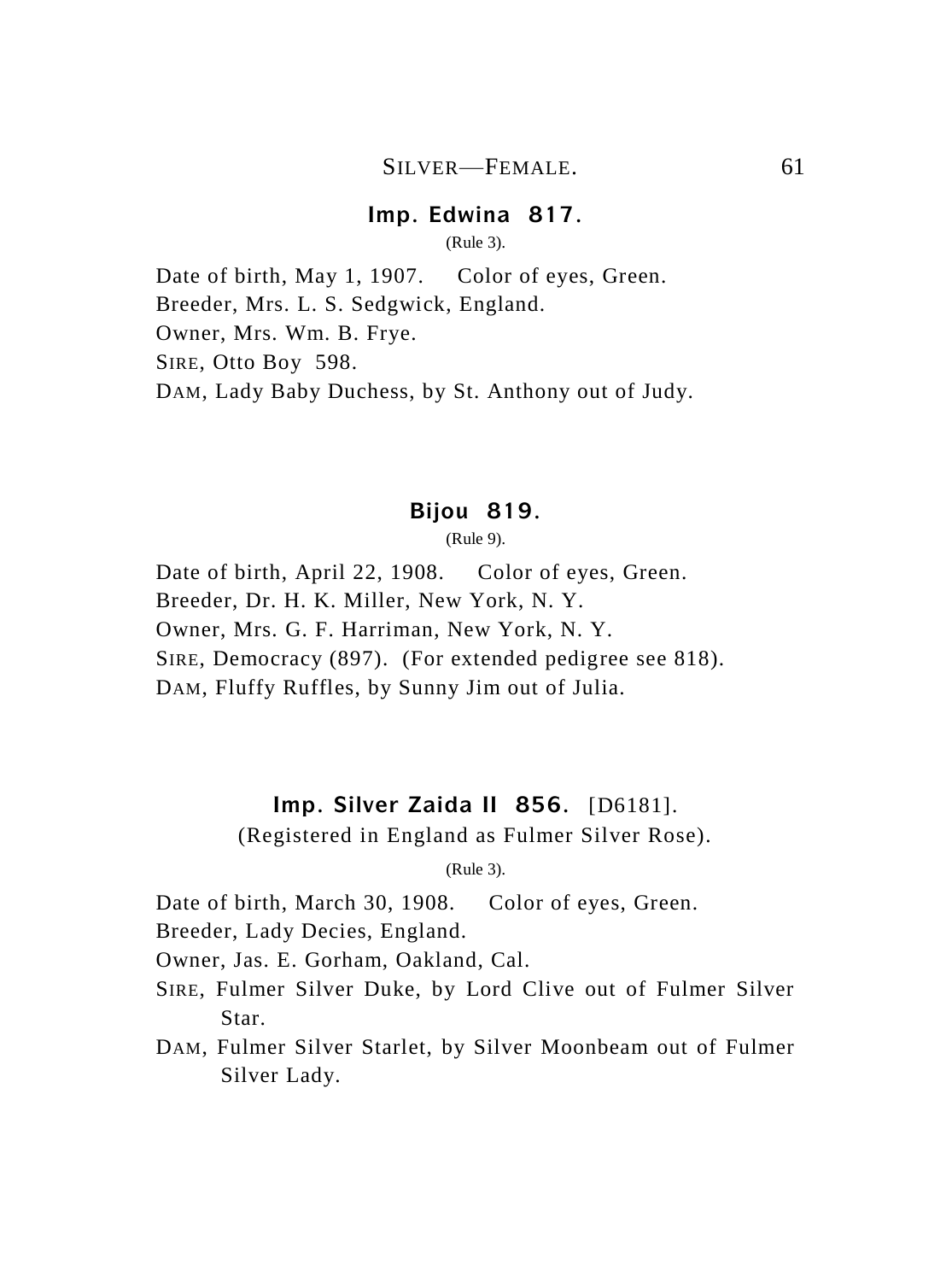# **Miss Moffet 893.**

(Rule 4).

Date of birth, May 31, 1908 Color of eyes, Green. Breeder, Mrs. Fred A. Dolph, Aurora, Ill. Owner, Breeder. SIRE, Buddie 850. DAM, Pert, by Silver Don 172 out of Fiona 169.

### SHADED SILVER—MALE.

—————

#### **Silver Boy 565.**

(Rule 4).

Date of birth, April 27, 1906 Color of eyes, Green.

Breeder, Mrs. F. Smyth.

Owner, Mrs. M. C. Blount, Wayne, Mich.

SIRE, Silver Flash 91.

DAM, May Queen, by Argent Moonbeam II 89 out of Argent Bunny.

Argent Bunny, by Ch. Lord Sylvester 85 out of Kensington Mina 104.

### **Katzenheim Silver Sheen 621.**

(Rule 7).

Date of birth, not given. Color of eyes, Green. Breeder, not given. Owner, Mrs. J. F. Brendel, Galena, Ill. SIRE, not given. DAM, not given.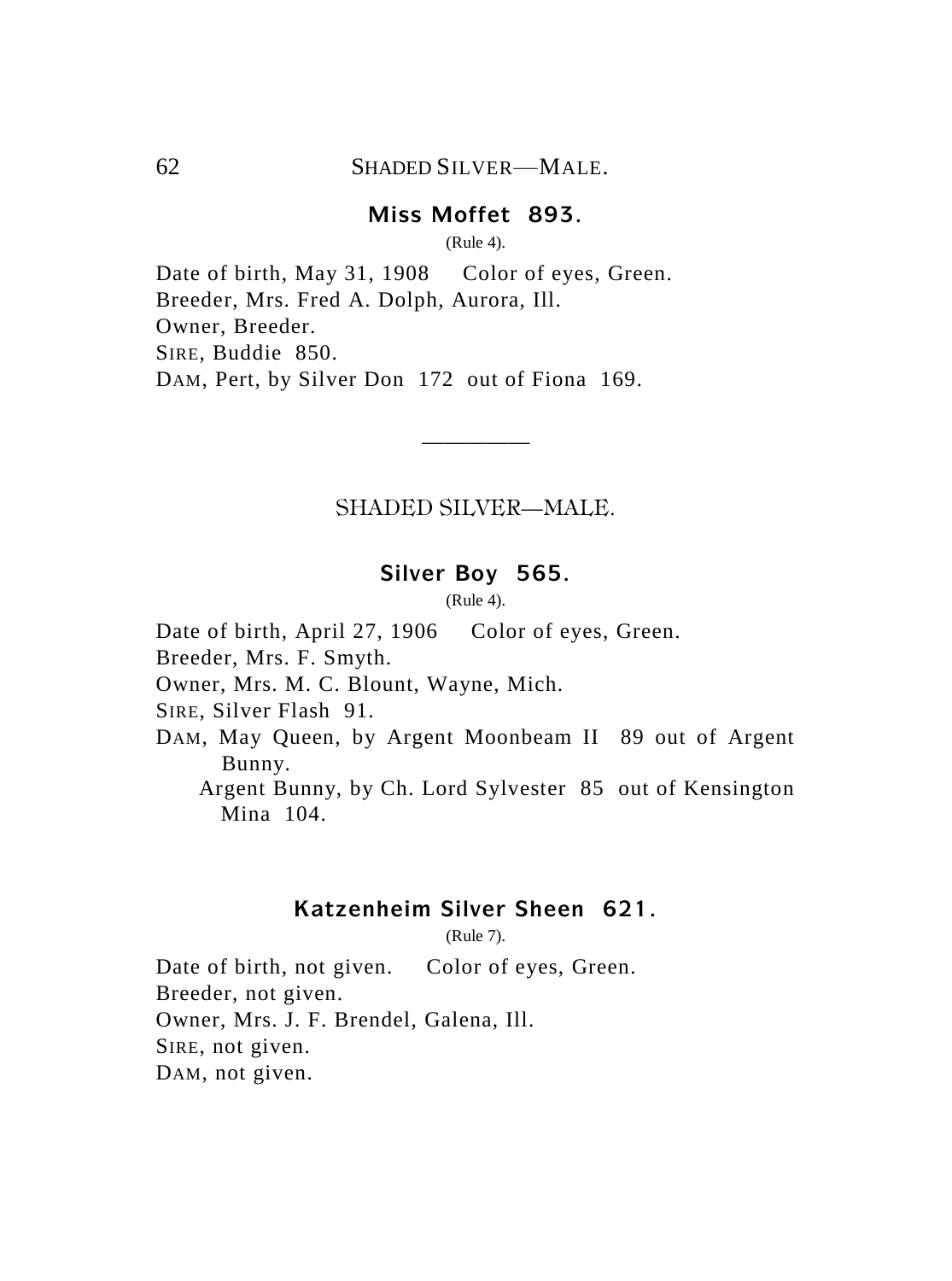### **Katzenheim Kaiser Wilhelm 623.**

(Rules 1 and 2).

Date of birth, April 14, 1907. Color of eyes, Green. Breeder, Mrs. J. F. Brendel, Galena, Ill. Owner, Breeder. SIRE, Katzenheim Silver Sheen 621. DAM, Tartar (811). (For extended pedigree see 622).

#### **Shah in Shah 811.**

(Rule 2).

Date of birth, March 10, 1906. Color of eyes, Green. Breeder, Mrs. Compton, New York, N. Y. Owner, Mrs. C. E. Ashmun, Brooklyn, N. Y. SIRE, Jack Frost (794). (For extended pedigree see 19). DAM, Biji (670). (For extended pedigree see 338).

#### **Romeo Silver Sunbeam 864.**

(Rules 2 and 1).

Date of birth, April 18, 1907. Color of eyes, Green. Breeder, Mrs. H. G. Dykhouse, Grand Rapids, Mich. Owner, Breeder. SIRE, Al-Tarek (657). (For extended pedigree see 24). DAM, Nita 19.

### **Hafiz Kito 876.**

(Rule 1).

Date of birth, April 26, 1908. Color of eyes, Orange. Breeder, S. Louis Mygrant, Fanwood, N. J. Owner, Breeder. SIRE, Scotland yet 395. DAM, Hafiz Margot 610.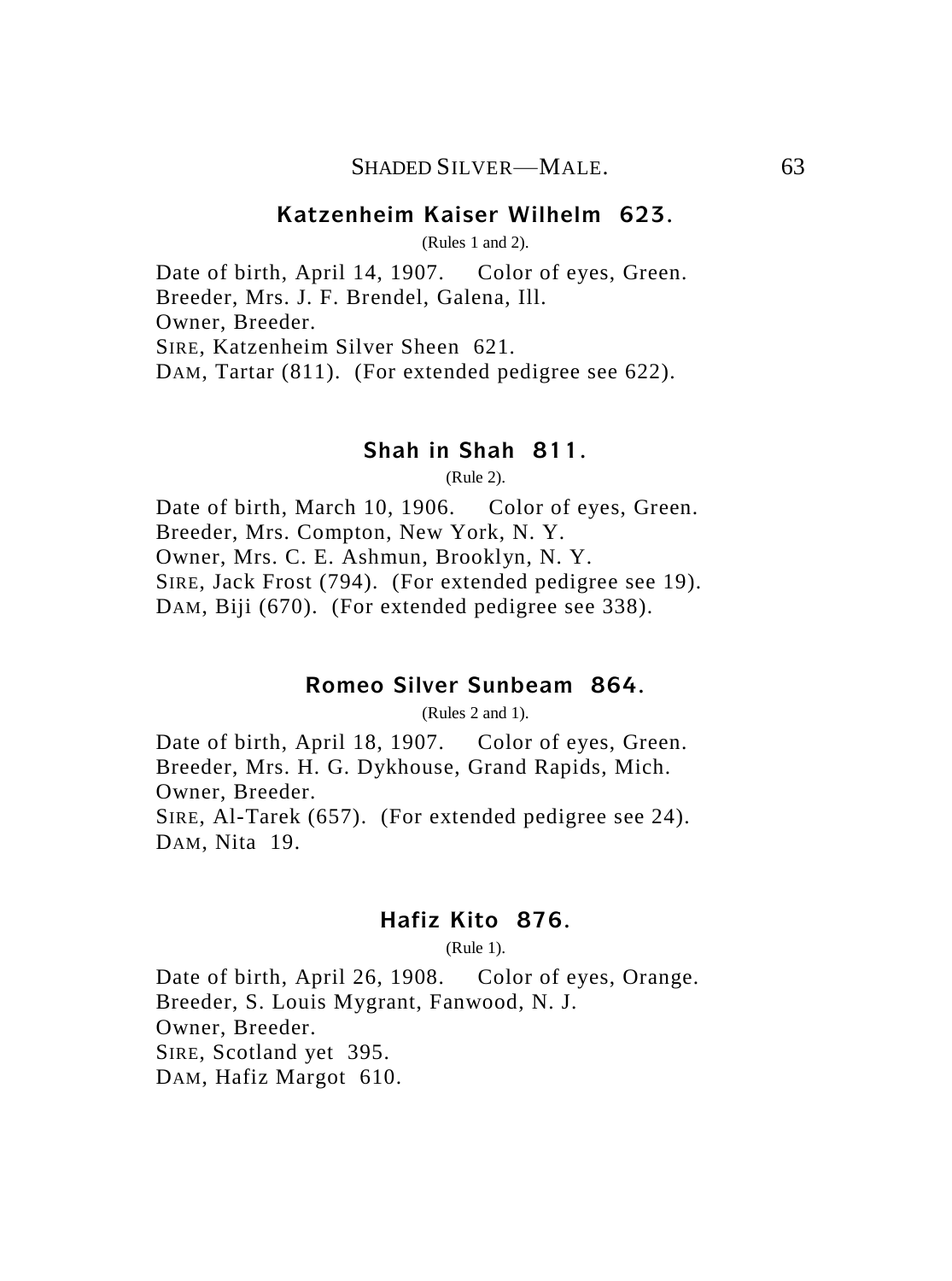# **Hafiz Orian 877.**

(Rule 1).

Date of birth, April 26, 1908. Color of eyes, Orange. Breeder, S. Louise Mygrant, Fanwood, N. J. Owner, Breeder. SIRE, Scotland Yet 395. DAM, Hafiz Margot 610.

# ————— SHADED SILVER—FEMALE.

#### **Fatima 589.**

(Rule 9).

Date of birth, May, 1907. Color of eyes, Green.

Breeder, Mrs. J. C. Mitchelson, Tariffville, Conn.

- Owner, Mrs. John W. Speas, Kansas City, Mo.
- SIRE, Regal Hermes, by Otto Boy [172A] out of White Hall Seraph.

Otto Boy [172A], by Otto out of Musa II.

White Hall Seraph, by Ch. Lord Southampton [1690.] (For extended pedigree see 19).

DAM, Regal Paleface, by Silver Starlight [178A] out of Marguerite.

Silver Starlight [178A], by Silver Laddie out of Mennette. Marguerite, by Larka out of Chit.

#### **Lady Laura 605.**

(Rule 9).

Date of birth, June 10, 1906. Color of eyes, Green.

Breeder, Miss Abby Clark, Carthage, Ind.

Owner, Mrs. Julia S. Conklin, Westfield, Ind.

SIRE, Tintagel (862). (For extended pedigree see 106).

DAM, Silverlocks, by Shah out of Miss Joy.

Shah, by Lord Ruff out of Marie Antoinette.

Miss Joy, by Rex out of Fanny (220).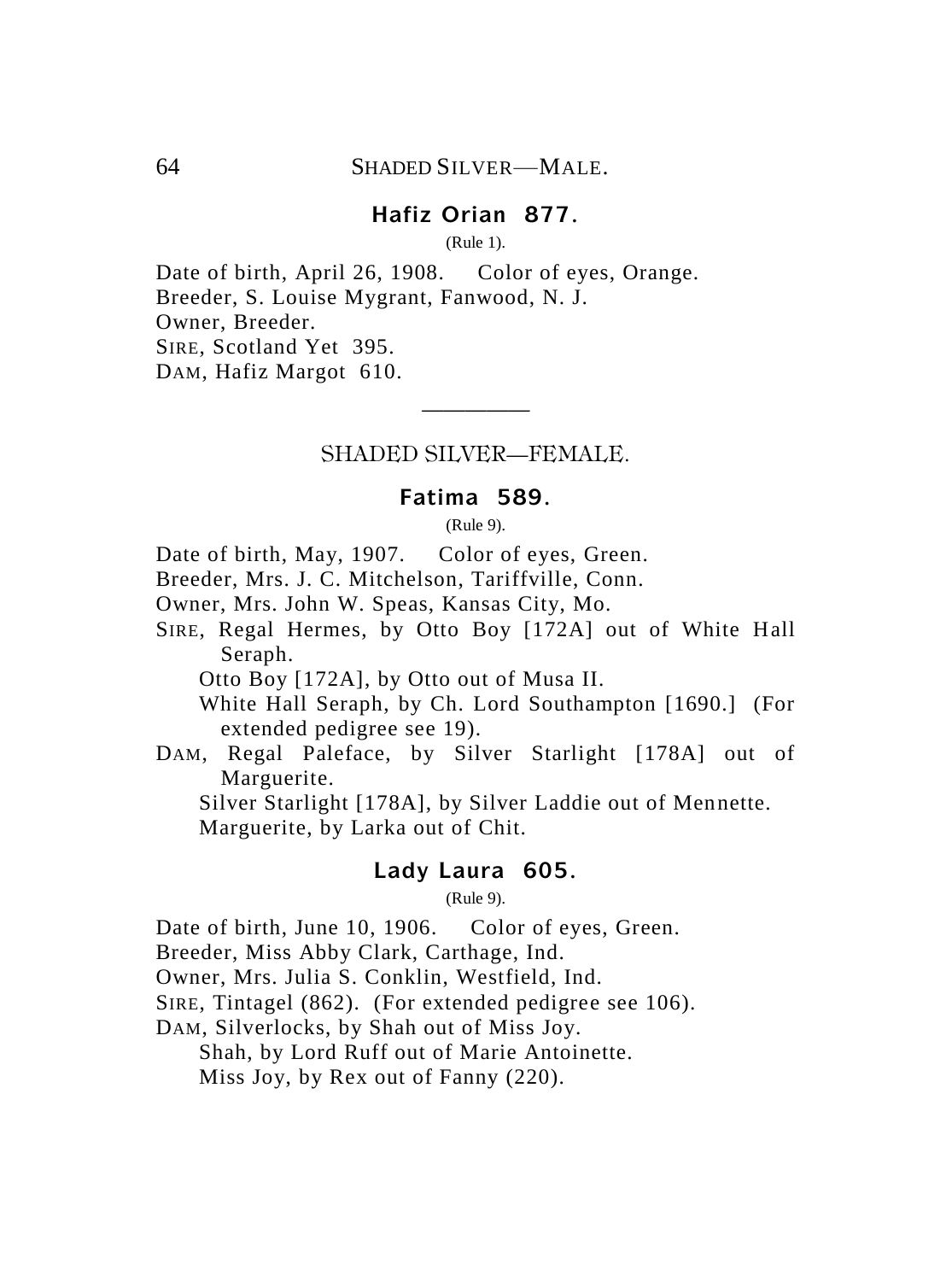# **Hafiz Margot 610.**

(Rules 2 and 1).

Date of birth, June 21, 1906. Color of eyes, Orange.

Breeder, Miss Ava L. Pollard, Elizabeth, N. J.

Owner, Miss S. Louise Mygrant, Fanwood, N. J.

SIRE, Omar II (740), by Omar Omar (286) out of Lorraine of the Gables.

Omar Omar. (For extended pedigree see 84).

DAM, Daphne's Daughter 237.

### **Thelma's Silver Belle 661.**

 $(Rule 1)$ .

Date of birth, March 27, 1907. Color of eyes, Green. Breeder, Mrs. H. G. Dykhouse, Grand Rapids, Mich. Owner, Mrs. Geo. H. Lynas, Logansport, Ind. SIRE, Ch. Al Tarim of Romeo 178. DAM, Ch. Lady Thelma of Romeo 280.

#### **Silvret 683.**

(Rule 9).

Date of birth, March 10, 1906. Color of eyes, Green. Breeder, May E. Plumer, Lexington, Mass. Owner, Breeder. SIRE, Waterside Nicotine 268. DAM, Alice R., by Teddy R. out of Meg. Meg, by Buffylocke out of Babby.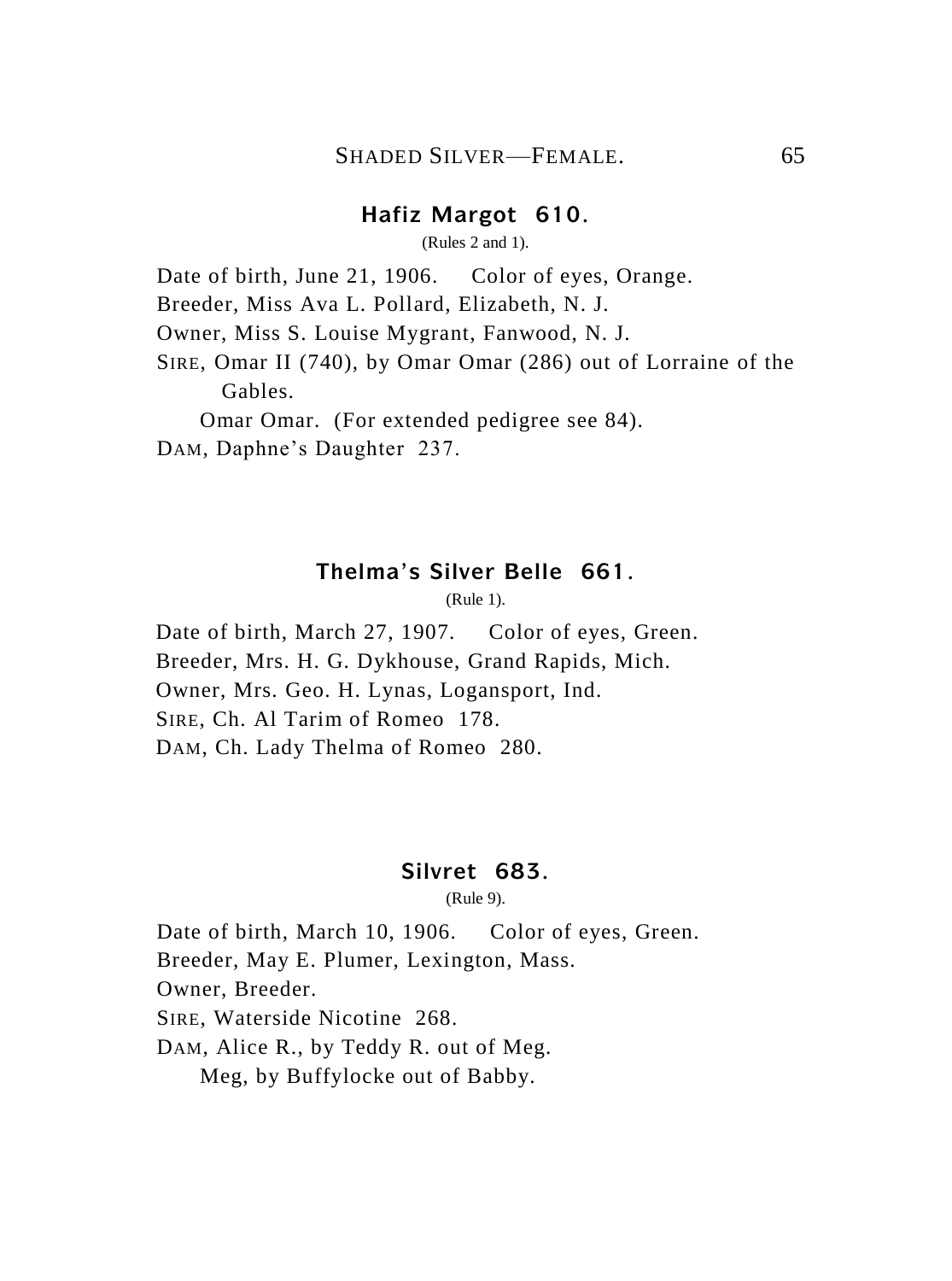# **Countess Fleury 690.**

(Rule 4).

Date of birth, April 26, 1906. Color of eyes, Green.

Breeder, Mrs. W. A. Spaulding, Milo, Mich.

Owner, Breeder.

SIRE, Toga 616.

DAM, Keltie, by Selah 642 out of Lady Mar.

Lady Mar, by Silver Top 326 out of Mudder Bunch (812).

#### **Valentine 769.**

(Rule 9).

Date of birth, March 28, 1907. Color of eyes, Green.

Breeder, Miss Lucy B. Salter.

Owner, Breeder.

SIRE, St. valentine (861), by Jack Frost (794) out of Morning Glory (795).

Jack Frost (794), by King of the Silvers (170) out of Silver Rime. (For extended pedigree see 19.

King of the Silvers. (For extended pedigree see 19).

Morning Glory (795), by Silver Cupid out of Queenie.

Silver Cupid, by Iver Surprise out of Lavender.

Iver Surprise, by Prince Cassam [3033] out of Grisette.

Lavender, by Silver Laddy out of Peggotty.

Queenie, by Ch. Lord Southampton [1690] out of Sylvia.

DAM, Silver Bells, by Sylvia's Jose out of Pansy.

Sylvia's Jose, by Jo Donovan out of Sylvia.

Pansy, by Red Dragon out of Bettina.

# **Pretty Face 774.**

(Rule 9).

Date of birth, November 2, 1906. Color of eyes, Green.

Breeder, Mrs. Arthur Campbell.

Owner, Miss Abby M. Clark, Carthage, Ind.

SIRE, Tintagel (862). (For extended pedigree see 106).

DAM, Silverlocks. (For extended pedigree see 383).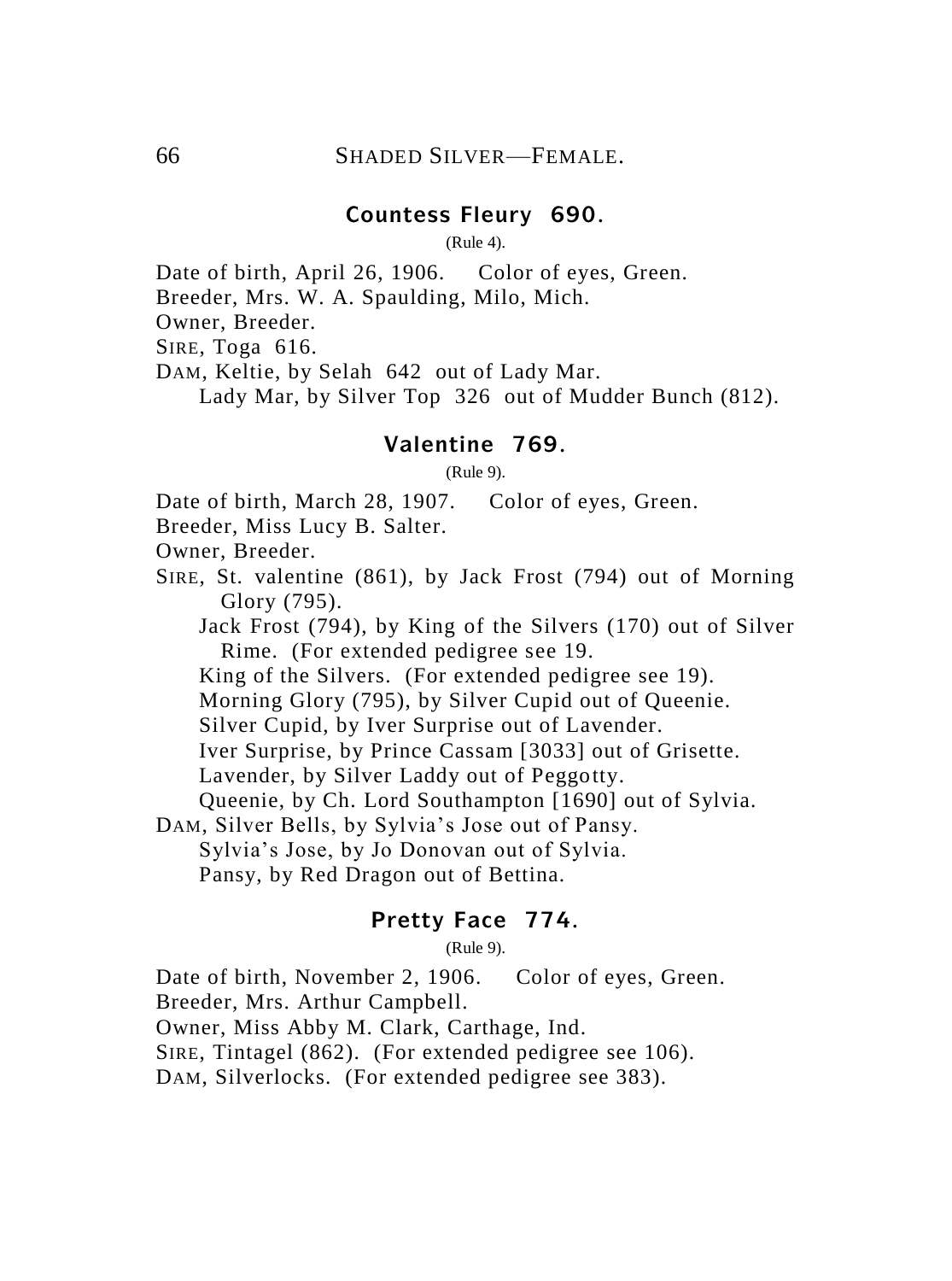### **Philomel 836.**

(Rules 2 and 1).

Date of birth, April 25, 1907. Color of eyes, Green.

Breeder, Miss Anna Hazelton, Milwaukee, Wis.

Owner, Mrs. J. B. Smith, Cleveland, O.

SIRE, Argent Laddie (803), by Silver Flash 91, out of Lady Vere de Vere [3143].

Lady Vere de Vere. (For extended pedigree see 172). DAM, Eileen 170.

### **Logan Waddie Gray 897.**

(Rule 1).

Date of birth, February 24, 1908. Color of eyes, Yellow. Breeder, Mrs. O. L. Dosch, Elizabeth, N. J. Owner, Mrs. Geo. H. Lynas, Logansport, Ind. SIRE, Shah in Shah 811. DAM, Butibe 813.

### **Logan Lady Gray 898.**

(Rules 2 and 1).

Date of birth, May 23, 1908. Color of eyes, Green. Breeder, Mrs. Geo. H. Lynas, Logansport, Ind. Owner, Breeder. SIRE, Tintagel (862). (For extended pedigree see 106). DAM, Thelma's Silver Belle 661.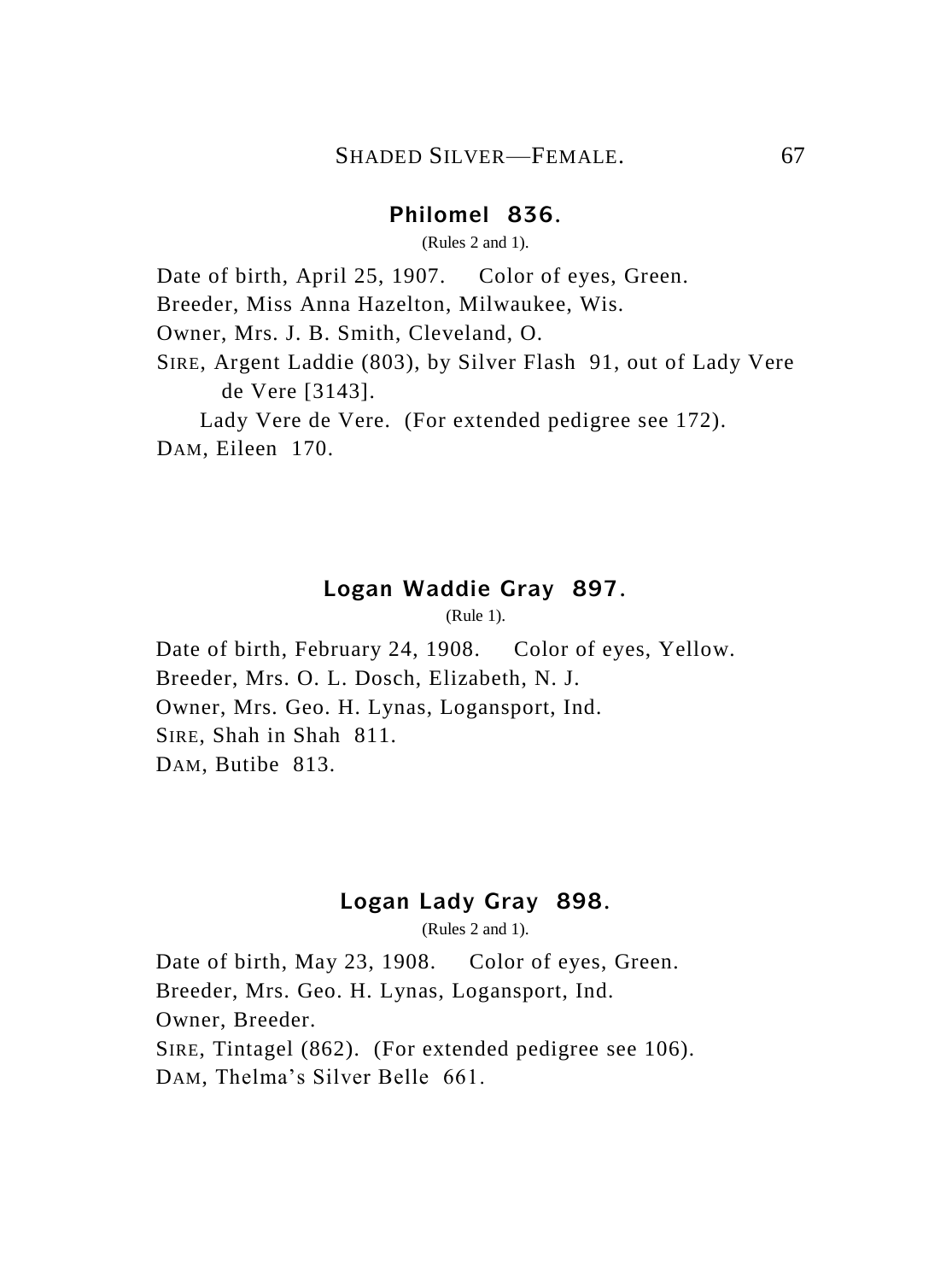### SILVER TABBY-MALE.

# **Selah 642.**

(Rules 1 and 2).

Date of birth, not given. Color of eyes, Green.

Breeder, Mrs. C. W. Lavers.

Owner, Breeder.

SIRE, Beauty of Sunnyholm *(sic)*.

DAM, Argent Puff Ball (609), by Silver Flash 91, out of Lady Vere de Vere.

Lady Vere de Vere, by Lord Argent 86, out of Sylph.

Sylph, by Chiponap out of Pearl. (For extended pedigree see 84).

### **Buddie 850.**

(Rule 1).

Date of birth, June 11, 1906. Color of eyes, Green Breeder, Mrs. Geo. W. Skinner, Geneva, Ill. Owner, Mrs. Blanche Watson, Aurora, Ill. SIRE, Silver Don 172. DAM, Geneva Gypsy 283.

> ————— SILVER TABBY—FEMALE

#### **California Gipsy 590.**

(Rule 9).

Date of birth, February 11, 1906. Color of eyes, Orange.

Breeder, Miss M. Scott, Los Angeles, Cal.

Owner, Mrs. W. C. Whittenberger, St. Louis, Mo.

SIRE, Bruser, by Robin Adair out of ———.

Robin Adair, by Hamish (C. C. R.) (for extended pedigree see 282) out of Thistledown

Thistledown, by Topaz II out of Sunflower.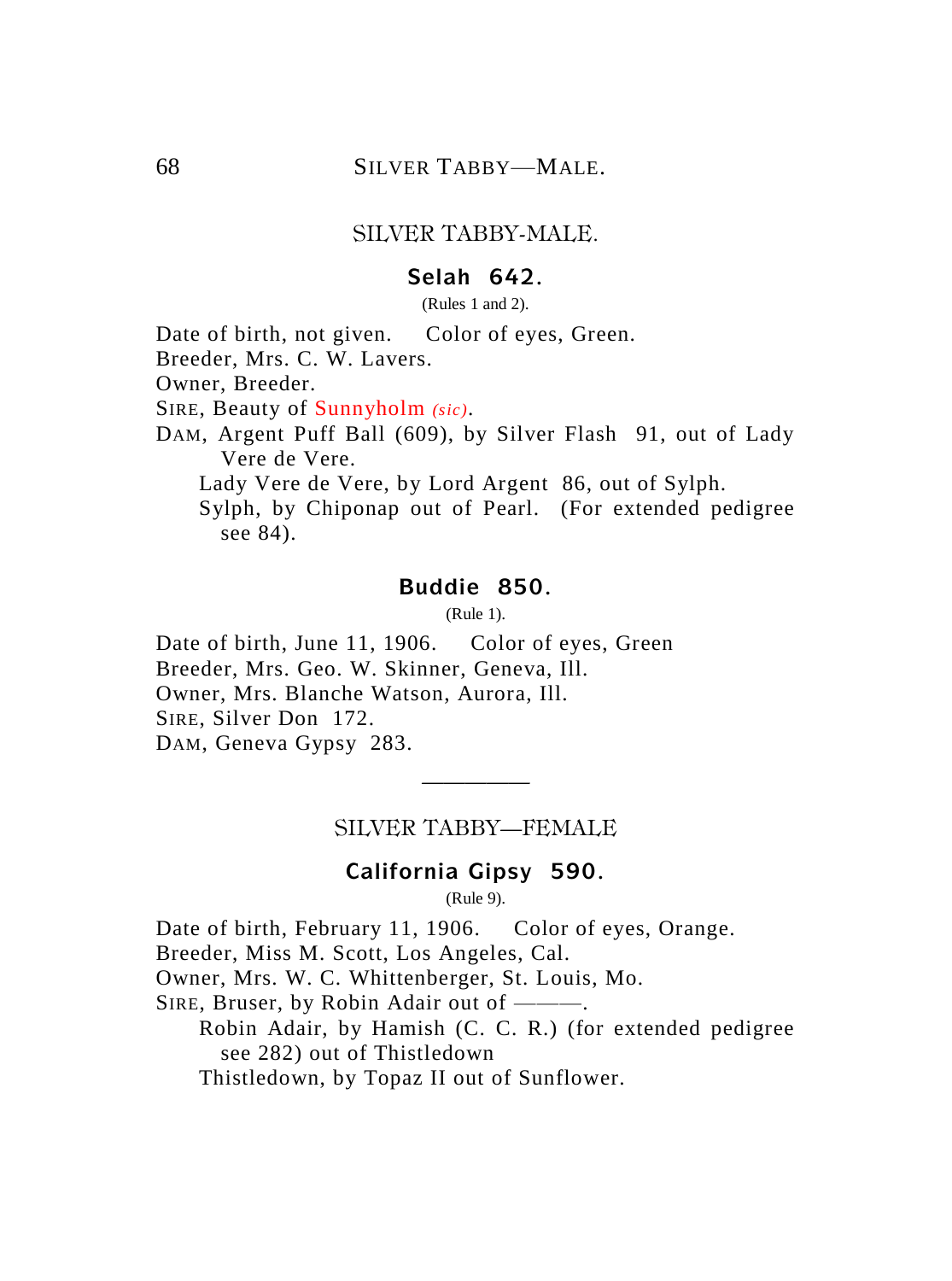Topaz II, by Blondie Diamond out of Little Red Riding Hood.

Sunflower, by Prince of Orange (332) out of Thistle.

Thistle, by General Grant out of Princess Margaret.

Blondie Diamond, by Hassan out of Katharine.

Hassan, by Abdul Hassan of Rochester.

Katharine, by Eiger (469) out of Chiffon.

Chiffon, by Taffy out of Caprice (207).

Little Red Riding Hood, by Robin Hood out of Minerva (734).

Minerva, by Royal out of Clytie.

Robin Hood, by Monitor out of Brownie.

DAM, Little Girl, by Teddy out of Princess.

Teddy, by Duke out of Duchess.

Princess, by Beedle out of Boots.

#### **Zella 652.**

(Rule 9).

Date of birth, March, 1900. Color of eyes, Yellow.

Breeder, Miss Alva L. Pollard, Elizabeth, N. J.

Owner, Mrs. K. S. Riser, Grand Rapids, Mich.

SIRE, Uncas, by Tibbs out of Jenny Lind.

Tibbs, by Toby out of Mater.

Jenny Lind, by Timothy Perkins.

DAM, Sylvia, by Musjah out of Persia.

Musjah, by Silver King out of Bluette.

## **Marie 664.**

(Rule 1).

Date of birth, August 25, 1902. Color of eyes, Orange. Breeder, Mrs. K. S. Riser, Grand Rapids, Mich. Owner, Elsie Bugardus Murphy, Charlestown, W. Va. SIRE, Lord Shawmut 651. DAM, Zella 652.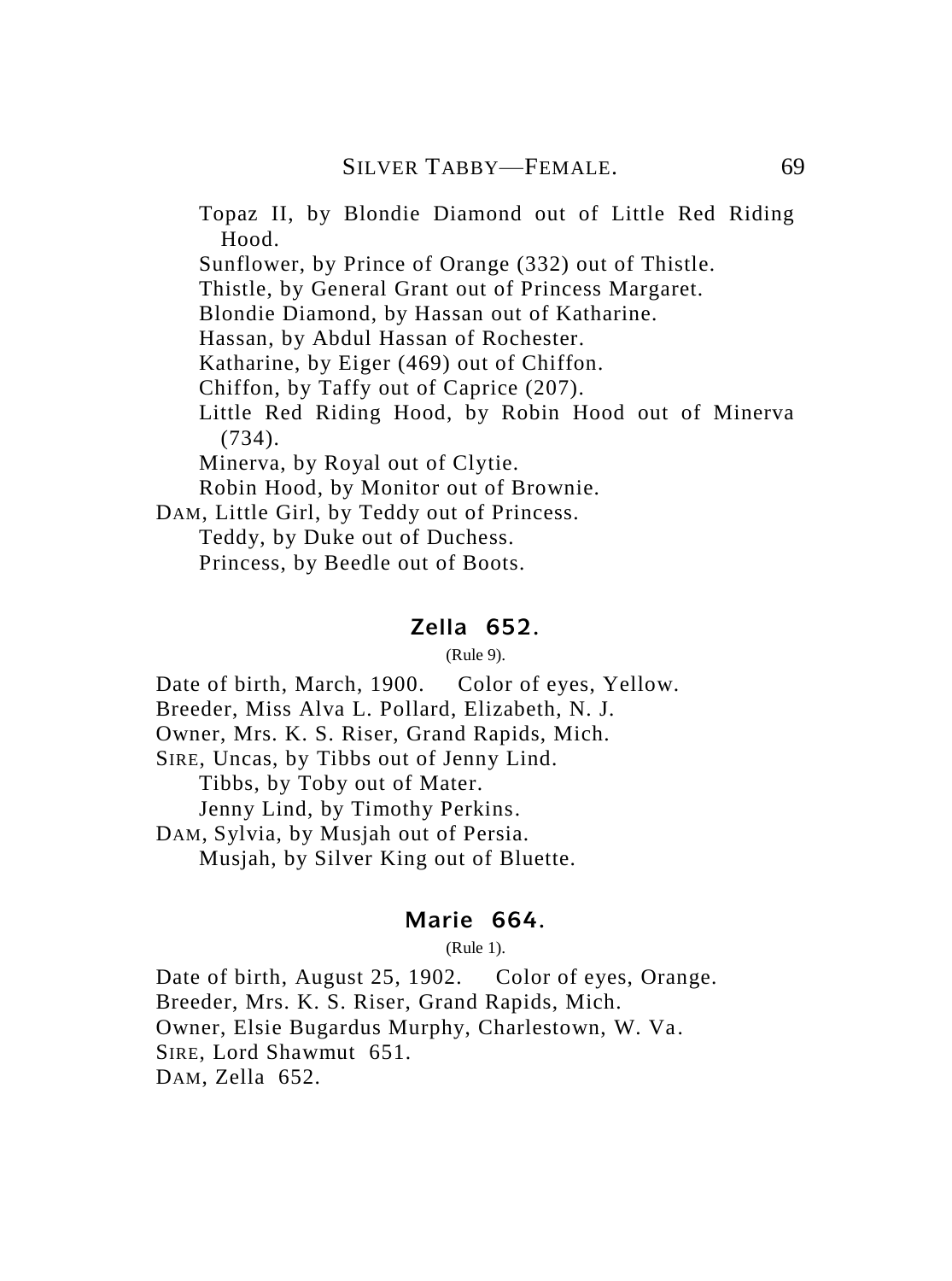## **Queen Irene 676.**

(Rule 6).

Date of birth, April, 1902. Color of eyes, Green.

Breeder, Mrs. Boyer, England.

Owner, Mrs. Alfred Jackson, Rochester, N. Y.

- SIRE, Rob Roy of Arrandale, by Kohinoor [3147] out of Girlie. Kohinoor [3147], by Lord Argent 86 [3088] out of Sylph. Sylph, by Greville Chiponap [1922] out of Greville Pearl [1921].
	- Greville Chiponap [1922], by Ch. Birkdale Ruffie [1778] out of Birkdale Priscilla [1744].
	- Ch. Birkdale Ruffie [1778]. (For extended pedigree see 12).
	- Greville Pearl [1921], by Blue Tom out of Birkdale Queenie [1777].
	- Blue Tom, by Ch. Birkdale Ruffie [1778] out of Birkdale Priscilla [1774].
	- Queenie [1777], by Birkdale Ruffie [1778] out of Birkdale Priscilla [1774].

DAM, Miss Perkey.

#### **Lady Babbie 728.**

(Rule 9).

Date of birth, September 15, 1907. Color of eyes, Green.

- Breeder, Mrs. R. L. Hubbard, San Jose, Cal.
- Owner, Windsor Cat Kennels, San Francisco, Cal.
- SIRE, Prince Edward of York, by Windsor Laddie out of Princess Victoria.

Windsor Laddie. (For extended pedigree see 727) Princess Victoria, by Puck III out of Chela.

DAM, Kiku, by Windsor Laddie out of Campania. Campania, by Cherub out of Queen Alexandra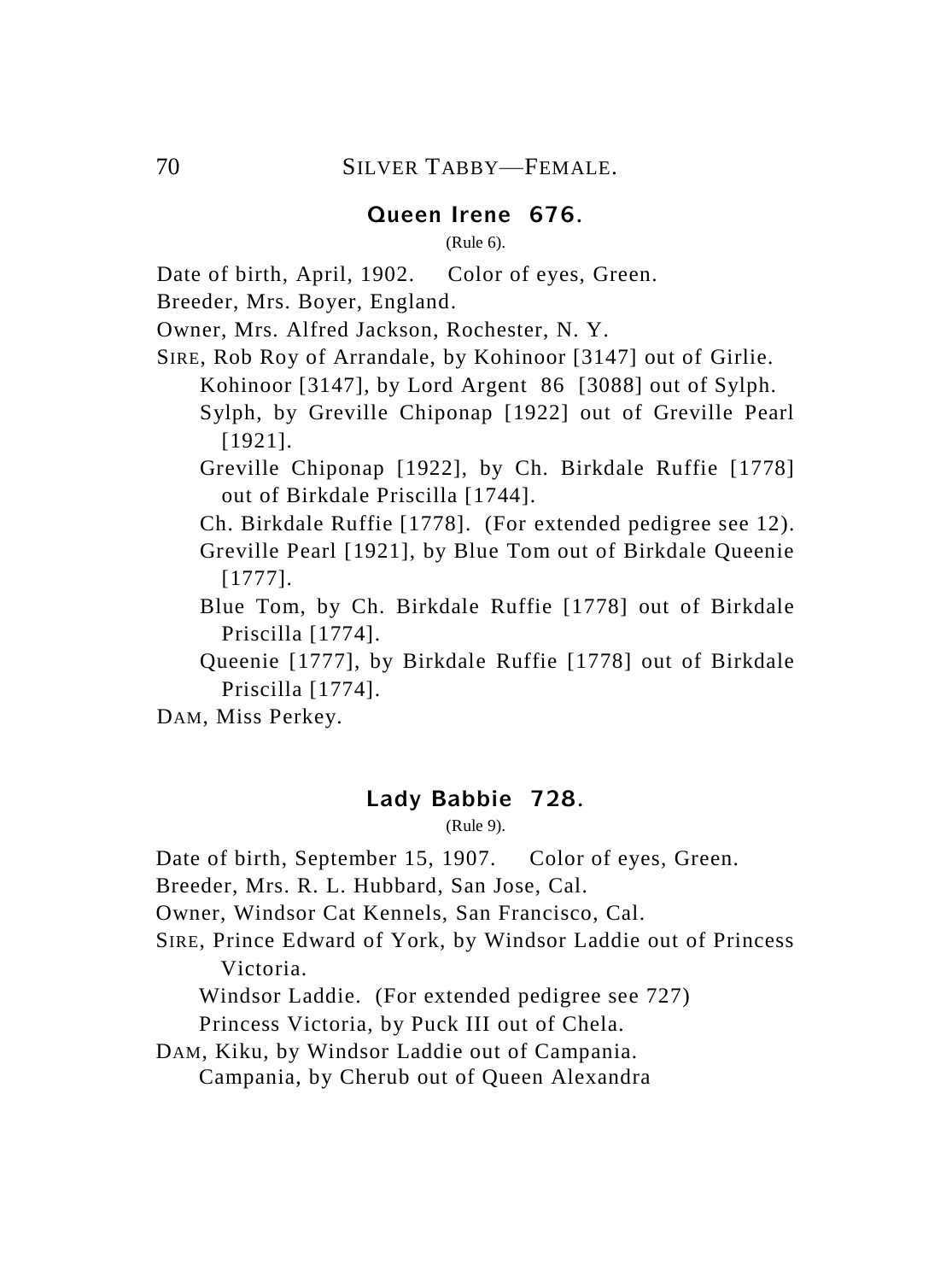(Rule )8.

Date of birth, May 3, 1906. Color of eyes, Green.

Breeder, Mrs. Fortune, England.

Owner, Mrs. F. L. Taylor, Syracuse, N. Y.

- SIRE, Fighting Mack, by Ch. Lord Southampton [1690] out of Chilton Silver Berry [2335].
	- Ch. Lord Southampton [1690]. (For extended pedigree see 19).

Chilton Silver Berry [2335]. (For extended pedigree see 174).

- DAM, Lady Balmoral, by Salisbury Silver Lion out of Salisbury Silver Sheen.
	- Salisbury Silver Lion, by Ch. Lord Southampton [1690] out of The Seraph.

Salisbury Silver Sheen, by Prince of Fairies out of Asbesta.

#### SMOKE MALE.

—————

#### **Lord Shawmut 651.**

(Rule 9).

Date of birth, March 20, 1901. Color of eyes, Yellow. Breeder, Miss Alice Welch, South Weymouth, Mass. Owner, Mrs. K. S. Riser, Grand Rapids, Mich. SIRE, Silverton (263), by King Royal out of Ch. Topsy. DAM, Thelma.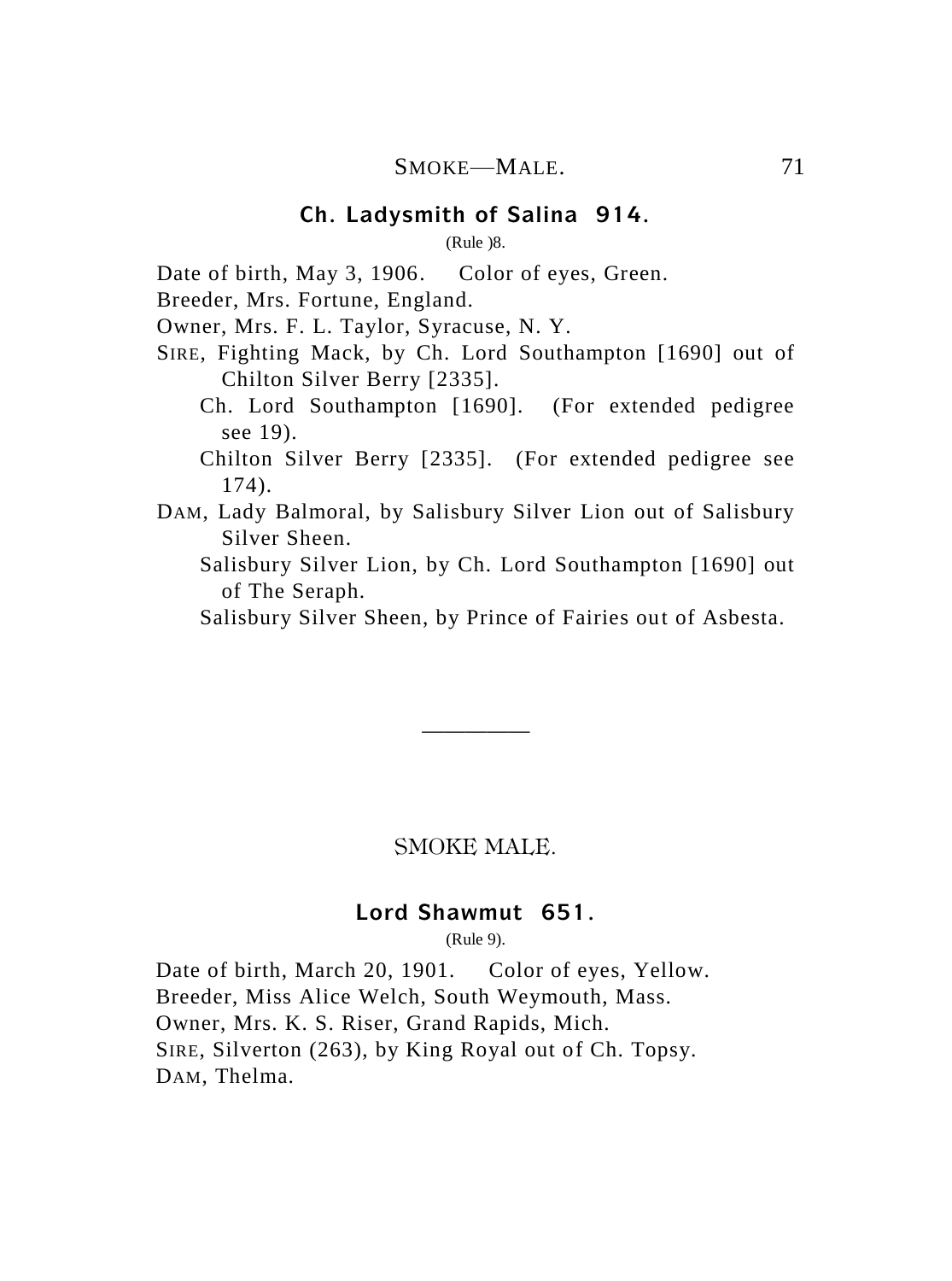## 72 SMOKE—FEMALE.

#### SMOKE—FEMALE.

#### **Dulcibell of Abbotsford 810.**

(Rule 9).

Date of birth, October, 1905. Color of eyes, Yellow. Breeder, name forgotten. Owner, Mrs. Peter Franklin, Detroit, Mich. SIRE, King Muffy II 20. DAM, name forgotten.

## **Hafiz Beverly 874.**

(Rule 1).

Date of birth, April 26, 1908. Color of eyes, Orange. Breeder, S. Louise Mygrant, Fanwood, N. J. Owner, Breeder. SIRE, Scotland Yet 395. DAM, Hafiz Margot 610.

# **Hafiz Lady Lou 875.**

(Rule 1).

Date of birth, April 26, 1908. Color of eyes, Orange. Breeder, S. Louise Mygrant, Fanwood, N. J. Owner, Breeder. SIRE, Scotland Yet 395. DAM, Hafiz Margot 610.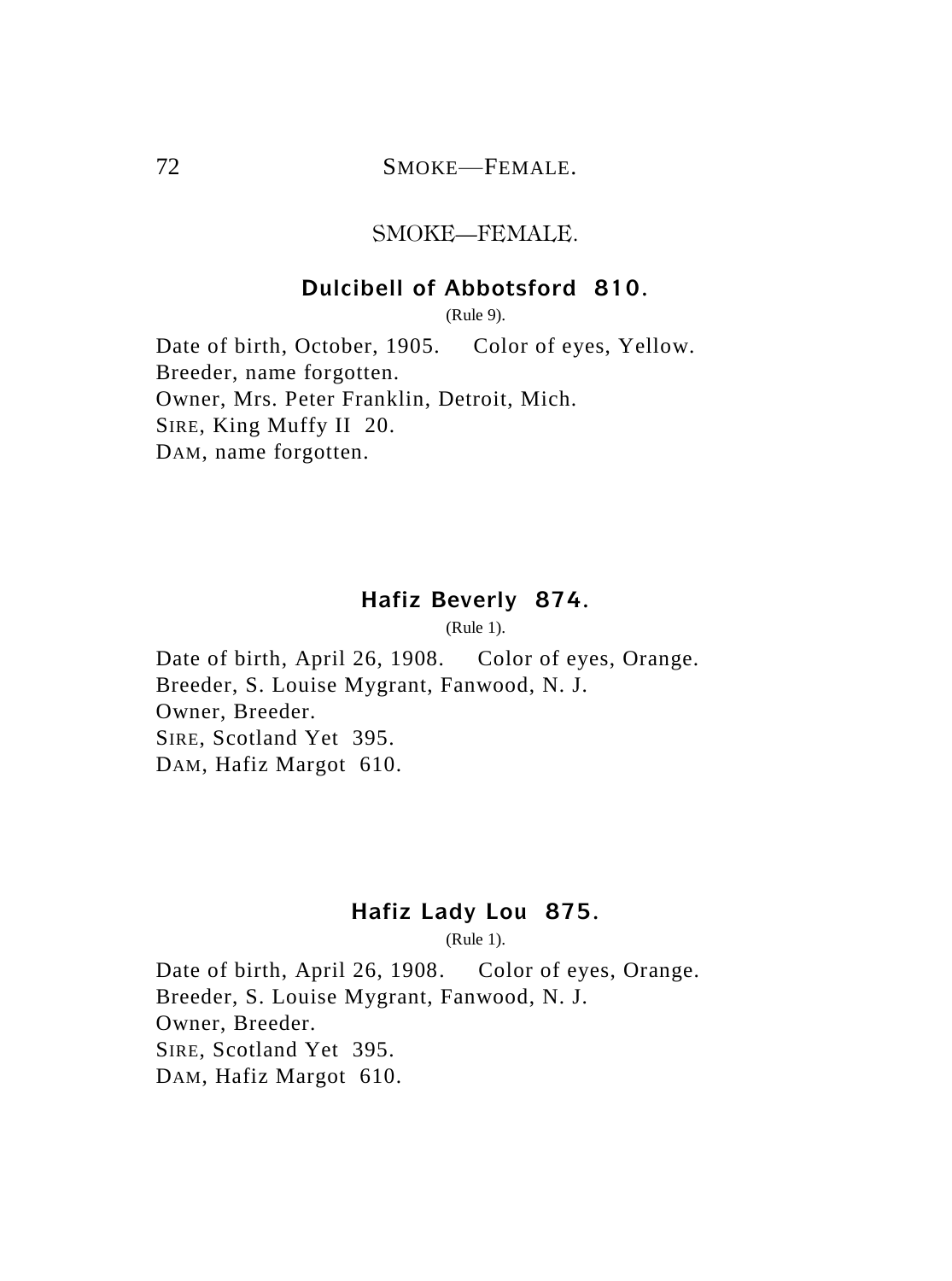#### ORANGE-MALE.

#### **Lord Bobbie of Sunny Hill 568.**

(Rule 1).

Date of birth, May 3, 1906. Color of eyes, Orange. Breeder, Mrs. Ida Carpenter, Grand Rapids, Mich. Owner, Breeder. SIRE, General Jacqueminot 301.

DAM, Ray of Sunshine 204.

#### **Bubbles 597.**

(Rule 2).

Date of birth, April 25, 1905. Color of eyes, Orange.

Breeder, Mrs. W. W. Walls, Wheaton, Ill.

Owner, Breeder.

SIRE, Prince of Orange (332), by Naulahka out of Scamp. Naulahka, by Bunch (240) out of Sapphire (115). Scamp, by Bunch (240) out of Queenie.

DAM, Worden Dimple (1015), by Glendower (832) out of Empress Dagmar (1033).

Glendower (832), by The Bumble Bee (113) out of Tootsie. Tootsie, by Bunch (240) out of Dagmar.

## **Clevenger Prince Chap 603.**

(Rule 1).

Date of birth, May 9, 1907. Color of eyes, Orange. Breeder, Mrs. Louis Beuerle, Chicago, Ill. Owner, Mrs. Geo. W. Clevenger, Logansport, Ind. SIRE, General Jacqueminot 301. DAM, Kneidl Flora-Dora 127.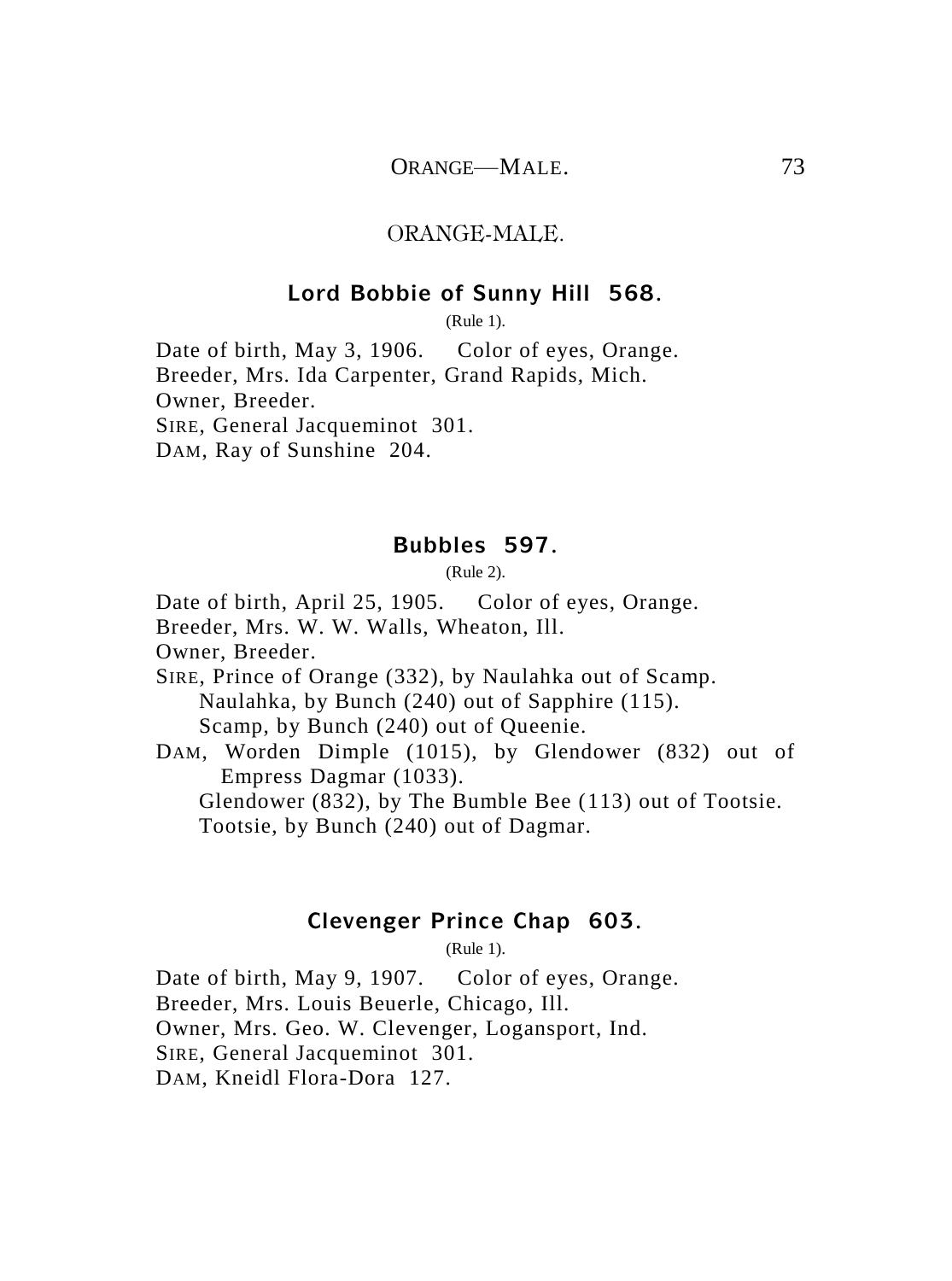#### **Rubric 653.**

(Rule 4).

Date of birth, May 17, 1902. Color of eyes, Orange.

Breeder, Mrs. F. L. Schook, Grand Rapids, Mich.

Owner, Breeder.

SIRE, Johnny Bull (471), by Eiger (469) out of Heartsease (475). Eiger (469), by Prince out of Jungfrau (468).

Heartsease, by Lord Gwynne (126) out of Jungfrau Sweetheart (470).

Lord Gwynne (126). (For extended pedigree see 2).

Sweetheart (470), by Eiger (469) out of Chiffon.

Chiffon, by Taffy out of Caprice (207).

DAM, Honey Bunny, by Prince Rudolph II out of Heartsease (475).

Prince Rudolph II (209), by Prince Rudolph out of Caprice (207).

#### **Robin D'Or 654.**

(Rule 2).

Date of birth, August 20, 1906. Color of eyes, Orange.

Breeder, A. E. Field Marshall, Beamsville, Canada.

Owner, Mrs. Robert G. Barnes, Ypsilanti, Mich.

SIRE, D'Or, by Moko 141 out of Sweet Coquette.

Sweet Coquette, by Ch. Ronaldkirk *(sic)* Midshipmite [3111] out of My Fluff (For extended pedigree see 18).

DAM, Sienna (941), by Robin (407) out of Lady Bobs.

Robin, by Ch. Persimmon out of Lady Bird.

Ch. Persimmon, by Billy out of Flirt.

Billy, by Brown Prince.

Lady Bird, by Prince Charlie out of Cleopatra.

Prince Charlie, by Tiger out of Queen Elizabeth.

Lady Bobs, by King Tabs II out of Beauty.

King Tabs II, by King Tabs out of Blue Rock.

King Tabs, by Brown Grover out of Minnie.

Blue Rock, by Tricks out of Trixy.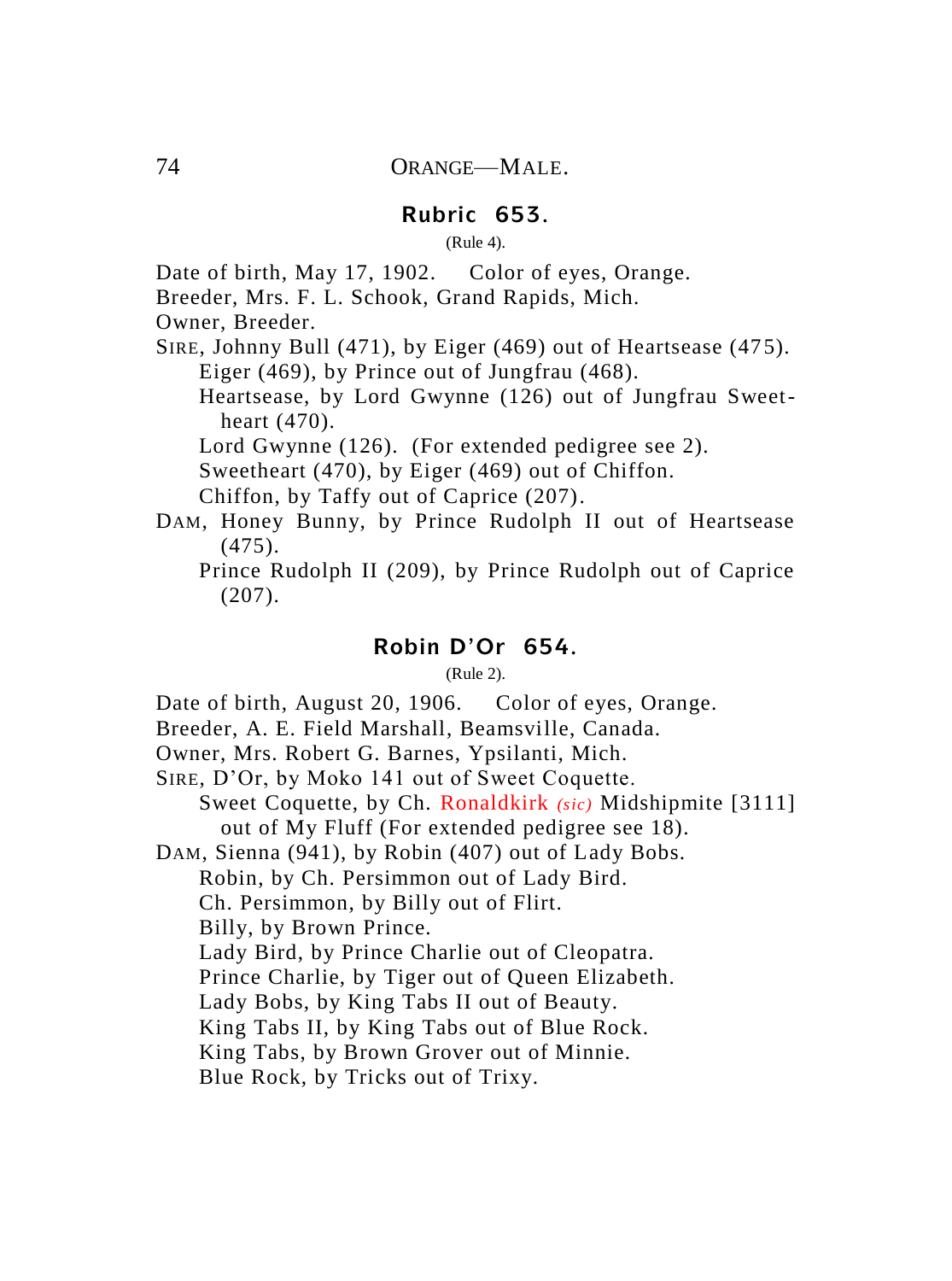#### **Imp. Dandelion II 658.**

(Rule 3).

Date of birth, May 9, 1905. Color of eyes, Yellow.

Breeder, Mrs. B. Smith, England.

Owner, Mrs. G. W. Skinner, Geneva, Ill.

SIRE, Torrington Sunnysides [A106], by Ch. Bundle [1205] out of Torrington Owlet.

Torrington Owlet, by Zibaldi out of Ellivayda.

DAM, Wicham Marigold, by Benjamin of the Durhams out of Glory of Prittewell.

#### **The Red Knight 670.**

(Rule 1).

Date of birth, June 2, 1905. Color of eyes, Yellow. Breeder, Miss Isabelle Adams, Chicago, Ill. Owner, Mr. W. O. Buttles, Kansas City, Mo. SIRE, General Jacqueminot 301. DAM, Fluffytoes. (For extended pedigree see 829).

#### **Sir William 678.**

(Rule 9).

Date of birth, February 16, 1907. Color of eyes, Orange.

Breeder, Mrs. W. H. Jenkins, Buffalo, N. Y.

Owner, Grace Baker, Ottowa, Canada.

SIRE, Red Prince of Gladdisfenn (984), by Royal Norton (for extended pedigree see 1) out of Amber II.

Amber II, by Senator out of Amber Empress of India.

Senator, by Zoo Zoo out of Persian Queen.

DAM, Lady Kylemore, by Acushla out of Poly.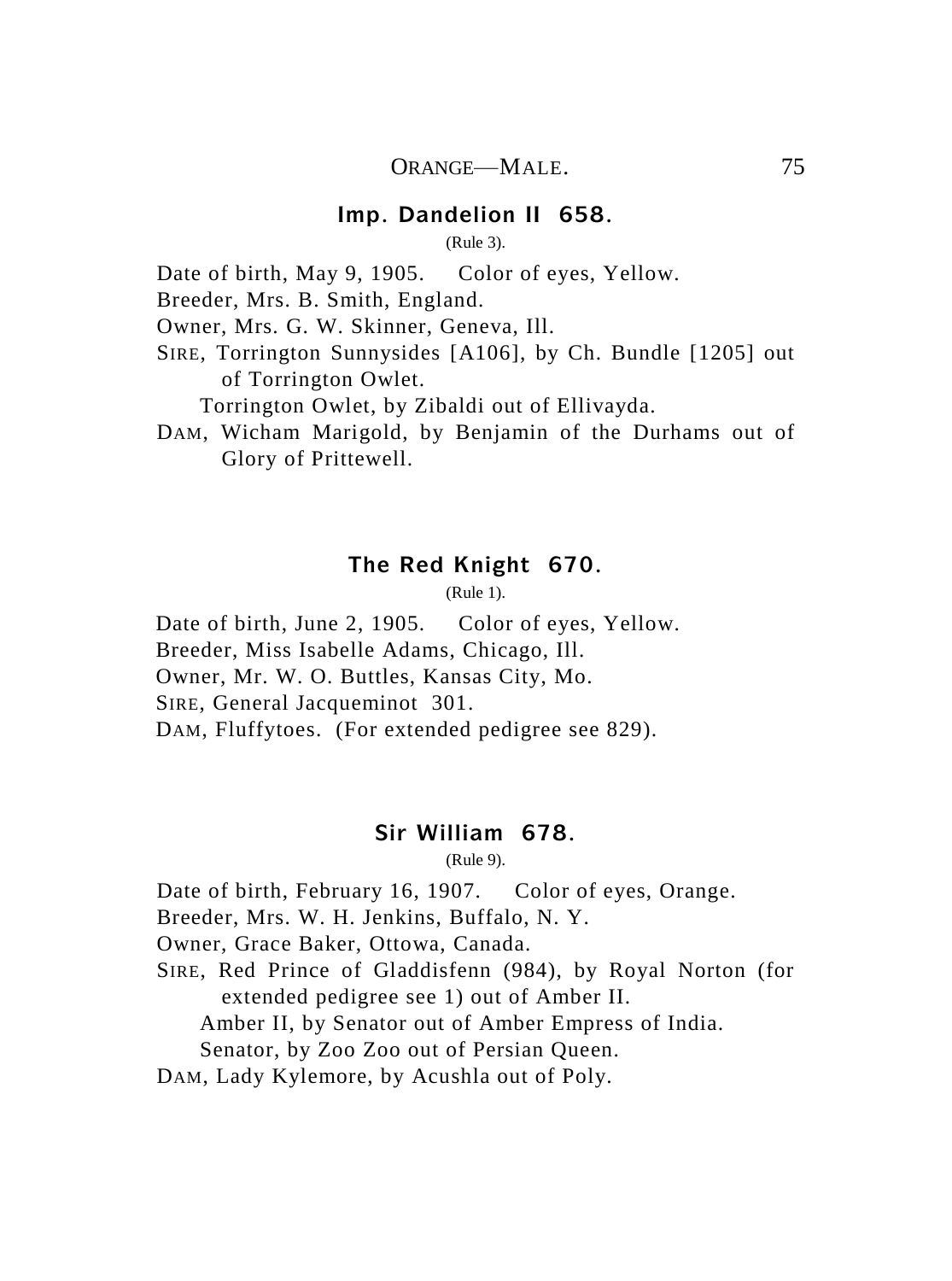#### **Glenwood 686.**

(Rule )1.

Date of birth, October 6, 1905. Color of eyes, Orange. Breeder, Mrs. J. H. Setzler, Ft. Collins, Colo. Owner, Eva A. Hook, Denver, Colo. SIRE, Prince Romeo 3. DAM, Ragsie 685.

#### **Dandelion 723.**

(Rule 9).

Date of birth, March 29, 1904. Color of eyes, Copper.

Breeder, E. G. Hanft, Chicago, Ill.

Owner, Mrs. K. S. Riser, Grand Rapids, Mich.

SIRE, Hamish (C. C. R.) (For extended pedigree see 282).

DAM, Buttercup, by Torrington Red Knight (1012) out of Rainbow Queen. (For extended pedigree see 427).

Torrington Red Knight (1012). (For extended pedigree see 14).

#### **Kew Ra 732.**

(Rule 1).

Date of birth, March 2, 1908. Color of eyes, Orange. Breeder, Mrs. D. B. Wiswell, Newtonville, Mass. Owner, Mrs. Channing Pollock, New York, N. Y. SIRE, Lord Kew Tangerine 366. DAM, Barbara 731.

## **Cherry 741.**

(Rule 9).

Date of birth, December 25, 1905. Color of eyes, Golden. Breeder, Mrs. Elma A. Burns, Boston, Mass. Owner, Breeder.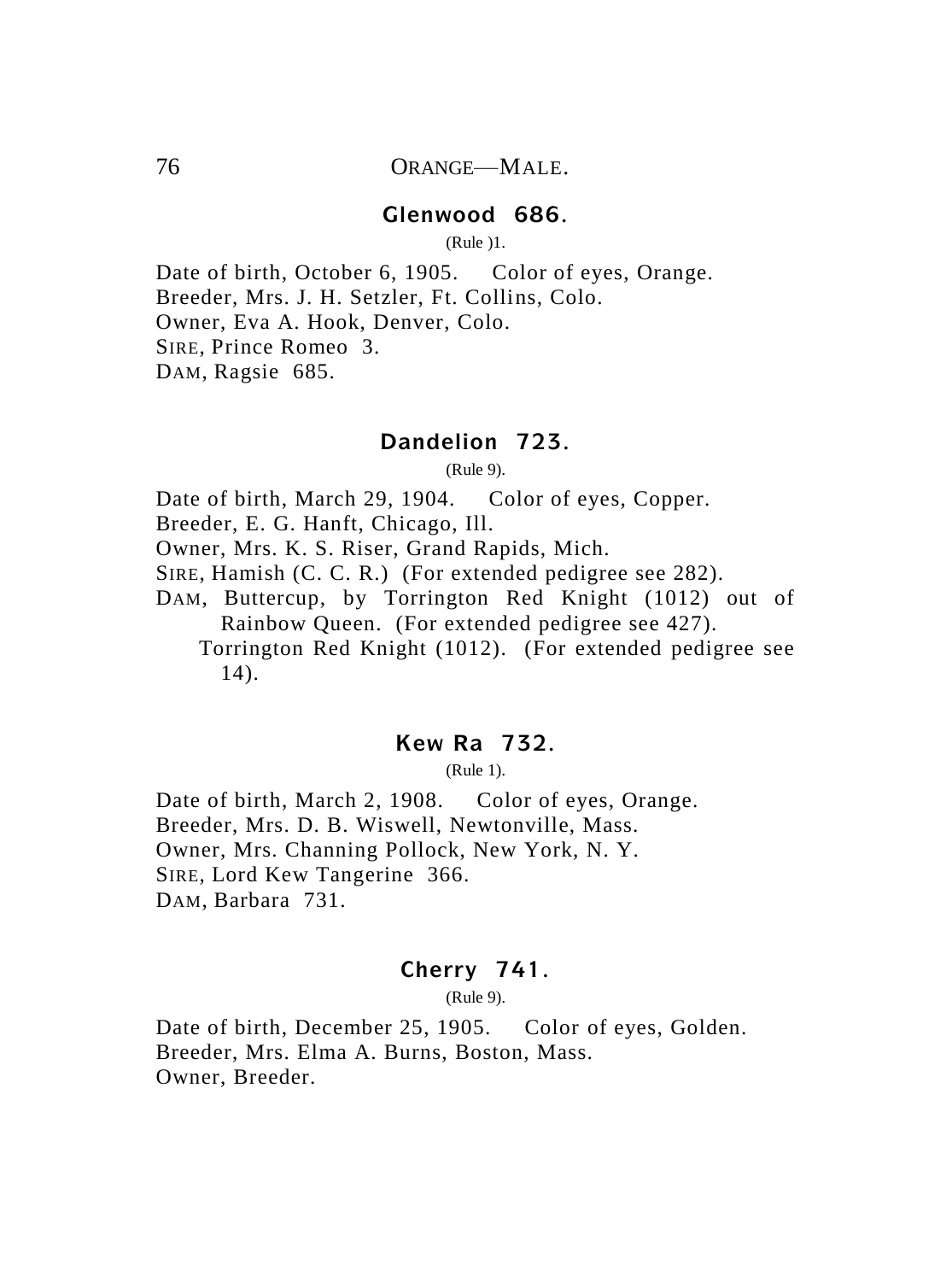SIRE, Chub, by Moxie out of Lemon. Moxie, by Dandy out of Fluff. Lemon, by Yellow Boy out of Blondie. DAM, Bessina, by Ginger I out of Giddy.

Ginger I, by Nibs out of Mottle. Giddy, by Jonnie out of Minnie.

## **Erastus 771.**

(Rule 9).

Date of birth, not given. Color of eyes, Orange.

Breeder, Miss Jeannette Wilsey, Detroit, Mich.

Owner, Mrs. Charles Berwich, Detroit, Mich.

SIRE, Owena Black Cupid (691), by Snip out of Fluffie. Snip, by Tony Slade out of Cub.

DAM, Topaz, by Grover [1825] out of Bettina [1824]. Grover [1825], by Wendell [1823] out of Bettina [1824]. Bettina [1824], by Leander out of Madam.

# **Sarsfield Little Irish 772.**

(Rule 4).

Date of birth, August 27, 1905. Color of eyes, Orange.

Breeder, Miss Jeannette Wilsey, Detroit, Mich.

Owner, Mrs. Helen Castro, Pittston, Penn.

SIRE, Keito (765), by Hamish (C. C. R.) out of Daffodil. Hamish (C. C. R.) (For extended pedigree see 282). Daffodil, by Buttons out of Neta. Neta, by Pearlie out of Columbine.

DAM, Little Chum, by Erastus 771 out of Gold Elsie. Gold Elsie, by Red Knight (1012) out of Lady Domino. Lady Domino, by Prince of Orange (332) out of Thistle II.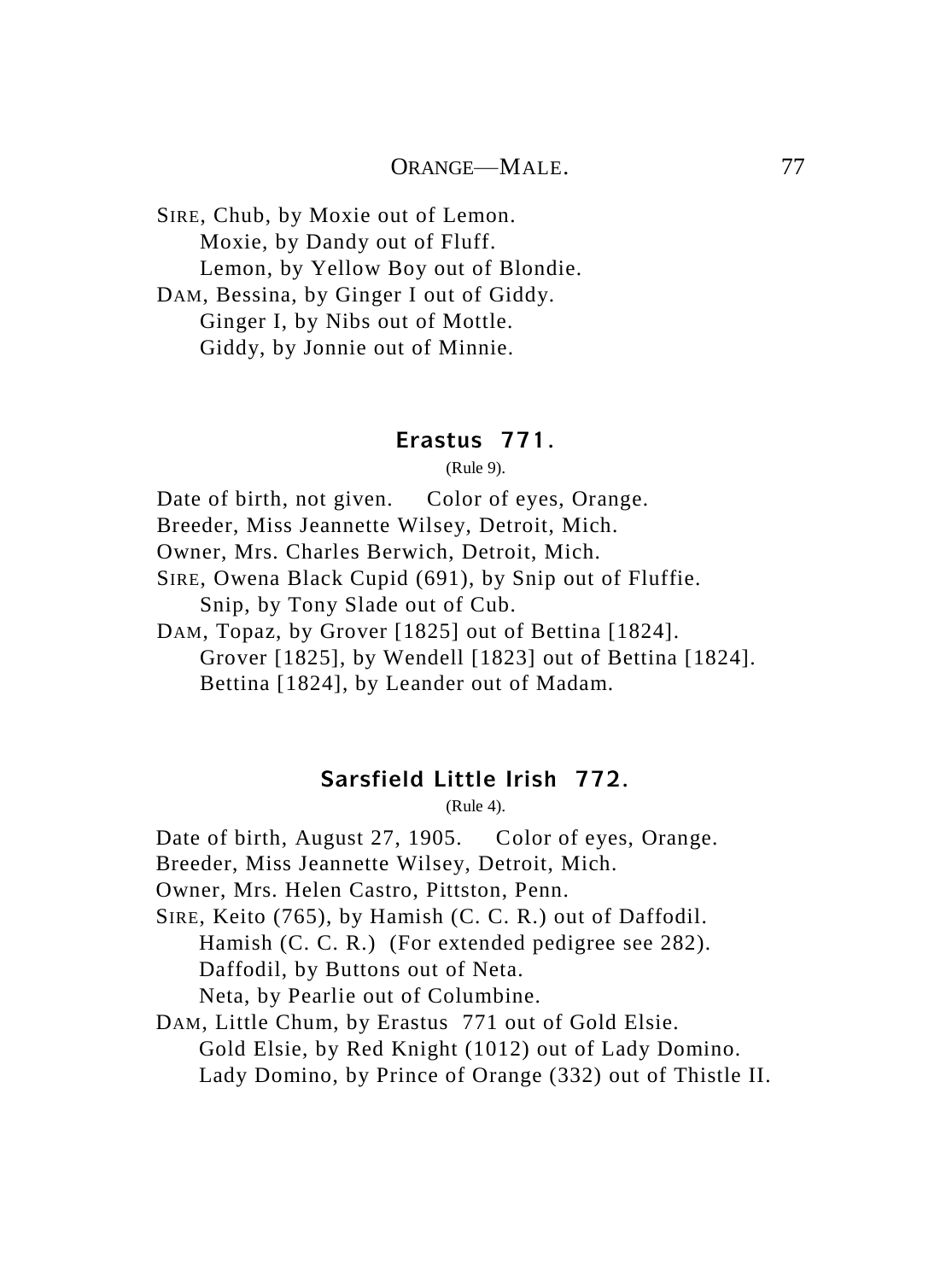## **Prince Vladimier 773.**

(Rule 9).

Date of birth, July 10, 1906. Color of eyes, Orange.

Breeder, Mrs. Chas. Rehm, St. Charles, Ill.

Owner, Mrs. O. W. Anderson, Rochester, Minn.

SIRE, King Cole, by Billy Higgins out of Duchess of Marlborough.

Billy Higgins, by Gordon McLain (225) out of Red Bird (302). DAM, Peggy of St. Charles 694.

#### **Enoch 839.**

(Rule 1).

Date of birth, October 1, 1907. Color of eyes, Orange. Breeder, Mrs. Jeanette Fordyce, Chicago, Ill. Owner, Miss Marie E. Stevick, Bloomington, Ill. SIRE, Fernland Herman 471. DAM, Fernland Brownie II 828.

## **Woolverine Bismark 860.**

(Rule 4).

Date of birth, August 27, 1905. Color of eyes, Orange.

Breeder, Miss Jeanette Wilsey, Detroit, Mich.

Owner, Breeder.

SIRE, Keito (765), by Hamish (C. C. R.) out of Daffodil.

Hamish (C. C. R.) (For extended pedigree see 282).

Daffodil, by Brass Buttons out of Neta.

Neta, by Pearlie out of Columbine.

DAM, Little Chum, by Erastus 771 out of Gold Elsie.

Gold Elsie, by Torrington Red Knight (1012) out of Lady Domino.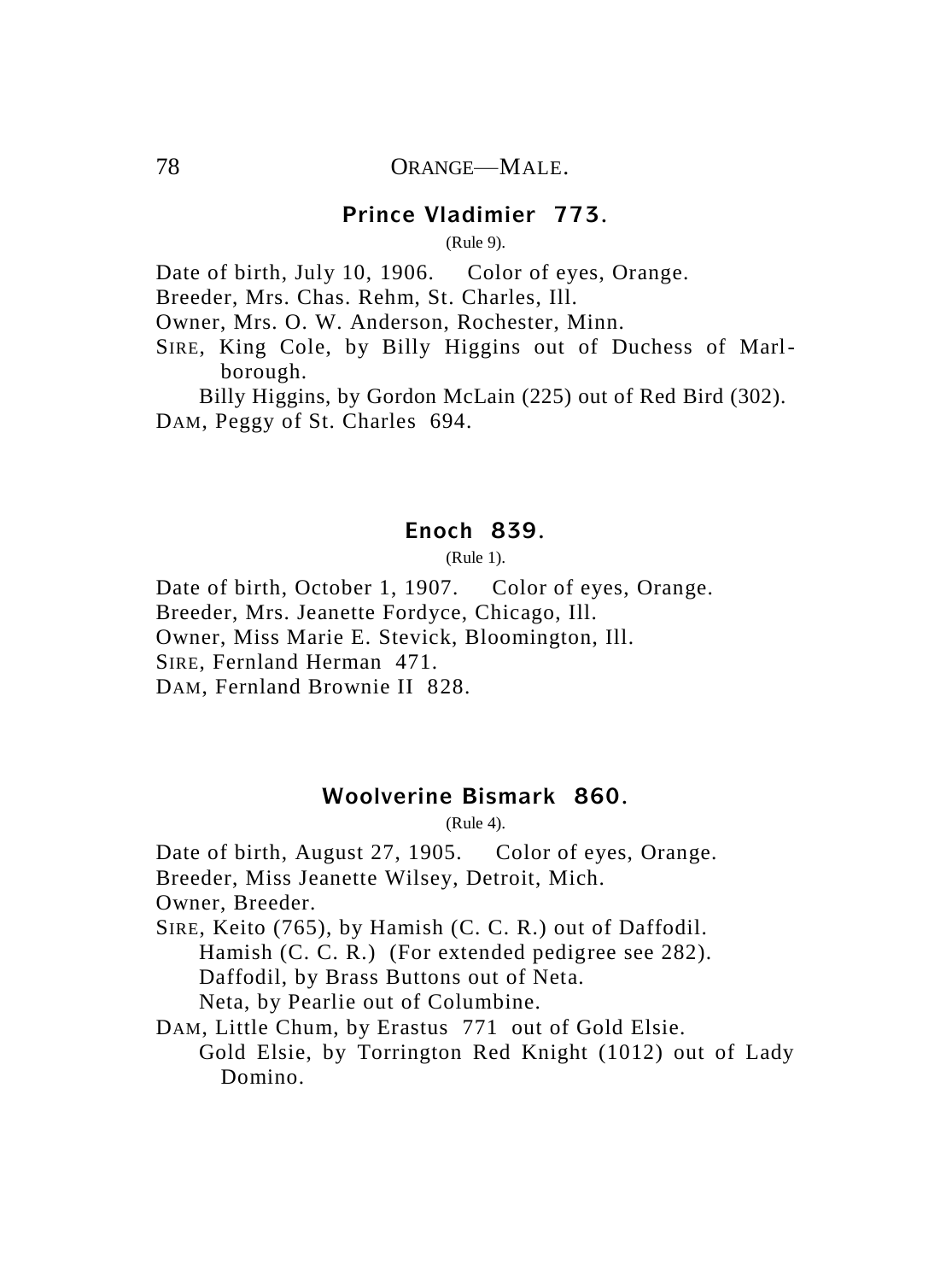#### **Star of Marigold 864.**

(Rule 1).

Date of birth, April 22, 1907. Color of eyes, Orange.

Breeder, Mrs. W. L. Pearson, Detroit, Mich.

Owner, Breeder.

SIRE, Woolverine Bismark 860.

DAM, Bonnie Brownie, by Dandelion 723 out of Polly Pepper. Polly Pepper, by Dandy 708 out of Midget.

## **Swastika Romeo 912.**

Formerly Madison Romeo (1031).

(Rule 4).

Date of birth, 1903. Color of eyes, Yellow. Breeder, Miss Lucy Johnstone, Chicago, Ill. Owner, Mrs. E. Bartlett Keen, Chicago, Ill. SIRE, Black Thorn 251. DAM, Midget, by Brushwood Prince Rudolph II (209) out of Goldie 716.

ORANGE-FEMALE.

—————

#### **Nannie of Sunny Hill 569.**

(Rule 1).

Date of birth, May 3, 1906. Color of eyes, Orange. Breeder, Mrs. Ida A. Carpenter, Grand Rapids, Mich. Owner, Breeder. SIRE, General Jacqueminot 301.

DAM, Ray of Sunshine 204.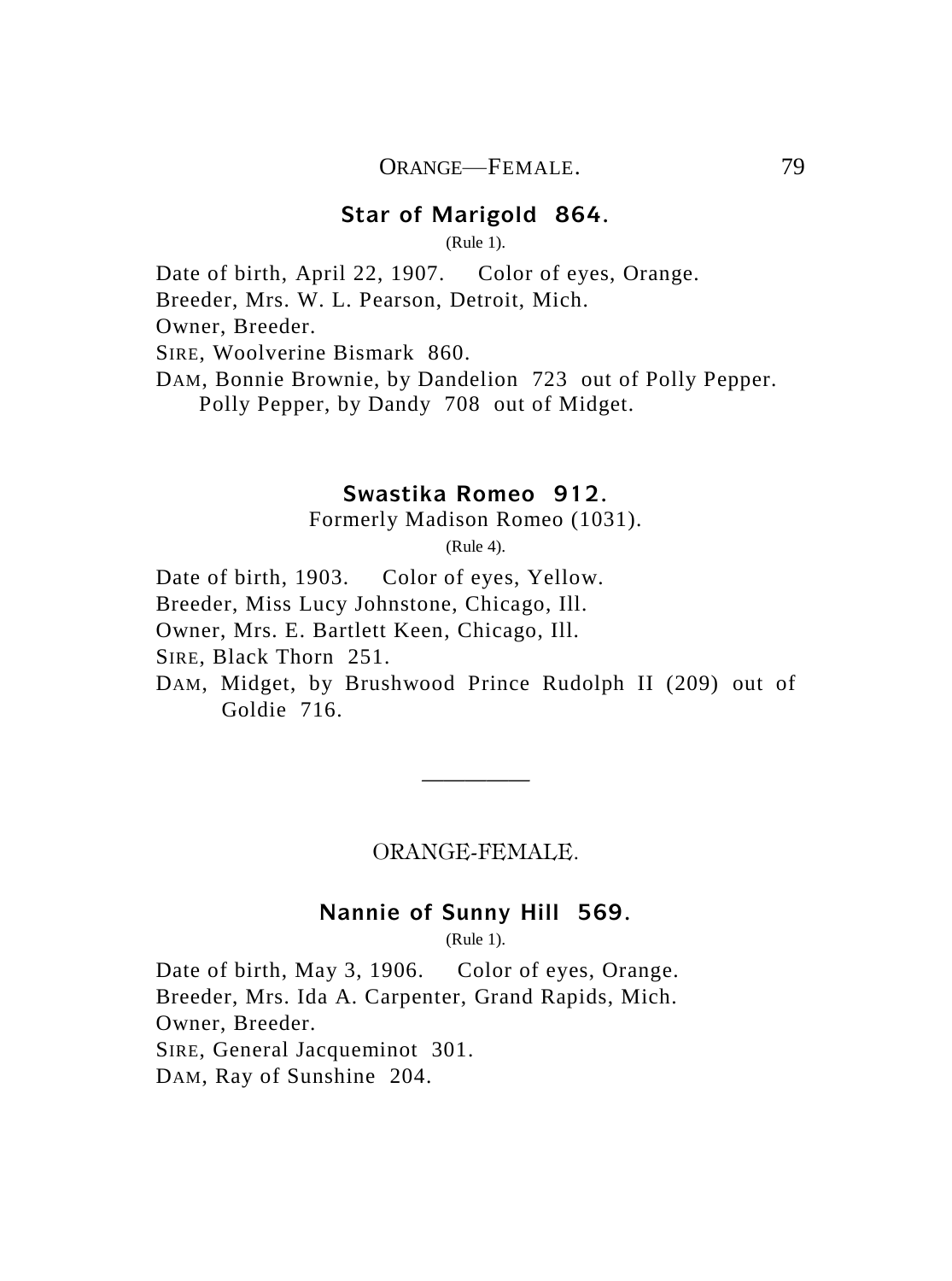## **Istar II 584.**

(Rule 9).

Date of birth, February 28, 1907. Color of eyes, Orange.

Breeder, Mrs. J. H. Reinhard, Buffalo, N. Y.

Owner, Breeder.

SIRE, Red Prince of Gladdisfenn (984), by Royal Norton out of Amber II.

Royal Norton. (For extended pedigree see 1).

Amber II, by Senator out of Amber.

DAM, Istar of Gladdisfenn, by Hamish (C. C. R.) out of Goldie. Hamish (C. C. R.) (For extended pedigree see 282).

#### **Swastika Swastika 593.**

(Rule 9).

Date of birth, October 20, 1905. Color of eyes, Orange. Breeder, Susan Northam, Wilmette, Ill. Owner, Mrs. E. B. Keen, Chicago, Ill. SIRE, not given.

DAM, not given.

## **Sunbeam Torrington 601.**

(Rules 2 and 1).

Date of birth, August 13, 1905. Color of eyes, Orange.

Breeder, Mrs. H. M. Wiltse, Chicago, Ill.

Owner, Mrs. W. W. Walls, Wheaton, Ill.

SIRE, Laddie Lupin (970), by Ch. Lupin (236) out of Lady Isabelle Torrington (556).

Ch. Lupin. (For extended pedigree see 36).

- Lady Isabelle Torrington (566), by Torrington Red Knight (1012) out of Daffodilla 299.
- DAM, Fairy Torrington 180, by Torrington Red Knight (1012) out of Pansy (227).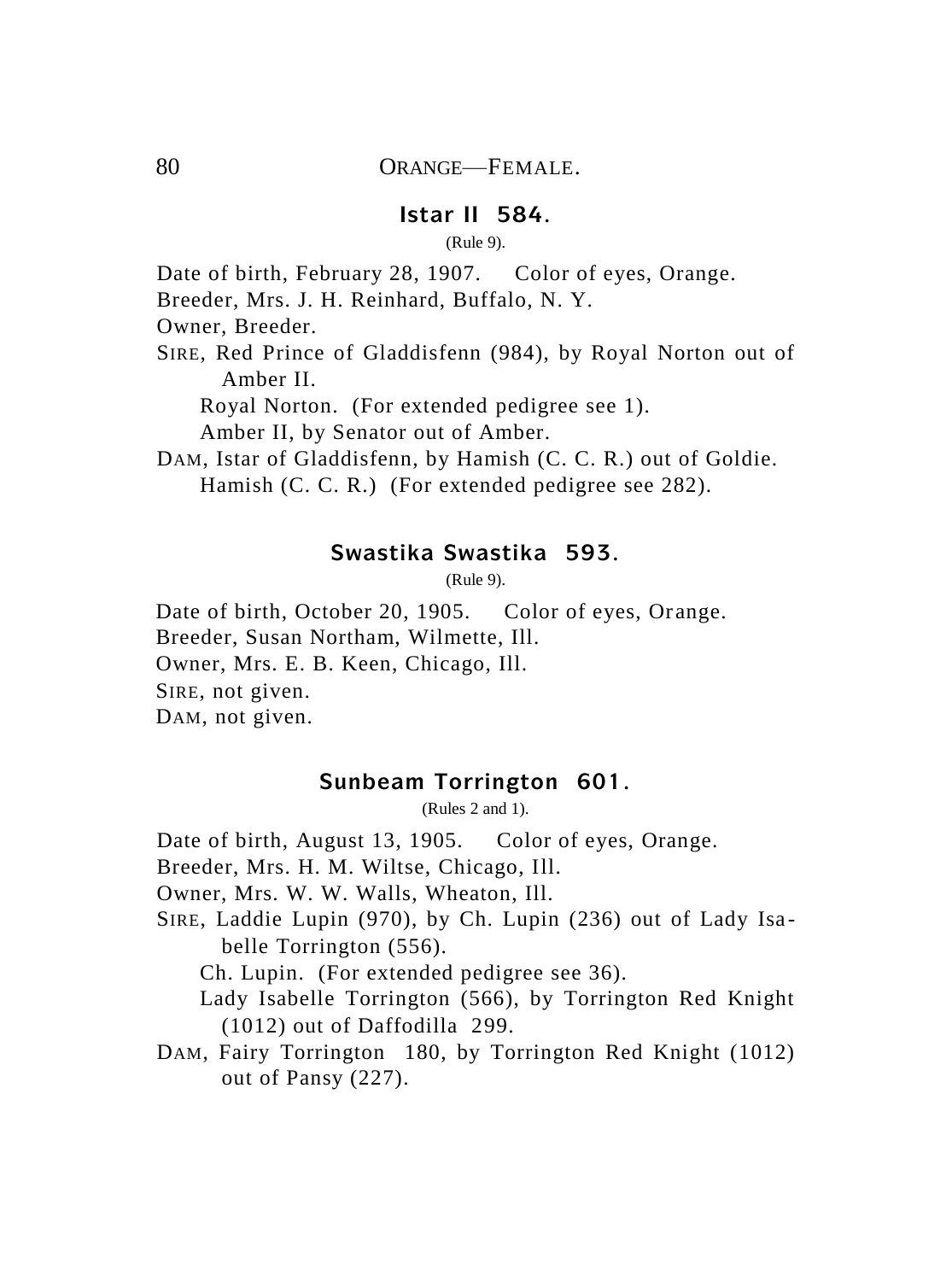#### **Clevenger Queenie Oh 602.**

(Rule 1).

Date of birth, May 30, 1907. Color of eyes, Orange. Breeder, Mrs. W. W. Walls, Wheaton, Ill. Owner, Mrs. G. W. Clevenger, Logansport, Ind. SIRE, Bubbles 597. DAM, Sunbeam Torrington 601.

#### **Juliet 656.**

(Rules 2 and 1).

Date of birth, February 18, 1907. Color of eyes, Orange.

Breeder, Mrs. Mary F. Hillis, Chicago, Ill.

Owner, Breeder.

SIRE, Romeo (1031), by Black Thorn 251 out of Midget.

Midget, by Prince Rudolph II (209) out of Goldie 716.

Prince Rudolph II (209), by Prince Rudolph out of Caprice (207).

Prince Rudolph, by Persian Monarch.

DAM, Swastika Swastika 593.

## **Tesse B 669.**

(Rule 9).

Date of birth, November 21, 1904. Color of eyes, Copper.

Breeder, Miss Laura Maher, Chicago, Ill.

Owner, Mrs. Marie Counterman, Chicago, Ill.

SIRE, Ki Ram, by Torrington Red Knight (1012) out of Lady Domino.

Torrington Red Knight (1012), by Sandy MacGregor out of Torrington Owlet.

Sandy MacGregor, by C. P. Bogey out of Tudor Betsy.

C. P. Bogey, by Blue Prince.

Torrington Owlet, by Zibaldi out of Ellivayda.

DAM, Queen.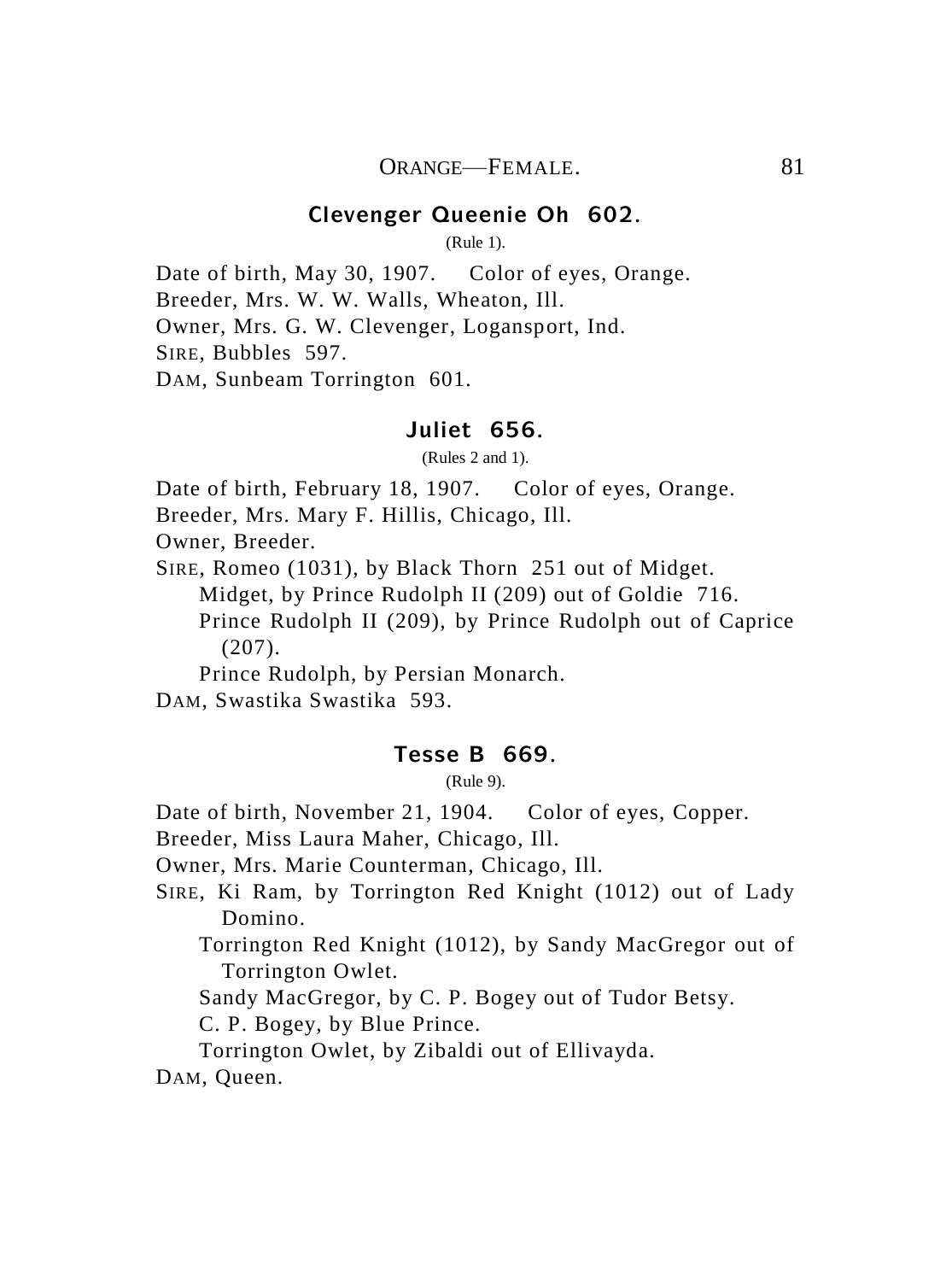#### **Primrose Babby 693.**

(Formerly Baby). (Rule 9).

Date of birth, not given. Color of eyes, Orange. Breeder, Mrs. Hattie Webber, Monroe Center, Me. Owner, Mrs. Julia S. Conklin, Westfield, Ind. SIRE, Rufus, by Gladstone out of Anna. DAM, Goldie.

## **Brushwood Goldie 716.**

(Rules 2 and 1).

Date of birth, November, 1900. Color of eyes, Golden. Breeder, Mrs. W. Eames Colburn, Chicago, Ill. Owner, Mrs. W. E. Andrus, Pueblo, Colo. SIRE, Bunch (240). DAM, Brushwood Mimi 102.

## **Barbara 731.**

(Rule 1).

Date of birth, March 15, 1905. Color of eyes, Orange. Breeder, Mrs. J. L. Bryne, Dorchester, Mass. Owner, Mrs. D. B. Wiswell, Newtonville, Mass. SIRE, Red Dragon 112. DAM, Lady Beresford 363.

#### **Buttercup 742.**

(Rule 9).

Date of birth, January 29, 1904. Color of eyes, Golden. Breeder, Mrs. Elma A. Burns, Boston, Mass. Owner, Breeder.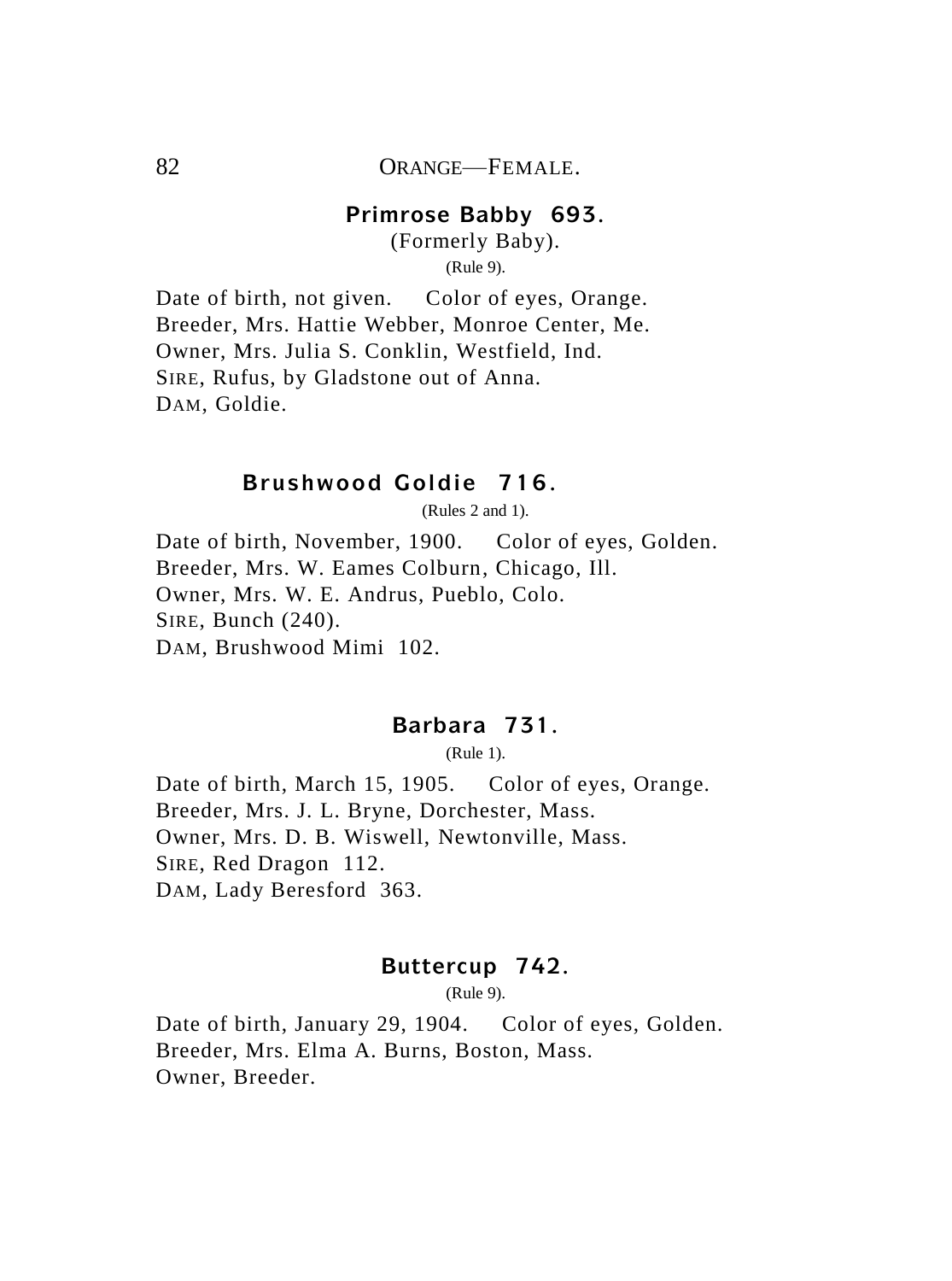SIRE, Rufus, by Ginger II out of Goldie. Ginger II, by Ginger I out of Sunlight. Goldie, by Don out of Blondie. DAM, Goldenrod, by Golden Robin out of Muffkins. Golden Robin, by Robin out of Venus. Muffkins, by King George I out of Flossie.

## **Little Miss Cue 787.**

(Rule 2).

Date of birth, May 10, 1904. Color of eyes, Yellow. Breeder, Mrs. Josiah Cratty, Chicago, Ill.

Owner, Mrs. E. M. Davis, Chicago, Ill.

SIRE, Ch. Kew Laddie (565). (For extended pedigree see 12).

DAM, Aunt Jemima (472), by Eiger (469) out of Heartsease (475).

## **Brushwood Cerise 788.**

(Rules 3 and 1).

Date of birth, not given. Color of eyes, Orange. Breeder, Mrs. E. M. Davis, Chicago, Ill. Owner, Mrs. W. E. Colburn, Chicago, Ill. SIRE, Hamish (C. C. R.) (For extended pedigree see 282). DAM, Little Miss Cue 787.

# **Fluffy Ruffles 815.**

(Rule 9).

Date of birth, July 1, 1907. Color of eyes, Orange.

Breeder, Miss Elizabeth Fordyce, Cedar Rapids, Ia.

Owner, Mrs. D. V. Wheelock, Loveland, Colo.

SIRE, Sir Marigold 382.

DAM, Fluffy, by Prince Victor (611) out of Duchess.

Prince Victor (611), by Victor (156) out of Aunt Jemima (472).

Duchess, by Royal Norton out of Juliette.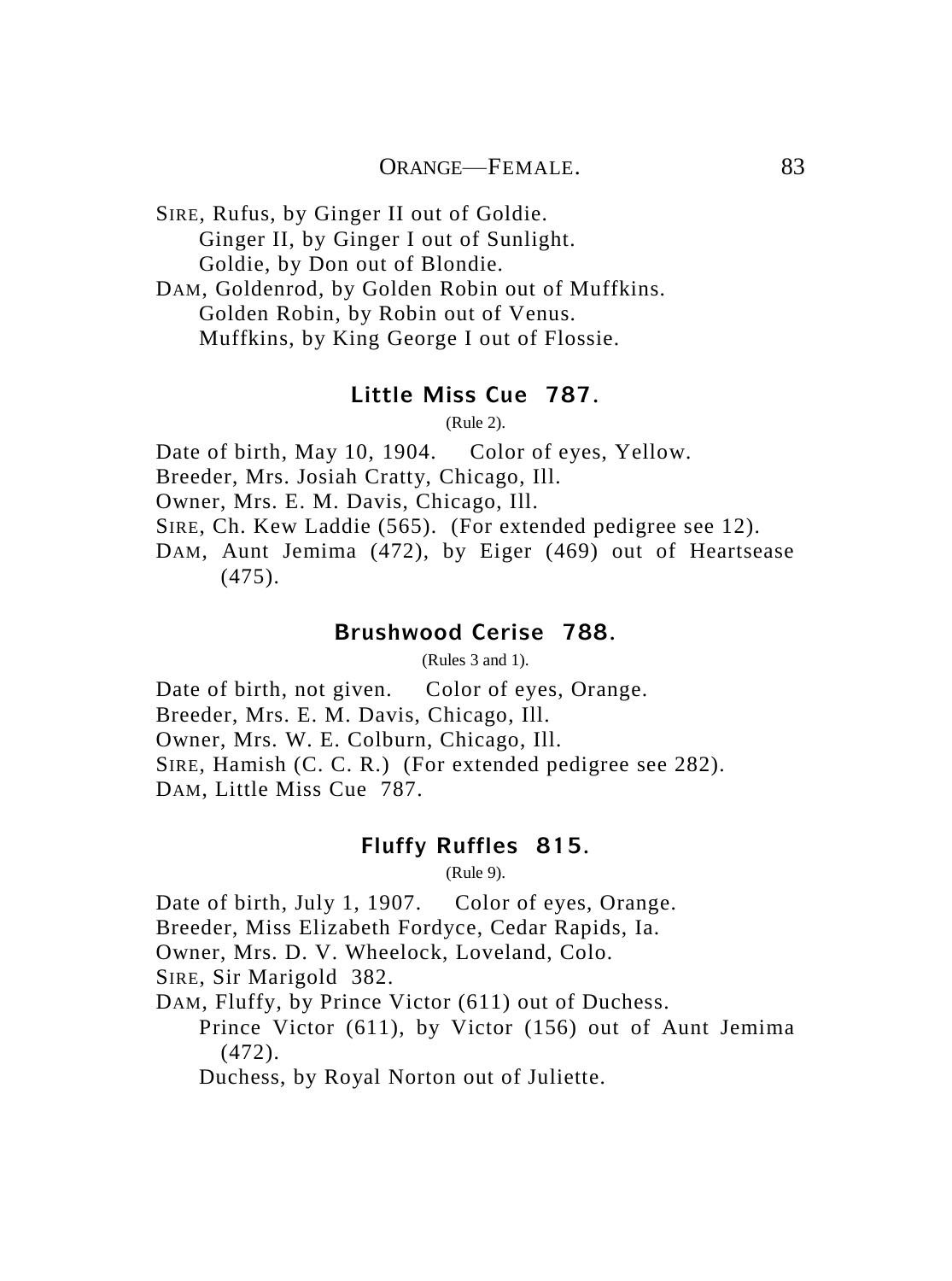# **Chryssie 824.**

(Rules 2 and 1).

Date of birth, November 3, 1905. Color of eyes, Orange. Breeder, Miss Abby Clark, Carthage, Ind. Owner, Mrs. Elbert E. Besse, Chicago, Ill. SIRE, Torrington Red Knight (1012).

DAM, Primrose Babby 693.

#### **Fluffytoes 829.**

(Rule 9).

Date of birth, Color of eyes, Orange.

Breeder, Mrs. A. H. L'Hommedieu, Chicago, Ill.

Owner, Miss Isabelle Adams, Chicago, Ill.

SIRE, Prince Victor (611), by Victor (156) out of Aunt Jemima (472).

DAM, Royal Duchess, by Royal Norton out of Juliette. Royal Norton, by Dixie out of Chiffon. Chiffon, by Taffy out of Caprice (207).

Juliette, by Dewey out of Pansy.

## **Swastika Minette M. 885.**

(Rules 2 and 1).

Date of birth, July 2, 1903. Color of eyes, Orange.

Breeder, Miss Isabelle Adams, Chicago, Ill.

Owner, Mrs. E. Bartlett Keen, Chicago, Ill.

- SIRE, Torrington Red Knight (1012). (For extended pedigree see 14).
- DAM, Daffodilla 299.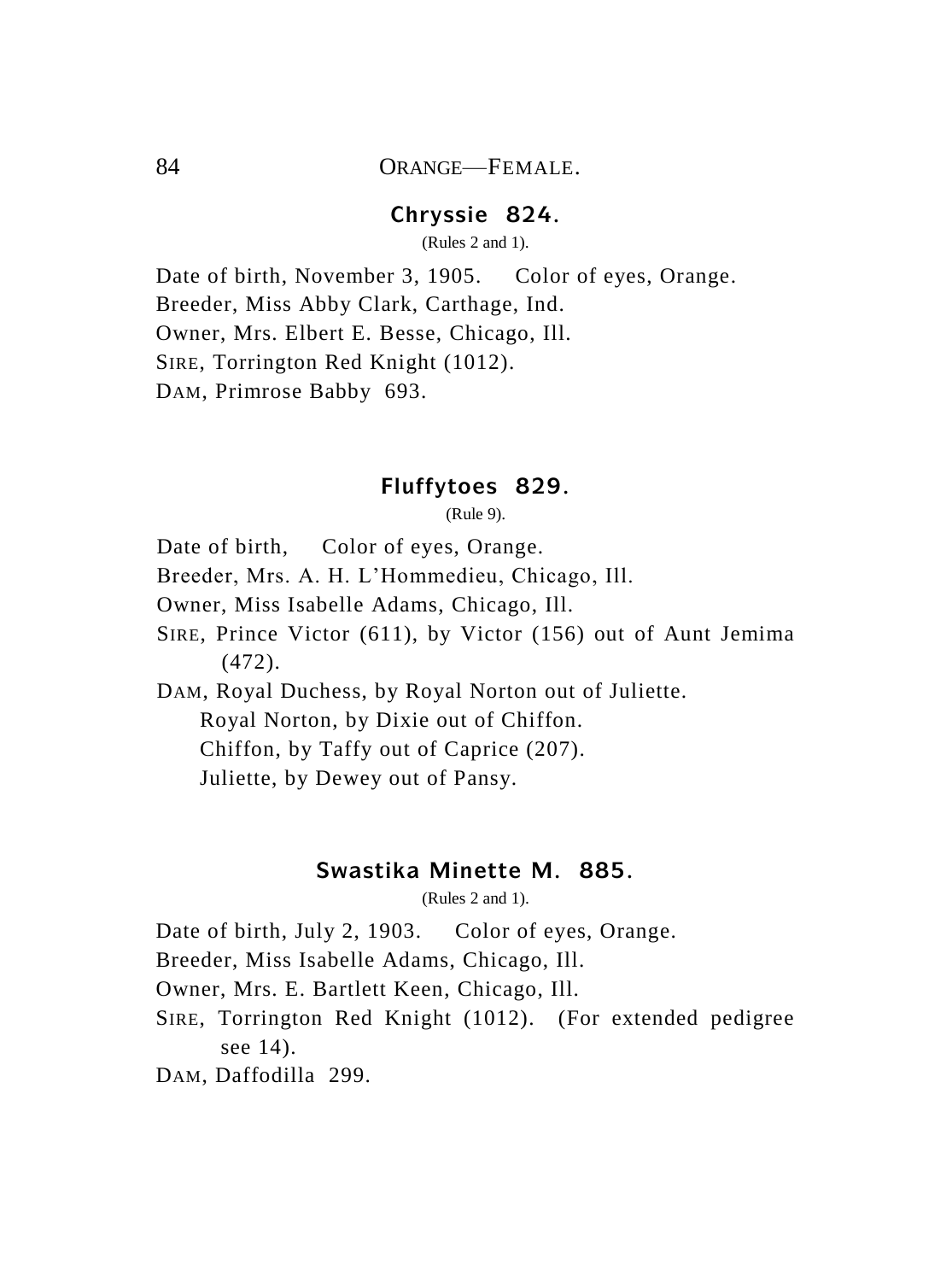#### ORANGE TABBY-MALE.

#### **Glorious Peter 606.**

(Rules 2 and 1).

Date of birth, July 14, 1907. Color of eyes, Orange. Breeder, Mrs. Julia S. Conklin, Westfield, Ind. Owner, F. W. Derno, Indianapolis, Ind. SIRE, Capitol City William Mc (820), by Tyrone out of Finette. Tyrone, by Pedro out of Queen. Pedro, by Prince out of Glory. Queen, by Rufus out of Bunny. Finette, by Beauty L. out of Curlylocks. Beauty L., by Monte out of Bess. Curlylocks, by Tom Atkins out of Snowball. DAM, Primrose 604.

#### **Sandy 645.**

(Rule 9).

Date of birth, April 8, 1907. Color of eyes, Copper. Breeder, Charlotte E. Spalding, Chicago, Ill. Owner, Breeder. SIRE, General Toto 468. DAM, Lady Teazle.

#### **Lazarre 848.**

(Formerly White Sox)

(Rules 2 and 1).

Date of birth, August 20, 1906. Color of eyes, Orange. Breeder, Dr. Edith T. Norton, Chicago, Ill.

Owner, Mrs. Julia S. Conklin, Westfield, Ind.

SIRE, Ch. Kew Laddie (565), by Darius 49 out of Crème D'Or. (For extended pedigree see 12).

DAM, Baby Lover 334.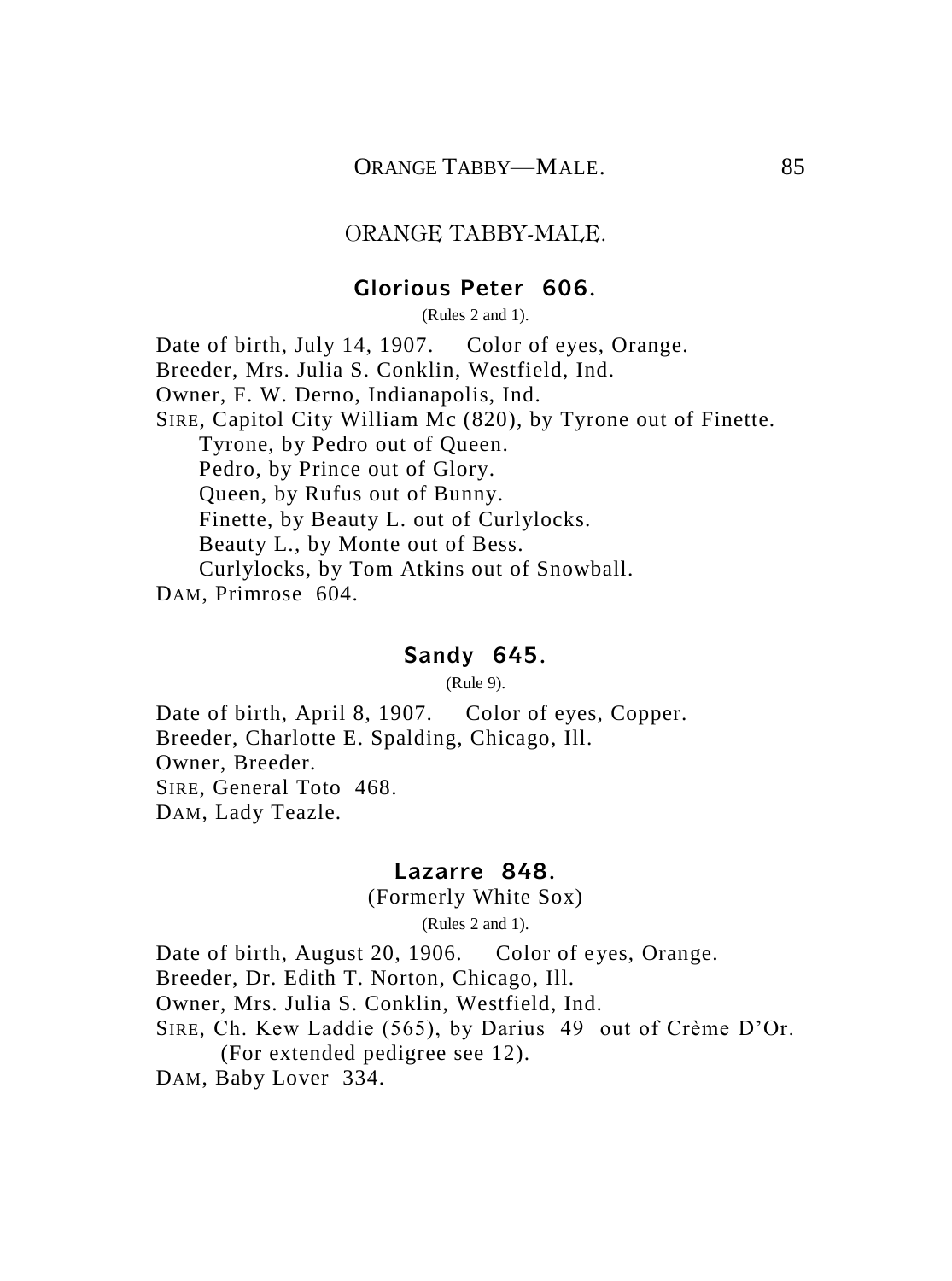## **Sonny 851.**

(Rule 1).

Date of birth, April 25, 1908. Color of eyes, Orange. Breeder, Mrs. Blanche E. Watson, Aurora, Ill. Owner, Breeder. SIRE, Royal Orange Jack 391. DAM, Nifty 215.

#### **Red Ruff II 859.**

(Rule 4).

Date of birth, June 29, 1905. Color of eyes, Copper. Breeder, Mrs. C. M. Whipple, Chicago, Ill. Owner, Mrs. Robert Christy, Chicago, Ill. SIRE, Red Ruff 101. DAM, Gold Nugget, by Torrington Red Knight (1012) out of Lady Bunch. Lady Bunch, by Bunch (240) out of Brushwood Mimi 102.

## **Red Rex 863.**

(Rule 1).

Date of birth, April 25, 1908. Color of eyes, Orange. Breeder, Mrs. Blanche E. Watson, Aurora, Ill. Owner, Breeder. SIRE, Royal Orange Jack 291. DAM, Nifty 215.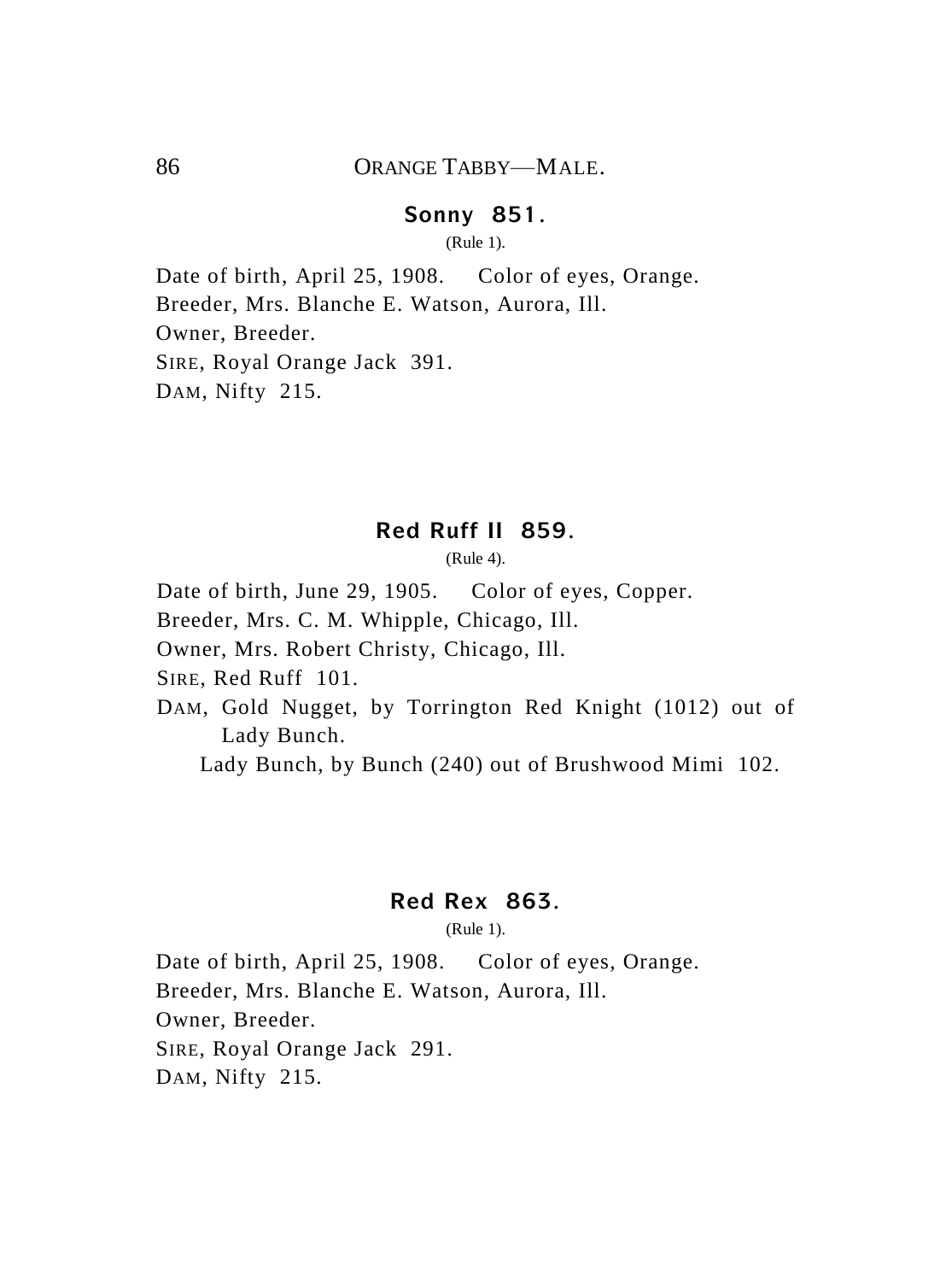#### ORANGE TABBY-FEMALE.

#### **Primrose 604.**

(Rules 3 and 2).

Date of birth, October 19, 1903. Breeder, Mrs. H. L. Wiltse, Chicago, Ill. Owner, Mrs. Julia S. Conklin, Westfield, Ind. SIRE, Hamish (C. C. R.) (For extended pedigree see 282). DAM, Flavia Torrington (687), by Torrington Red Knight (1012) out of Daffodilla 299. Torrington Red Knight. (For extended pedigree see 14).

#### **Dainty Lady 647.**

(Rule 9).

Date of birth, July 8, 1907. Color of eyes, Copper. Breeder, Mrs. W. H. Jenkins, Buffalo, N. Y. Owner, Mrs. F. E. Hewitt, Detroit, Mich. SIRE, Sir Tonty 646. DAM, Tiddlewinks.

## **Lady Togo 682.**

(Rule 9).

Date of birth, April 8, 1907. Color of eyes, Orange. Breeder, Charlotte E. Spalding, Chicago, Ill. Owner, Breeder. SIRE, General Togo 468. DAM, Lady Teazle.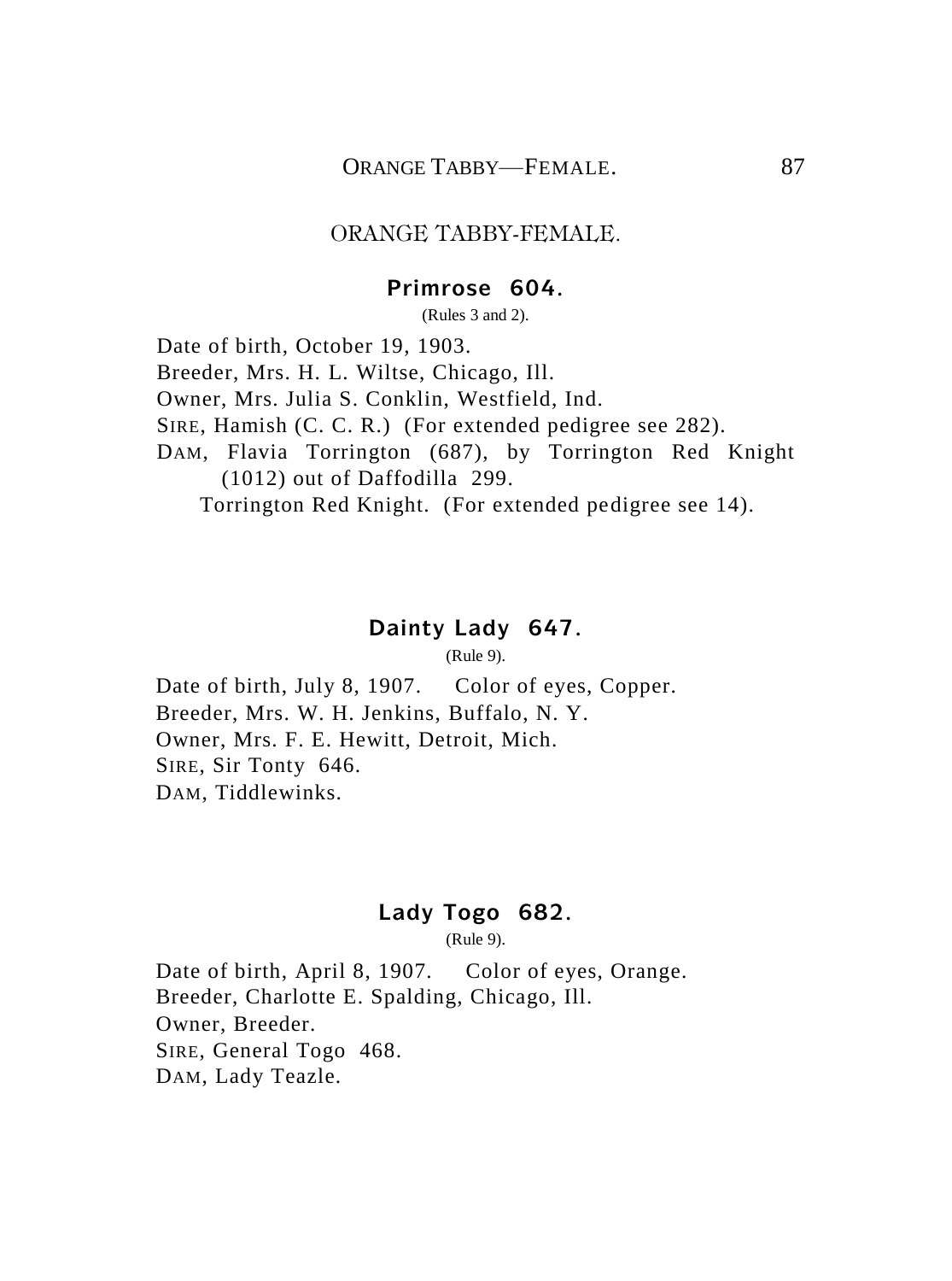## **Peggy of St. Charles 694.**

(Rules 2 and 1).

Date of birth, November 4, 1905. Color of eyes, Orange.

Breeder, Miss Abby Clark, Carthage, Ind.

Owner, Mrs. Chas. Rehm, St. Charles, Ill.

SIRE, Torrington Red Knight (1012), by Sandy MacGregor out of Torrington Owlet.

Sandy MacGregor, by C. P. Bogey out of Tudor Betsy.

C. P. Bogey, by Blue Prince.

Torrington Owlet, by Zibaldi out of Ellivayda.

DAM, Primrose Babby 393.

#### **Mowitza 846.**

(Rule 1).

Date of birth, March 1, 1908. Color of eyes, Orange. Breeder, Mrs. Lawrence L. Daugherty, Wabash, Ind. Owner, Mrs. F. C. Rochester, Columbus, O. SIRE, Kuropatkin of Romeo 179. DAM, Maxwelton Lexie 378.

## **Gold Elsie 884.**

(Rule 2).

Date of birth, May 12, 1907. Color of eyes, Orange. Breeder, Mrs. Chas. E. Folsom, Revere, Mass. Owner, Mrs. Frank L. Norton, Cazenovia, N. Y. SIRE, Ch. Kew Laddie (565). (For extended pedigree see 12). DAM, Golden Flash (696), by Ch. Robin (407) out of Beauty. Ch. Robin (407). (For extended pedigree see 883).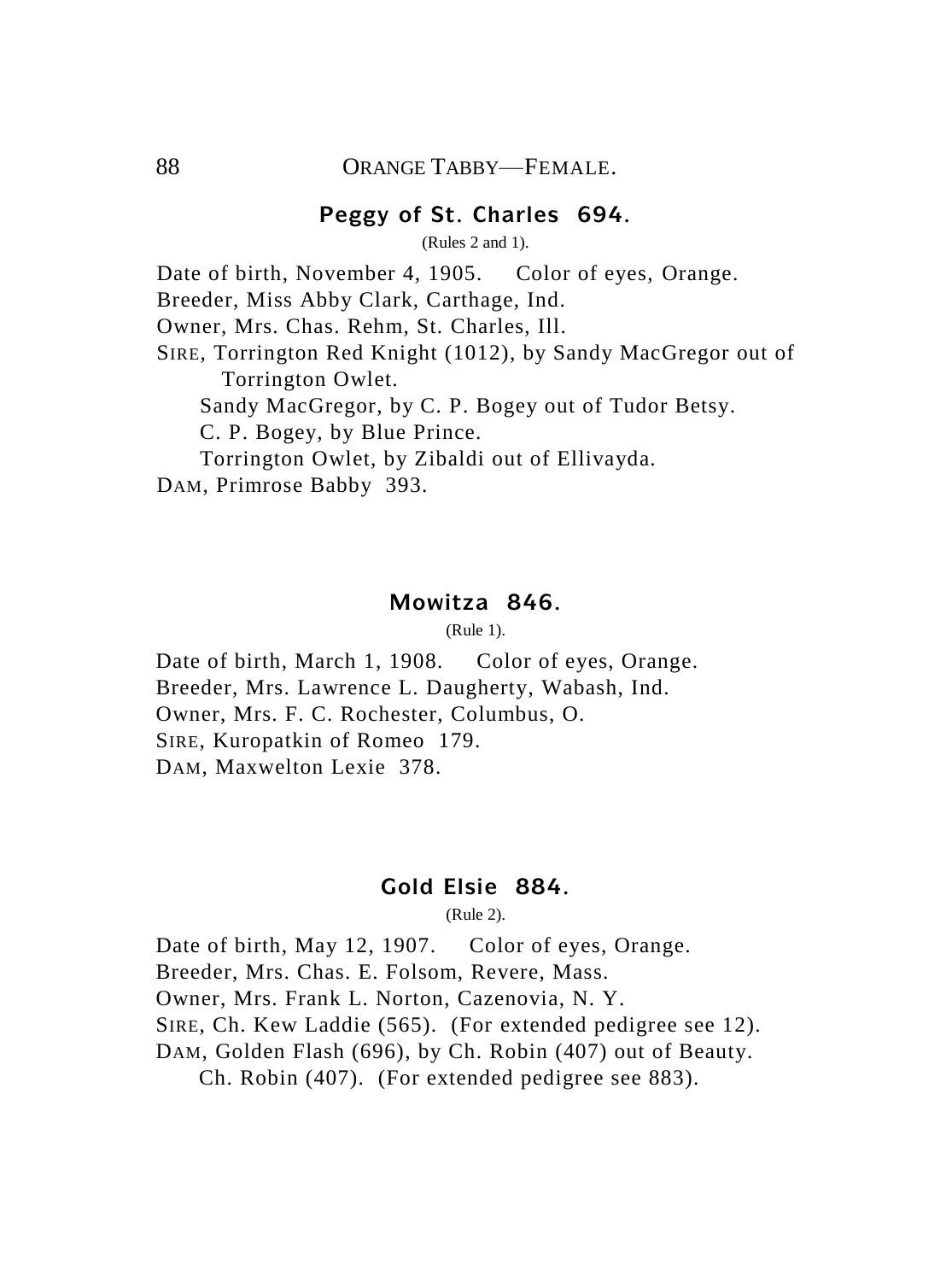#### CREAM -MALE.

#### **Sir Tonty 646.**

(Rules 2 and 1).

Date of birth, July 22, 1906. Color of eyes, Orange. Breeder, Edith Prouty, Humboldt, Ia. Owner, Mrs. W. H. Jenkins, Buffalo, N. Y. SIRE, Red Prince (495), by Kaiser out of Pandora. Kaiser, by Reginald out of Fly. Reginald, by Jerrold out of Mojie. Pandora, by Lord Derby out of Lady Royal. Lord Derby, by Medlar out of ———. Lady Royal, by Prince out of Princess. DAM, Dorothy May 113.

#### **Dandy 708.**

(Rule 9).

Date of birth, July, 1900. Color of eyes, Amber. Breeder, Mrs. Hamilton, Traverse City, Mich. Owner, Mrs. Bannister, Grand Rapids, Mich. SIRE, Plume. DAM, Mother Pussy.

## **The Hardy Norseman 825.**

(Rule 1).

Date of birth, May 10, 1907. Color of eyes, Deep Orange. Breeder, Mrs. W. M. Chapman, Romeo, Mich. Owner, Breeder. SIRE, Larry O'Neal 321. DAM, Cusic Dairymaid 18.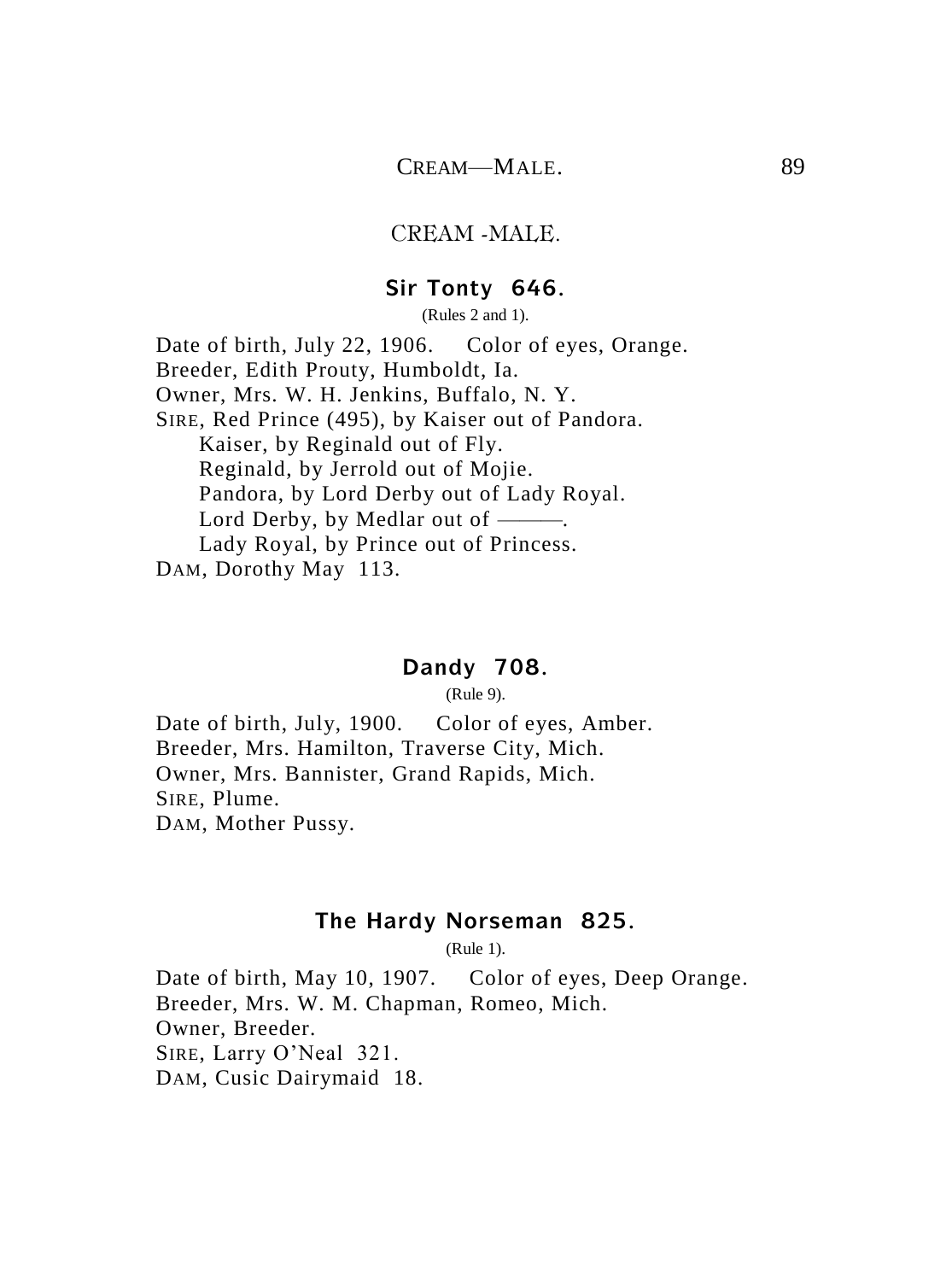## 90 CREAM—FEMALE.

## **Champagne Laddie 902.**

(Rules 2 and 1).

Date of birth, April 6, 1908. Color of eyes, Orange. Breeder, Mrs. Victor Falkenau, Chicago, Ill. Owner, Mrs. F. O. DeMoney, Chicago, Ill. SIRE, Ch. Kew Laddie (565). (For extended pedigree see 12). DAM, Zara 373.

## **Donatello 804.**

(Rule 9).

Date of birth, May, 1906. Color of eyes, Orange. Breeder, Mrs. W. E. Colburn, Chicago, Ill. Owner, Mrs. Harry Eves, Jr., Chicago, Ill. SIRE, Ch. Kew Laddie (565). (For extended pedigree see 12). DAM, Checa.

# CREAM—FEMALE.

—————

## **Princess Yolando 641.**

(Rule 9).

Date of birth, June 1905. Color of eyes, Yellow.

Breeder, Mrs. R. M. Peare, Chicago, Ill.

Owner, Mrs. F. E. Hewitt, Detroit, Mich.

SIRE, Ch. Wolverine 81.

DAM, Brownie, by Royal Norton out of Maxilene 431. Royal Norton. (For extended pedigree see 1).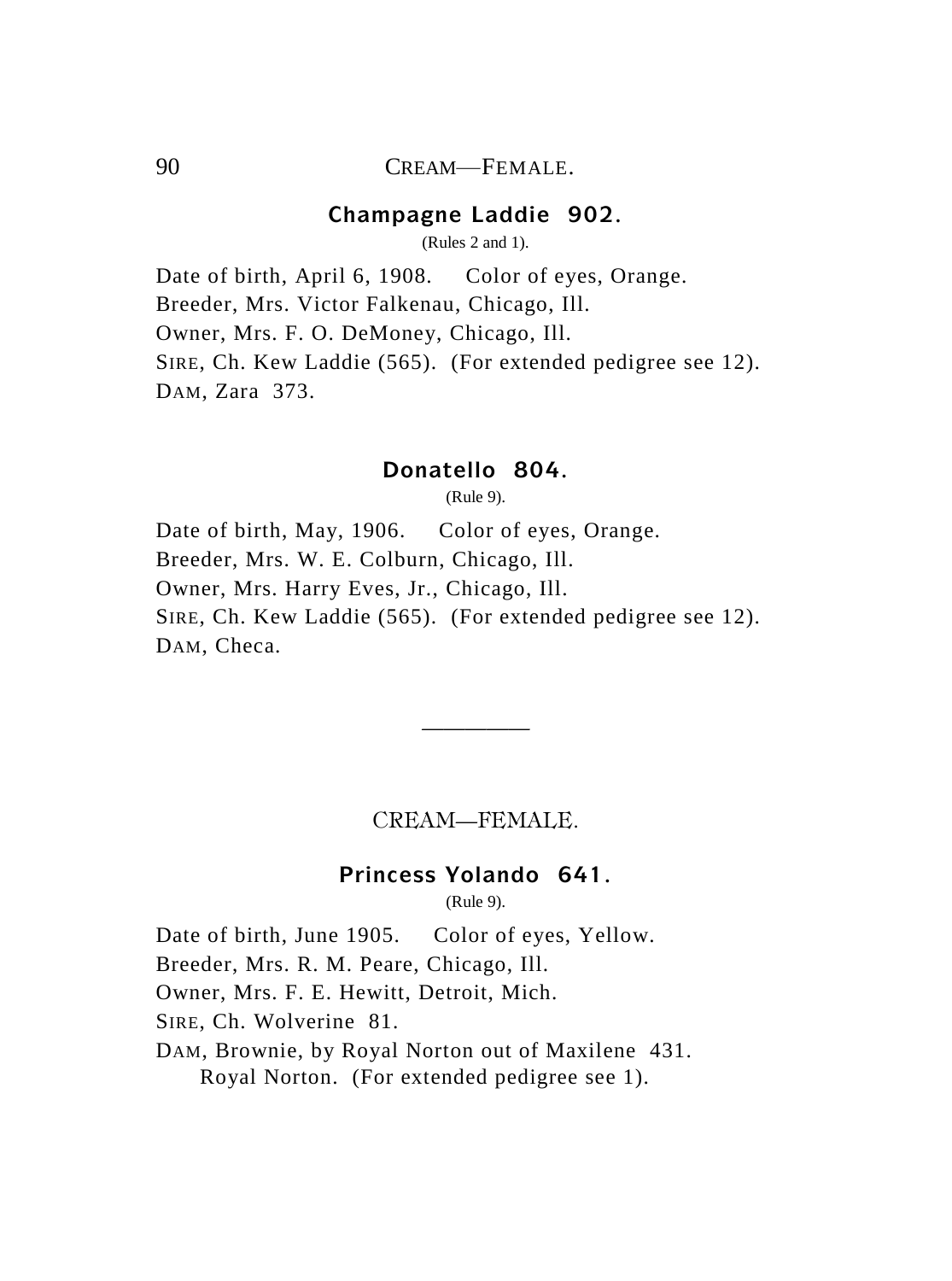## **Wissahickon Creole 735.**

(Rule 9).

Date of birth, September 25, 1906. Color of eyes, Orange.

Breeder, Mrs. Kate Robinson, Denver, Colo.

Owner, Mrs. W. C. Ferguson, Denver, Colo.

SIRE, Togo, by Jacques out of Pickaninny.

Jacques, by Royal Norton.

Royal Norton, by Dixie out of Chiffon.

Chiffon, by Taffy out of Caprice (207).

DAM, Miss Jimmie, by Blainey out of Lady Katharine. Blainey, by Mascot out of Florence. Lady Katharine, by Oom Paul out of Dolly.

#### **Wissahickon Petty 799.**

(Rule 9).

Date of birth, September 25, 1906. Color of eyes, Orange.

Breeder, Mrs. Kate Robinson, Denver, Colo.

Owner, Mrs. W. C. Ferguson, Denver, Colo.

SIRE, Togo, by Jacques out of Pickaninny.

Jacques, by Royal Norton.

Royal Norton, by Dixie out of Chiffon.

Chiffon, by Taffy out of Caprice (207).

Midget, by Muff out of Cinders.

Pickaninny, by Swampscott (222) out of Quelle.

Quelle, by Cupid out of Jett.

DAM, Lady Katharine 687.

## **Queen Esther 821.**

(Rule 1).

Date of birth, June 29, 1907. Color of eyes, Copper. Breeder, Lucy C. Johnstone, Chicago, Ill. Owner, Dr. Charles E. Wright, Vancouver City, B. C. SIRE, Madison Jerome 413. DAM, Madison Celene 15.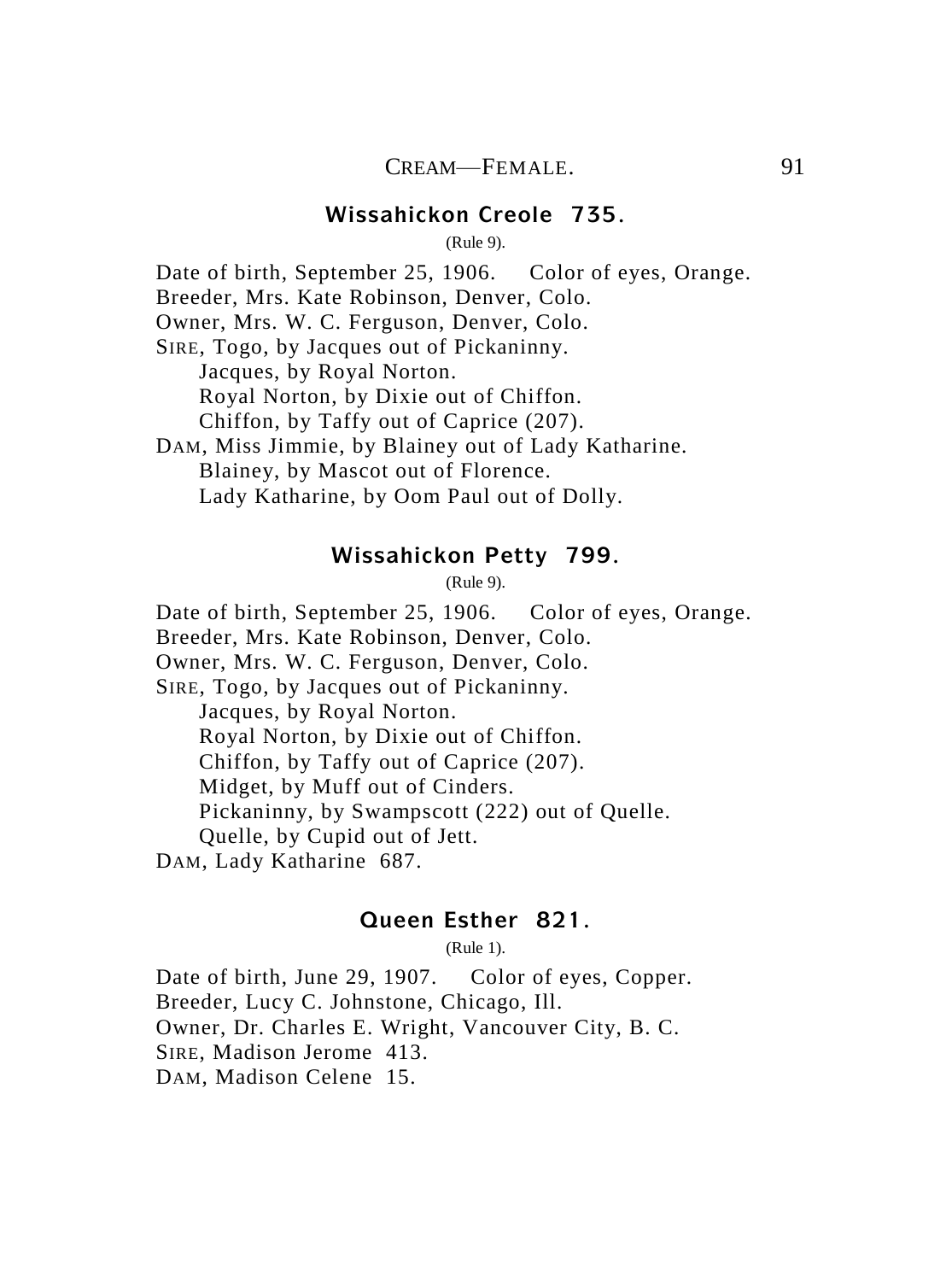## **Princess Helen Taft 900.**

(Rules 1 and 2).

Date of birth, September 17, 1908. Color of eyes, Orange.

Breeder, Mrs. E. B. Keen, Chicago, Ill.

Owner, Mrs. R. S. Maxwell, Chicago, Ill.

SIRE, Swastika Romeo 912.

DAM, Swastika Queen Wilhelmina (958), by Prince of Orange (332) out of Queen Alexandria Torrington (818). (For extended pedigree see 14).

# ————— BROWN TABBY—MALE.

## **Prince Henry 573.**

(Rule 9).

Date of birth, April 30, 1904. Color of eyes, Green.

Breeder, Mrs. E. H. Lindsey, Mansfield, O.

Owner, R. P. Izlar, Waycross, Ga.

- SIRE, Sir Henry Irving (266), by Whychwood (177) out of Queen Margherita.
	- Whychwood (177), by Charlbury Silver King [1590] out of Chadington Belle.

Charlbury Silver King [1590], by Perso out of Beauty.

Queen Margherita, by King Humbert (106) out of Mona Liza (152).

DAM, Queen Irene, by Rob Roy of Arrandale out of Miss Perkey. Rob Roy of Arrandale, by Kohinoor [3147] out of Girlie. Kohinoor [3147], by Lord Argent out of Sylph. Lord Argent [3088], by Silver Lambkin out of Sylvia.

Silver Lambkin, by Perso out of Beauty of Bridgeyate [1635].

Sylvia, by Topso [2000] out of Stella of Dingley [2007].

Sylph, by Chiponap out of Pearl.

Chiponap, by Ch. Birkdale Ruffie out of Priscilla.

Girlie, by Silver Owl out of Burah.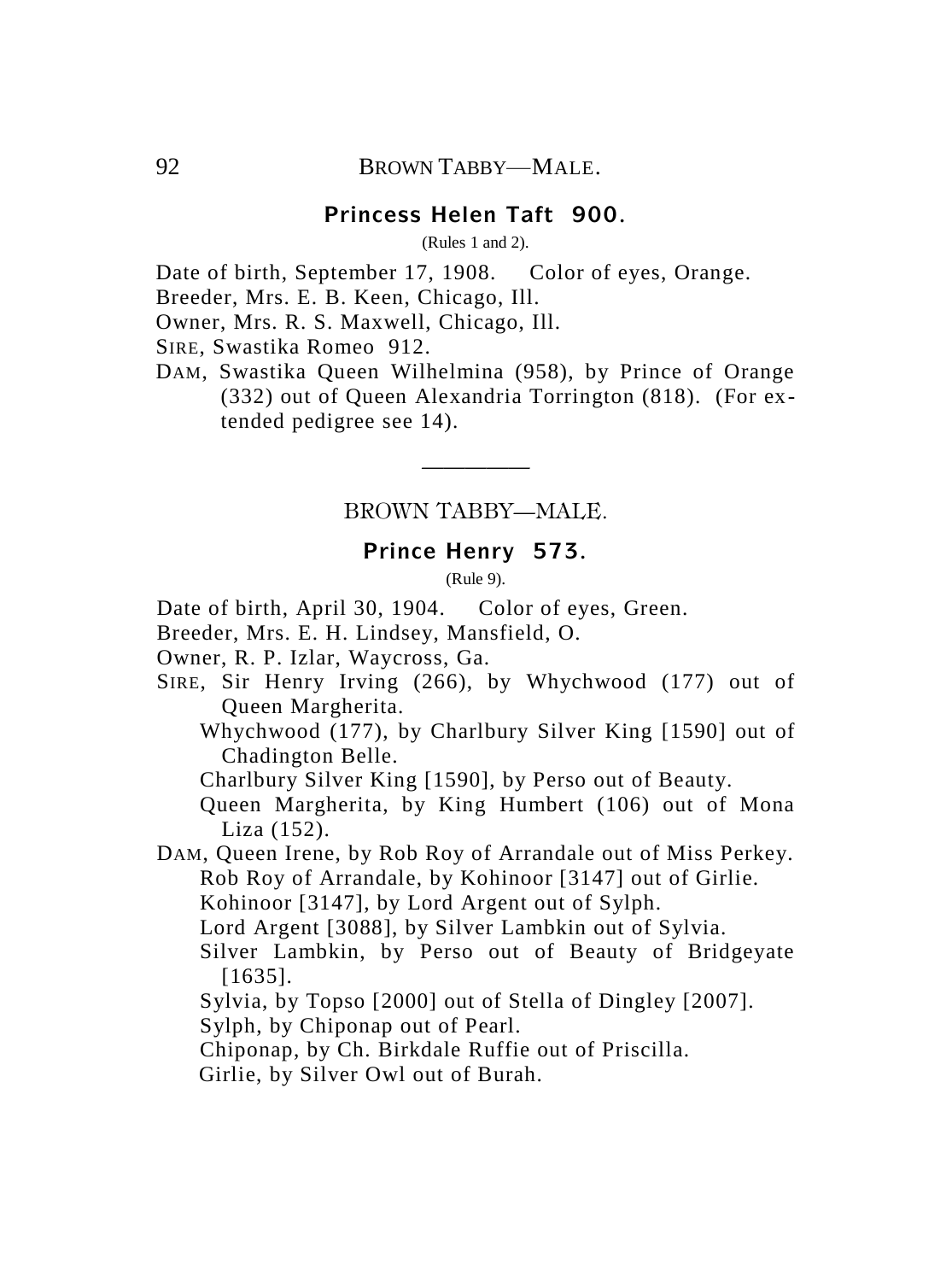(Rules 2 and 1).

Date of birth, April 3, 1906. Color of eyes, Amber.

Breeder, Mrs. Elbert E. Besse, Chicago, Ill.

Owner, Mrs. C. H. Conners, Hillside, Ill.

SIRE, Brushwood Persimmon (993), by Ch. Persimmon out of Bubbles.

Ch. Persimmon, by Billy out of Flirt.

Billy, by Brown Prince.

DAM, Brushwood Hercula 309.

#### **Peto 625.**

(Rule 9).

Date of birth, March 10, 1907. Color of eyes, Copper.

Breeder, Mrs. Cowan, Toronto, Canada.

Owner, Miss Ella M. Braids, Buffalo, N. Y.

SIRE, Dunain Patsy, by Golden Dunain out of Tinnette. Golden Dunain, by King Ormuz (219).

Tinnette, by King Ormuz (219) out of Fanny (220).

DAM, Janita, by David Copperfield out of Kathleen Mavourneen. David Copperfield, by Meath Cadi (979) out of Bonnie Doone (599).

Meath Cadi, by Shah out of Miss Joy.

Shah, by Lord Ruff out of Marie Antoinette.

Kathleen Mavourneen, by Meath Cadi (979) out of Bobolink.

Bobolink, by Prince out of Jahto.

#### **Imp. Zaya 639.**

(Rule 6).

Date of birth, August 1, 1906. Color of eyes, Yellow.

Breeder, Wanan Bywinski, Neufchateau, Belgium.

Owner, Mrs. Chas. W. Jacks, Lafayette, Ind.

- SIRE, Sim, by Canna out of Banzy. (For extended pedigree see 638).
- DAM, Witchen, by Sluth out of Diony. (For extended pedigree see 638).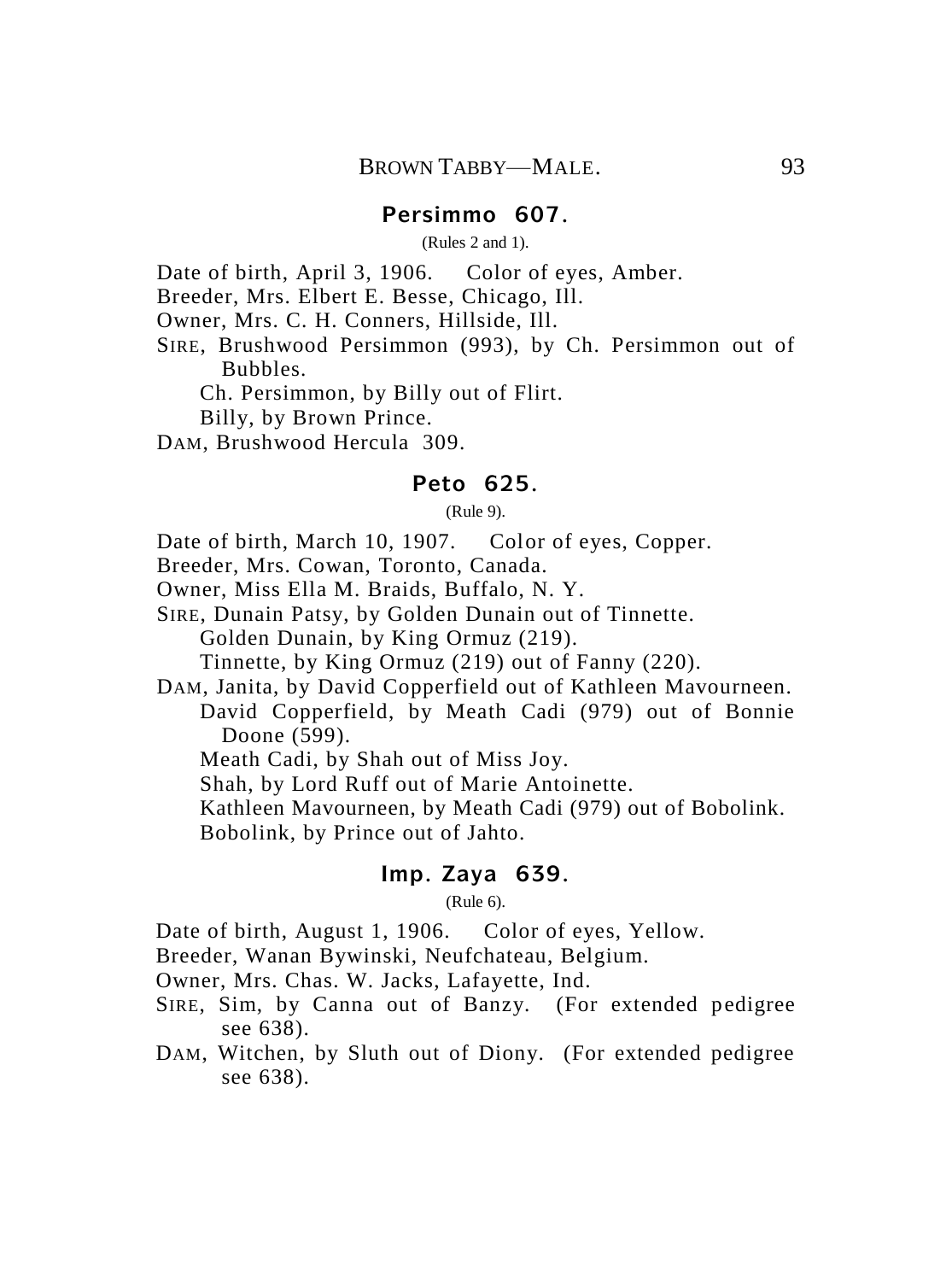## **Tawney Boy 705.**

#### (Rules 2 and 3).

Date of birth, June 12, 1905. Color of eyes, Hazel.

Breeder, Miss Alice G. Crocker, So. Yarmouth, Mass.

Owner, Mrs. Shannon D. Smith, Kansas City, Mo.

SIRE, Arlington Hercules (601), by Sable King out of Mollie.

Mollie, by Ch. Birkdale Ruffie [1778].

Ch. Birkdale Ruffie [1778], by Climax [1084] out of Nourmahal [1016].

Nourmahal [1016], by Teglath Pileser out of Soupeya Lat. Soupeya Lat, by Canton out of Ah Min.

Teglath Pileser, by Sultan.

- DAM, Ch. Floriana [317], by Prince Tawney Boy out of Madame Chiffey.
	- Prince Tawney Boy, by Ch. Adolphe [1074] out of Lady Minnie.

Ch. Adolphe, by Don out of Augusta.

# **Kydo III 739.**

(Rule 9).

Date of birth, June 14, 1906. Color of eyes, Green. Breeder, Mrs. Elma A. Burns, Boston, Mass. Owner, Breeder. SIRE, Kydo II, by Kydo I out of Kyne. DAM, Kyne, by Tiger out of Tinkle.

#### **Coventry Alcantara 755.**

(Rules 2 and 1).

Date of birth, May 7, 1907. Color of eyes, Yellow.

Breeder, Mrs. M. E. Turner, Chicago, Ill.

Owner, Mrs. J. B. Smith, Cleveland, O.

SIRE, Brushwood Persimmon (993), by Ch. Persimmon out of Bubbles.

Ch. Persimmon, by Billy out of Flirt.

DAM, Duchess 427.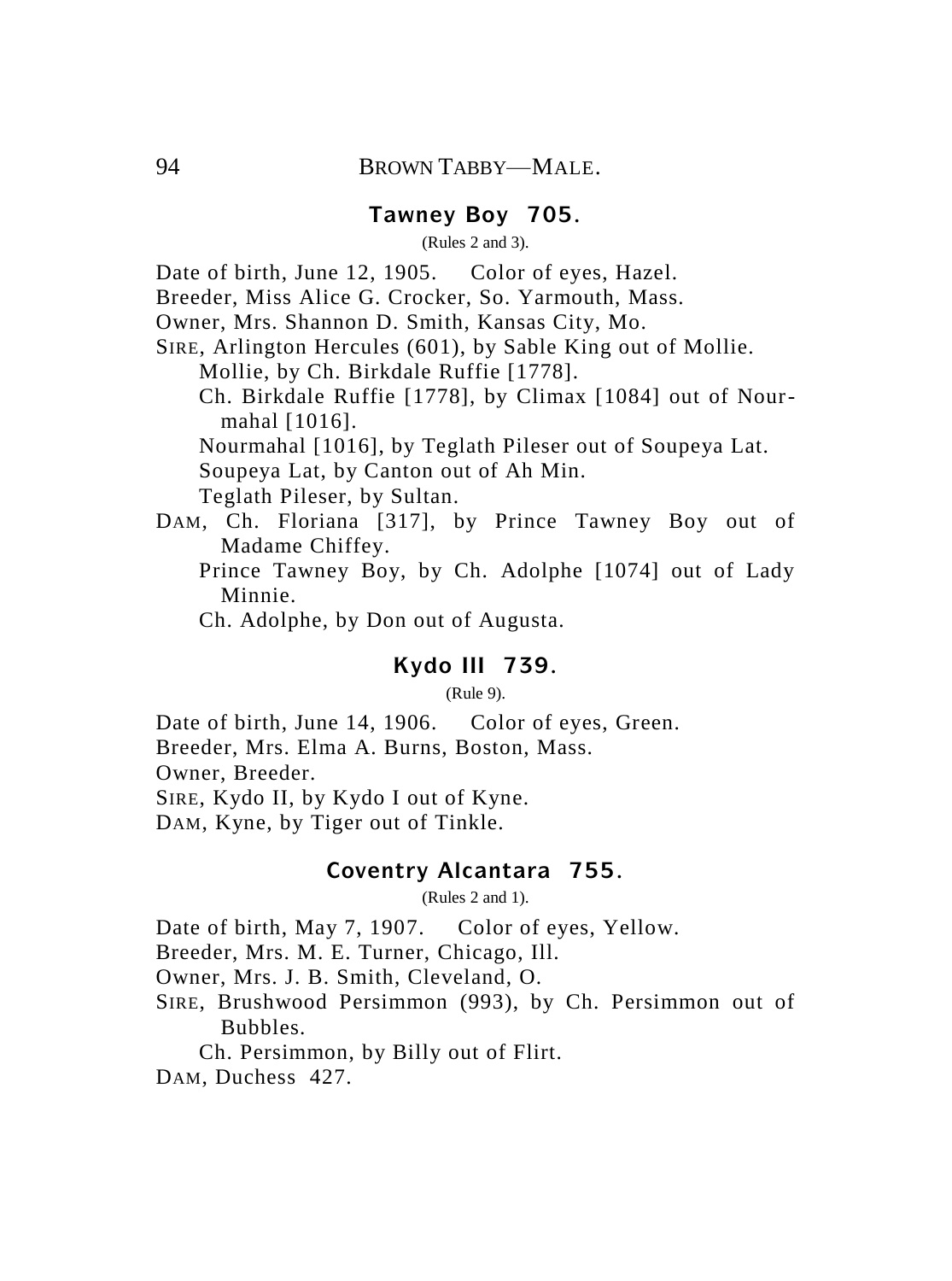## **Cedric Errol 782.**

(Rule 1).

Date of birth, March 8, 1907. Color of eyes, Orange. Breeder, Mrs. E. L. Brace, Rochester, N. Y. Owner, Breeder. SIRE, Paul Dunbar 570. DAM, Genesee Valley Bon Bon 582.

#### **Brownie Boy 833.**

(Rule 1).

Date of birth, July 6, 1907. Color of eyes, Amber. Breeder, Mrs. J. W. Murfield, Chicago, Ill. Owner, Mrs. J. P. Shearer, Nyack, N. Y. SIRE, Briarthorn 449. DAM, Amorita 820.

#### **Cedric D. 853.**

(Rule 1).

Date of birth, February 19, 1908. Color of eyes, Orange. Breeder, Mrs. E. L. Brace, Rochester, N. Y. Owner, Mrs. Frank H. Dennis, Rochester, N. Y. SIRE, Menalowan Strongheart 202. DAM, Genesee Valley Bon Bon 582.

## **Baron Kayser Koozer 895.**

(Rules 2 and 1).

Date of birth, June, 1908. Color of eyes, Amber.

Breeder, Mrs. A. H. Rohe, Chicago, Ill.

Owner, Mrs. Ella Merriam, Chicago, Ill.

SIRE, Brushwood Persimmon (993). (For extended pedigree see 607).

DAM, Persimma 644.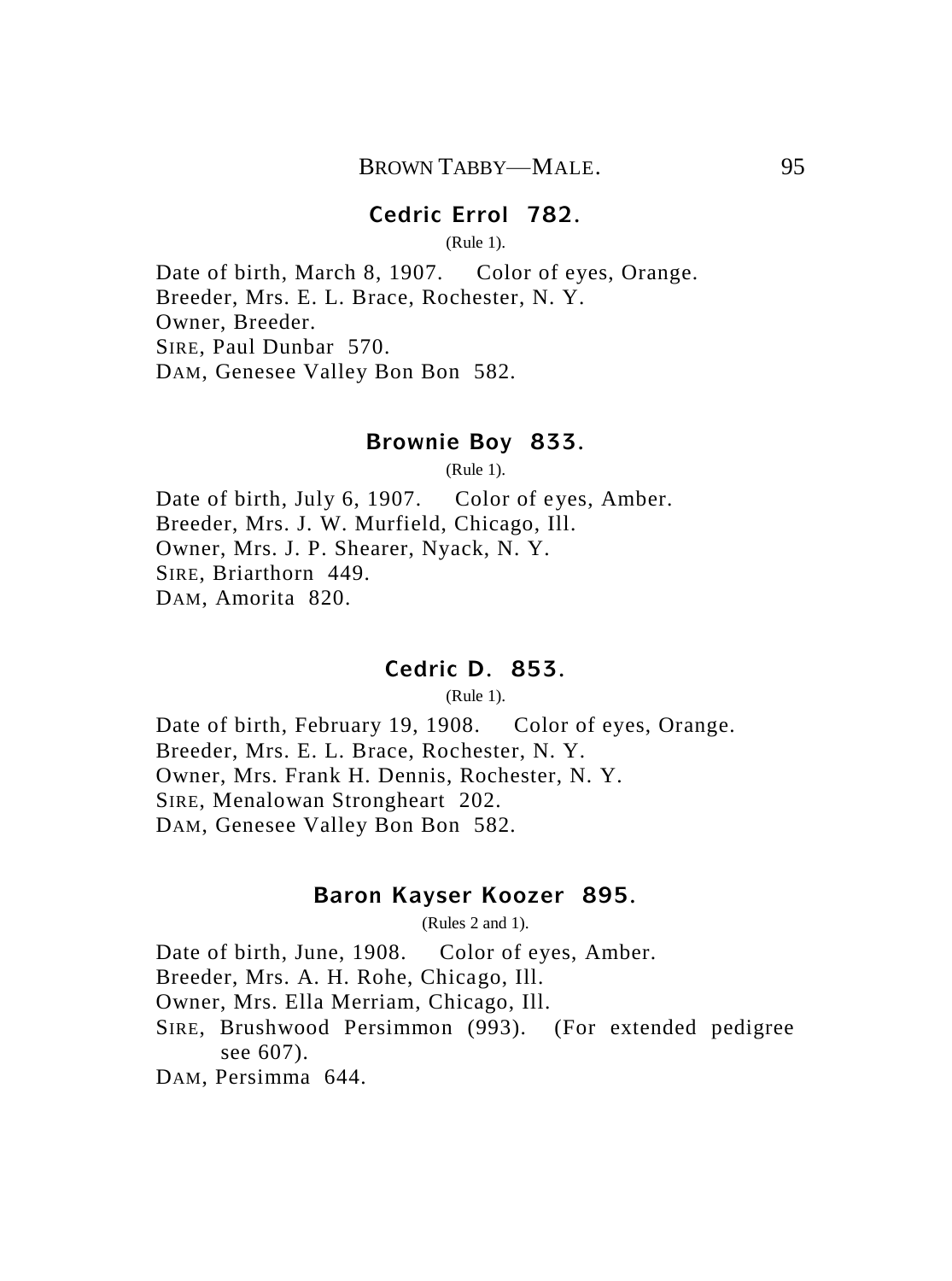#### BROWN TABBY—FEMALE.

#### **Toots 596.**

(Rule 9).

Date of birth, February 17, 1906. Color of eyes, Greenish Yellow.

Breeder, Mrs. Grummett, Chicago, Ill.

Owner, Mrs. E. A. Humphrey, Chicago, Ill.

SIRE, Sweetheart, by Asia Minor (798) out of Princess. Asia Minor (798), by Light of Asia (449) out of Za Za. Za Za, by Victor Cady out of Muffit.

Victor Cady, by Paris (188) out of Maidee.

DAM, Lovey Mary, by White Pilgrim out of Queen Josephine (301).

#### **Imp. Brayfort Tigerine 599.** [D5725].

(Rule 3).

Date of birth, May 23, 1907. Color of eyes, Yellow.

Breeder, Miss Rosamond Whitney, Ireland.

Owner, Mrs. D. B. Wiswell, Newtonville, Mass.

SIRE, Ch. Brayfort Viking, by Later out of Sooner.

DAM, Brayfort Tip Topper [B52], by Persimmon II out of Missdee.

Persimmon II, by Billy out of Fairy Queen.

Billy, by Brown Prince.

Missdee, by Ch. Persimmon (C. C. R.) out of Miss Wiggs.

Ch. Persimmon (C. C. R.), by Billy out of Flirt.

## **Imp. Lady Elizabeth 638.**

(Rule 6).

Date of birth, February 20, 1905. Color of eyes, Orange. Breeder, Wanan Bywinski, Neufchateau, Belgium. Owner, Mrs. Chas. W. Jacks, Lafayette, Ind.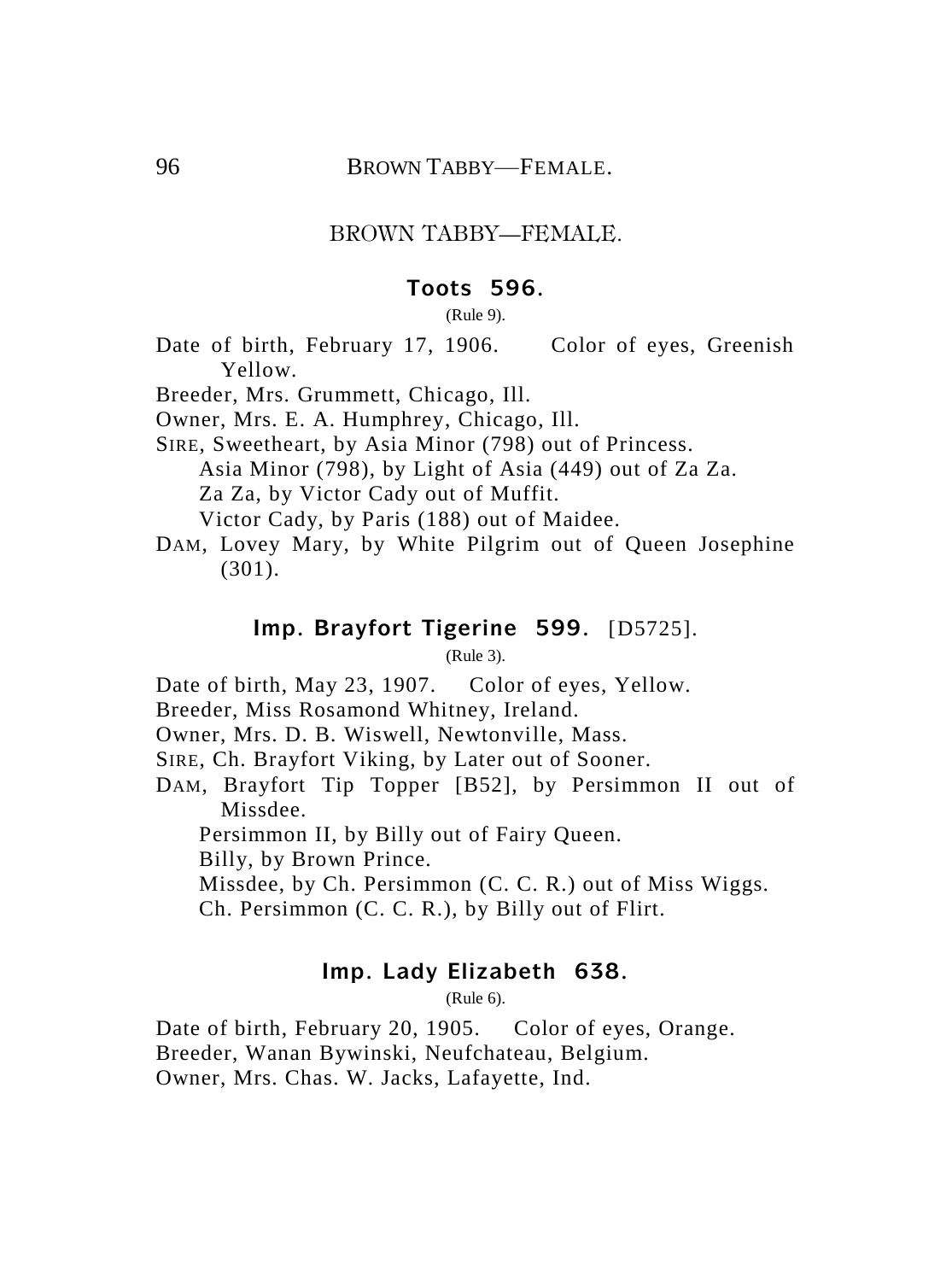SIRE, Sim, by Canna out of Banzy. Canna, by Plutarch out of John 1st. John 1st, by Brook Sile out of Bruges. Banzy, by Buzzy out of Antoinette.

DAM, Witchen, by Sluth out of Diony. Sluth, by Joanen out of Fuzzy. Diony, by Fritz out of Aspen Red.

## **Persimma 644.**

(Rules 2 and 1).

Date of birth, June 15, 1905. Color of eyes, Amber. Breeder, Mrs. Elbert E. Besse, Chicago, Ill.

Owner, Mrs. Shannon D. Smith, Kansas City, Mo.

SIRE, Brushwood Persimmon (993), by Ch. Persimmon [A238] out of Bubbles.

Ch. Persimmon [A238], by Billy out of Flirt.

Billy, by Brown Prince.

DAM, Hercula 309.

## **Dame Tucker 655.**

(Rules 2 and 1).

Date of birth, May 24, 1907. Color of eyes, Yellow.

Breeder, Mrs. F. S. Withington, Des Moines, Ia.

Owner, Owner, Phyllis Sanborn, Sioux City, Ia.

SIRE, Hawthorne (677), by Black Thorn 251 out of Lady Maude Jennings (155).

Lady Maude Jennings (155), by Ch. The Beadle (125) out of Bijou.

Ch. The Beadle (125), by Glaucus [1063] out of Hawthorn Bounce [1191]. (For extended pedigree see 6).

DAM, Tortia 388.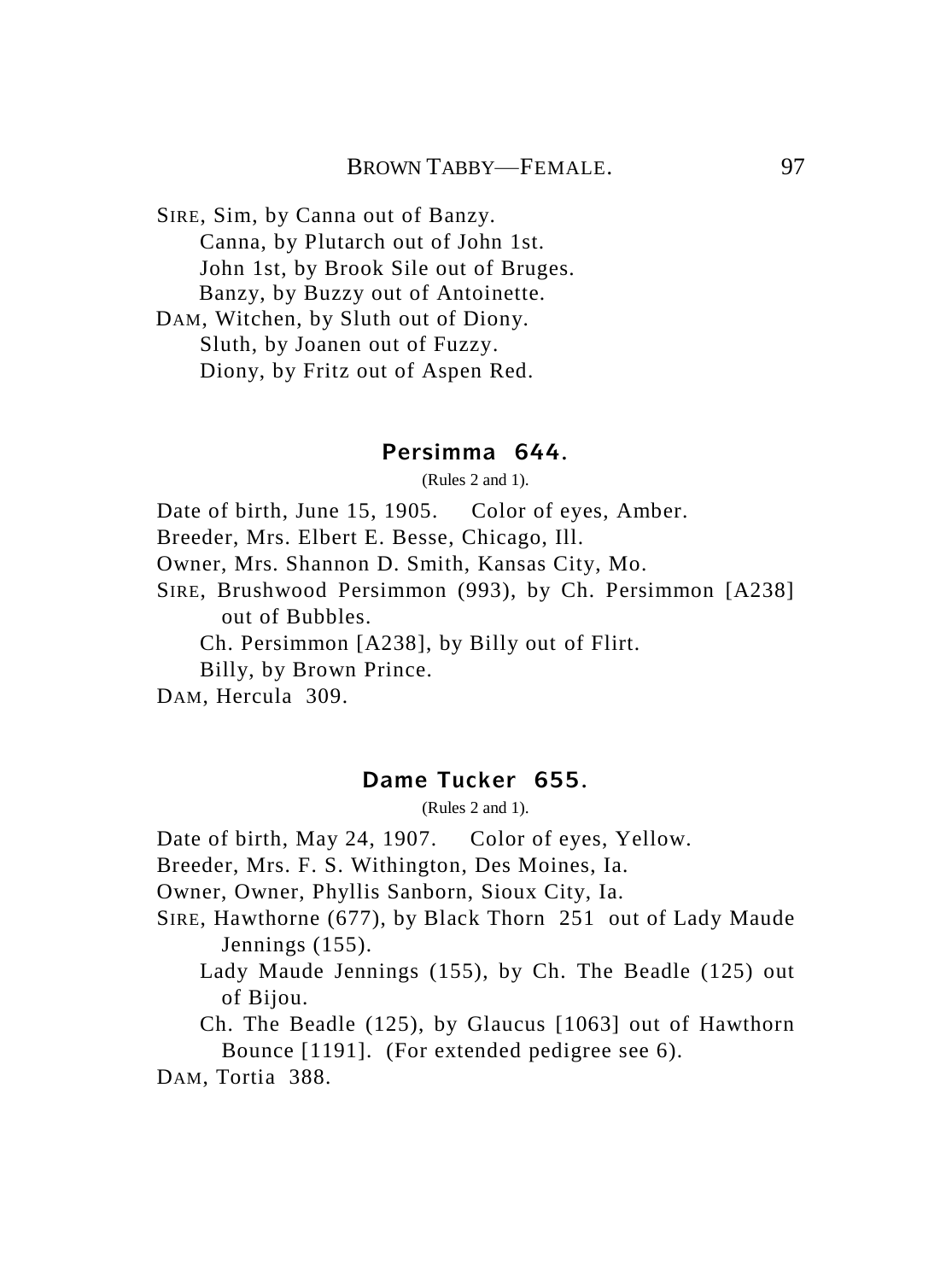## **Dolly Rowan 657.**

(Rule 1).

Date of birth, December 7, 1907. Color of eyes, Hazel. Breeder, Mrs. Richard Hardy, Detroit, Mich. Owner, Miss Daisy Barrett, Chattanooga, Tenn. SIRE, Menalowan Strongheart 202. DAM, Golden Rowan of Menalowan 531.

## **Logan Flossie 662.**

(Rule 9).

Date of birth, June 15, 1907. Color of eyes, Green.

Breeder, Mrs. Annie M. Rehm, St. Charles, Ill.

Owner, Mrs. Geo. H. Lynas, Logansport, Ind.

SIRE, King Cole, by Billy Higgins out of Duchess of Marlborough.

Billy Higgins, by Gordon McLain (225) out of Red Bird (302).

DAM, Peggy of St. Charles 694.

# **Logan Lassie 679.**

(Rule 1).

Date of birth, October 22, 1907. Color of eyes, Yellow. Breeder, Mrs. Chas. W. Jacks, Lafayette, Ind. Owner, Owner, Mrs. Geo. H. Lynas, Logansport, Ind. SIRE, Zaya 639. DAM, Lady Elizabeth 638.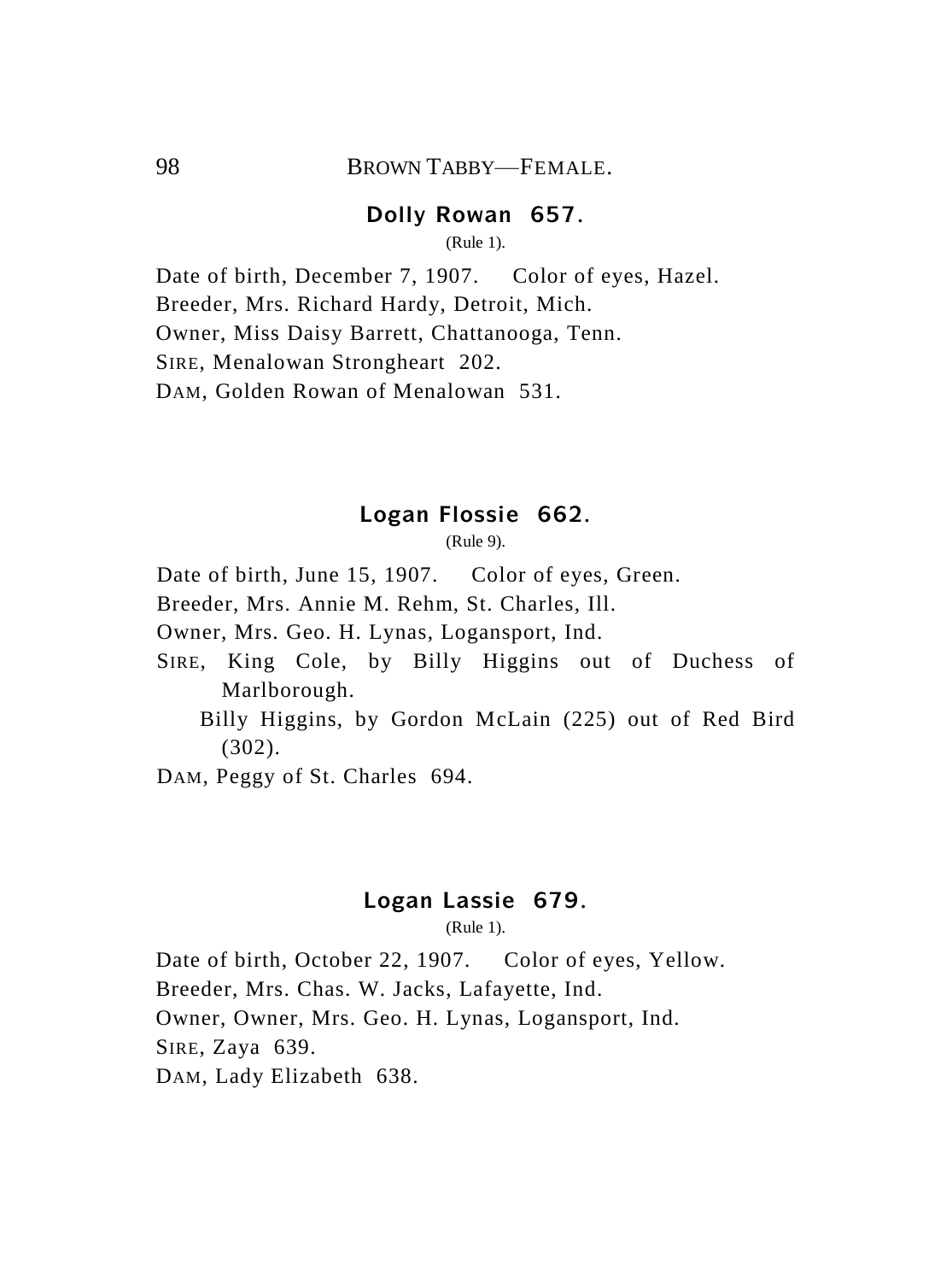## **Columbia 743.**

(Rule 1).

Date of birth, July 19, 1906. Color of eyes, Green. Breeder, Mrs. Elma A. Burns, Boston, Mass. Owner, Breeder. SIRE, Hugo, by Kydo II out of Bessina. Kydo II, by Kydo I out of Kyne. Bessina, by Ginger out of Giddy. DAM, Mottle, by Cris out of Mollie. Cris, by Rex out of Mollie. Mollie, by Tip Top out of Dollie.

#### **Coventry Irene 756.**

(Rules 2 and 1).

Date of birth, March 23, 1905. Color of eyes, Golden.

Breeder, Mrs. W. M. Chapman, Romeo, Mich.

Owner, Mrs. J. B. Smith, Cleveland, O.

SIRE, Cusic Prince Humbert (748), by Cusic Prince Rupert (144) out of Sapphire (115).

Cusic Prince Rupert (144), by Rex out of Fannie.

Fannie, by Lord Ruff out of Marie Antoinette.

Sapphire (115), by King Humbert (106) out of Topaz. (For extended pedigree see 21).

DAM, Cusic Roberta 254.

## **Coventry Tcherka 763.**

(Rule 1).

Date of birth, April 7, 1906. Color of eyes, Golden. Breeder, Mrs. W. M. Chapman, Romeo, Mich. Owner, Mrs. J. B. Smith, Cleveland, O. SIRE, Cusic Wolverine 81. DAM, Coventry Irene 756.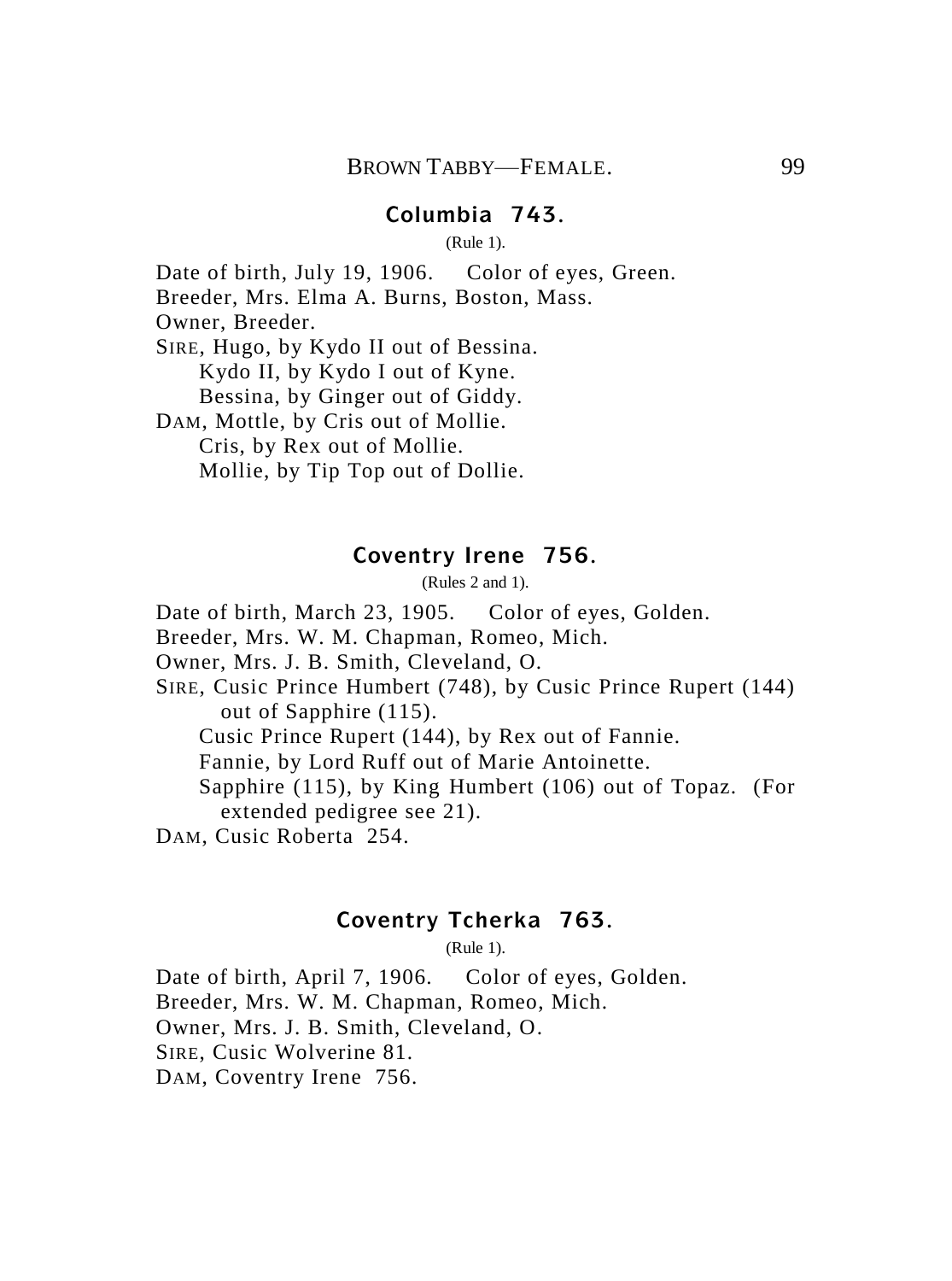## **Miss Raffles 768.**

(Rule 9).

Date of birth, October 24, 1907. Color of eyes, Yellow. Breeder, Mrs. Elma A. Burns, Boston, Mass. Owner, Mrs. Brown, Roxbury, Mass. SIRE, Kydo III, by Kydo II out of Kyne. Kydo II, by Kydo I out of Kyne. Kyne by Tiger out of Tinkle. DAM, Beth, by Carro out of Fuzzie. Carro, by Ginger II out of Puff Ball. Fuzzie, by Nick out of Tiny.

#### **Chuckie 775.**

(Rule 7).

Date of birth, not given. Color of eyes, Orange. Breeder, Mrs. Robert A. Pierce, Worcester, Mass. Owner, Breeder. SIRE, Duad (607). DAM, name forgotten.

#### **Madame Bovary 781.**

(Rule 9).

Date of birth, 1904. Color of eyes, Yellow. Breeder, unknown. Owner, Mrs. Wm. C. Bell, Toronto, Canada. SIRE, not given. DAM, not given.

#### **Waverly Jewel 785.**

(Rule 1).

Date of birth, March 6, 1906. Color of eyes, Yellow. Breeder, Mrs. J. C. Urquhart, Rochester, N. Y. Owner, Breeder. SIRE, Hamlet 263. DAM, Waverly Phroso 783.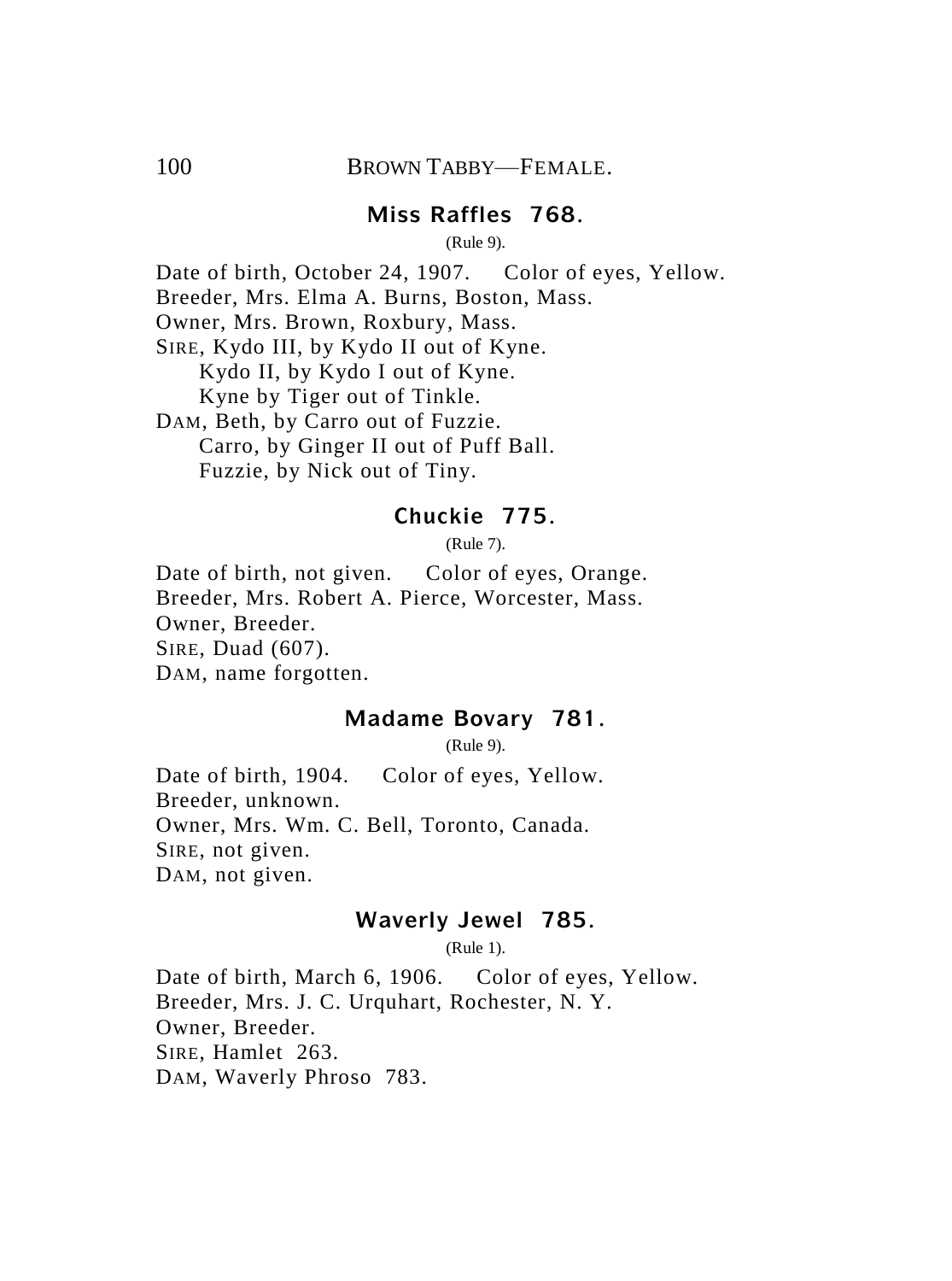## **Amorita 820.**

(Rules 2 and 1).

Date of birth, February 14, 1906. Color of eyes, Amber.

Breeder, Mrs. Elbert E. Besse, Chicago, Ill.

Owner, Mrs. J. W. Murfield, Chicago, Ill.

SIRE, Brushwood Persimmon (993), by Ch. Persimmon out of Bubbles.

Ch. Persimmon, by Billy out of Flirt.

DAM, Brushwood Hercula 309.

#### **Menalowan Rowena 843.**

(Rule 1).

Date of birth, April 28, 1906. Color of eyes, Golden. Breeder, Mrs. Richard Hardy, Detroit, Mich. Owner, Breeder. SIRE, Menalowan Rajah 95. DAM, Golden Rowan of Menalowan 531.

#### **Franciscan Pansy 844.**

(Rules 2 and 1).

Date of birth, March 21, 1905. Color of eyes, Orange. Breeder, Miss Alice Barnes, Ypsilanti, Mich. Owner, Breeder. SIRE, Franciscan Lotus 286. DAM, Franciscan Junum (580), by Jim out of Pansy.

## **Gypsy Babbie 867.**

(Rule 1).

Date of birth, December 7, 1907. Color of eyes, Orange. Breeder, Mrs. Richard Hardy, Detroit, Mich. Owner, Mrs. Geo Herrington, Pueblo, Colo. SIRE, Menalowan Strongheart 202. DAM, Golden Rowan of Menalowan 531.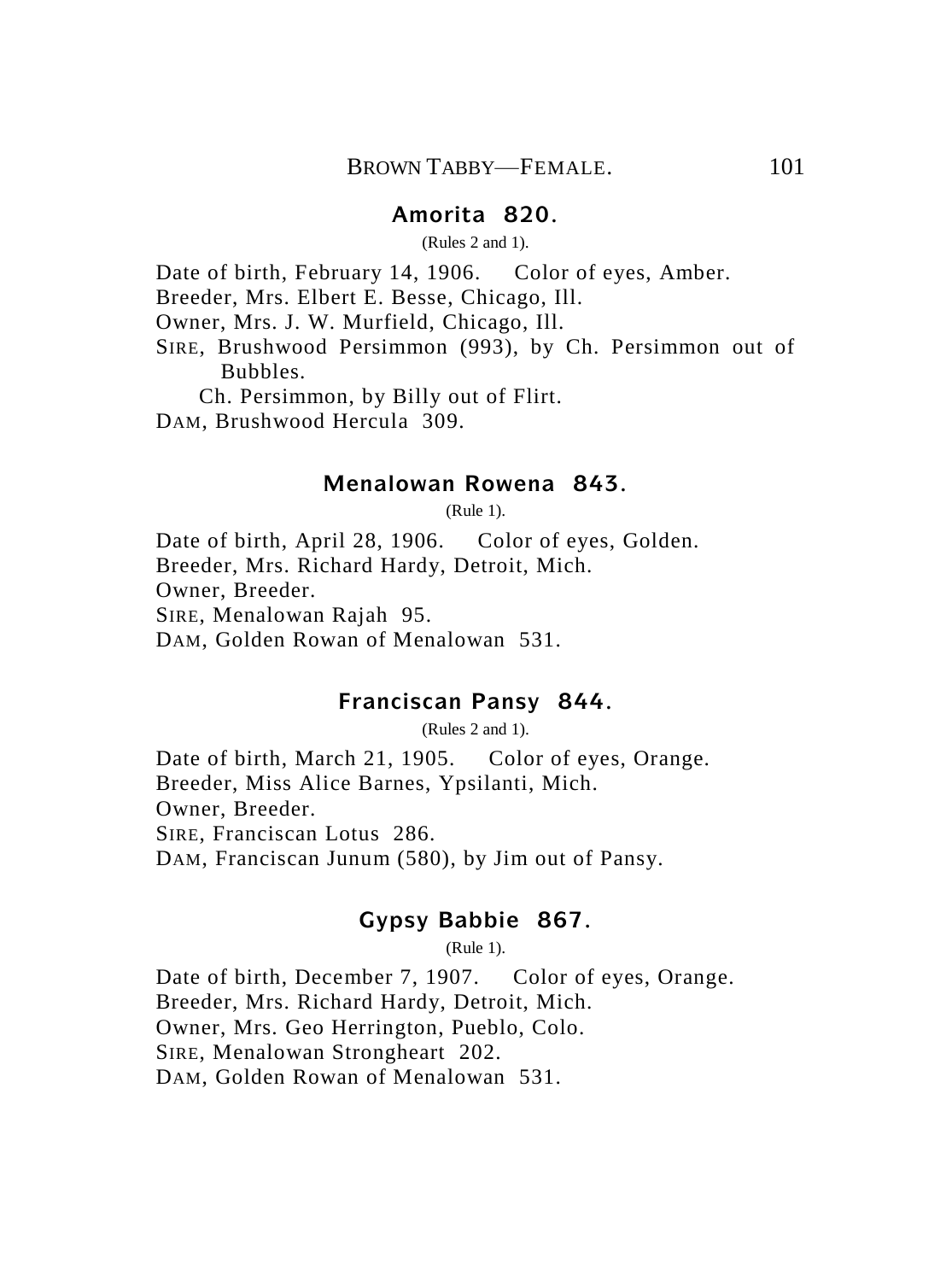## **Dusky Damsel 905.**

(Rule 2).

Date of birth, 1903. Color of eyes, Golden.

Breeder, Mrs. William M. Chapman, Romeo, Mich.

Owner, Mrs. Chas. H. Lane, Chicago, Ill.

- SIRE, Cusic Prince Humbert (748), by Prince Rupert (144) out of Sapphire (155).
	- Prince Rupert (144), by Rex out of Fanny.

Sapphire (115), by King Humbert (106) out of Topaz. (For extended pedigree see 170).

DAM, Cusic Menelik Shireen (747), by Menelik III (290) out of Roxana (291).

# **Nancy 907.**

(Rule 1).

Date of birth, November 25, 1906. Color of eyes, Golden. Breeder, Mrs. I. Giles Lewis, Chicago, Ill. Owner, Breeder. SIRE, Dooley 906. DAM, Dusky Damsel 905.

#### TORTOISESHELL-FEMALE.

—————

## **Tirzah 643.**

(Rule 9).

Date of birth, April 8, 1907. Color of eyes, Orange. Breeder, Charlotte E. Spalding, Chicago, Ill. Owner, Breeder. SIRE, General Toto 468. DAM, Lady Teazel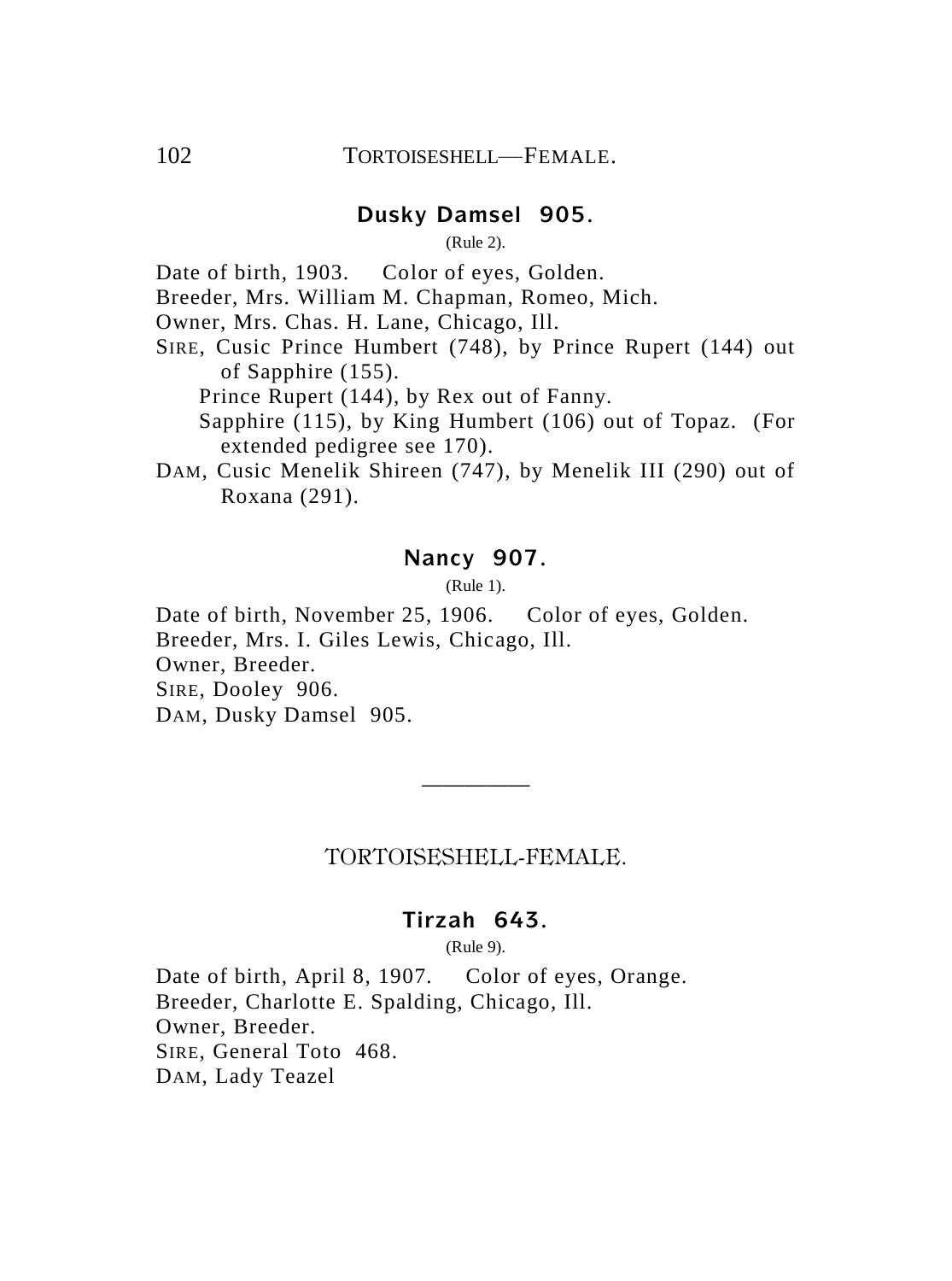#### **Fernland Brownie II 828.**

(Rule 9).

Date of birth, August 2, 1906. Color of eyes, Orange. Breeder, Miss Isabelle Adams, Chicago, Ill. Owner, Mrs. J. Fordyce, Chicago, Ill. SIRE, General Jacqueminot 301. DAM, Brownie I, by Bartimaeus (476).

#### **Bess 830.**

(Rule 9).

Date of birth, not given. Color of eyes, Orange. Breeder, not given. Owner, Mrs. Susan D. Grant, Cambridge, Mass. SIRE, not given. DAM, not given.

## TORTOISESHELL AND WHITE—FEMALE.

—————

# **Mikelena 671.**

(Rule 1).

Date of birth, April 9, 1907. Color of eyes, Yellow. Breeder, Miss Cornelia Topping, Kansas City, Mo. Owner, Breeder. SIRE, The Red Knight 670. DAM, Pansy Blossom 525.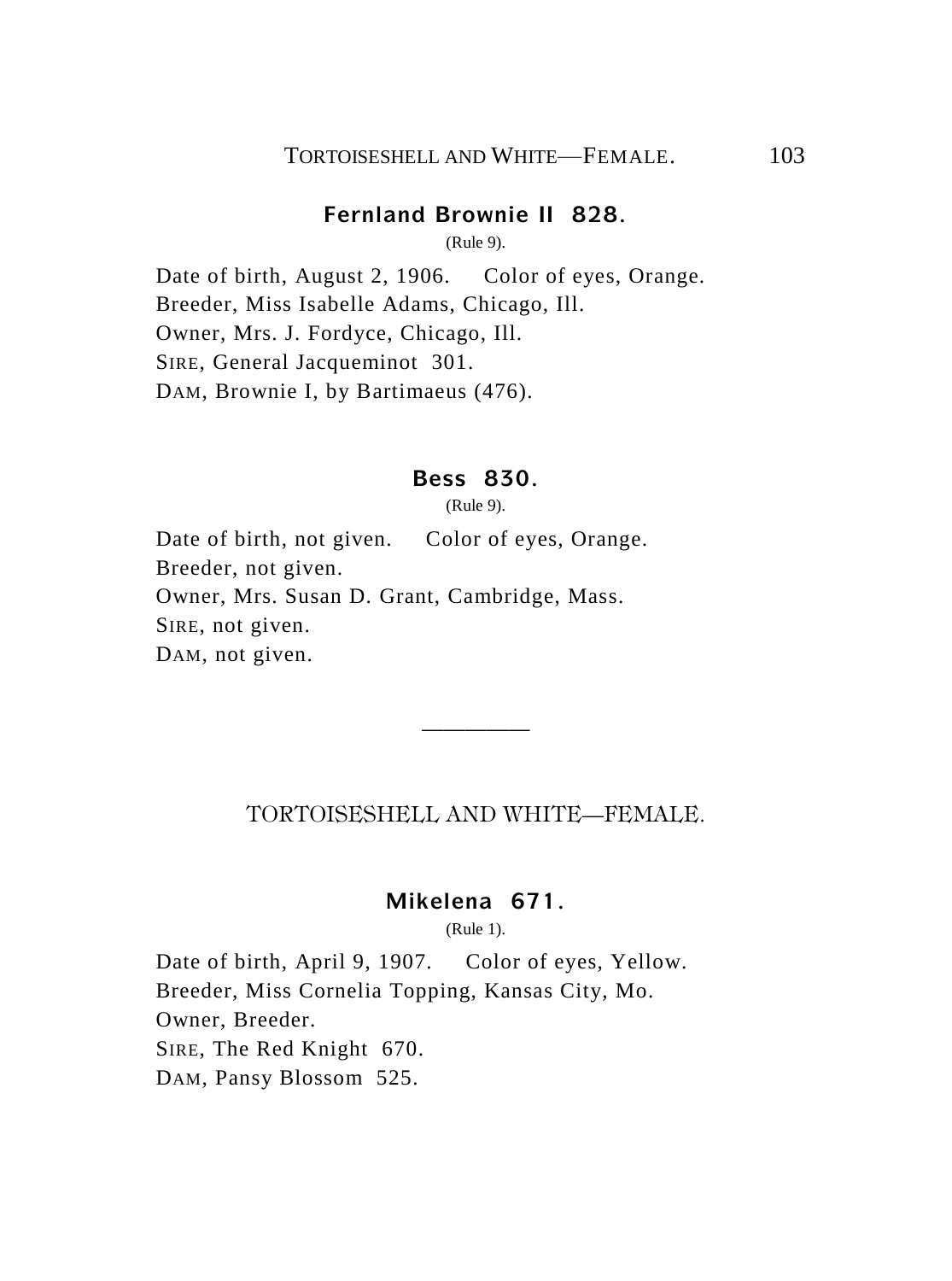## 104 TORTOISESHELL AND WHITE—FEMALE.

#### **Pansy Blossom II 673.**

(Rule 1).

Date of birth, April 9, 1907. Color of eyes, Yellow. Breeder, Miss Cornelia Topping, Kansas City, Mo. Owner, Miss Mary Louise Topping, Cedar Point, Kan. SIRE, The Red Knight 670. DAM, Pansy Blossom 525.

#### **Harriett 677.**

(Rule 9).

Date of birth, not given.

Breeder, Dr. Harry Taylor, Mt. Clemens, Mich.

Owner, Mrs. S. C. Roser, Coldwater, Mich.

SIRE, Red Arthur (368), by Prince Rupert (144) out of Golden (366).

Prince Rupert (144), by Rex out of Fanny.

Golden (366), by George out of Goozie.

DAM, Lady Egnew.

#### **Lady Katharine 687.**

(Rule 9).

Date of birth, June 1, 1901. Color of eyes, Green.

Breeder, J. H. Brower, Denver, Colo.

Owner, Eva Hook, Denver, Colo.

SIRE, Oom Paul, by Othello out of Brunhilda.

DAM, Dolly, by Czar out of Jewell.

Czar, by Coin out of Rhoda.

Jewell, by Commodore out of Vera.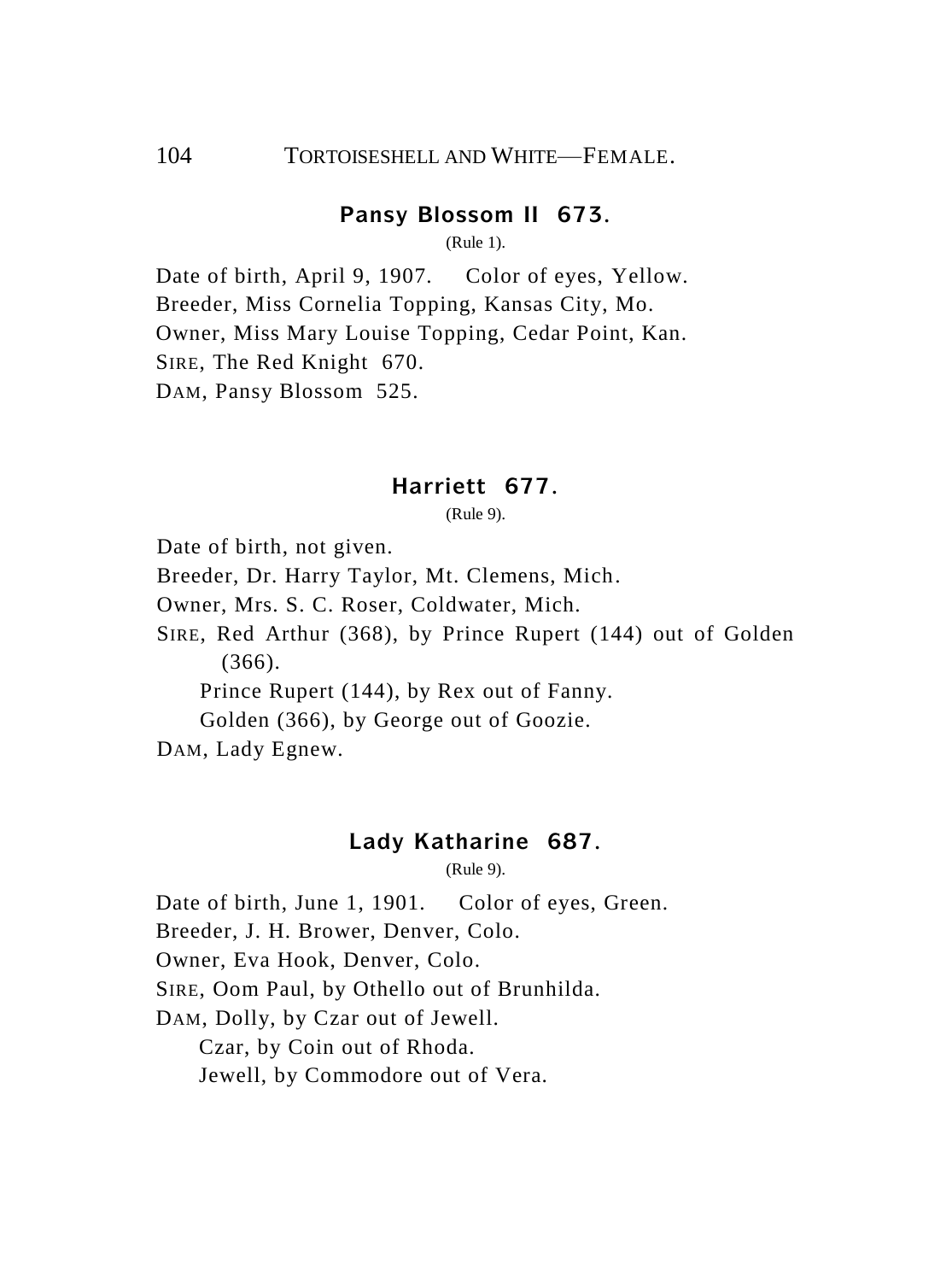## **Pansy 692.**

(Rule 9).

Date of birth, 1905. Color of eyes, Orange.

Breeder, Mrs. L. Clarence Ball, South Bend, Ind.

Owner, Mrs. H. G. Dykhouse, Grand Rapids, Mich.

SIRE, Hector, by Royal Norton out of Clytie Rountree.

Royal Norton. (For extended pedigree see 1).

DAM, Fluffy, by Hector out of Midget.

Hector, by Royal Norton out of Clytie Rountree. Midget, by Prince Rudolph II (209) out of Goldie 716. Prince Rudolph II (209). (For extended pedigree see 14).

#### **Lady Phyllis 701.**

(Rule 9).

Date of birth, May 1, 1907. Color of eyes, Orange.

Breeder, Mrs. Milo Van Armand, Grand Rapids, Mich.

Owner, Miss Miriam E. Barnes, Grand Rapids, Mich.

SIRE, Brewster Van Armand, by Bernaise out of Bedelia I.

Bernaise by Hamish, (for extended pedigree see 282) out of Torrington Flavia (687).

Torrington Flavia (687), by Red Knight (1012) out of Daffodilla 299.

Red Knight (1012), by Sandy MacGregor out of Torrington Owlet.

Sandy MacGregor, by Boggy out of Tudor Betsy.

Torrington Owlet, by Zibaldi out of Ellivayda.

DAM, Bedelia II, by Duke Fitch out of Diana.

Diana, by Lansing out of Lady Snow.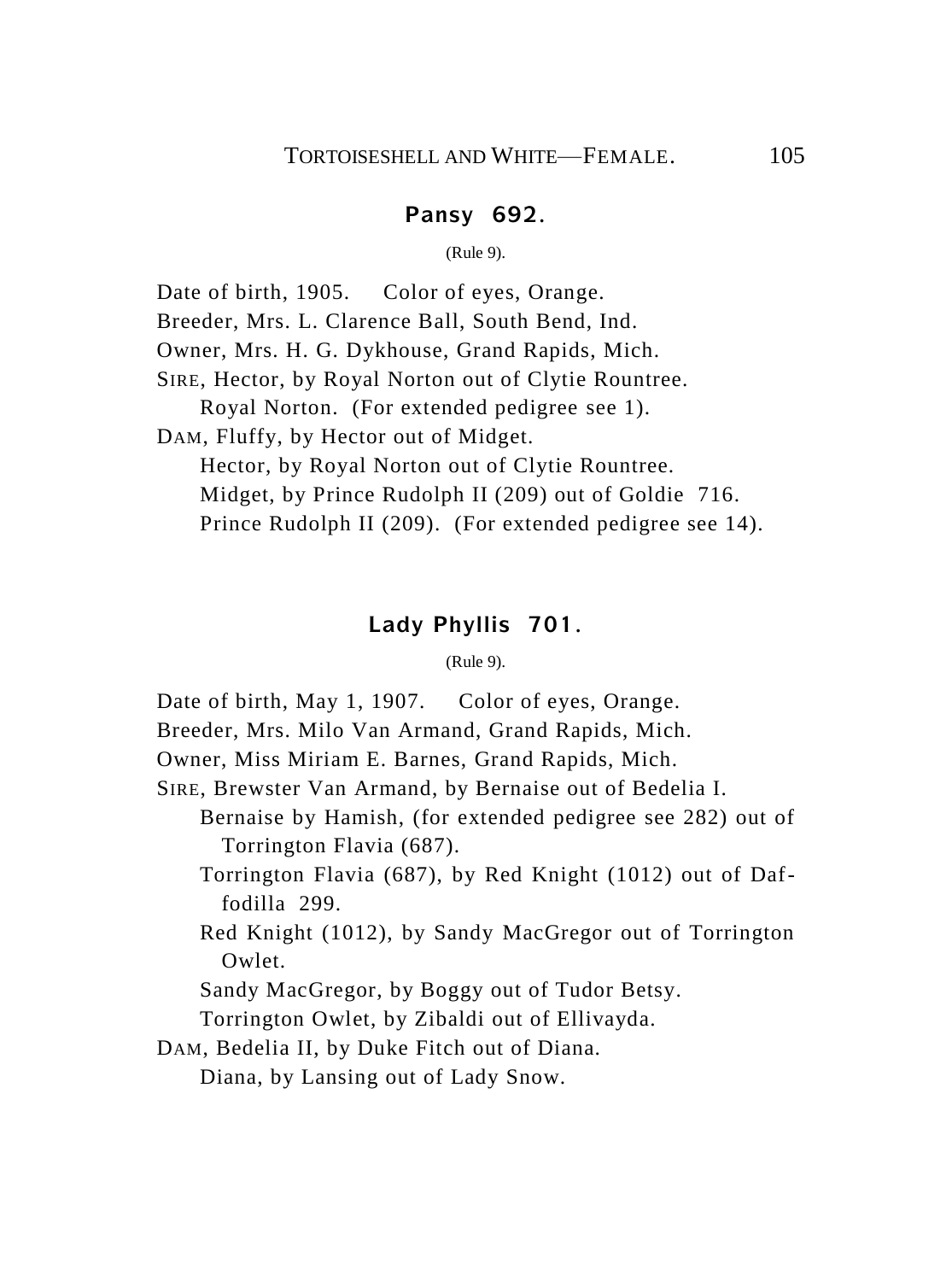### **Miss Spice of Wissahickon 734.**

(Rule 9).

Date of birth, August 23, 1906. Color of eyes, Orange. Breeder, Mrs. W. C. Ferguson, Denver, Colo. Owner, Breeder. SIRE, Prince Romeo 3. DAM, Fluff.

## **Elisbeth Belmont 802.** (526 Vol. II).

(Re-registered, to correct mistake in Vol. II.)

(Rule 1).

Date of birth, April 9, 1907. Color of eyes, Yellow. Breeder, Miss Cornelia Topping, Kansas City, Mo. Owner, Breeder. SIRE, The Red Knight 670. DAM, Pansy Blossom 525.

#### **Dolly Laird 883.**

(Rules 1 and 2).

Date of birth, April 8, 1907. Color of eyes, Golden. Breeder, Mrs. Frank L. Norton, Cazenovia, N. Y. Owner, Breeder. SIRE, Laddie's Laird 195. DAM, Patricia (986), by Ch. Robin (407) out of Lady Bobs. Ch. Robin, by Ch. Persimmon [A238] out of Lady Bird. Ch. Persimmon [A238], by Billy out of Flirt. Billy, by Brown Prince. Lady Bird, by Prince Charlie out of Cleopatra. Prince Charlie, by Tiger out of Queen Elizabeth. Lady Bobs, by King Tabs II out of Beauty of Brooklyn. King Tabs II, by King Tabs out of Blue Rock. King Tabs, by Brown Grover out of Minnie. Brown Grover, by Tricks out of Trixy.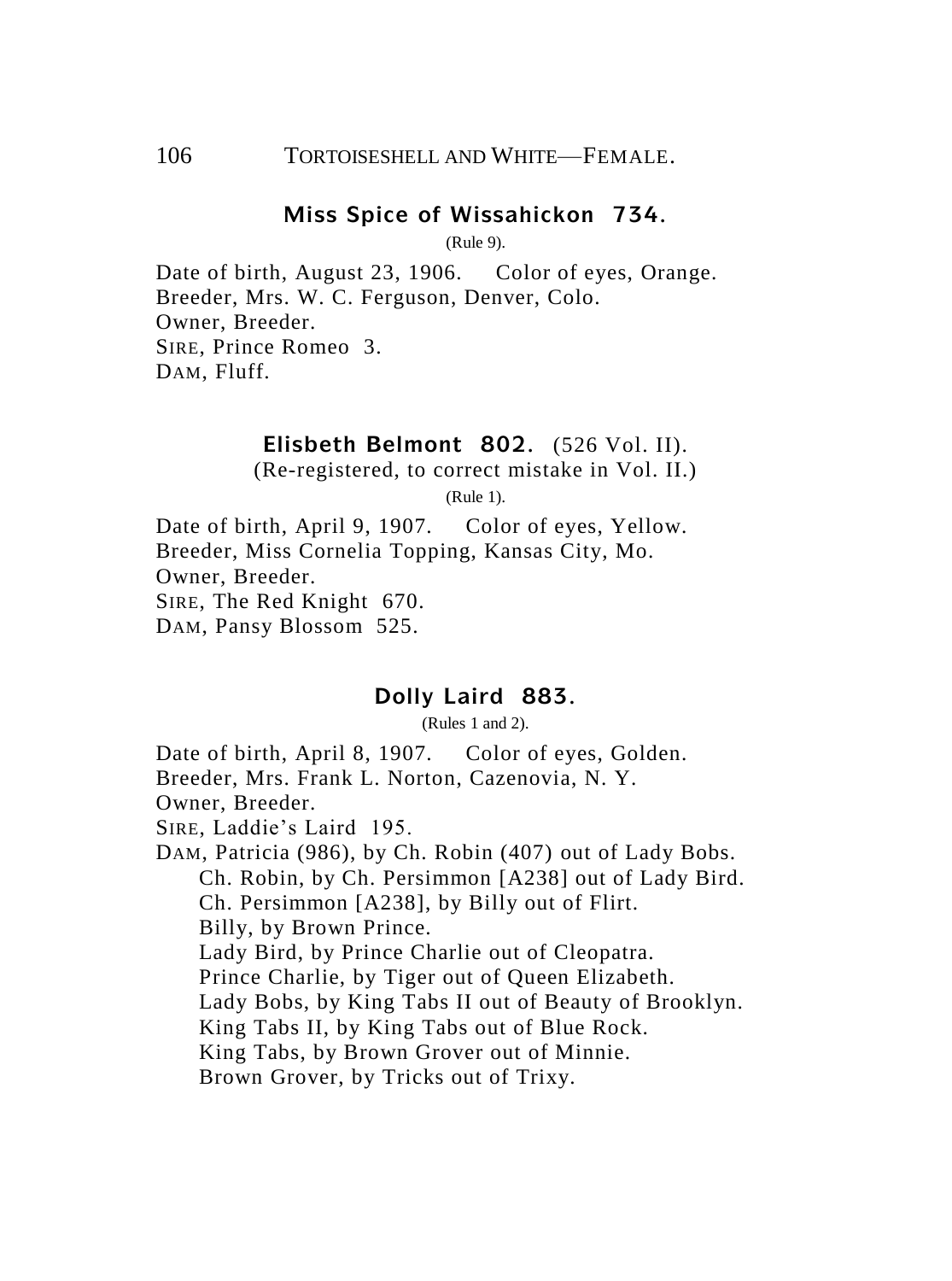MIXED COLORS WITHOUT WHITE—MALE.

## **Waverly Peter Pan 807.**

(Rules 2 and 1).

Date of birth, March 21, 1906. Color of eyes, Green. Breeder, Breeder, Mrs. J. C. Urquhart, Rochester, N. Y. Owner, Mrs. P. T. Luitweiler, Rochester, N. Y. SIRE, Radium (976), by Silver Flash 186 out of Argent Silverine.

Argent Silverine, by Argent Moonbeam II 89 out of Silvette. DAM, Waverly Pansy 784.

#### **Dooley 906.**

(Rules 2 and 1).

Date of birth, June 5, 1905. Color of eyes, Golden.

Breeder, Mrs. Chas. H. Lane, Chicago, Ill.

Owner, Mrs. I. Giles Lewis, Chicago, Ill.

SIRE, Madison Romeo (1031), by Black Thorn 251 out of Midget.

Midget, by Brushwood Prince Rudolph II (209) out of Goldie 716.

DAM, Cusic Dusky Damsel 905.

MIXED COLORS WITHOUT WHITE—FEMALE.

—————

#### **Genesee Valley Bon Bon 582.**

(Rules 2 and 1).

Date of birth, March 29, 1905. Color of eyes, Orange.

Breeder, Mrs. E. L. Brace, Rochester, N. Y.

Owner, Breeder.

SIRE, Edward VII (1009), by Sir Henry Irving (266) out of Queen Irene.

Sir Henry Irving (266). (For extended pedigree see 573.) DAM, Genesee Valley Mary Stuart 581.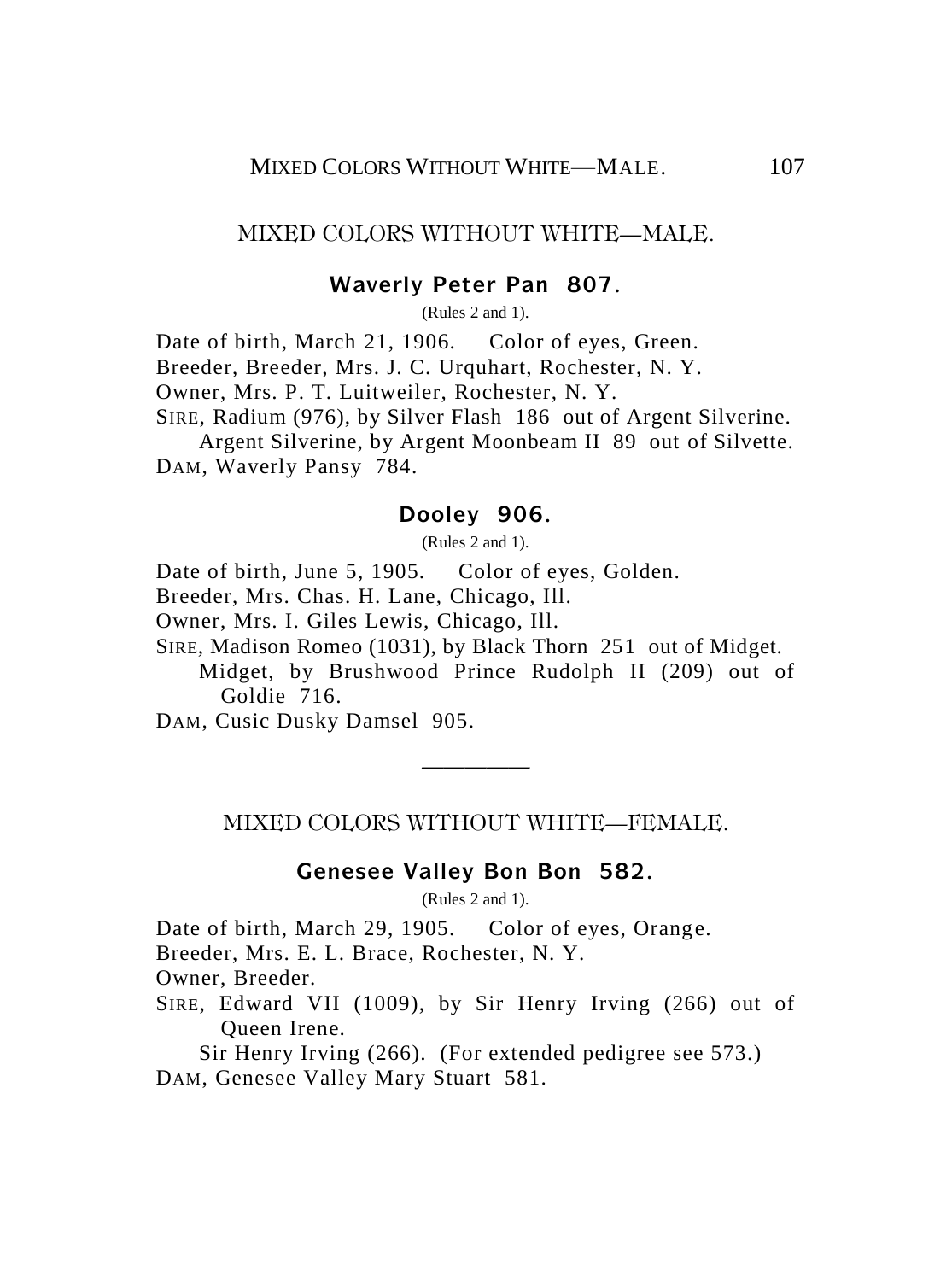## **Naila 631.**

(Rules 3 and 2).

Date of birth, March 10, 1903. Color of eyes, Amber. Breeder, Mrs. Frederick Story, Chicago, Ill. Owner, Mrs. Everett M. Davis, Chicago, Ill. SIRE, Hamish. (For extended pedigree see 282). DAM, Amphitrite (408). (For extended pedigree see 101.

#### **Queen Draggo 667.**

(Rule 1).

Date of birth, July 17, 1905. Color of eyes, Yellow. Breeder, Mrs. Joshua Speed, Grand Rapids, Mich. Owner, Breeder. SIRE, Rubric 653. DAM, Marie 664.

## **Downey 738.**

(Rule 9).

Date of birth, January 1, 1905. Color of eyes, Golden. Breeder, Mrs. Elma A. Burns, Boston, Mass. Owner, Breeder.

SIRE, Misty Boy, by Skip out of Floss.

Skip, by Frosty II out of Pearl.

Floss, by Don out of Sparkle.

DAM, Fluff, by Sultan out of Fez.

## **Waverly Pansy 784.**

(Rule 9).

Date of birth, April 27, 1904. Color of eyes, Yellow Breeder, Mrs. J. C. Urquhart, Rochester, N. Y. Owner, Breeder. SIRE, Titus, by Ben Hur out of Fuzzy Wuzzy. DAM, Waverly Phroso 783.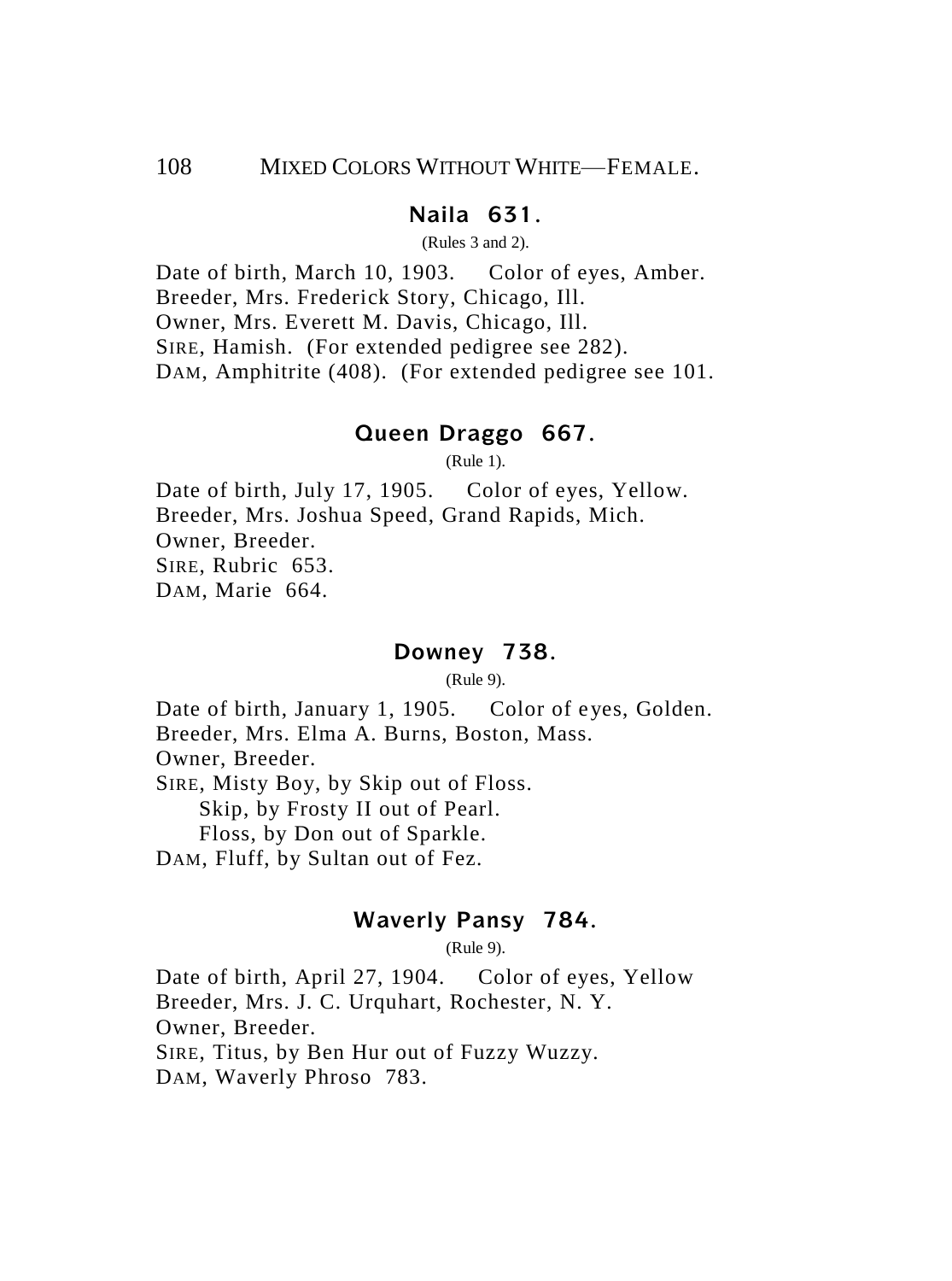## **Lady Periwinkle 806.**

(Rule 9).

Date of birth, June 30, 1905. Color of eyes, Yellow.

Breeder, Mrs. C. E. Dymont, Grand Rapids, Mich.

Owner, Mrs. A. S. Merritt, Grand Rapids, Mich.

SIRE, Donald, by Max out of Dot.

Max, by Patsy out of Dorothy.

Patsy, by Plutarch.

Dot, by Dictator I out of Star.

DAM, Katrina Puzz, by Hamish (C. C. R.) out of Thistledown.

Hamish (C. C. R.) (For extended pedigree see 282).

Thistledown, by Topaz II out of Sunflower.

Topaz II, by Blondie Diamond out of Little Red Riding Hood.

Sunflower, by Prince of Orange (332) out of Thistle.

Thistle, by General Grant out of Princess Margaret.

#### **Colonial Maid 847.**

(Rule 4).

Date of birth, 1905. Color of eyes, Orange.

Breeder, Mrs. Sarah W. Fiske, Auburndale, Mass.

Owner, Mrs. Harold MacGrath, Syracuse, N. Y.

SIRE, Buster Bright (880), by Ch. Kew Laddie (565) out of Lady Isabelle Torrington (566).

Ch. Kew Laddie (565). (For extended pedigree see 12).

Lady Isabelle Torrington (566). (For extended pedigree see 30).

DAM, Colonial Girl, by Ch. Osiris (915) out of Princess Goldie. Ch. Osiris. (For extended pedigree see 153).

Princess Goldie, by Ch. Robin (407) out of Lady Bobs.

Ch. Robin (407), by Persimmon out of Lady Bird.

Persimmon, by Billy out of Flirt.

Billy, by Brown Prince.

Lady Bird, by Prince Charlie out of Cleopatra.

Prince Charlie, by Tiger, out of Queen Elizabeth.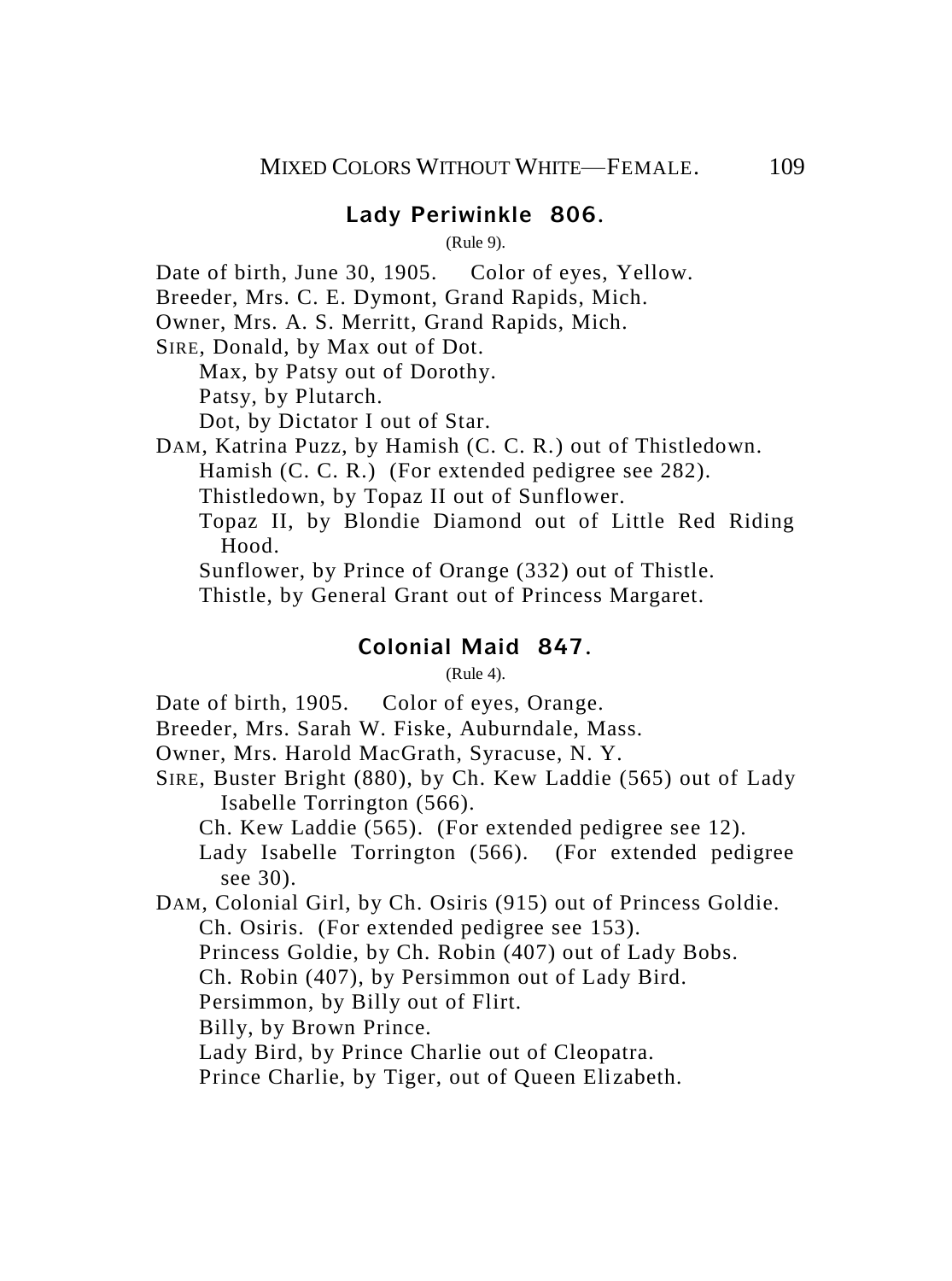## **Dolly Daydream 903.**

(Rule 1).

Date of birth, March 26, 1908. Color of eyes, Orange. Breeder, Mrs. Elbert E. Besse, Chicago, Ill. Owner, Breeder. SIRE, Englewood Bela 146. DAM, Ch. Bonnie Briar 307.

## **Lavina 909.**

(Rule 1).

Date of birth, October, 1907. Color of eyes, Yellow. Breeder, Mrs. Fred L. Kimmey, Morgan Park, Ill. Owner, Miss Anna Rice, Chicago, Ill. SIRE, General Jacqueminot 301. DAM, Columbia Colburn 308.

MIXED COLORS WITH WHITE—MALE.

—————

#### **King Goldemar 637.**

(Rule 9).

Date of birth, May 23, 1906. Color of eyes, Amber. Breeder, Mrs. C. H. Biggs, Kansas City, Mo. Owner, Breeder. SIRE, Buster Biggs (962), by Roscoe (118) out of Fluff. Roscoe (118), by Lord Elton II out of Rosalys II (133). Rosalys II (133), by Ch. The Beadle (125) out of Rosalys  $(105)$ The Beadle (125), by Glaucus. (For extended pedigree see 6). Rosalys (105), by Bluebeard out of Phiz. Phiz, by Silver Laddie. DAM, Beautina 636.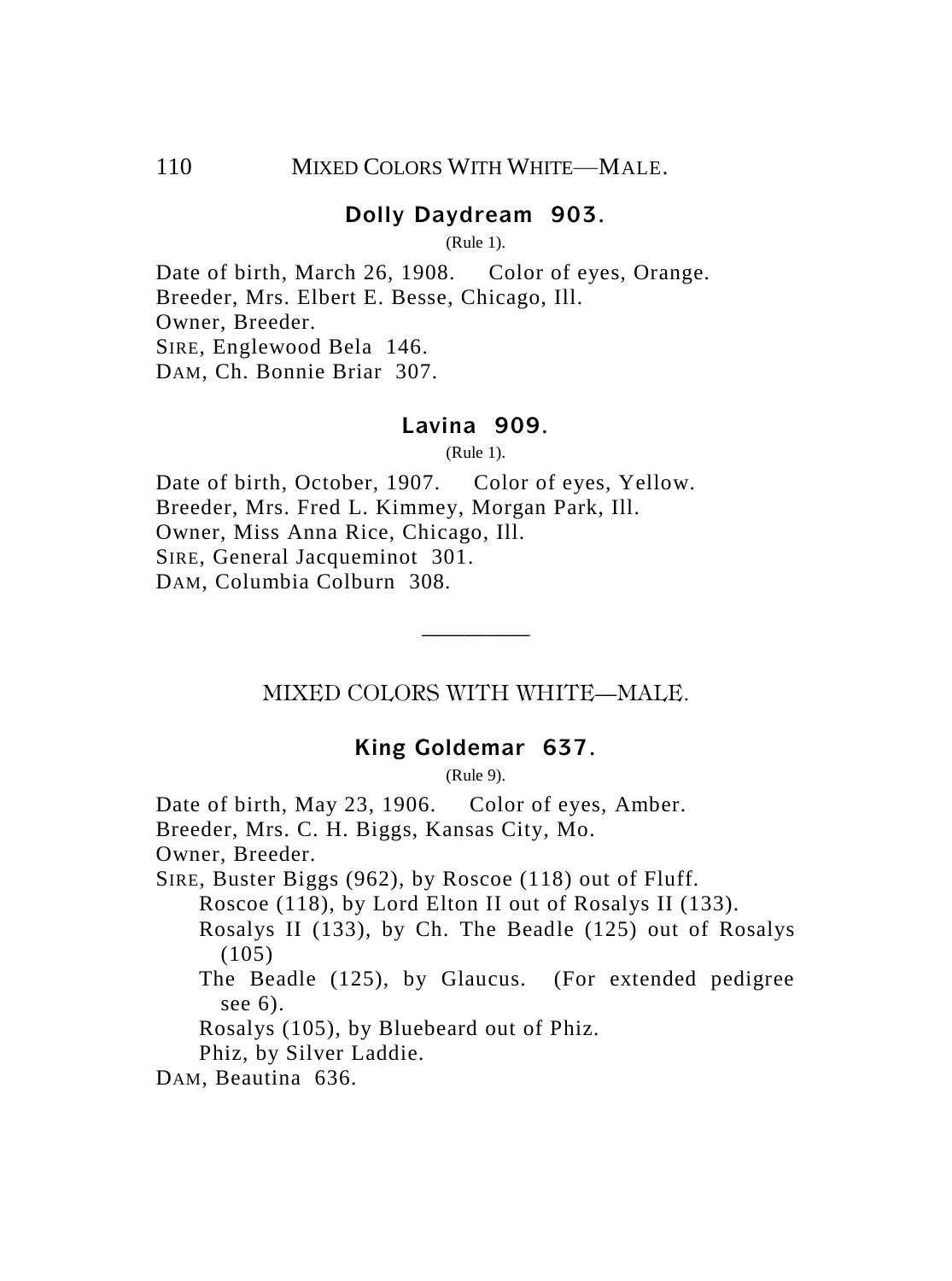## **Bobby Burns 748.**

(Rule 7).

Date of birth, February 7, 1905. Color of eyes, Yellow.

Breeder, Mrs. Elma A. Burns, Boston, Mass.

Owner, Mrs. Annie S. Greely, Dorchester, Mass.

SIRE, Smarty, by Don out of Queechi.

Don, by King George I out of Queechi.

Queechi, by Pet out of Lady.

DAM, Buttercup 742.

#### **Paul Revere 764.**

(Rule 9).

Date of birth, February 18, 1908. Color of eyes, Copper.

Breeder, Mrs. J. B. Smith, Cleveland, O.

Owner, Breeder.

SIRE, Nibble, by Cusic Red Arthur (368) out of Lady Vernon. Red Arthur (368), by Prince Rupert (144) out of Golden (366).

Prince Rupert (144), by Rex out of Fannie.

Fanny, by Lord Ruff out of Marie Antoinette.

Golden (366), by George out of Goozie.

DAM, Zephyr, by Zephyr out of Beauty.

————— MIXED COLORS WITH WHITE—FEMALE.

#### **Peggie 574.**

(Rule 9).

Date of birth, April 1, 1906. Color of eyes, Orange.

Breeder, Frank Durfee, Travers City, Mich.

Owner, Mrs. J. West, Kewanee, Ill.

SIRE, Teddy Dee 389.

DAM, Litte Nell, by Teddy Dee 389 out of Cloe.

Cloe, by Pompey out of Dorothy.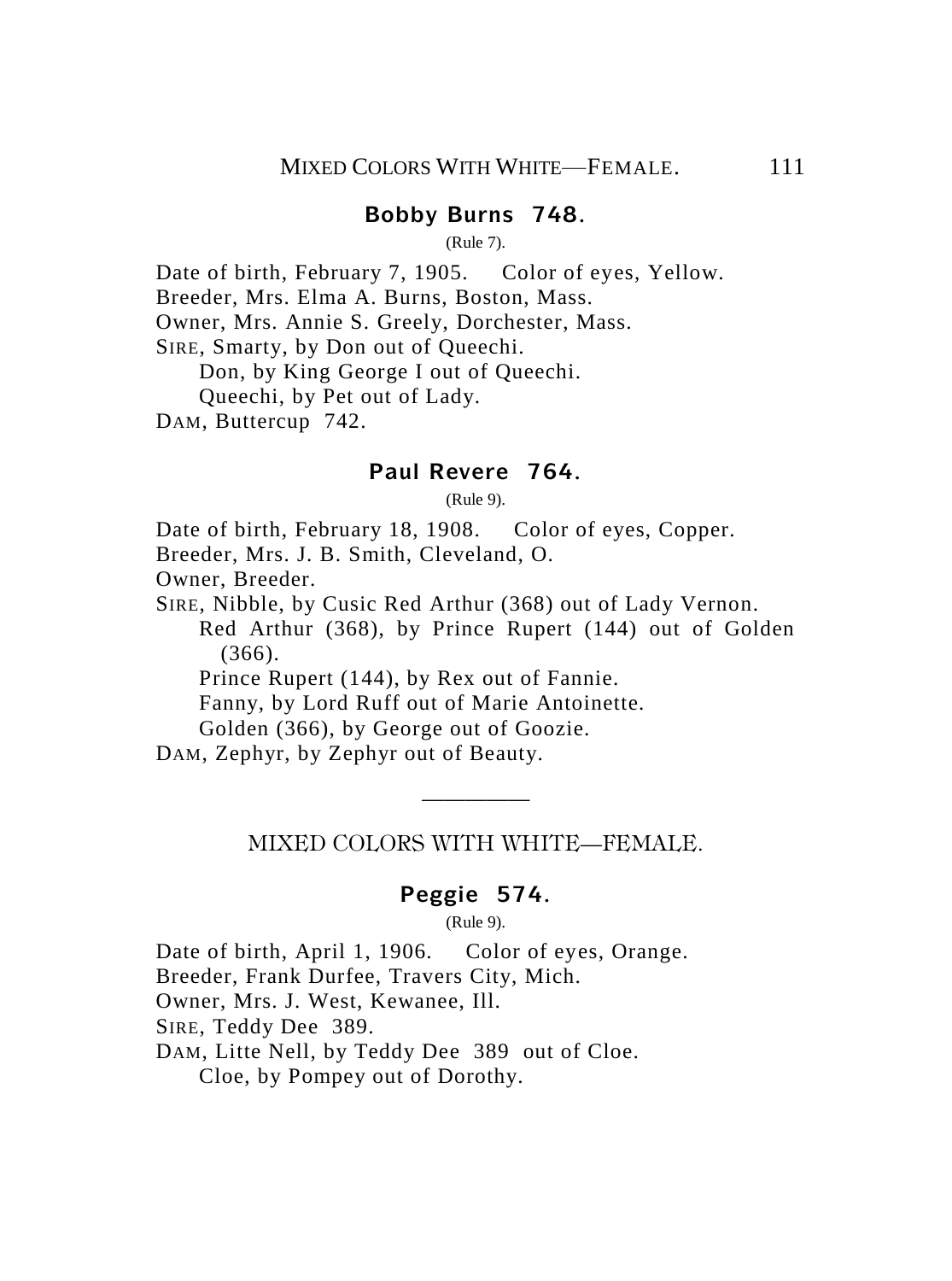#### **Columbine Lady Juliette 583.**

(Rule 9).

Date of birth, March 4, 1905. Color of eyes, Green.

Breeder, not given.

Owner, Mrs. Lillian Davidson, Denver Colo.

SIRE, Sir Fritz 432.

DAM, Jolie, by Lord Elton III out of Betty Bumble.

Lord Elton III, by Prairie Rose Roscoe (118) out of Prairie Rose Nixoline (205).

Betty Bumble, by Buff Prince of Orange out of Brownie.

Buff Prince of Orange, by Royal Norton (for extended pedigree see 152) out of Fluff.

Brownie, by Muff out of Roxy.

## **Zuleika 635.**

(Rule 9).

Date of birth, September 15, 1906. Color of eyes, Orange. Breeder, Marie Louise Marks, Chicago, Ill. Owner, Breeder.

SIRE, Madison Major Independence 25.

DAM, Mouzie, by Zu Zu out of Persia.

## **Beautina 636.**

(Rule 9).

Date of birth, June 5, 1901. Color of eyes, Greenish Yellow. Breeder, Mrs. Leland Norton, Chicago, Ill. Owner, Mrs. C. H. Biggs, Kansas City, Mo.

SIRE, Senator, by Zoo Zoo out of Persian Queen.

DAM, Bangalore, by Bagdad.

Bagdad, by Torji out of Wau Wau.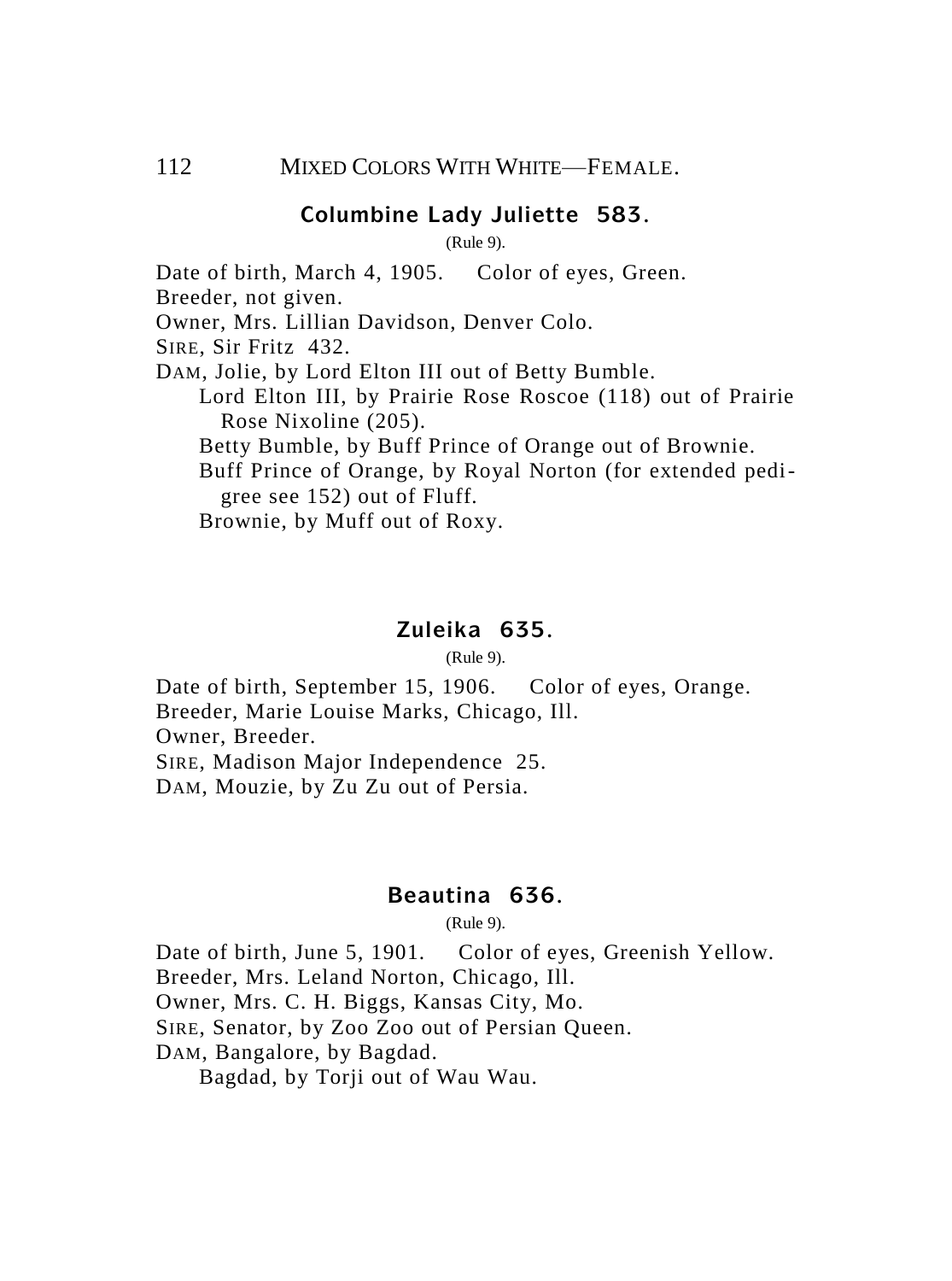## **Lady Betty Reineke 672.**

(Rule 1).

Date of birth, April 9, 1907. Color of eyes, Brown. Breeder, Miss Cornelia Topping, Kansas City, Mo. Owner, Miss Blanche Reineke, Kansas City Mo. SIRE, The Red Knight 670. DAM, Pansy Blossom 525.

#### **Miss Kittens 675.**

(Rule 9).

Date of birth, July, 1907. Color of eyes, Orange.

Breeder, Mrs. McGraw, Chicago, Ill.

Owner, Mrs. Anna Caskey, Chicago, Ill.

SIRE, Billy Higgins II, by Billy Higgins out of Queen Jose phine (301).

Billy Higgins, by Gordon McLain (225) out of Red Bird (302).

Queen Josephine (302), by Napoleon out of Josephine.

DAM, Miss Wiggs, by Rufus (690) out of Copper Queen.

Copper Queen, by Brass Buttons out of Neta.

Brass Buttons, by Gold Buttons out of Cinnamon.

Neta, by Perlie out of Columbine.

### **Princess Aurelia 681.**

 $(Rul_2 9)$ .

Date of birth, April 8, 1907. Color of eyes, Orange. Breeder, Charlotte E. Spalding, Chicago, Ill. Owner, Breeder. SIRE, General Togo 468. DAM, Lady Teazle.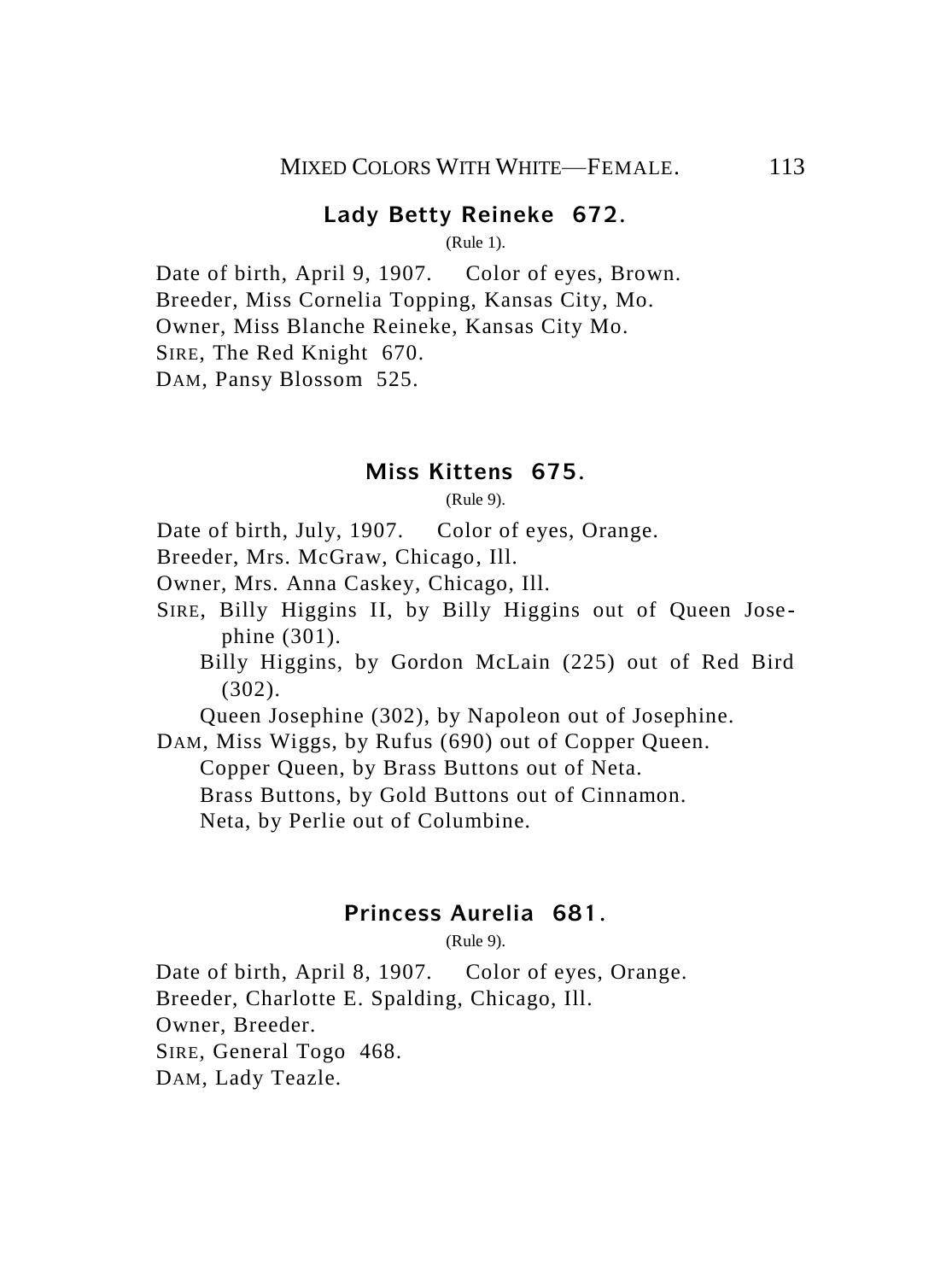## 114 MIXED COLORS WITH WHITE—FEMALE.

## **Cusic Twinkle 684.**

(Rule 1).

Date of birth, not given. Color of eyes, Green. Breeder, H. W. Dickinson, Coldwater, Mich. Owner, Mrs. W. M. Chapman, Romeo, Mich. SIRE, Beauty of Sunnyholme 304. DAM, Harriet 677.

#### **Queen Olga 688.**

(Rule 9).

Date of birth, May 14, 1905. Color of eyes, Orange. Breeder, Mrs. J. W. Harvey, Denver, Colo. Owner, Eva A. Hook, Denver, Colo. SIRE, Togo, by Jacques out of Pickanninny. Jacques, by Royal Norton out of Midget. Pickanninny, by Swampscott (222) out of Quille. Royal Norton. (For extended pedigree see 1). DAM, Lady Katharine 687.

#### **Mrs. Pat Campbell 703.**

(Rule 9).

Date of birth, 1901. Color of eyes, Yellow. Breeder, not given. Owner, Mrs. Shannon D. Smith, Kansas City, Mo. SIRE, not given. DAM, not given.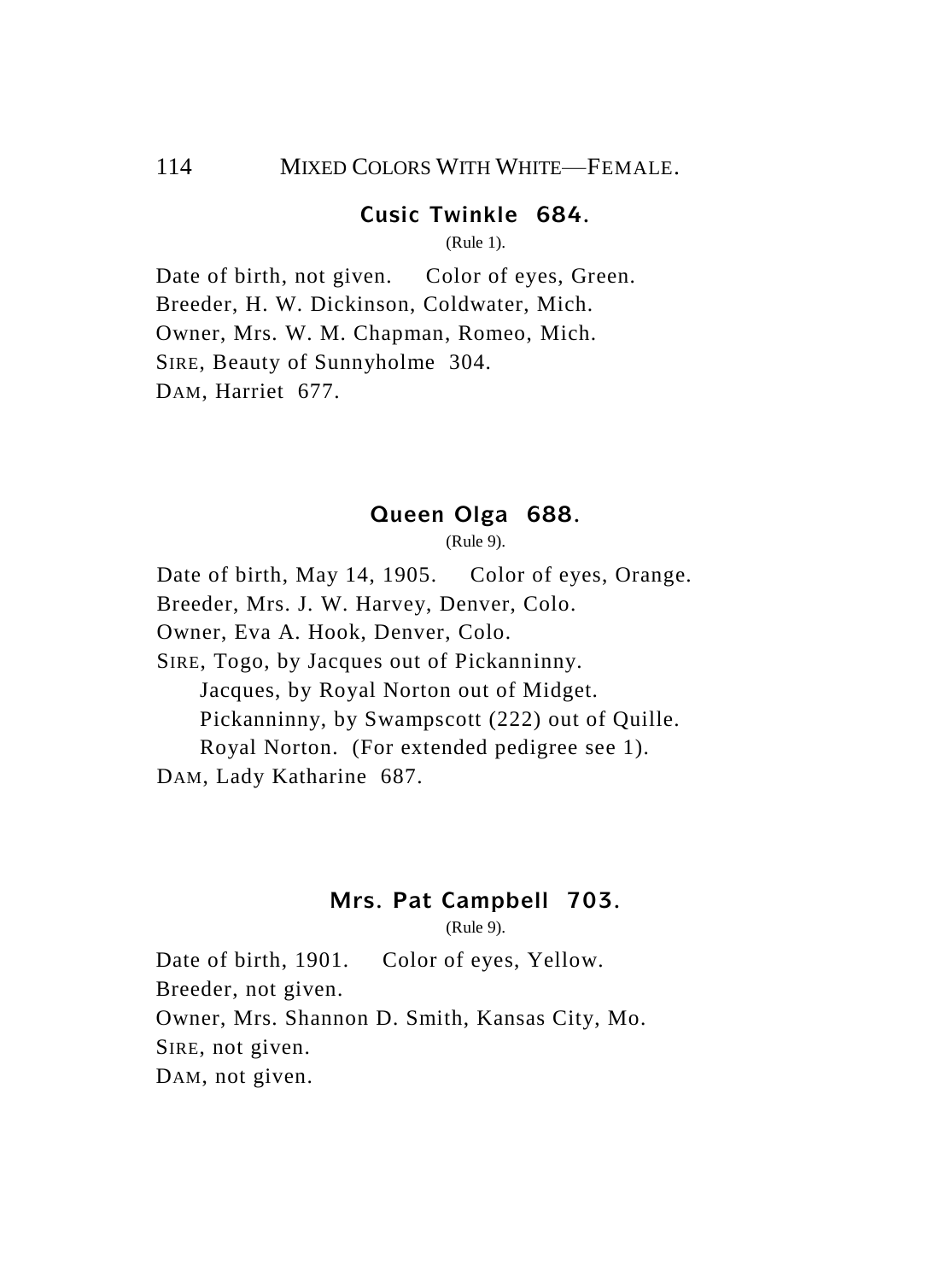#### **Queen Delight 726.**

(Rules 2 and 1).

Date of birth, April 25, 1905. Color of eyes, Copper. Breeder, Mrs. K. S. Riser, Grand Rapids, Mich. Owner, Breeder. SIRE, Donald (792), by Max out of Dot. Max, by Patsy out of Dorothy. Patsy, by Plutarch. Dot, by Dictator I out of Star. DAM, Queen Draggo 667.

#### **Miss Muffit 747.**

(Rule 9).

Date of birth, April 1, 1906. Color of eyes, Golden. Breeder, Mrs. Elma A. Burns, Boston, Mass. Owner, Breeder. SIRE, Smarty, by Don out of Queechi.

Don, by King George I out of Queenie. Queechi, by Pet out of Lady.

DAM, Carrot, by Humbug out of Fluff. Humbug, by Moxie out of Venus. Fluff, by Sultan out of Fez.

#### **Lady Eulalia 766.**

(Rule 9).

Date of birth, October 30, 1905. Color of eyes, Green.

Breeder, Miss Lucy B. Salter, Cambridge, Mass.

Owner, Miss May E. Plumer.

SIRE, Sylvia's Jose (Sammy), by Joe Donovan out of Sylvia.

Joe Donovan, by Smerdis (130) out of Puritan's Daughter. Sylvia, by Musjah out of Persia.

Persia, by Silver King Jr. out of Brunette.

DAM, Lady Bettine, by Rufus out of Zuileikha.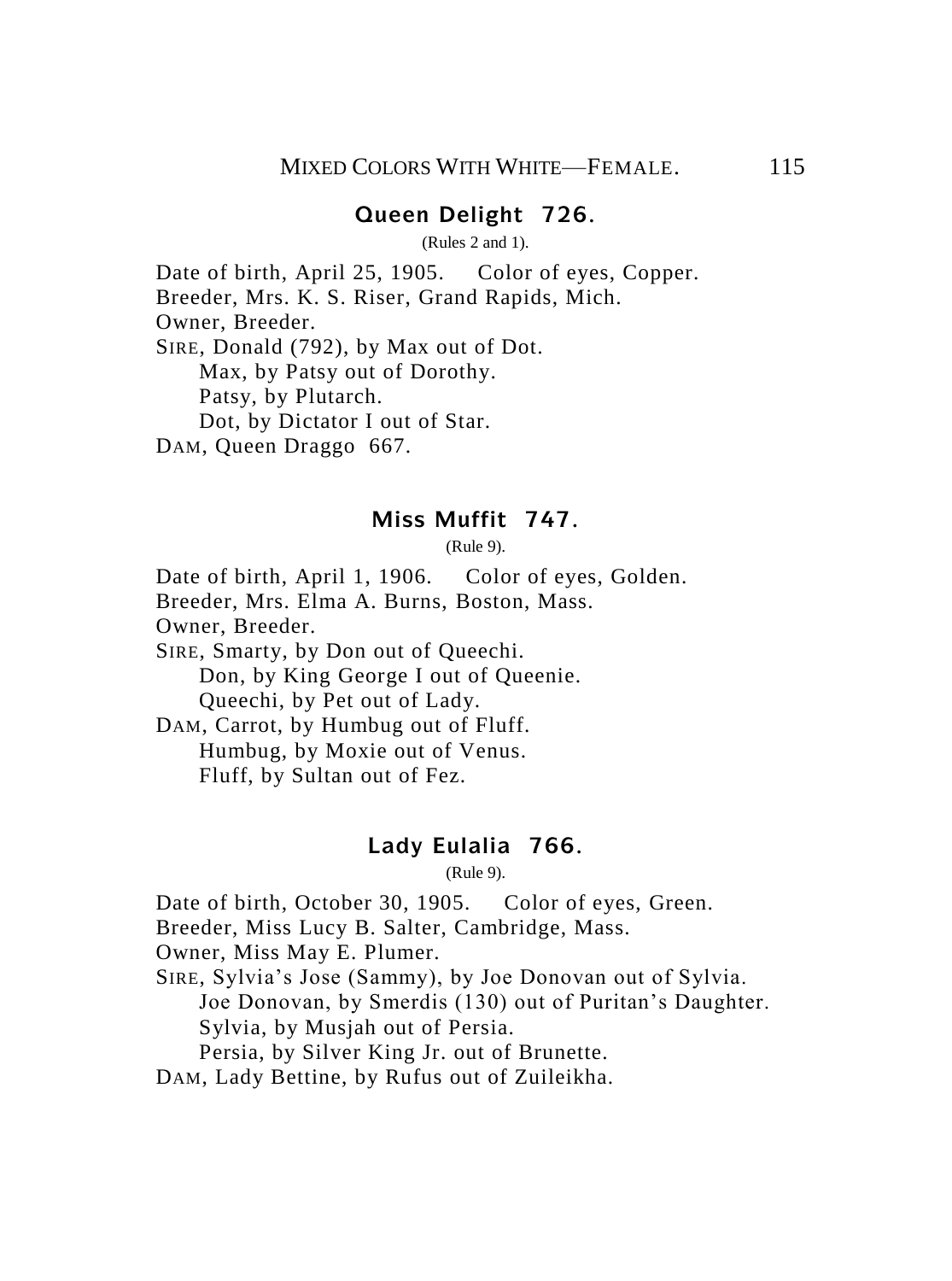## **Waverly Phroso 783.**

(Rule 9).

Date of birth, February, 1903. Color of eyes, Orange. Breeder, Mrs. J. C. Urquhart, Rochester, N. Y. Owner, Breeder. SIRE, Bumble. DAM, Bee.

#### **Lady White Sox 805.**

(Rule 9).

Date of birth, 1906. Color of eyes, Yellow. Breeder, Mrs. Mary Ranlett, Rockland, Me. Owner, Mrs. S. E. Huntsberger, Chicago, Ill. SIRE, Ranlett's Dannie, by Sweet Face out of Oh My Girl. DAM, Ranlett's Beauty, by Mugg out of Ruffles.

#### **Fuzzy Walker 823.**

(Rule 9).

Date of birth, not given. Color of eyes, Green. Breeder, George Wade, Maryville, Mo. Owner, Mrs. Thos. Walker, Denver, Colo. SIRE, Shagg, by White Hussar 886 out of Lakeview Baby (214). DAM, Susie, by Boy out of Hildegarde.

#### **Swastika Venus 866.**

(Rule 2).

Date of birth, 1903. Color of eyes, Orange.

Breeder, Mrs. C. H. Stone, Chicago, Ill.

Owner, Mrs. E. B. Keen, Chicago, Ill.

SIRE, Prince of Persia (425).

DAM, Minerva (734), by Royal Norton out of Clytie. Royal Norton, by Dixie out of Chiffon. Chiffon, by Taffy out of Caprice (207). Dixie, out of Bessie.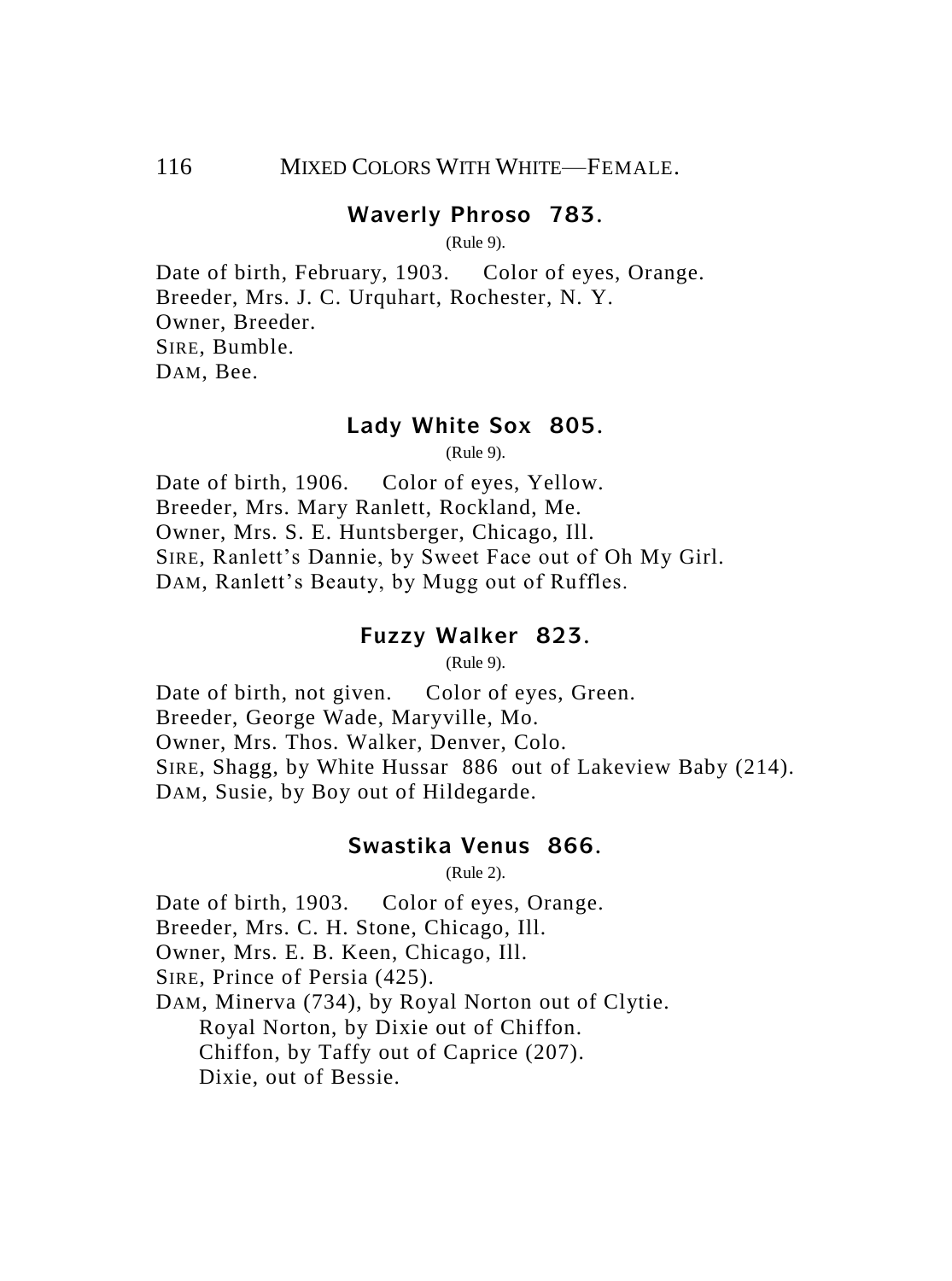SHORTHAIR
117

#### WHITE—MALE.

### **Kombo 793.**

(Rule 9).

Date of birth, April, 1904. Color of eyes, Blue. Breeder, Mrs. F. Y. Mathis, Noroton Heights, Conn. Owner, Miss J. R. Cathcart, Oradell, N. J. SIRE, Jumbo. DAM, Pearl, by White Tom out of Lady Pearl.

BLACK—FEMALE.

—————

## **Lady Ann 612.**

(Rule 8).

Date of birth, 1904. Color of eyes, Orange. Breeder, unknown. Owner, Miss J. R. Cathcart, Oradell, N. J. SIRE, unknown. DAM, unknown.

BLUE—FEMALE.

—————

## **Imp. Speedwell of Bath 706.**

(Rule 3).

Date of birth, not given. Color of eyes, Yellow. Breeder, Mrs. Bailey, England. Owner, Miss J. R. Cathcart, Oradell, N. J. SIRE, The Muscovite, by Peter the Great 235 out of Bebe I. Bebe I, by Michael out of Olga. DAM, Madre Mia.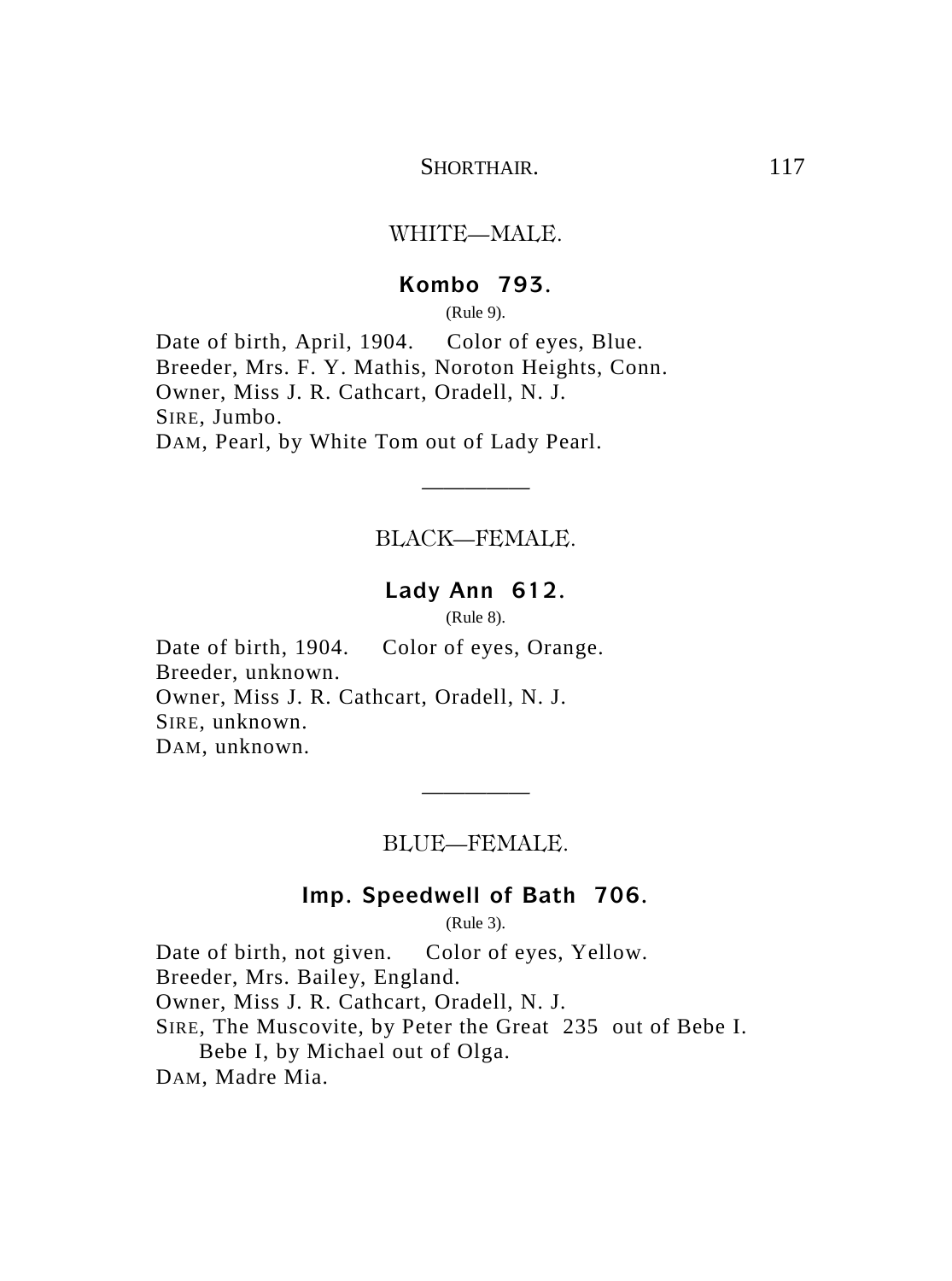## 118 SHORTHAIR

## **Seneca Fiametta 791.**

(Rule 9).

Date of birth, not given. Color of eyes, Orange. Breeder, Black Short haired Cattery, Oradell, N. J. Owner, Mrs. Mary S. Sage, Rochester, N. Y. SIRE, Jumbo. DAM, Mary.

## **Narka 792.**

(Rule 1).

Date of birth, July 2, 1907. Color of eyes, Orange. Breeder, Mrs. Mary S. Sage, Rochester, N. Y. Owner, Miss J. R. Cathcart, Oradell, N. J. SIRE, Peterkin 110. DAM, Seneca Fiametta 791.

## **Mouse 794**

(Rule 9).

Date of birth, 1900. Color of eyes, Orange. Breeder, Mrs. J. R. Cathcart, Oradell, N. J. Owner, Breeder. SIRE, not given. DAM, not given.

> ————— SILVER TABBY—FEMALE.

## **Genesee Valley Jane 913**

(Rule 1).

Date of birth, April 14, 1908. Color of eyes, Greenish Hazel. Breeder, Miss J. R. Cathcart, Oradell, N. J. Owner, Mrs. E. L. Brace, Rochester, N. Y. SIRE, Silver Stripes 424. DAM, Ch. Dame Fortuna II 501.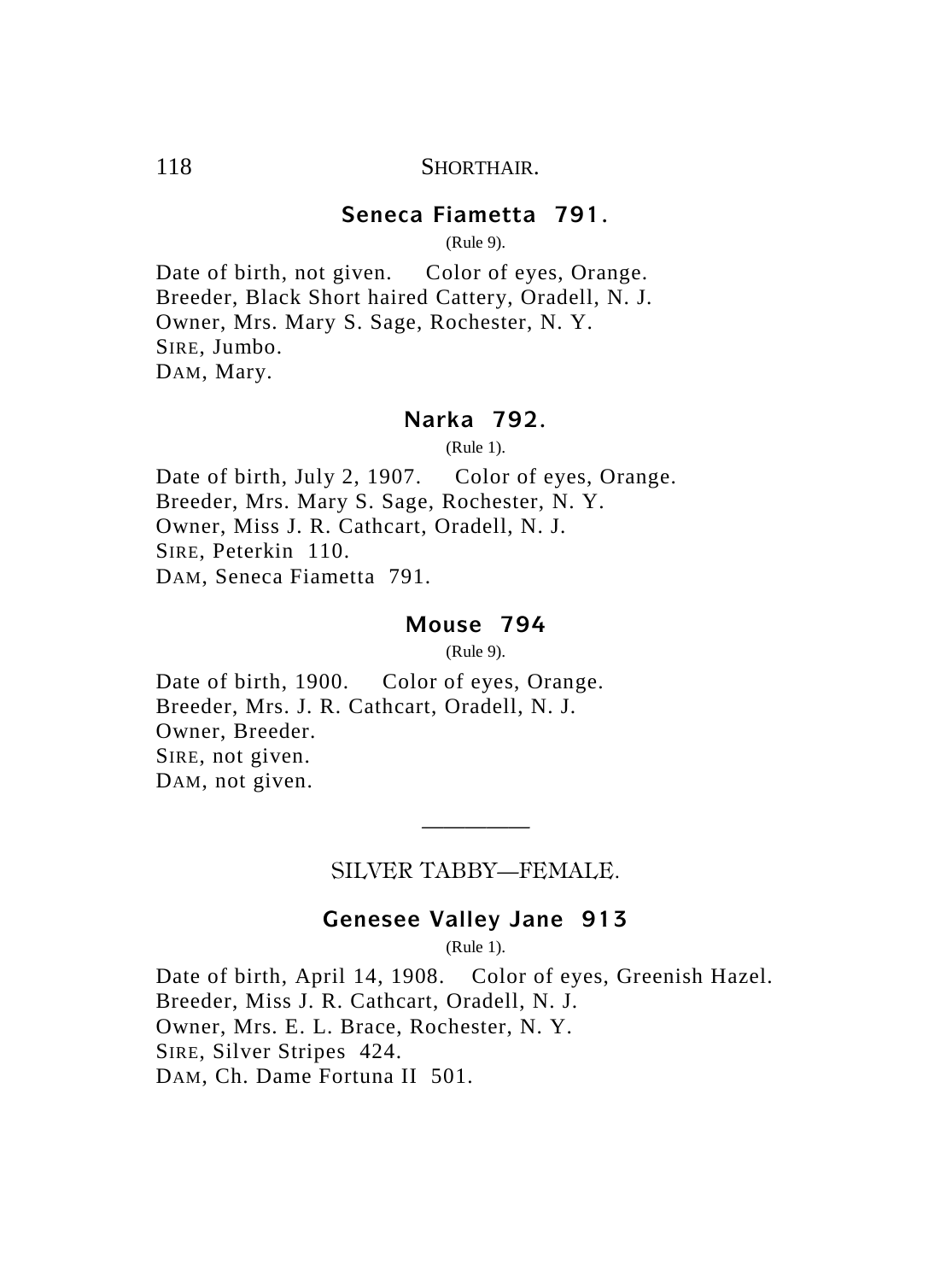## SHORTHAIR. 119

#### ABYSSINIAN—MALE.

#### **Imp. Pepper 707.**

(Rule 3).

Date of birth, October 25, 1907. Breeder, Mrs. C. C. Cox, England. Owner, Miss J. R. Cathcart, Oradell, N. J. SIRE, Aluminium [4463], by Rocksbow out of Ras Kasor [4501]. DAM, Aleba.

## **Imp. Aluminium II 709.**

(Rule 3).

Date of birth, September 2, 1907. Breeder, Mrs. C. C. Cox, England. Owner, Miss J. R. Cathcart, Oradell, N. J. SIRE, Aluminium [4463], by Rocksbow out of Ras Kasor [4501]. DAM, Fancy Free [4934].

#### ABYSSINIAN—FEMALE.

—————

#### **Imp. Salt 711.**

(Rule 3).

Date of birth, October 25, 1907. Breeder, Mrs. C. C. Cox, England. Owner, Miss J. R. Cathcart, Oradell, N. J. SIRE, Aluminium [4463], by Rocksbow out of Ras Kasor [4501]. DAM, Aleba.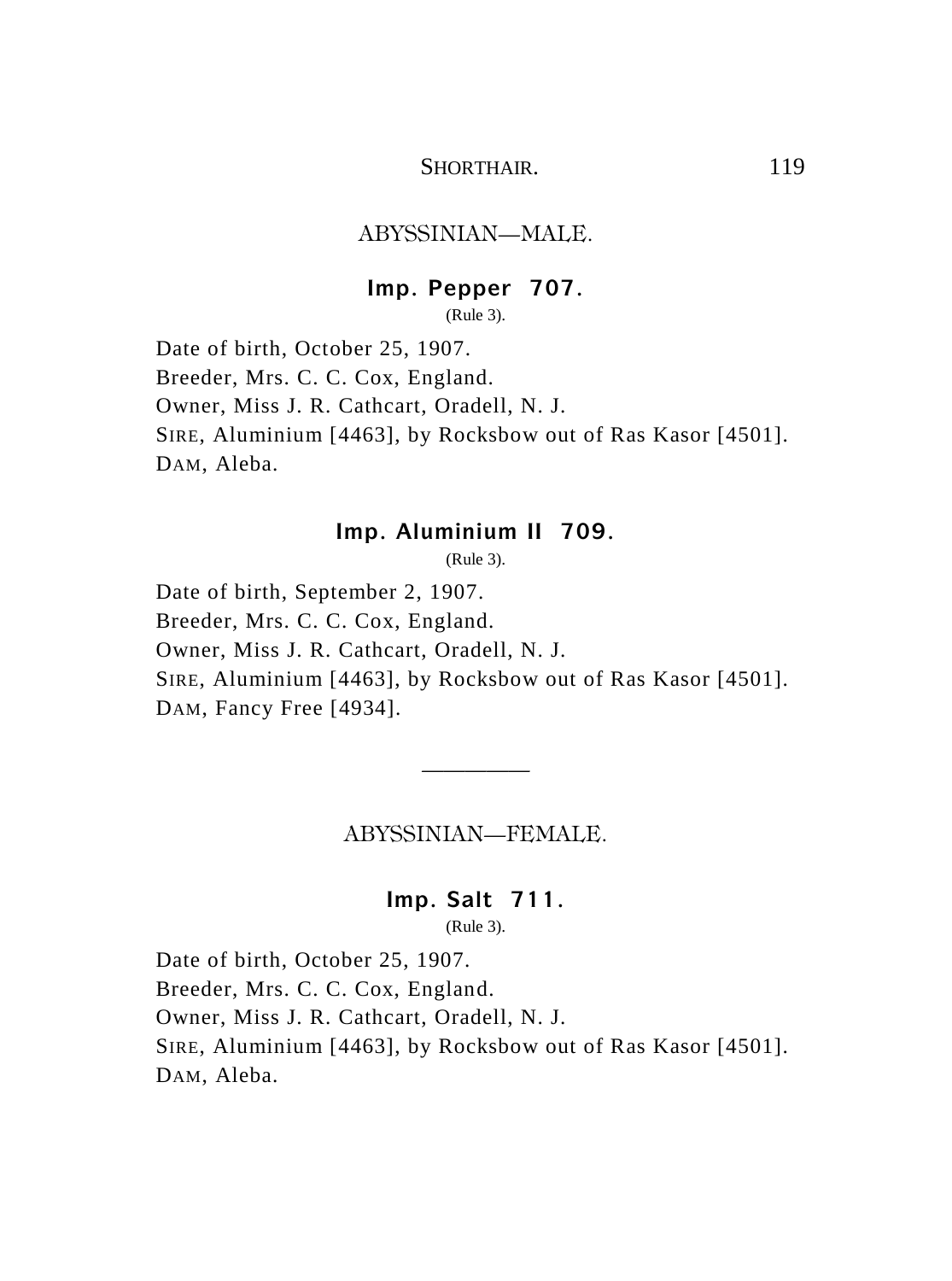## 120 SHORTHAIR

## **Imp. Brunette 712.**

(Rule 3).

Date of birth, September 2, 1907. Breeder, Mrs. C. C. Cox, England. Owner, Miss J. R. Cathcart, Oradell, N. J. SIRE, Aluminium [4463], by Rocksbow out of Ras Kasor [4501]. DAM, Fancy Free [4934].

SIAMESE—MALE.

—————

## **Imp. Siam de Paris 790.**

(Rule 6).

Date of birth, not given. Color of eyes, Blue. Breeder, not given. Owner, Mrs. J. R. Cathcart, Oradell, N. J. SIRE, not given. DAM, not given.

## **Romeo Siam 816.**

(Rule 9).

Date of birth, not given. Color of eyes, Blue. Breeder, Mrs. L. A. Swift, Lake Forest, Ill. Owner, Mrs. H. G. Dykhouse, Grand Rapids, Mich. SIRE, Imported Siamese. DAM, Imported Siamese.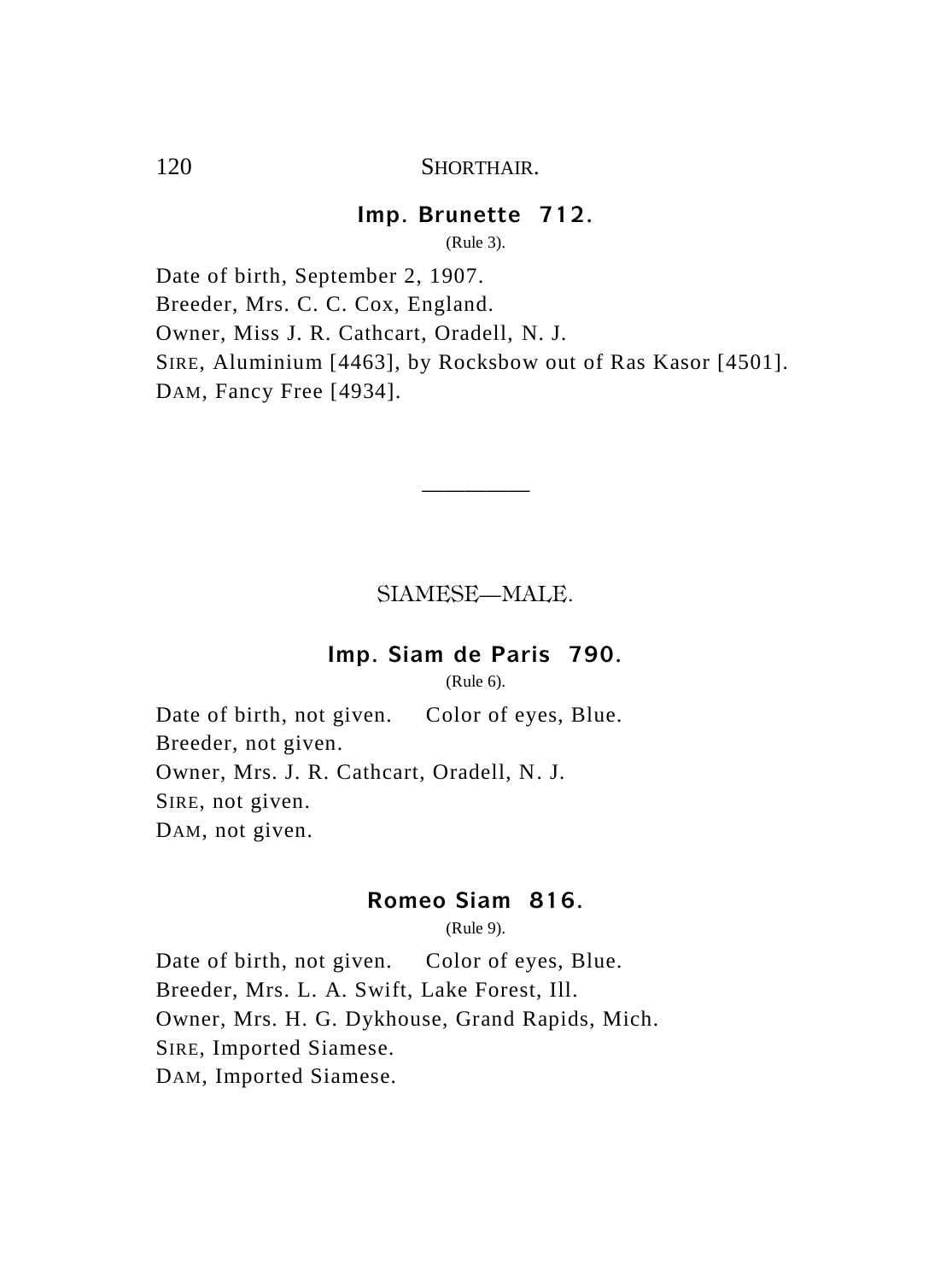### SHORTHAIR
121

#### SIAMESE—FEMALE.

#### **Romeo Soubrette 881.**

(Rule 1).

Date of birth, April 30, 1908. Color of eyes, Blue. Breeder, Mrs. H. G. Dykhouse, Grand Rapids, Mich. Owner, Breeder. SIRE, Romeo Siam 816. DAM, Romeo Ananda 450.

RUSSIAN—FEMALE.

—————

## **Imp. Chita 620.** [D5503].

(Rule 3).

Date of birth, May 19, 1907. Color of eyes, Yellow. Breeder, Miss J. R. Cathcart, Oradell, N. J. Owner, Breeder. SIRE, Prince of Bath, by Acton Warrior 231 out of Acton Queen. DAM, Bellina of Bath 236.

## **Sacha 700.**

(Rule 1).

Date of birth, not given. Color of eyes, Orange. Breeder, Miss Cathcart, Paris, France. Owner, Miss J. R. Cathcart, Oradell, N. J. SIRE, Peter the Great 235. DAM, Olivette 230.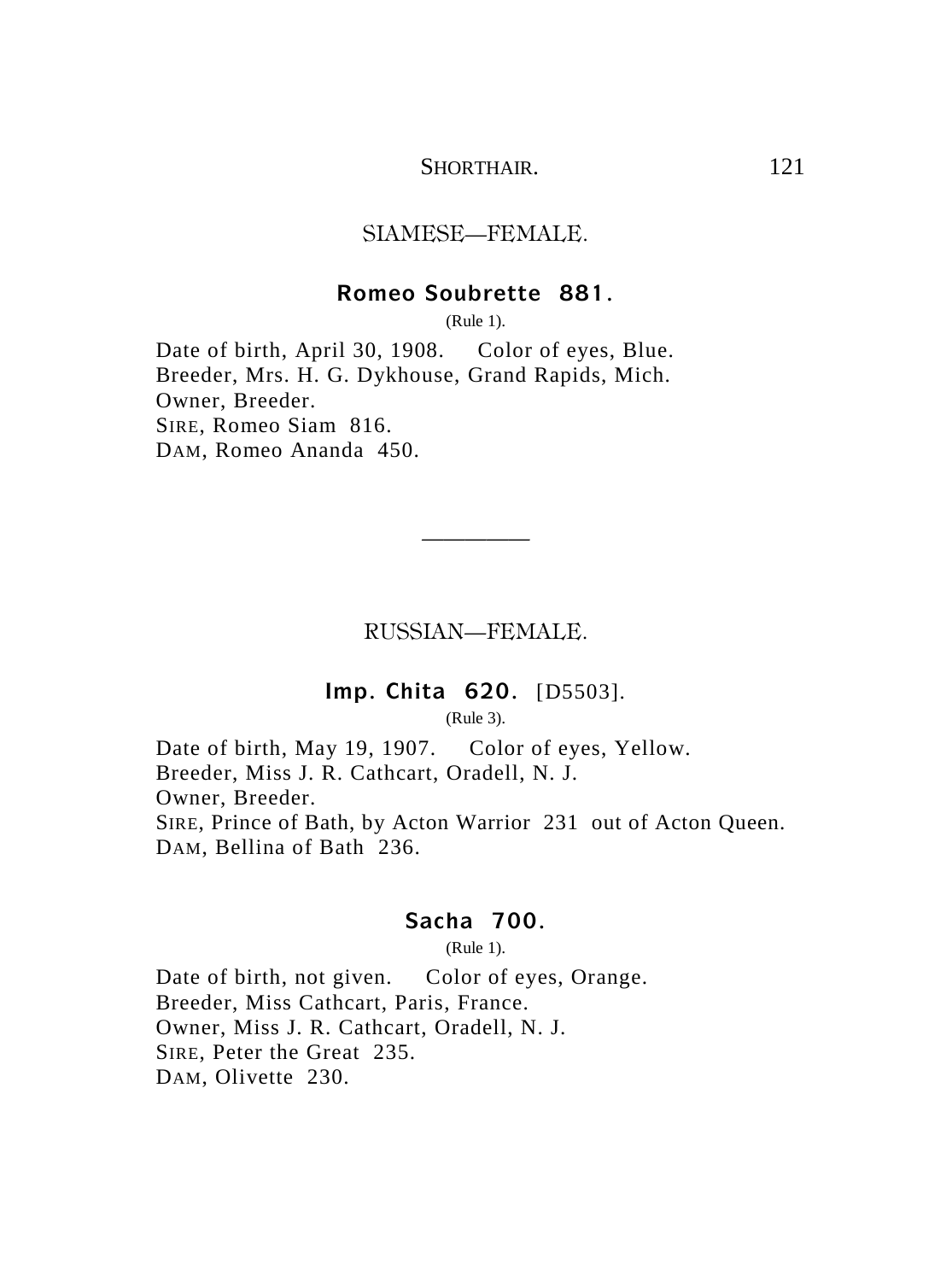## 122 SHORTHAIR.

# **Imp. Blenka 710.**

(Rule 3).

Date of birth, August 5, 1906. Color of eyes, Yellow. Breeder, Mrs. Jackson, England.

Owner, Miss J. R. Cathcart, Oradell, N. J.

SIRE, Beau, by Prince of Bath out of Bluet.

Prince of Bath, by Acton Warrior out of Queen. DAM, Boris.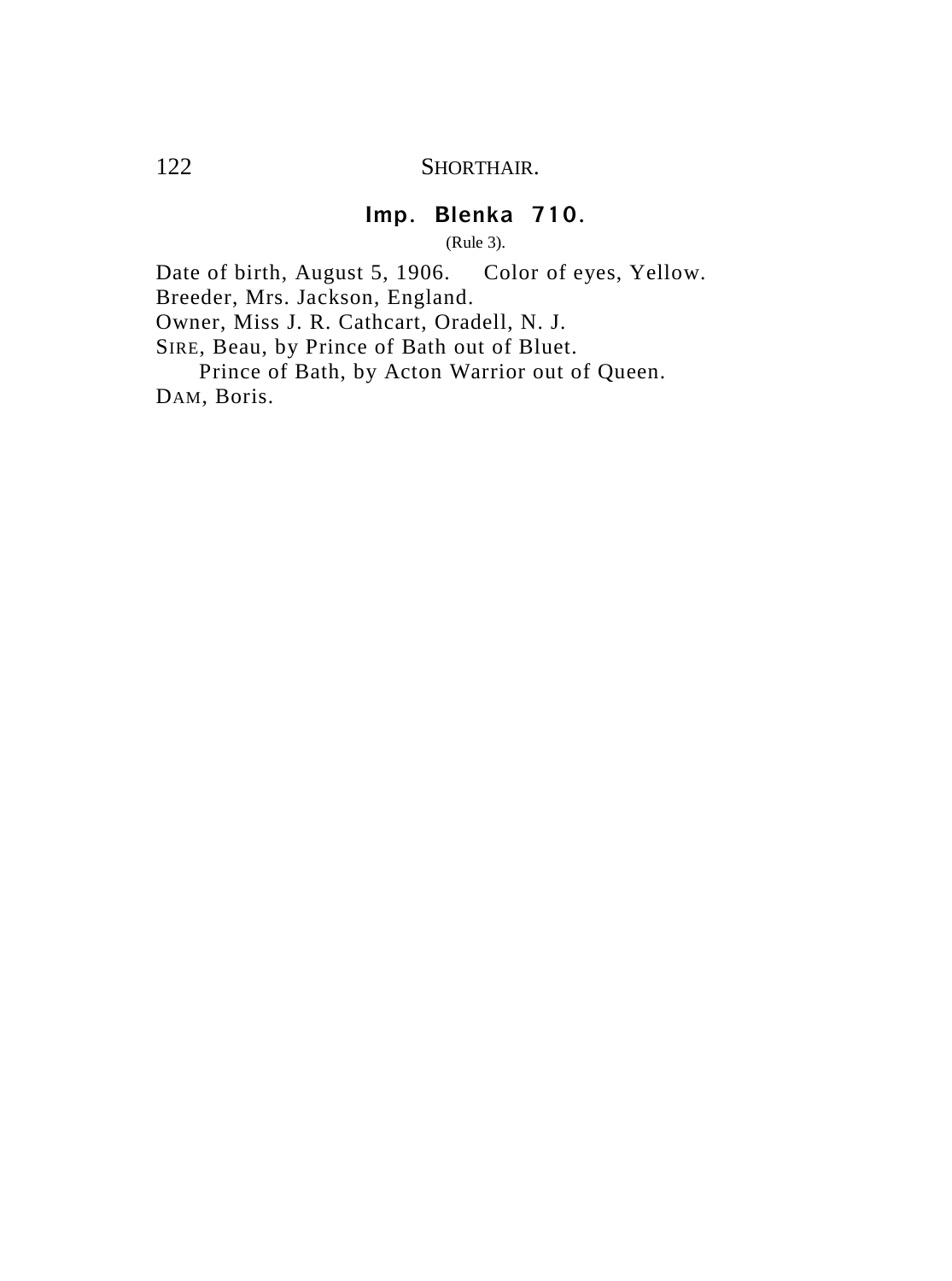# CHANGE OF OWNERSHIP.

————— **Windsor Delaware 261.**

(Formerly Bluecoat Delaware).

(Rule 1).

Date of birth, February 23, 1905. Color of eyes, Orange. Breeder, Mrs. L. H. Bixby, St. Louis, Mo. Owner, Mrs. B. E. Weaver, San Francisco, Cal. SIRE, Albert Edward 188. DAM, Regal Andromeda 259.

#### **Friar Tuck 496.**

(Rules 2 and 1).

Date of birth, May 24, 1907. Color of eyes, Green. Breeder, Mrs. F. S. Withington, Des Moines, Ia. Owner, Miriam LeCompte, Des Moines, Ia. SIRE, Hawthorne (677). DAM, Tortia 388.

## **Briarthorn 449.**

(Rules 2 and 1).

Date of birth, March 24, 1906. Color of eyes, Yellow.

Breeder, Mrs. Elbert E. Besse, Chicago, Ill.

Owner, Mrs. Chas. G. Snow, Chicago, Ill.

SIRE, Ch. Madison Kew Laddie (565). (For extended pedigree see 12).

DAM, Ch. Bonnie Briar 307.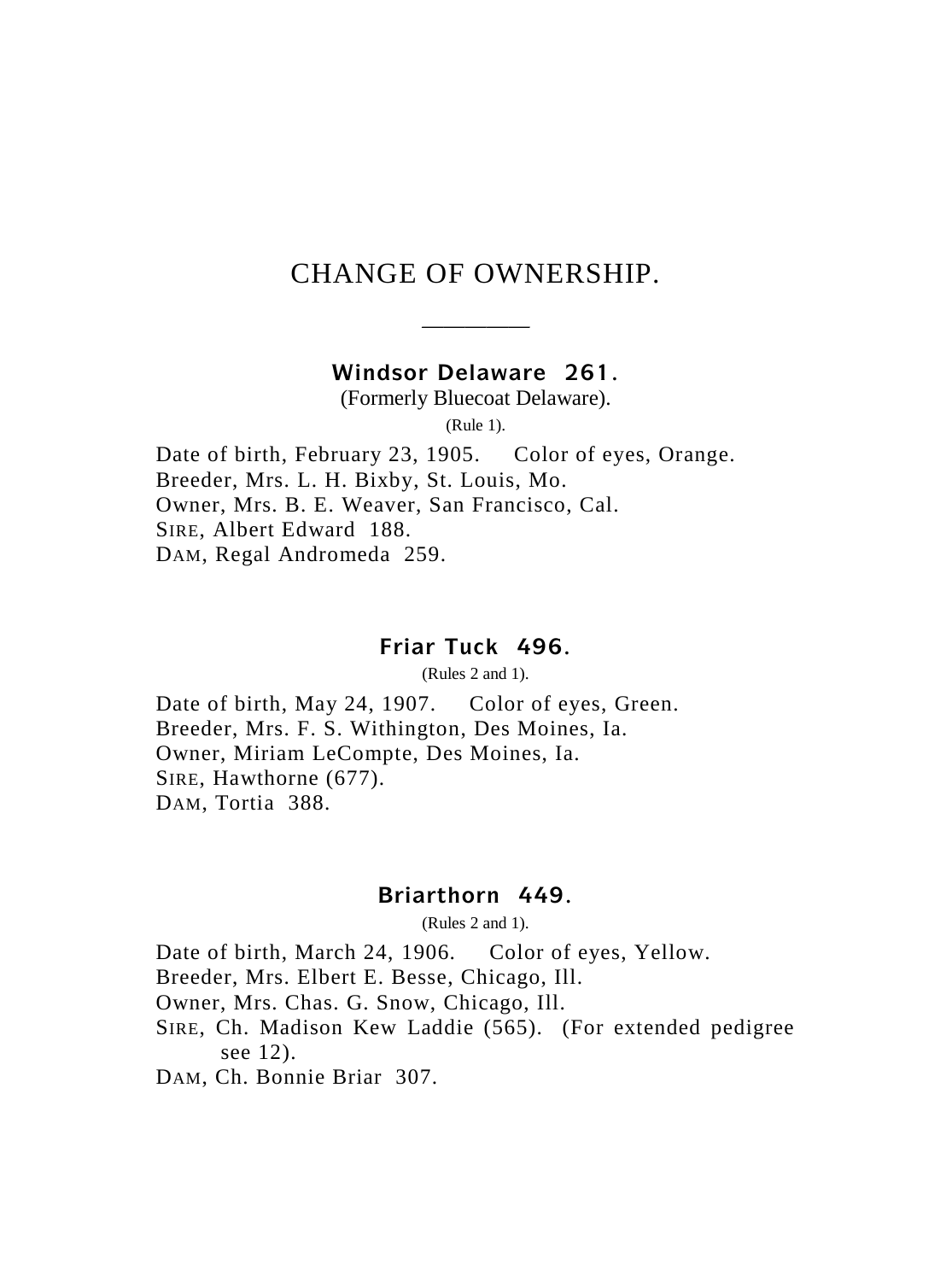#### 124 CHANGE OF OWNERSHIP

#### **Kai Kosru Dukelily 560.**

(Formerly Dukelily.) (Rule 1).

Date of birth, September 6, 1907. Color of eyes, Orange. Breeder, Mrs. Clinton Locke, Chicago, Ill. Owner, Miss Sue Breese, Morrisonville, Ill. SIRE, White Duke I 407. DAM, Lily White I 408.

## **Swastika Czarina Gwynne 189.**

(Formerly Lockehaven Czarina Gwynne.)

(Rules 2 and 1).

Date of birth, September, 1905. Color of eyes, one Blue, one Amber. Breeder, Mrs. Clinton Locke, Chicago, Ill.

Owner, Mrs. E. Bartlett Keen, Chicago, Ill.

SIRE, White Tsar II (1022).

DAM, Lockhaven Wendella III 11.

## **Swastika Snuff 448.**

(Rule 1).

Date of birth, not given. Breeder, Mrs. M. E. Turner, Chicago, Ill. Owner, Mrs. E. Bartlett Keen, Chicago, Ill. SIRE, Red Ruff 101. DAM, Duchess 427.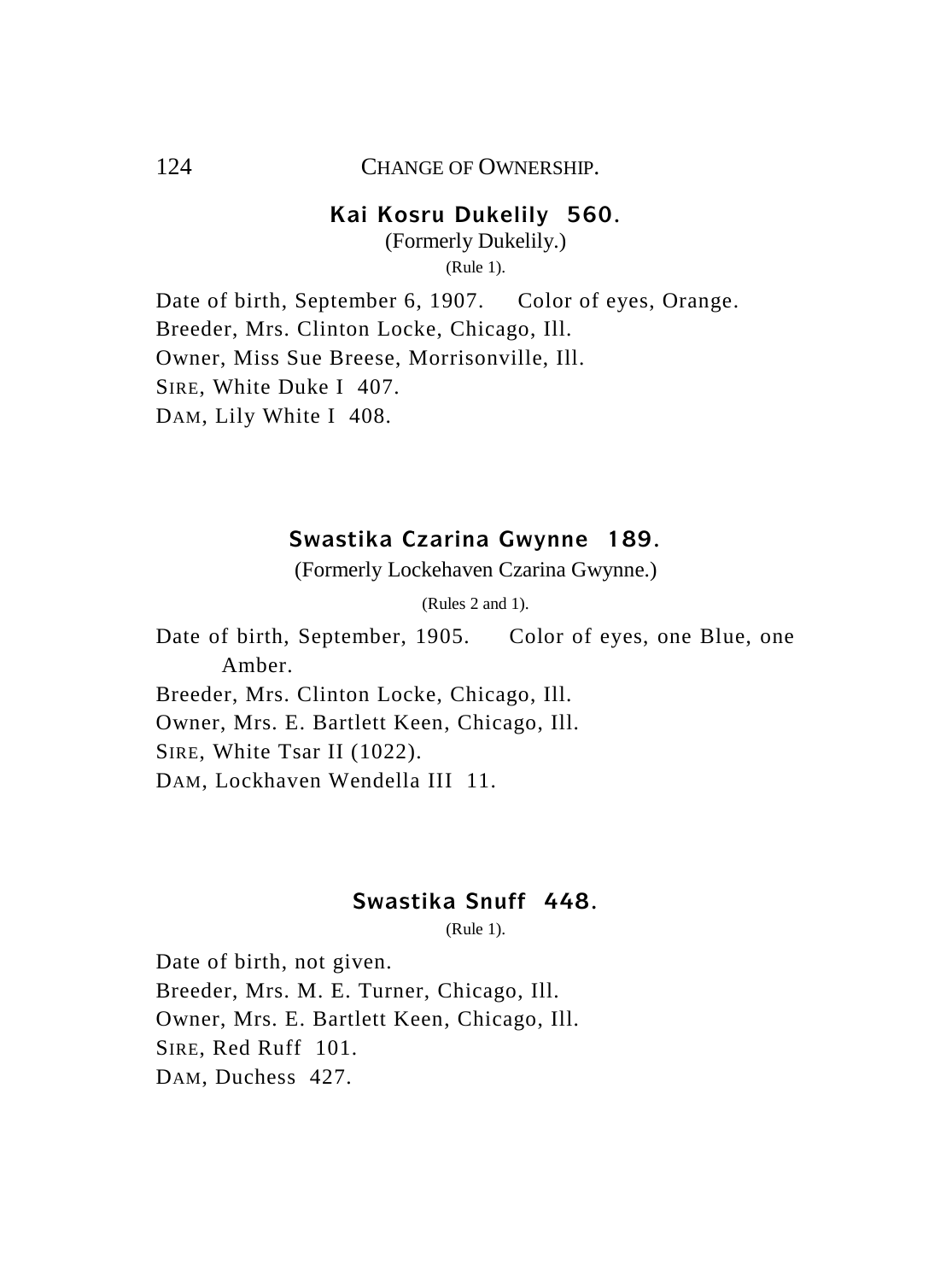## **Swastika Nanonita 473.**

(Rule 1).

Date of birth, August 26, 1906. Color of eyes, Blue. Breeder, Mrs. Victor Falkenau, Chicago, Ill. Owner, Mrs. E. Bartlett Keen, Chicago, Ill. SIRE, Swastika Toto 472. DAM, Nanon 191.

## **Imp. Swastika Sun Burst 370.**

(Formerly Brushwood Sun Burst.)

(Rule 5).

Date of birth, 1901. Color of eyes, Blue. Breeder, not given. Owner, Mrs. E. Bartlett Keen, Chicago, Ill. SIRE, not given. DAM, not given.

## **Swastika Toto 472.**

(Rule 9).

Date of birth, April 6, 1905. Color of eyes, Green. Breeder, Miss Frances Reade, Benton Harbor, Mich. Owner, Mrs. E. Bartlett Keen, Chicago, Ill. SIRE, Sir Boy. (For extended pedigree see 472). DAM, Tum Yum.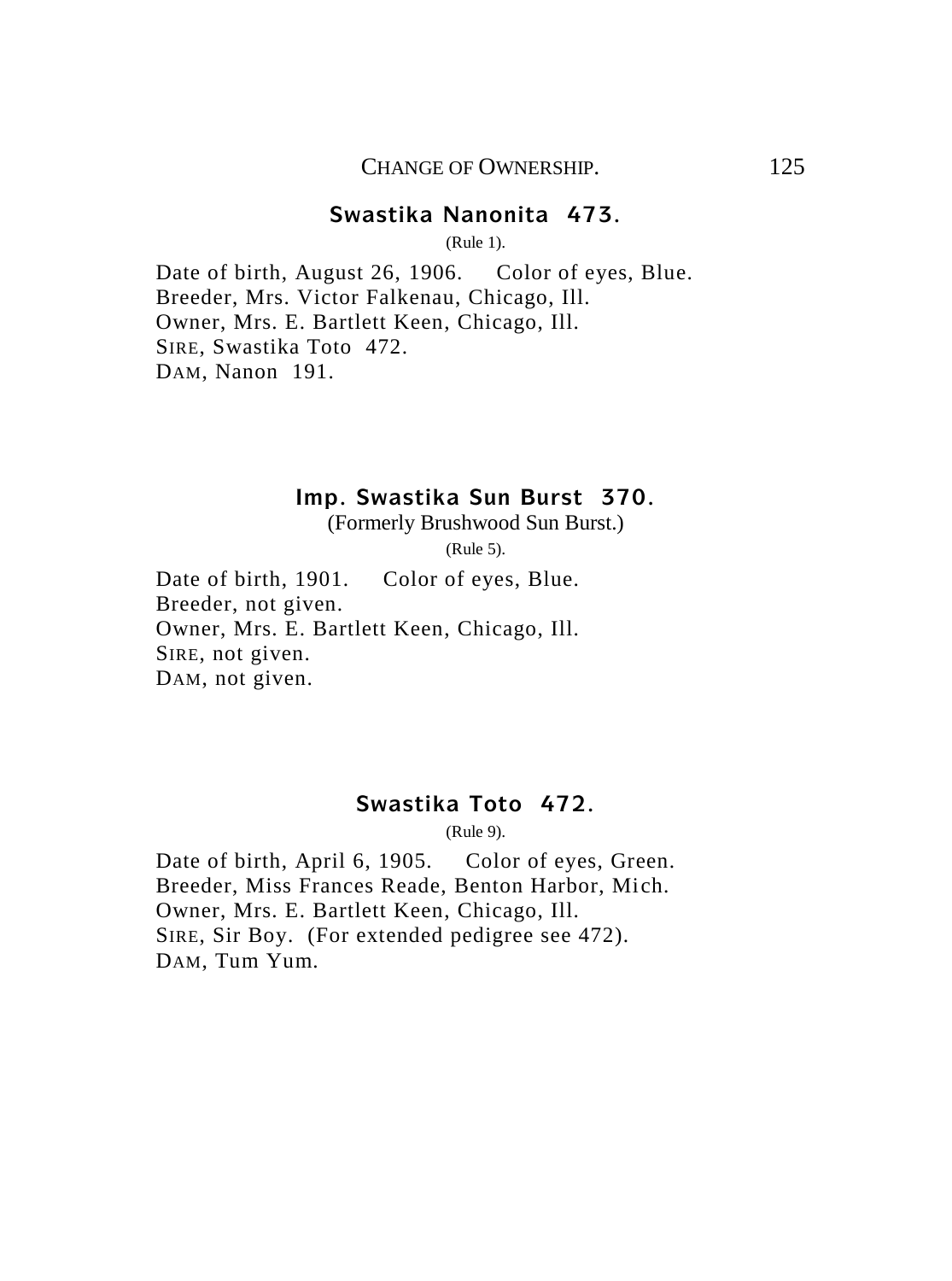# PRIZES WON BY CATS REGISTERED IN VOLUME III.

—————

PATRICIA 558. 1st Open Class, Boston, Jan. 1909.

LILYDUKE 561. 1st Junior Kitten Class, Chicago, Feb. 1908.

GENEVA LADDIE 564. 2nd Senior Kitten Class, Chicago, Feb. 1908

WENDELLA KING 566. 2nd Junior Kitten Class, Chicago, Feb. 1908.

LORD BOBBIE OF SUNNY HILL 568.

1st Open Class, Chicago, Dec. 1908. 2nd Open Class, Grand Rapids, Jan. 1909.

MISHAD 575.

1st Novice Class, Chicago, 1907. 3rd Open Class, Chicago, Feb. 1908.

AL TAREK II 576.

1st Open Class, Syracuse, Dec. 1908. 3rd Open Class, Boston, Jan. 1909.

#### ISTAR II 584.

1st Open Class, Boston, Jan. 1908. 2nd Open Class, Syracuse, Dec. 1908. 1st Open Class, Chicago, Feb. 1908. 1st Open Class, Chicago, Dec. 1908.

BROCKWAY LADDIE 587. 1st White Neuter, Chicago, Dec. 1908.

PRINCESS ADAIR 588. 3rd Novice Class, Chicago, Feb. 1908.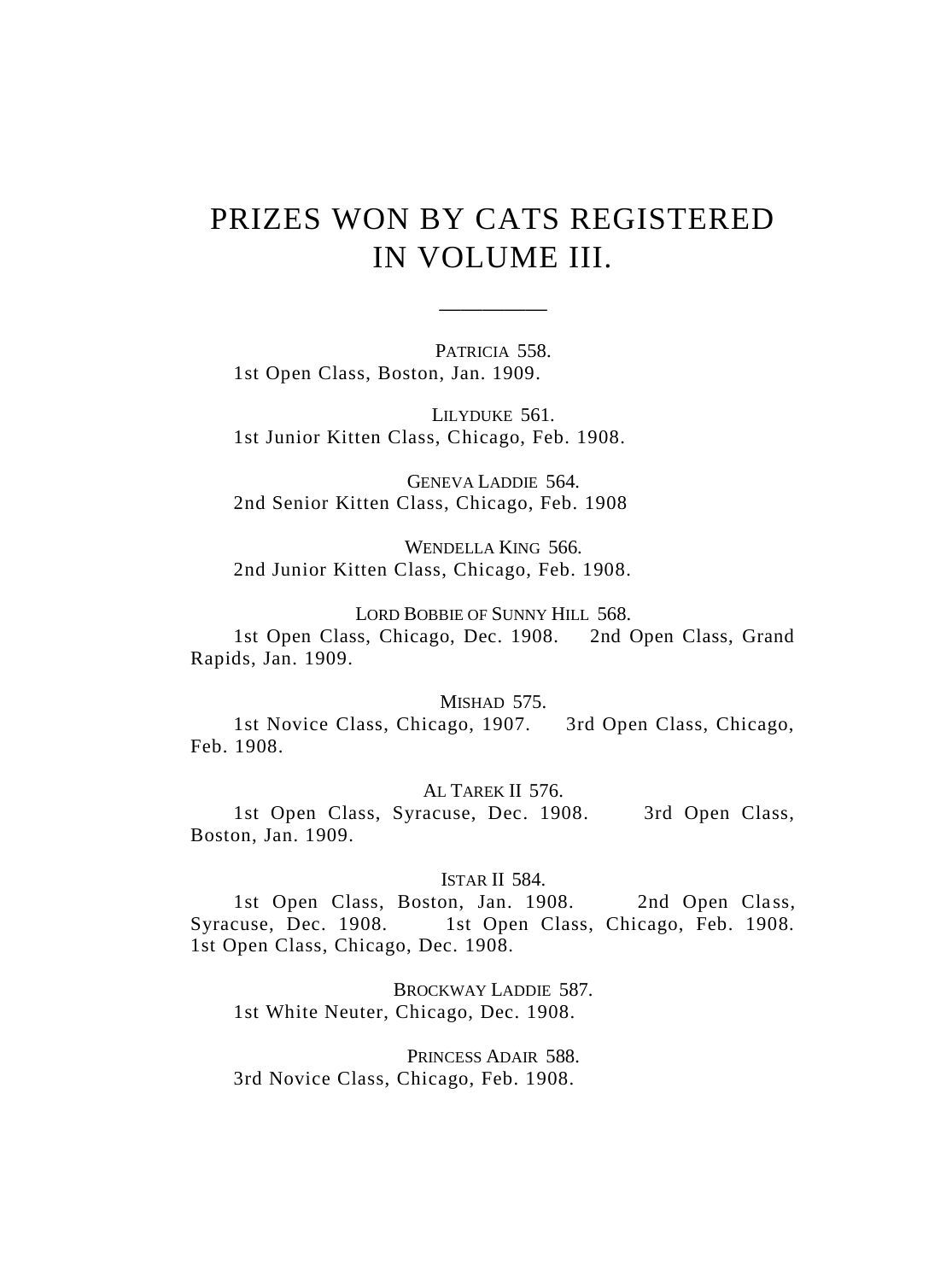#### OTTO BOY 598.

2nd Open Class, Boston, Jan. 1909.

#### BRAYFORT TIGERINE 599.

1st Open Class, Boston, Jan. 1909. 1st Novice Class, Boston, Jan. 1909.

#### KILRAVOCK BEPPO 600.

1st Open Class, Springfield, Mass., 1907. 1st Open Class, New York, 1906.

CLEVENGER PRINCE CHAP 603. 2nd Senior Kitten Class, Chicago, Feb. 1908.

#### PERSIMMO 607.

1st Open Class, Chicago, Feb. 1908. 1st Novice Class, Chicago, Feb. 1908. 1st Open Class, Chicago, Dec. 1908. 2nd Open Class, Grand Rapids, Jan. 1909.

BLUECOAT WINONA 608. 1st Junior Kitten Class, Chicago, Feb. 1908.

#### ALICE A. 611.

3rd Open Class, Syracuse, Dec. 1908.

#### ABDUL AZIZ 613.

2nd Open Class, Boston, 1908. 3rd Open Class, Boston, 1909.

#### LADY ANN 612.

1st Open Class, Cleveland, 1906. 1st Open Class, Toronto, 1906. 1st Open Class, Chicago, 1906. 1st Open Class, Springfield, 1907. 1st Open Class, Boston, 1907. 1st Open Class, Chicago, 1907.

#### IVANHOE 624.

1st Open Class, Denver, 1909. 1st Novice Class, Denver, 1909.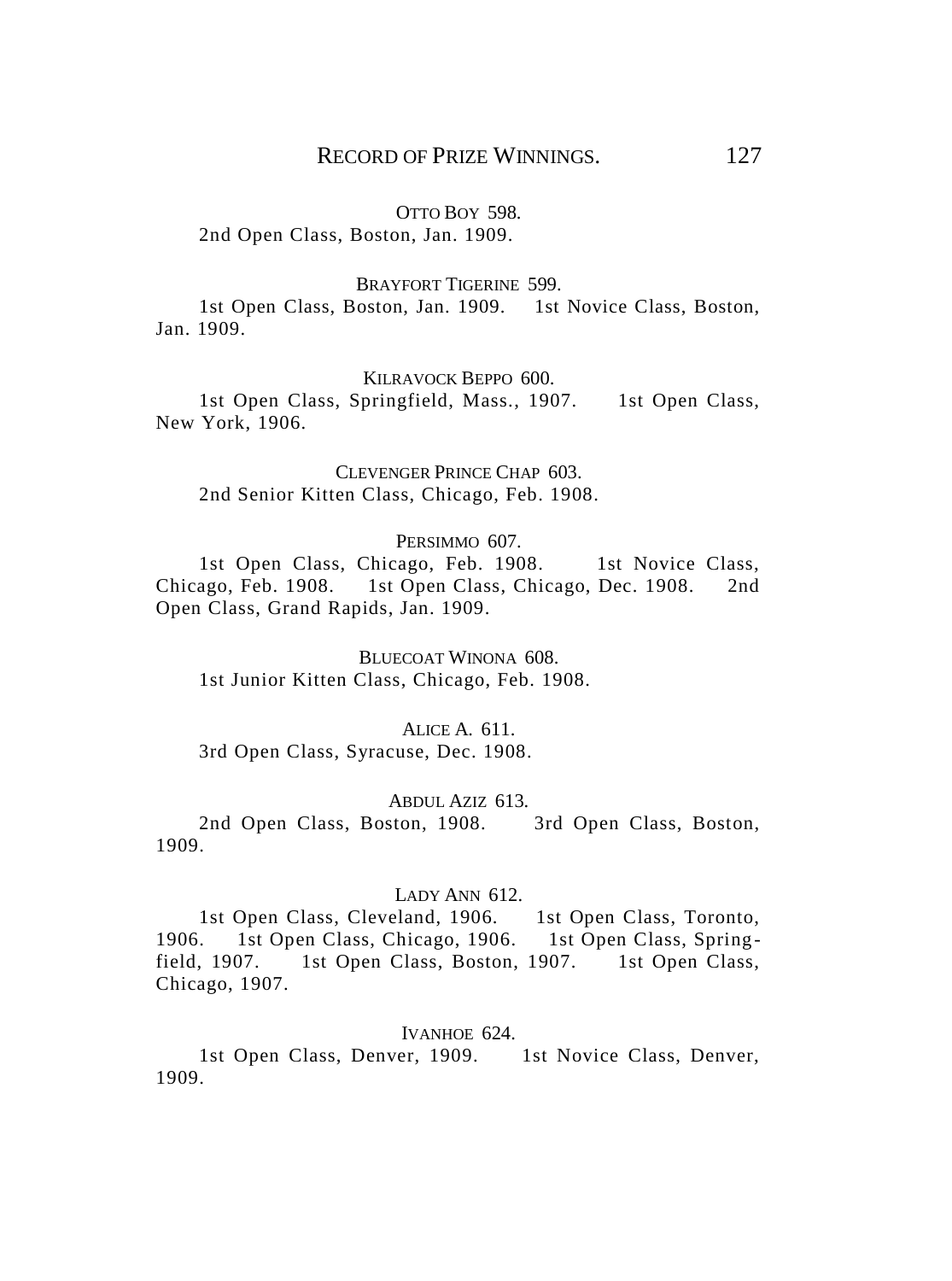#### DANAE 626.

3rd Open Class, Syracuse, 1908. 2nd Novice Class, Syracuse, 1908.

LOGAN JEWEL OF ASIA 630. 4th Novice Class, Chicago, Dec. 1908.

KING GOLDEMAR 637. 1st Open Class, Kansas City, Jan. 1909.

TIRJAH *(sic)* 643. 1st Novice Class, Chicago, Dec. 1908.

PERSIMMA 644. 2nd Open Class, Kansas City, 1909.

SANDY 645.

2nd Novice Class, Chicago, Feb. 1908. 1st Open Class, Chicago, Dec. 1908.

WHITE AIGRETTE 649. 1st Open Class, Chicago, Feb. 1908. 1st Open Class, Boston, 1909.

CARLOTTA 659. 1st Open Class, Chicago, Dec. 1908.

THELMA'S SILVER BELLE 661. 1st Open Class, Chicago, Feb. 1908. 1st Novice Class, Chicago, Feb. 1908.

LOGAN LASSIE 679.

3rd Open Class, Chicago, Dec. 1908. 3rd Novice Class, Chicago, Dec. 1908.

LADY TOGO 682. 4th Open Class, Chicago, Dec. 1908.

CUSIC TWINKLE 684.

1st Open Class, Chicago, Feb. 1908. 1st Novice Class, Chicago, Feb. 1908. 1st Open Class, Grand Rapids, Jan. 1909.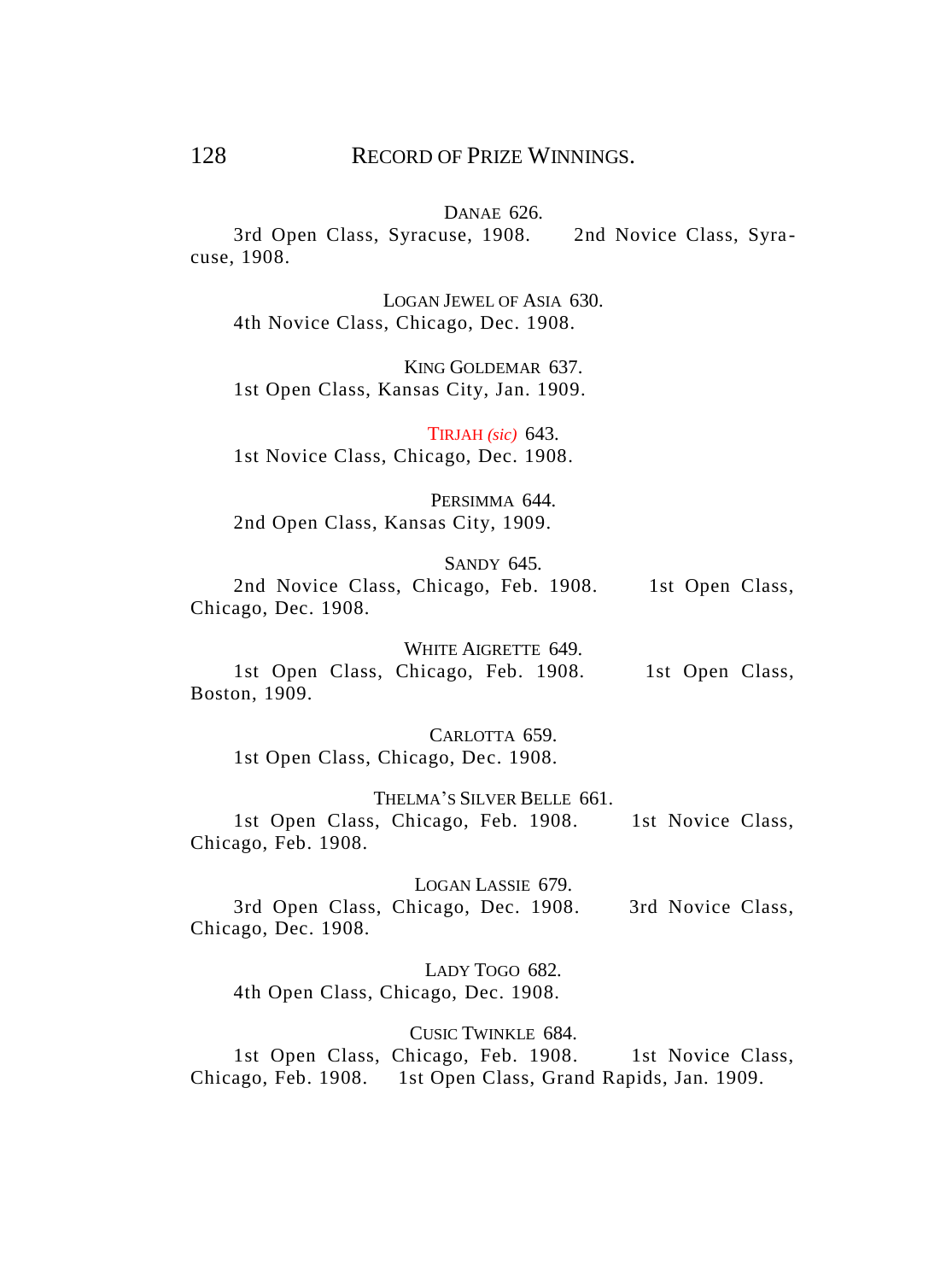#### MISS MID 689.

1st Open Class, Syracuse, Dec. 1908. 1st Novice Class, Syracuse, Dec. 1908. 1st Open Class, Boston, Jan. 1909.

#### SACHA 700.

1st Open Class, Syracuse, Dec. 1908. 1st Open Class, Chicago, Dec. 1908. 1st Open Class, Grand Rapids, Jan. 1909. 1st Open Class, Boston, Jan. 1909.

BLOSSOM OF CLOVER PINKS 702. 2nd Open Class, Chicago, Dec. 1909.

MRS. PAT CAMPBELL 703. 2nd Open Class, Kansas City, Jan. 1909.

#### DOLL BABY 704.

1st Open Class (32), Chicago, Dec. 1908. 2nd Novice Class, Chicago, Dec. 1908.

#### TAWNEY BOY 705.

1st Open Class, Kansas City, Jan. 1909. 1st Novice Class, Kansas City, Jan. 1909.

SPEEDWELL OF BATH 706. 2nd Open Class, Syracuse, Dec. 1908.

#### ALUMINIUM II 709.

1st Open Class, Syracuse, Dec. 1908. 1st Open Class, Chicago, Dec. 1908. 1st Open Class, Boston, Jan. 1909. 1st Open Class, Grand Rapids, Jan. 1909.

#### SALT 711.

1st Open Class, Syracuse, Dec. 1908. 1st Open Class, Chicago, Dec. 1908. 1st Open Class, Boston, Jan. 1909. 1st Open Class, Grand Rapids, Jan. 1909.

DANDELION 723 1st Novice Class, Grand Rapids, Jan. 1909.

LADY BABBIE 728. 3rd Open Class, San Francisco, Feb. 1909.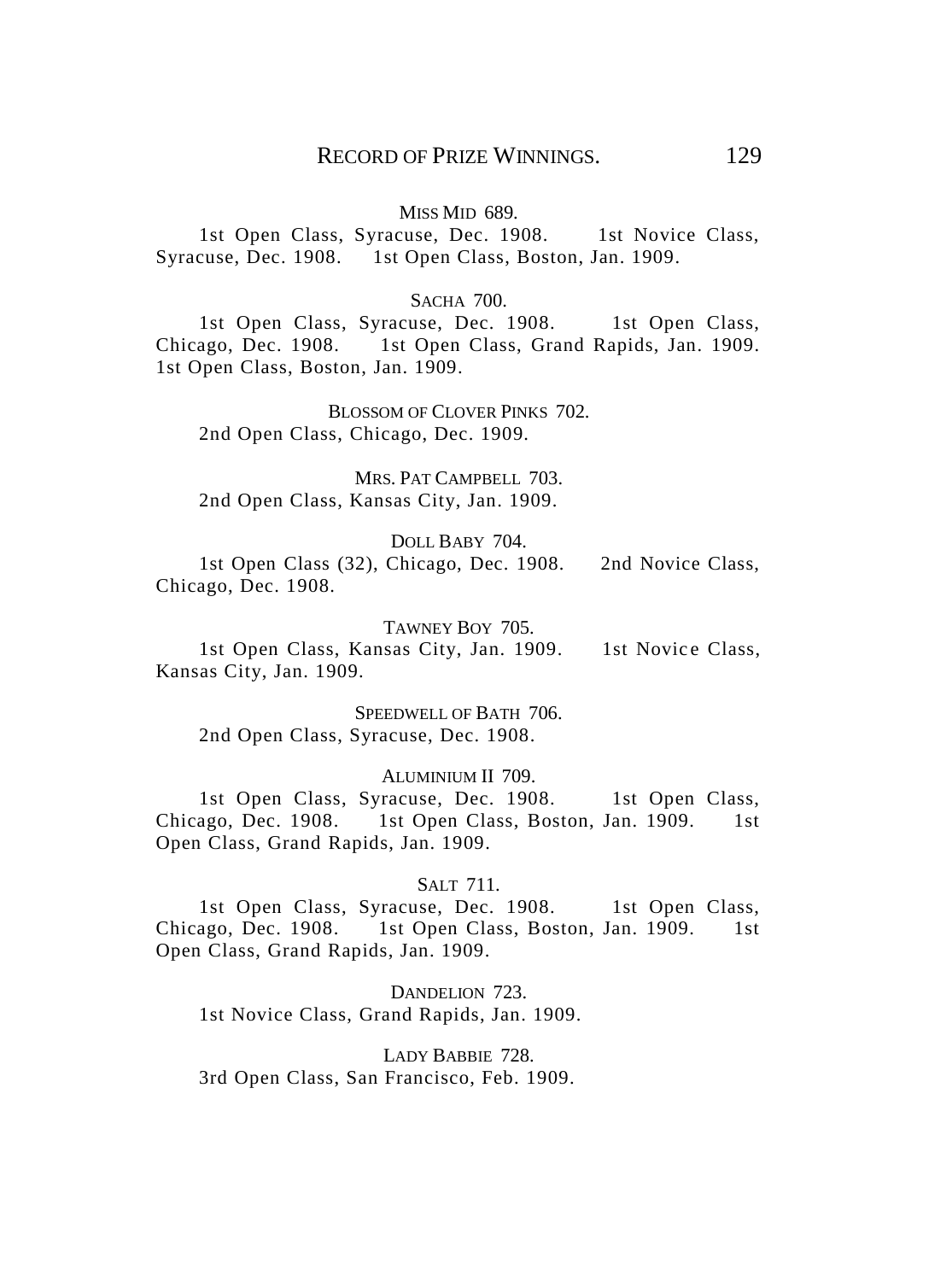## 130 RECORD OF PRIZE WINNINGS.

WINDSOR COLLEEN 729 2nd Open Class, San Francisco, Feb. 1909.

KITIKUK 730. 1st Novice Class, Chicago, Feb. 1908.

ROXANE OF WISSAHICKON 733. 2nd Novice Class, Chicago, Feb. 1908. 2nd Novice Class, Denver, Feb. 1909. 3rd Open Class, Denver, Feb. 1909.

WISSAHICKON CREOLE 735. 1st Open Class, Kansas City, Jan. 1909.

BOBBIE BURNS 748. 1st Novice Class, Boston, Jan. 1908.

#### COVENTRY ALCANTARA 755.

4th Open Class, Chicago, Feb. 1908. 2nd Novice Class, Chicago, Feb. 1908. 1st Open Class, Grand Rapids, Jan. 1909. 1st Open Class, Columbus, Feb. 1909.

Coventry Blue Delft 757. 2ND OPEN CLASS, SYRACUSE, DEC. 1908.

#### COVENTRY ARGENTUM 759.

2nd Open Class, Grand Rapids, Jan. 1909. 1st Open Class, Columbus, Feb. 1909.

COVENTRY PAUL REVERE 764.

1st Open Class, Chicago, Feb. 1908. 1st Open Class, Syracuse, Dec. 1908.

COVENTRY ROZALIA 765.

1st Open Class, Grand Rapids, Jan. 1909. 1st Open Class, Columbus, Feb. 1909.

WATERSHIP CAESAR'S CASSIUS 770. 1st Open Class, San Francisco, Feb. 1909.

LORD BLACKTHORNE 776. 3rd Open Class, Boston, Jan. 1909.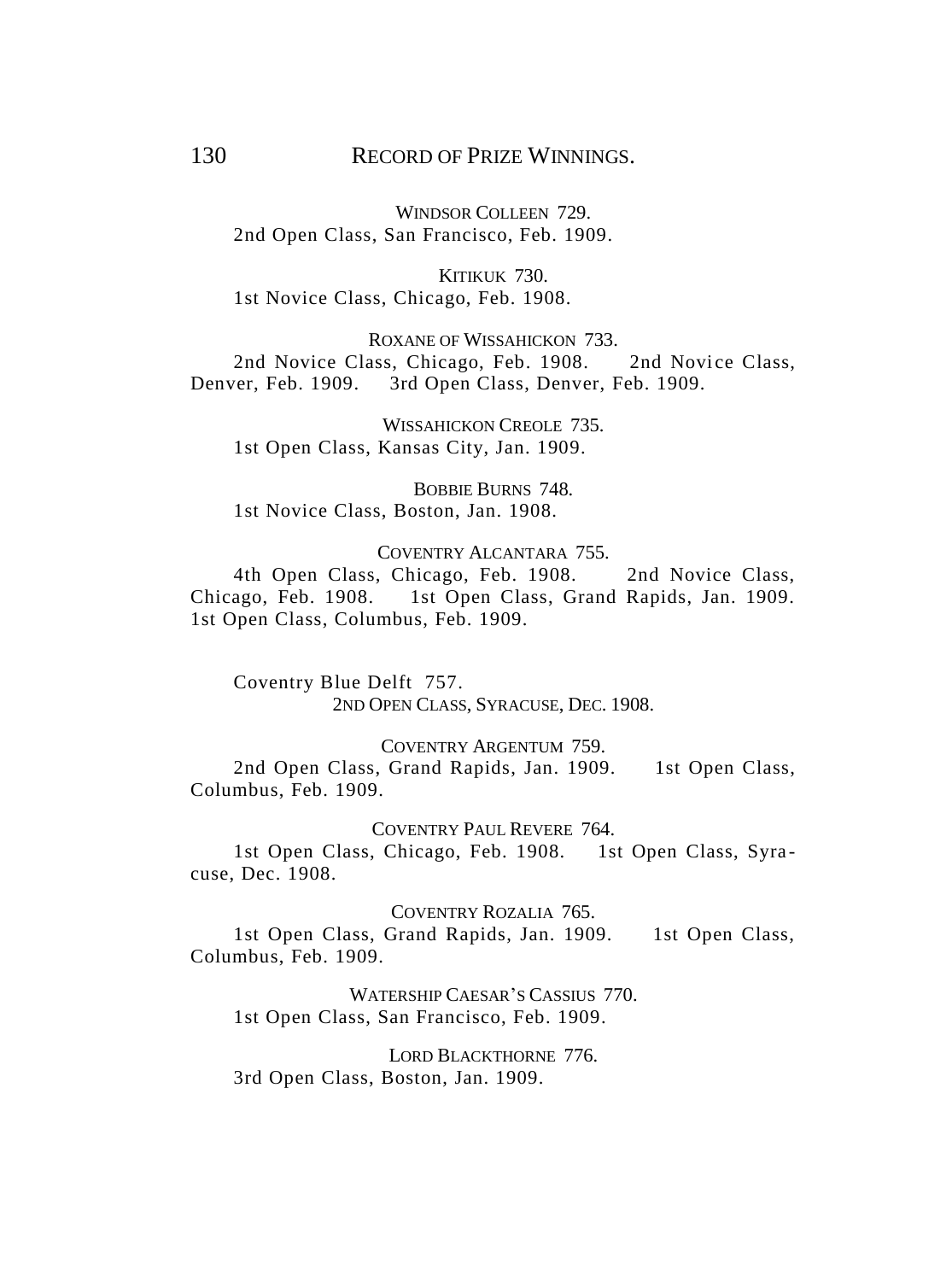SUNBURST II 777.

1st Open Class, Chicago, Feb. 1908. 1st Open Class, Chicago, Dec. 1908. 1st Novice Class, Chicago, Feb. 1908.

KING JET 780. 1st Open Class, Toronto, Dec. 1908.

MADAME BOVARY 781. 1st Open Class, Toronto, Dec. 1908.

WAVERLY JEWEL 785. 1st Novice Class, Syracuse, Dec. 1908.

SIR MORGAN 786. 3rd Open Class, Syracuse, Dec. 1908. 1st Novice Class, Syracuse, Dec. 1908.

BRUSHWOOD CERISE 788.

2nd Open Class, Chicago, Dec. 1908. 1st Novice Class, Chicago, Dec. 1908. 1st Open Class, Grand Rapids. Jan. 1909.

SIAM DE PARIS 790. 2nd Open Class, Chicago, Feb. 1908. 2nd Open Class, Chicago, Dec. 1908.

SENECA FIAMETTA 791. 3rd Open Class, Chicago, Feb. 1908.

NARKA 792.

1st Kitten Class, Chicago, Feb. 1908. 2nd Open Class, Syracuse, Dec. 1908.

KOMBO 793.

1st Open Class, Chicago, Feb. 1908. 1st Open Class, Chicago, Dec, 1908. 1st Open Class, Syracuse, Dec. 1908. 1st Open Class, Boston, Jan. 1909.

BLACK BILL 795. 4th Open Class, Chicago, Dec. 1908.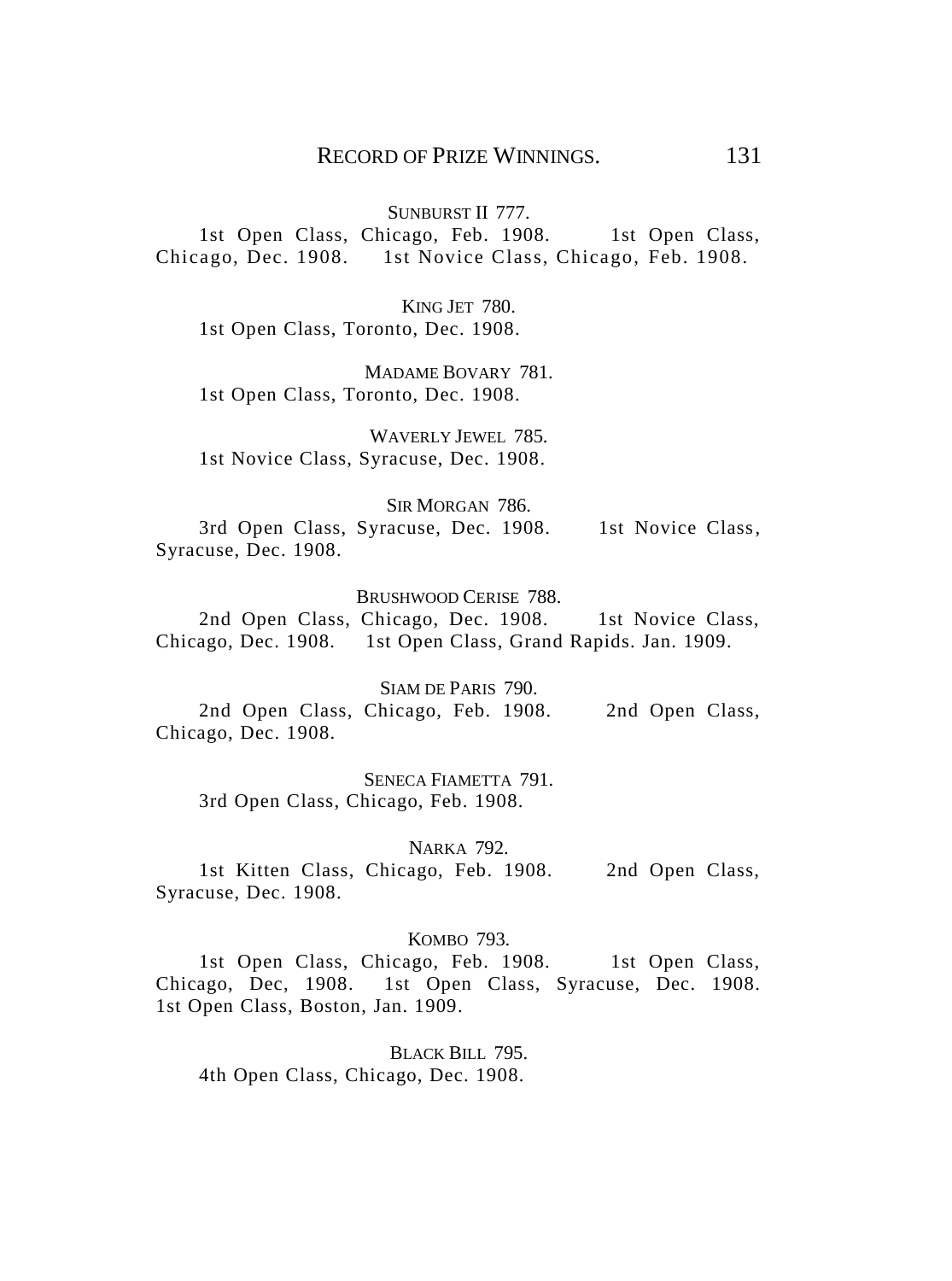## 132 RECORD OF PRIZE WINNINGS.

BOZANNE 796.

1st Novice Class, Chicago, Feb. 1908. 1st Open Class, Kansas City, Feb. 1909.

COLUMBINE LADY JULIETTE 583. 1st Novice Class, Denver, 1907.

DONATELLO 804 3rd Neuter Class, Chicago, Dec. 1908.

LADY WHITE SOX 805. 3rd Novice Class, Chicago, Dec. 1908.

JASON OF RED OAKS 814. 2nd Open Class, Chicago, Dec. 1908.

ROMEO CH. SIAM 816. 2nd Open Class, Grand Rapids, Jan. 1909.

AMORITA 820. 1st Kitten Class, Chicago, 1907.

#### THE HARDY NORSEMAN 825

2nd Kitten Class, Chicago, Feb. 1908. 3rd Novice Class, Chicago, Dec. 1908. 4th Open Class, Chicago, Dec. 1908. 2nd Open Class, Grand Rapids, Jan. 1909.

#### JICKY II 827.

3rd Open Class, Chicago, Dec. 1908. 1st Novice Class, Chicago, Dec. 1908.

BROWNIE BOY 833. 1st Kitten Class, Chicago, Feb. 1908.

MENALOWAN DREADNOUGHT 842. 2nd Novice Class, Grand Rapids, Jan. 1909.

COLUMBINE WHITE FRIAR 841. 3rd Novice Class, (as Prince Favrile). Chicago, Feb. 1908.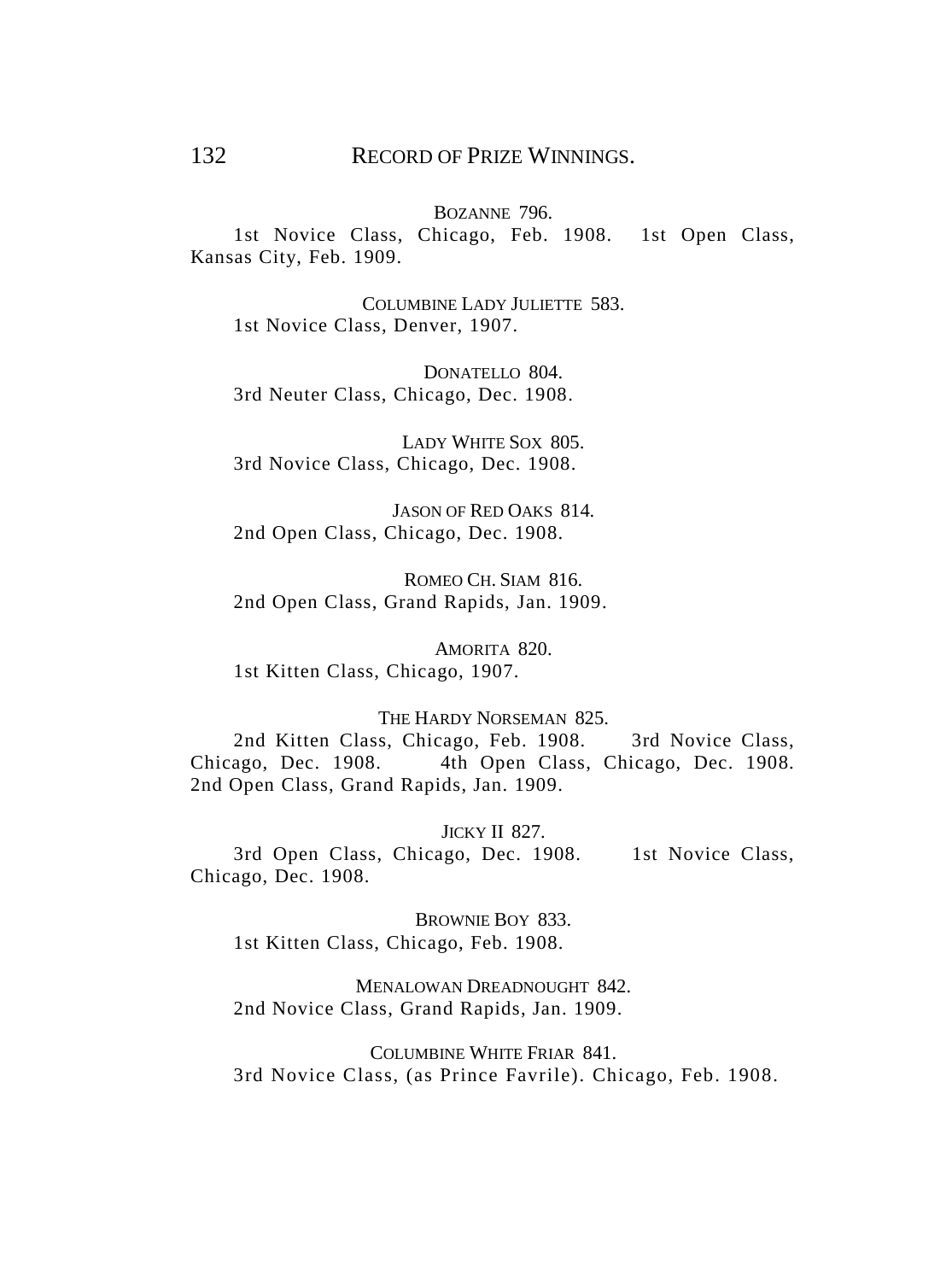MENALOWAN ROWENA 843. 1st Senior Kitten Class, Detroit, 1907. 1st Novice Class, Detroit, 1907. 1st Open Class, Detroit, 1907.

LAZARRE 848. 3rd Novice Class, Chicago, Feb. 1908.

SONNY 851. 2nd Senior Kitten Class, Chicago, Dec. 1908.

CEDRIC D. 853. 1st Senior Kitten Class, Syracuse, Dec. 1908.

#### DON O'DREAMS 858.

1st Open Class, Boston, Jan. 1909. 1st Novice Class, Boston, Jan. 1909.

RED RUFF II 859. 3rd Open Class, Chicago, Feb. 1908.

STAR OF MARIGOLD 861

1st Open Class, Grand Rapids, Jan. 1909. 2nd Novice Class, Grand Rapids, Jan. 1909.

SUSAN B. OF MAXWELTON 862.

1st Open Class, Grand Rapids, Jan. 1909. 1st Novice Class, Grand Rapids, Jan. 1909. 1st Senior Kitten Class, Grand rapids, Jan. 1909.

RED REX 863.

3rd Senior Kitten Class, Chicago, Dec. 1908.

ROMEO SILVER SUNBEAM 864.

1st Open Class, Syracuse, Dec. 1908. 1st Novice Class, Syracuse, Dec. 1908. 2nd Open Class, Chicago, Dec. 1908.

#### ROMEO LADY EIGER 865.

1st Open Class, Syracuse, Dec. 1908. 1st Novice Class, Syracuse, Dec. 1908. 1st Open Class, Chicago, Dec. 1908. 1st Open Class, Grand Rapids, Dec, 1908.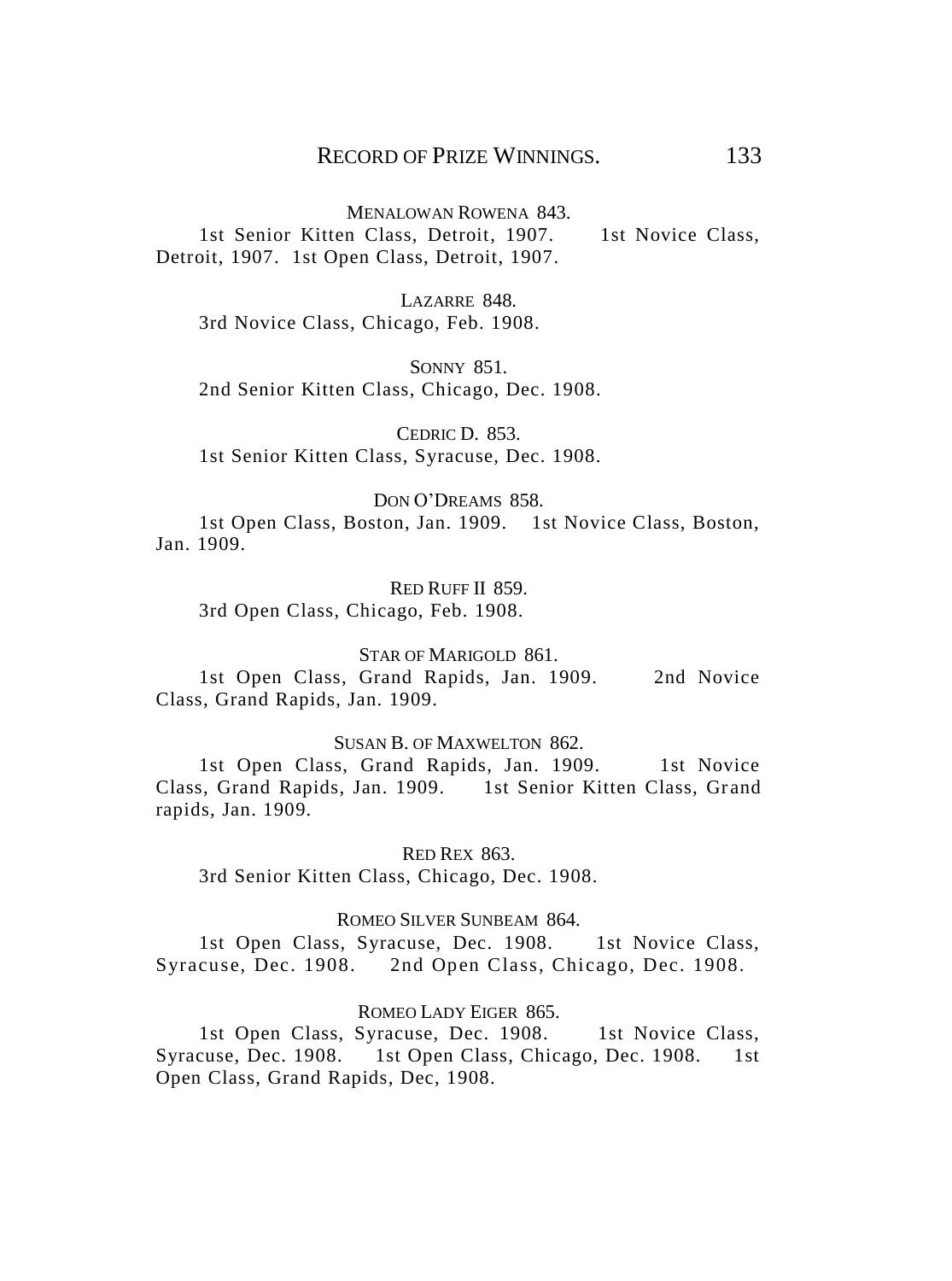## 134 RECORD OF PRIZE WINNINGS.

GYPSY BABBIE 867. 1st Open Class, Denver, Feb. 1909.

#### ROKELES BLUE EYED EVELINE 873.

3rd Novice Class, Syracuse, Dec. 1908. 1st Senior Kitten Class, Syracuse, Dec. 1908.

#### HAFIZ BEVERLY 874.

2nd Novice Class, Syracuse, Dec. 1908. 2nd Senior Kitten Class, Syracuse, Dec. 1908.

#### HAFIZ LADY LOU 875.

3rd Novice Class, Syracuse, Dec. 1908. 3rd Senior Kitten Class, Syracuse, Dec. 1908.

#### HAFIZ KITO 876.

3rd Novice Class, Syracuse, Dec. 1908. 2nd Senior Kitten Class, Syracuse, Dec. 1908.

#### ROMEO FANTINE 878.

1st Novice Class, Grand Rapids, Jan. 1909. 2nd Open Class, Grand Rapids, Jan. 1909.

#### ROMEO SOUBRETTE 881.

3rd Open Class, Grand Rapids, Jan. 1909. 1st Kitten Class, Grand Rapids, Jan. 1909.

#### LOGAN LOCKENA 890.

1st Senior Kitten Class, Chicago, Dec. 1908. 2nd Novice Class, Chicago, Dec. 1908.

#### LOGAN WADDIE GRAY 897.

2nd Novice Class, Chicago, Dec. 1908. 1st Senior Kitten Class, Chicago, Dec. 1908.

#### LOGAN LADY GRAY, 898.

3rd Novice Class, Chicago, Dec. 1908. 3rd Senior Kitten Class, Chicago, Dec. 1908.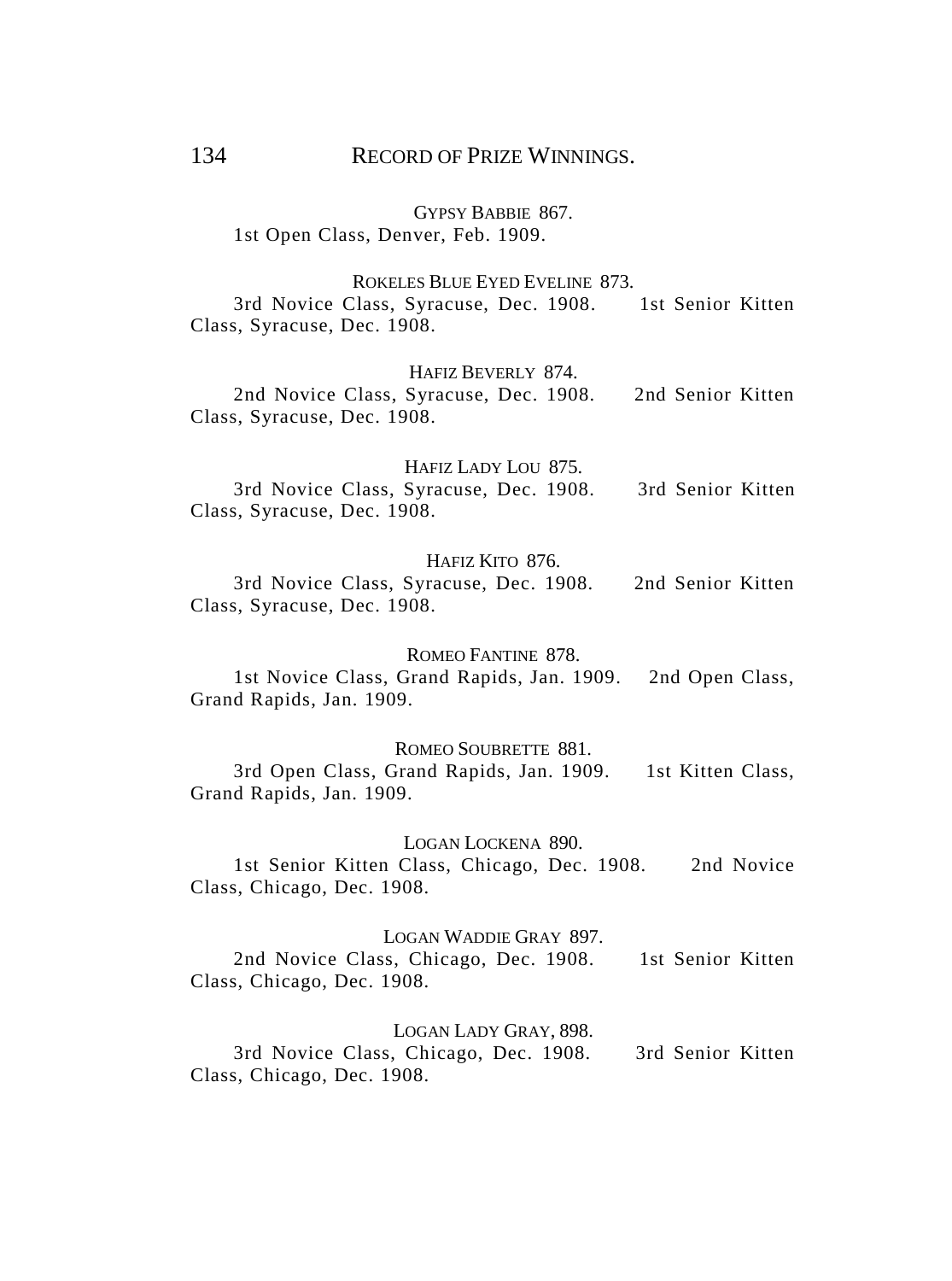## CHAMPAGNE LADDIE 902.

2nd Novice Class, Chicago, Dec. 1908. 1st Senior Kitten Class, Chicago, Dec. 1908.

#### DOLLY DAYDREAM 903.

2nd Open Class, Chicago, Dec. 1908. 2nd Novice Class, Chicago, Dec. 1908.

LAVINA 909. 3rd Open Class, Chicago, Dec. 1908.

#### GENESEE VALLEY JANE 913.

1st Open Class, Chicago, Dec. 1908. 1st Kitten Class, Chicago, Dec. 1908. 1st Open Class, Grand Rapids, Jan. 1909. 1st Kitten Class, Grand Rapids, Jan. 1909. 1st Open Class, Syracuse, Dec. 1908. 1st Kitten Class, Syracuse, Dec. 1908. 1st Open Class, Boston, Jan. 1909. 1st Kitten Class, Boston, Jan. 1909.

#### LADYSMITH OF SALINA 914

1st Open Class, Chicago, Feb. 1908. 1st Open Class, Chicago, Dec. 1908. 1st Open Class, Syracuse, Dec. 1908.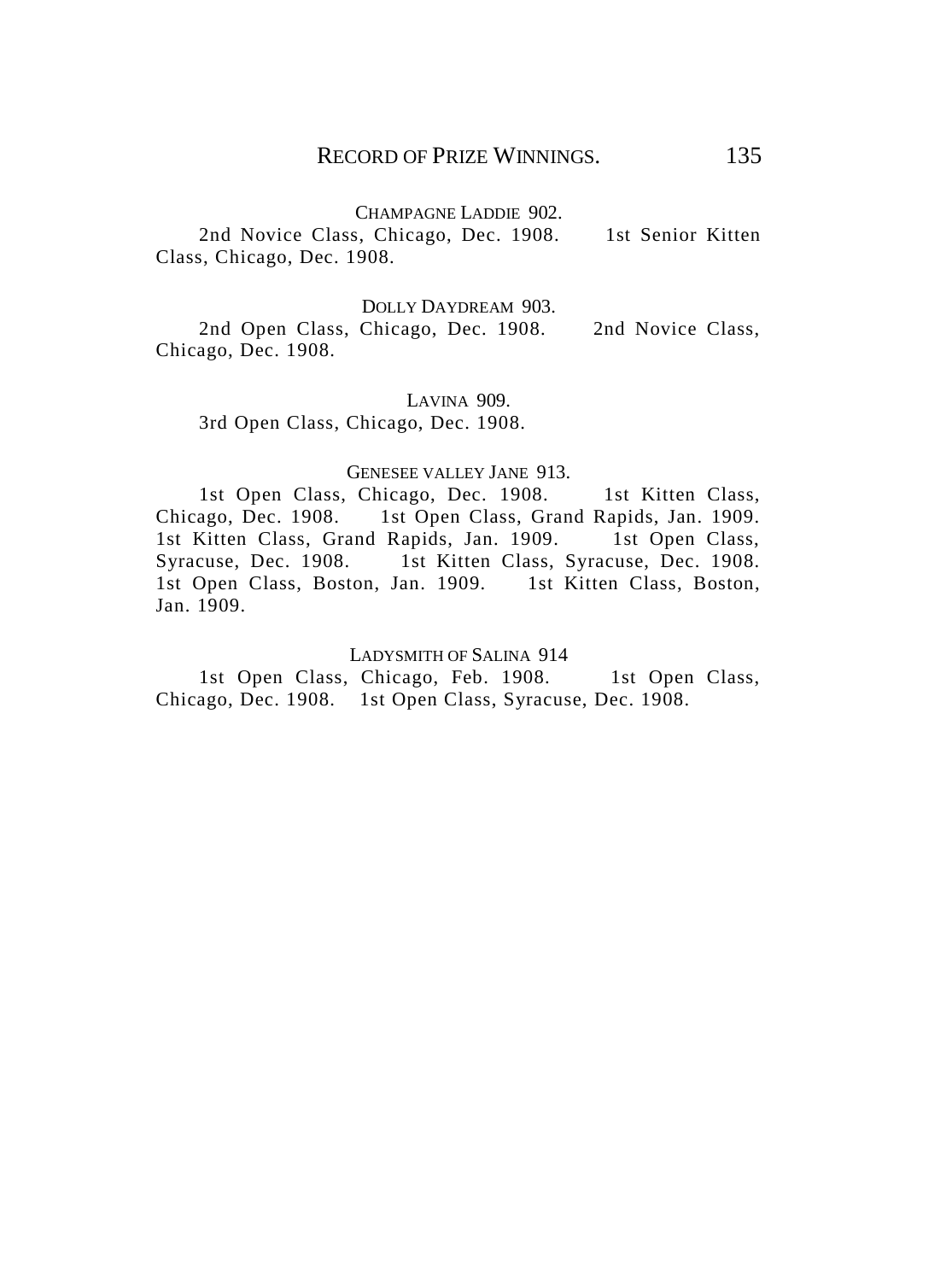# CERTIFICATES OF CHAMPIONSHIP ISSUED BY THE AMERICAN CAT ASSOCIATION.

—————

Bonnie Briar 307. Mrs. Elbert E. Besse, Chicago, Ill. Cushka (642). Mrs. George B. Brayton, Brighton, Mass. Englewood Hawthorne (677). Mrs. A. H. baker, Chicago, Ill. Kewlocke 12. Mrs. George B. Brayton, Brighton, Mass. Lady Ann 612. Miss J. R. Cathcart, Oradell, N. J. Lady Thelma of Romeo 280. Mrs. H. G. Dykhouse, Grand Rapids, Mich. Ladysmith of Salina 914. Mrs. F. L. Taylor, Syracuse, N. .Y. Miss Mid 689. Miss Ava L. Pollard, Elizabeth, N. J. Puss. Mr. Geo. Welch, Buffalo, N. Y. Romeo Lady Eiger 865. Mrs. H. G. Dykhouse, Grand Rapids, Mich. Romeo Siam 816. Mrs. H. G. Dykhouse, Grand Rapids, Mich.

White Monk 246. Miss Ava L. Pollard, Elizabeth, N. J.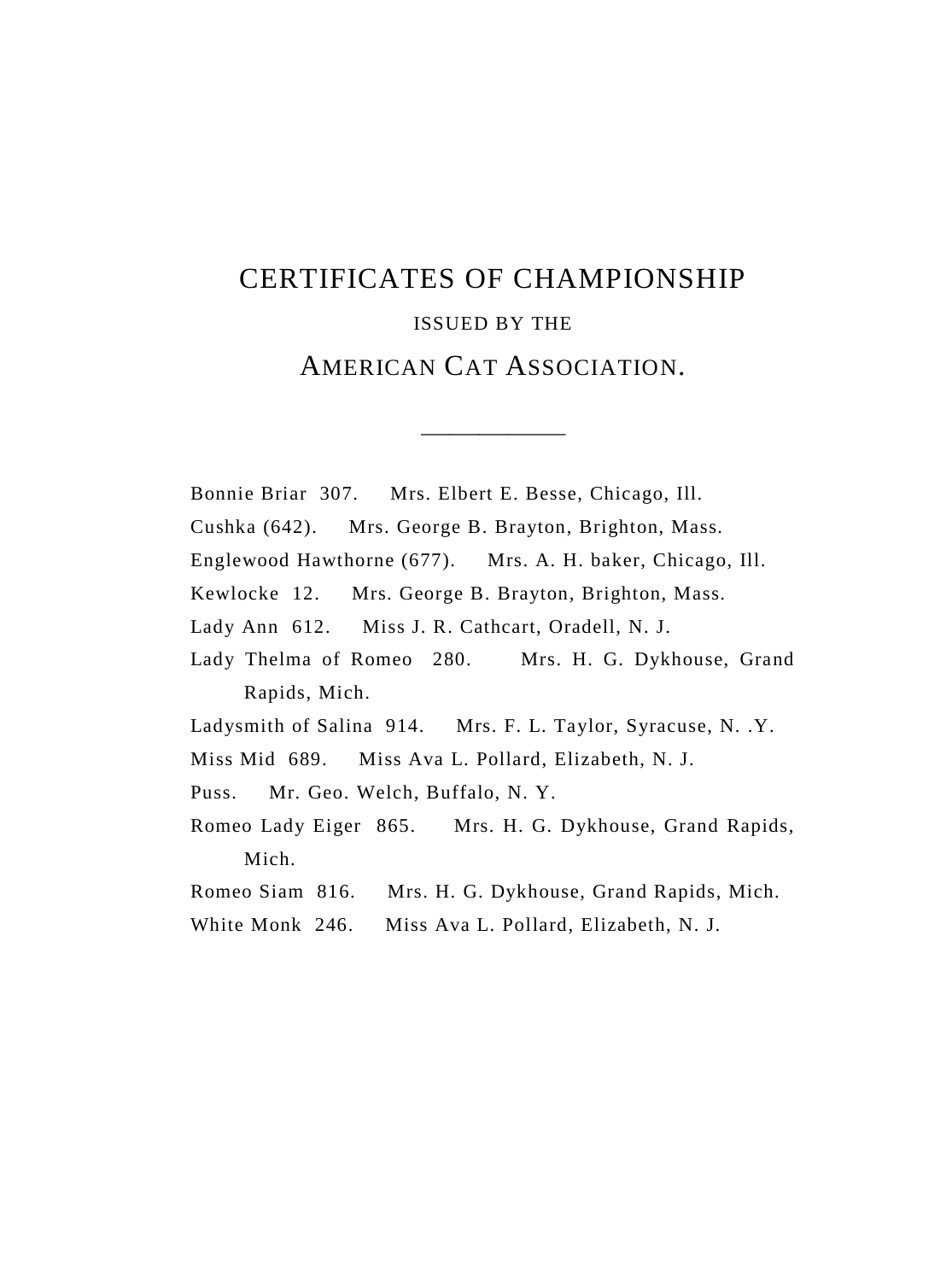# CATTERY NAMES REGISTERED

| BEECHWOOD--------------------------------- Mrs. Robt. W. and Miss Mary Kenney. |
|--------------------------------------------------------------------------------|
|                                                                                |
|                                                                                |
|                                                                                |
|                                                                                |
|                                                                                |
|                                                                                |
|                                                                                |
|                                                                                |
|                                                                                |
|                                                                                |
|                                                                                |
|                                                                                |
|                                                                                |
|                                                                                |
|                                                                                |
|                                                                                |
|                                                                                |
|                                                                                |
|                                                                                |
|                                                                                |
|                                                                                |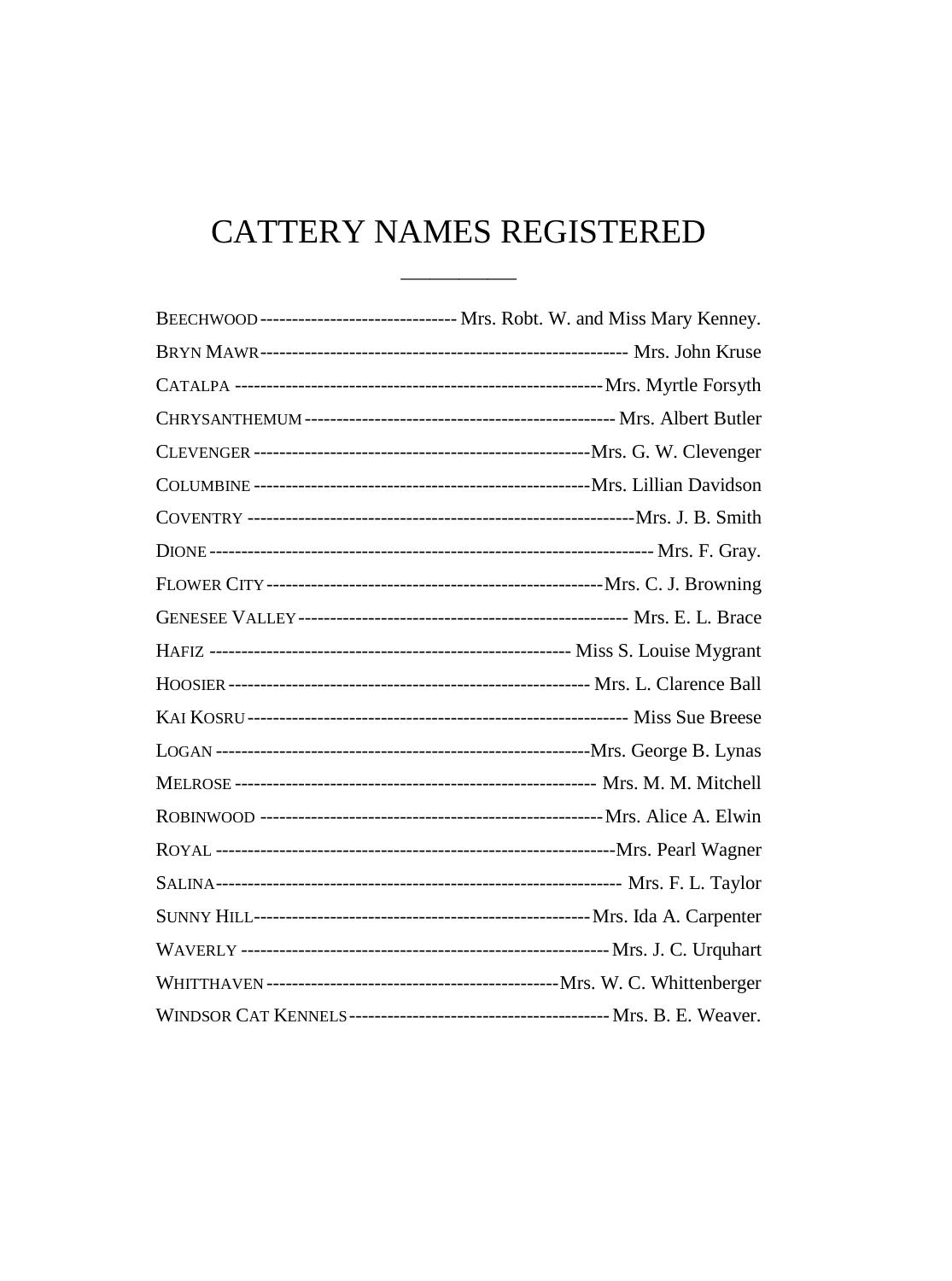# **COLOR INDEX.**

## LONGHAIR.

# WHITE-MALE.

| Number | Page |
|--------|------|
|        | 5    |
|        | 5    |
|        | 6    |
|        | 6    |
|        | 6    |
|        | 7    |
|        | 7    |
|        | 7    |
|        | 8    |
|        | 8    |
|        | 8    |
|        | 9    |
|        | 9    |
|        | 9    |
|        | 10   |
|        | 10   |
|        | 11   |
|        | 11   |
|        | 11   |
|        | 12   |
|        | 12   |
|        | 12   |
|        | 12   |
|        | 13   |
|        | 13   |
|        | 13   |
|        | 14   |
|        | 14   |
|        | 14   |
|        | 15   |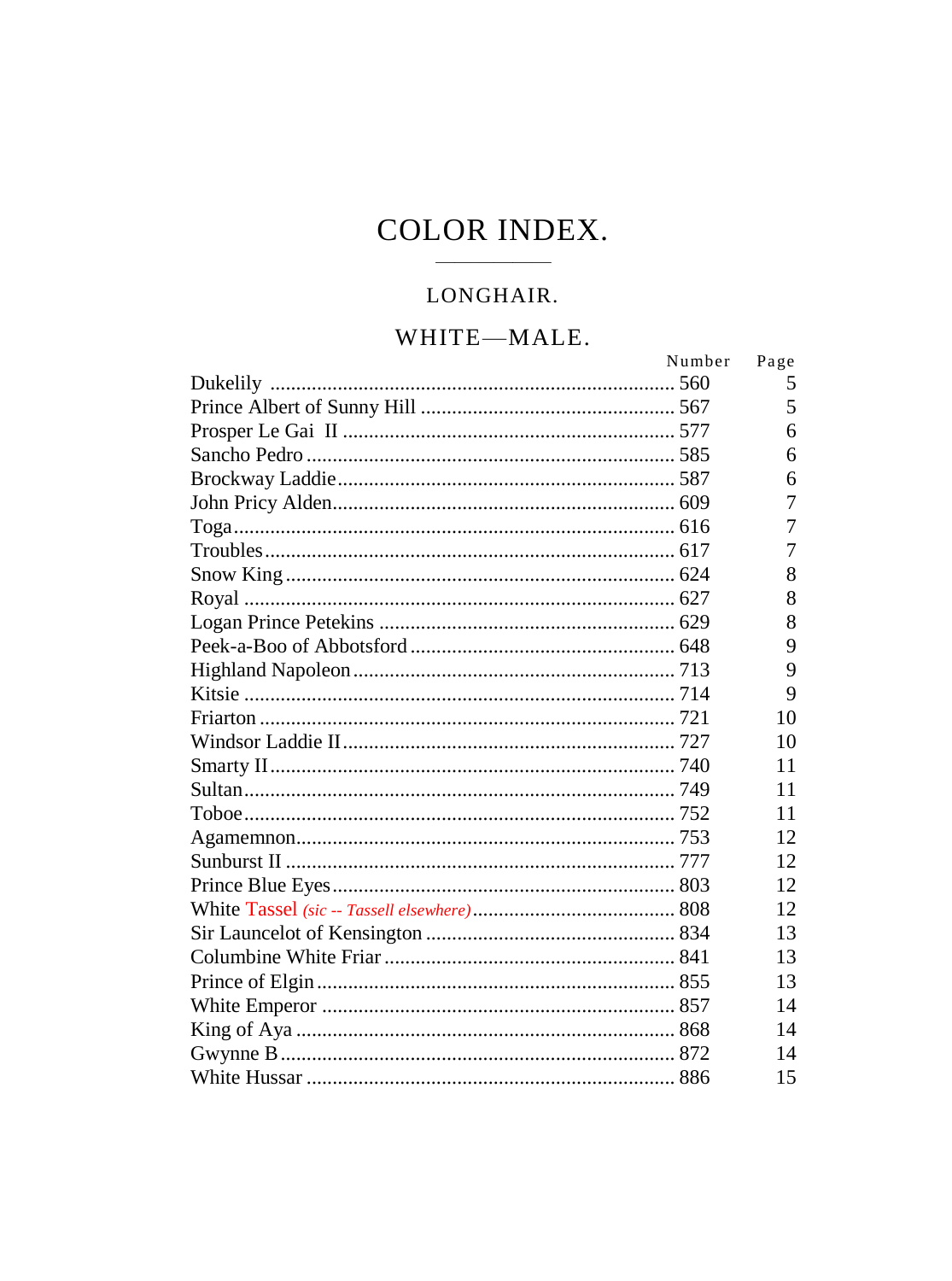## COLOR INDEX.

| Number Page |  |
|-------------|--|
|             |  |
|             |  |
|             |  |

# WHITE-FEMALE.

|  | 16 |
|--|----|
|  | 16 |
|  | 16 |
|  | 16 |
|  | 17 |
|  | 17 |
|  | 17 |
|  | 18 |
|  | 18 |
|  | 19 |
|  | 19 |
|  | 19 |
|  | 20 |
|  | 20 |
|  | 21 |
|  | 21 |
|  | 21 |
|  | 22 |
|  | 22 |
|  | 22 |
|  | 23 |
|  | 23 |
|  | 23 |
|  | 24 |
|  | 24 |
|  | 24 |
|  | 25 |
|  | 25 |
|  | 25 |
|  | 25 |
|  | 26 |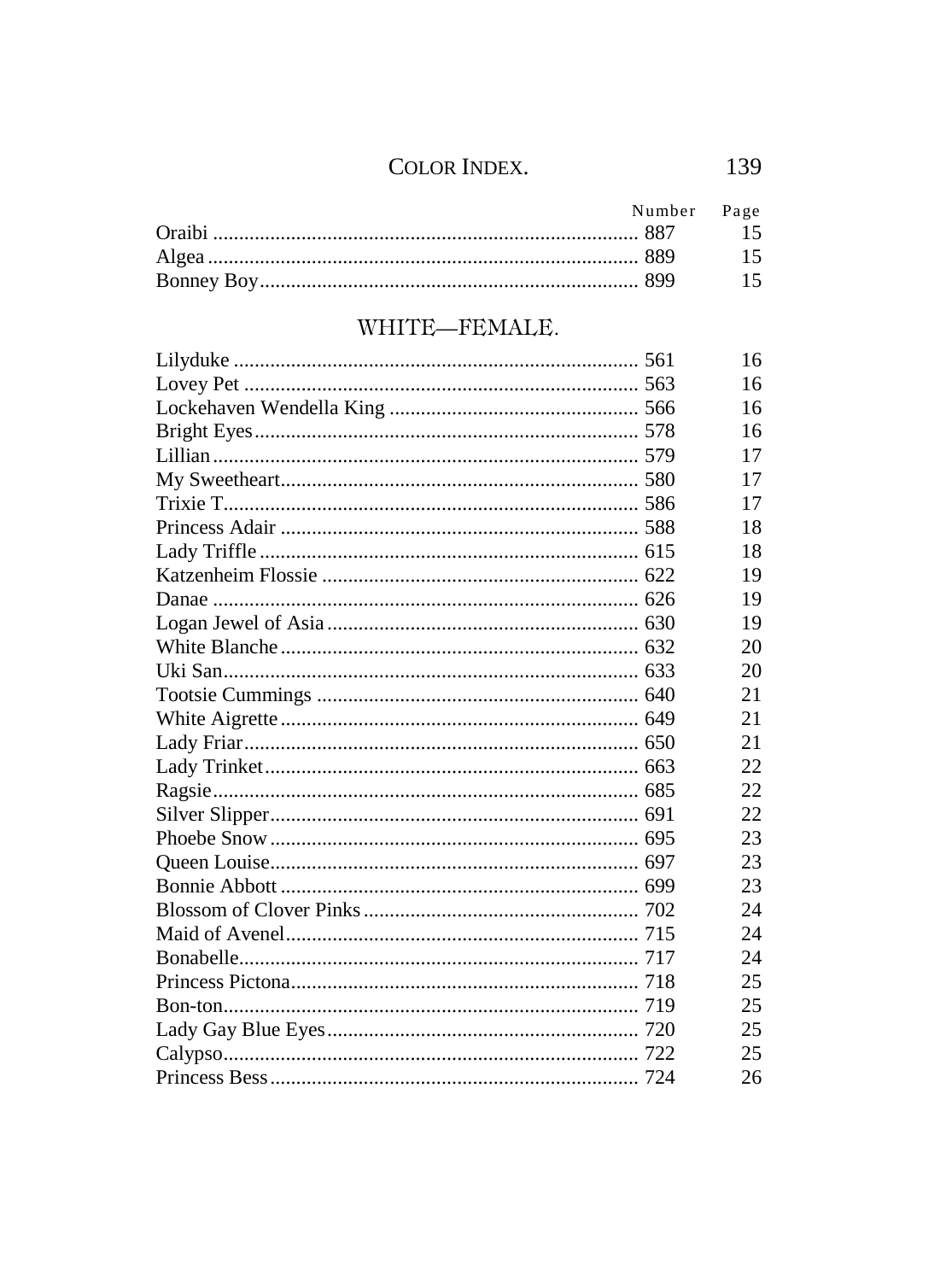## COLOR INDEX.

| Number | Page |
|--------|------|
|        | 26   |
|        | 26   |
|        | 27   |
|        | 27   |
|        | 27   |
|        | 28   |
|        | 28   |
|        | 28   |
|        | 29   |
|        | 29   |
|        | 29   |
|        | 30   |
|        | 30   |
|        | 30   |
|        | 31   |
|        | 31   |
|        | 31   |
|        | 32   |
|        | 32   |
|        | 32   |
|        | 32   |
|        | 33   |
|        | 33   |
|        | 33   |
|        | 33   |
|        |      |

## BLACK-MALE

| 34 |
|----|
| 34 |
| 34 |
| 35 |
| 35 |
| 35 |
| 35 |
| 36 |
| 36 |

140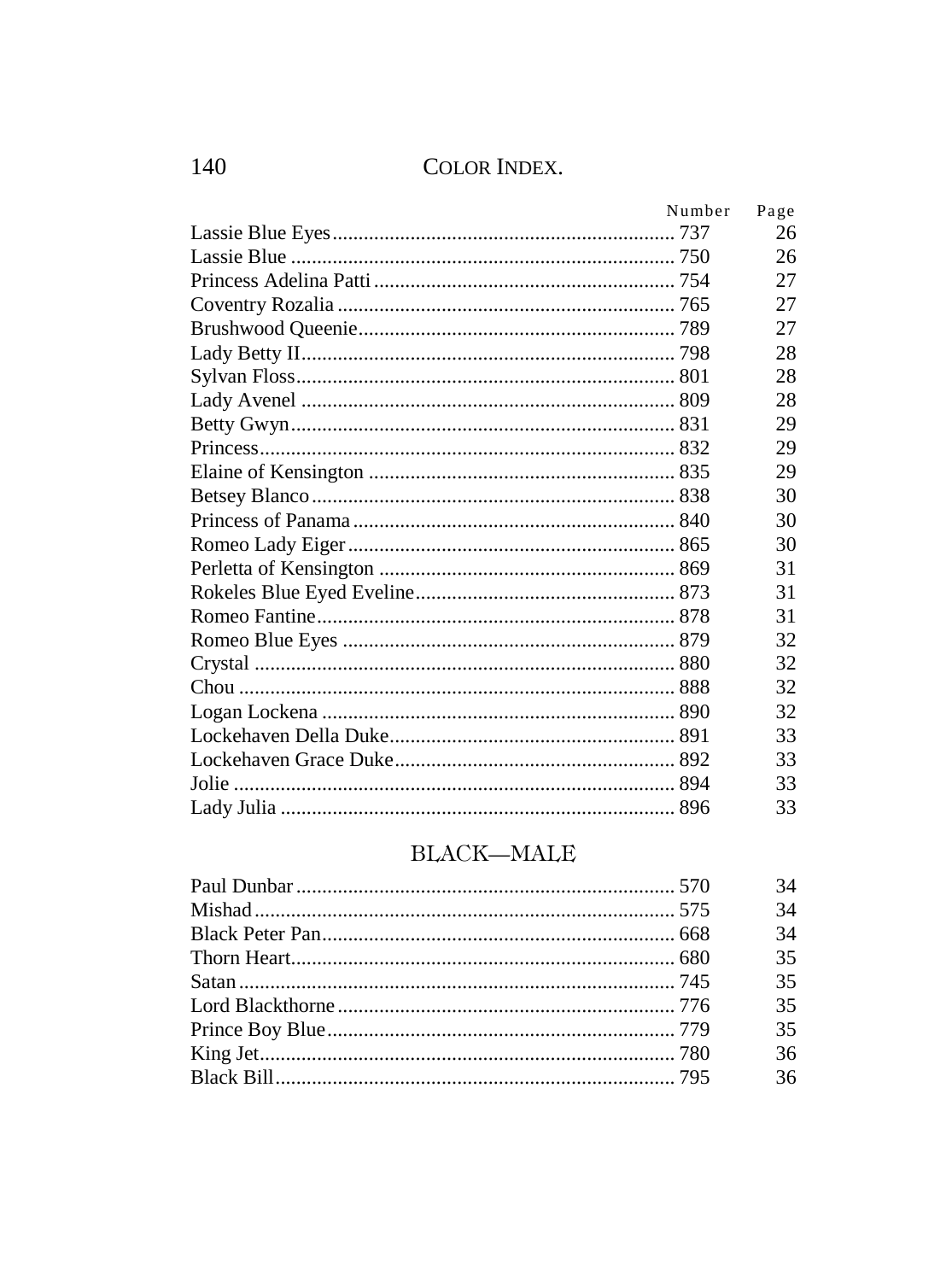| Number Page |      |
|-------------|------|
|             | 36   |
|             | 37   |
|             | - 37 |
|             | - 37 |
|             | - 37 |

# BLACK-FEMALE

|  | 38  |
|--|-----|
|  | 38  |
|  | 38  |
|  | 39  |
|  | 39  |
|  | 40  |
|  | 40  |
|  | 40  |
|  | 41  |
|  | 41  |
|  | 41  |
|  | 42. |
|  | 42. |
|  | 42  |
|  |     |

# $\rm{BLUE-MALE}$

|  | 43 |
|--|----|
|  | 43 |
|  | 43 |
|  | 44 |
|  | 44 |
|  | 44 |
|  | 44 |
|  | 45 |
|  | 45 |
|  | 46 |
|  | 46 |
|  | 46 |
|  | 47 |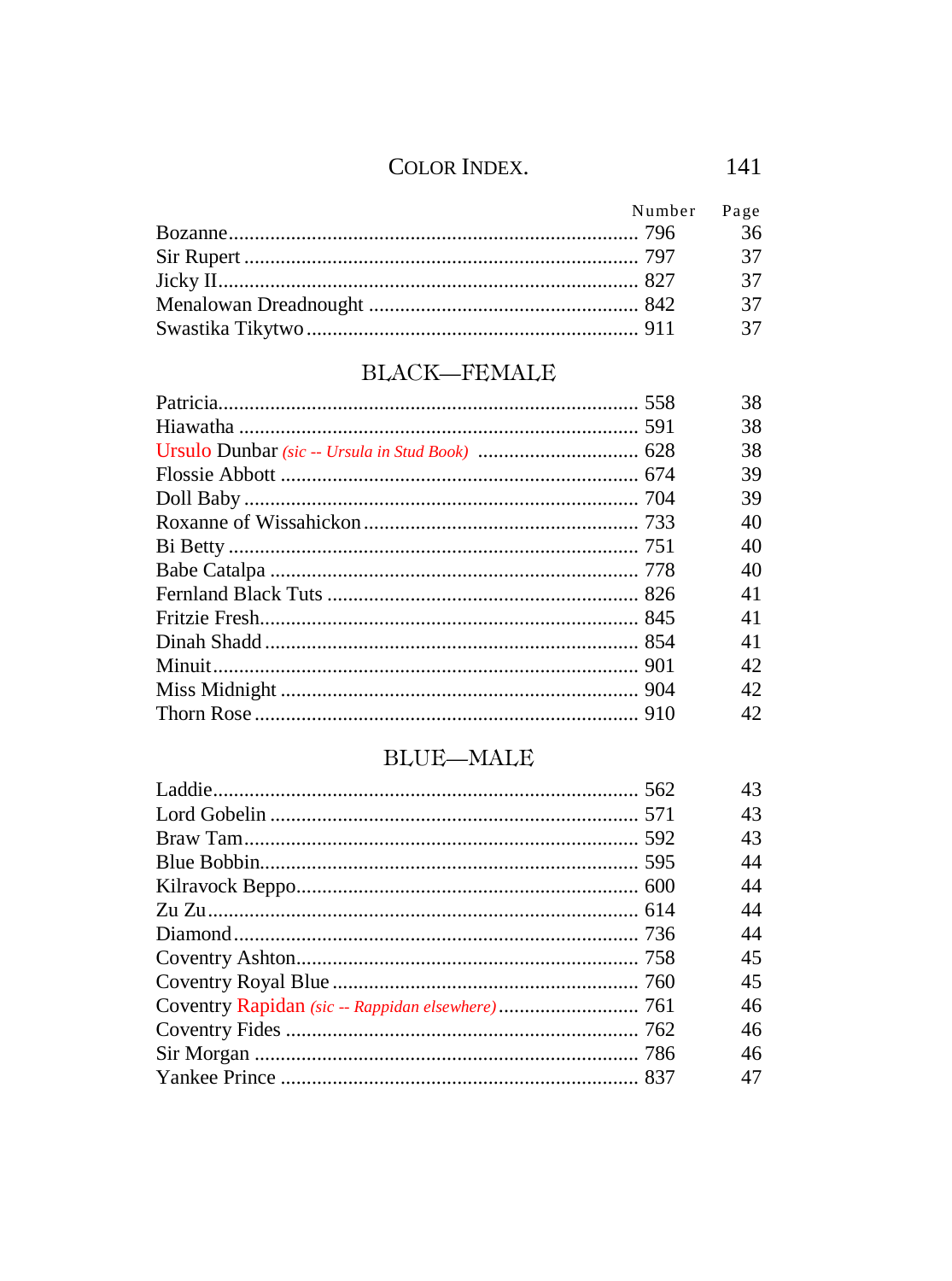| Number Page |    |
|-------------|----|
|             |    |
|             |    |
|             | 47 |
|             | 48 |
|             | 48 |

# **BLUE**-FEMALE

|  | 48 |
|--|----|
|  | 49 |
|  | 49 |
|  | 49 |
|  | 49 |
|  | 50 |
|  | 50 |
|  | 50 |
|  | 50 |
|  | 51 |
|  | 51 |
|  | 52 |
|  | 52 |
|  | 52 |
|  | 53 |
|  | 53 |
|  | 53 |
|  | 53 |
|  | 54 |
|  | 54 |

# SILVER-MALE

|  | 54 |
|--|----|
|  | 55 |
|  | 55 |
|  | 55 |
|  | 56 |
|  | 56 |
|  | 56 |
|  |    |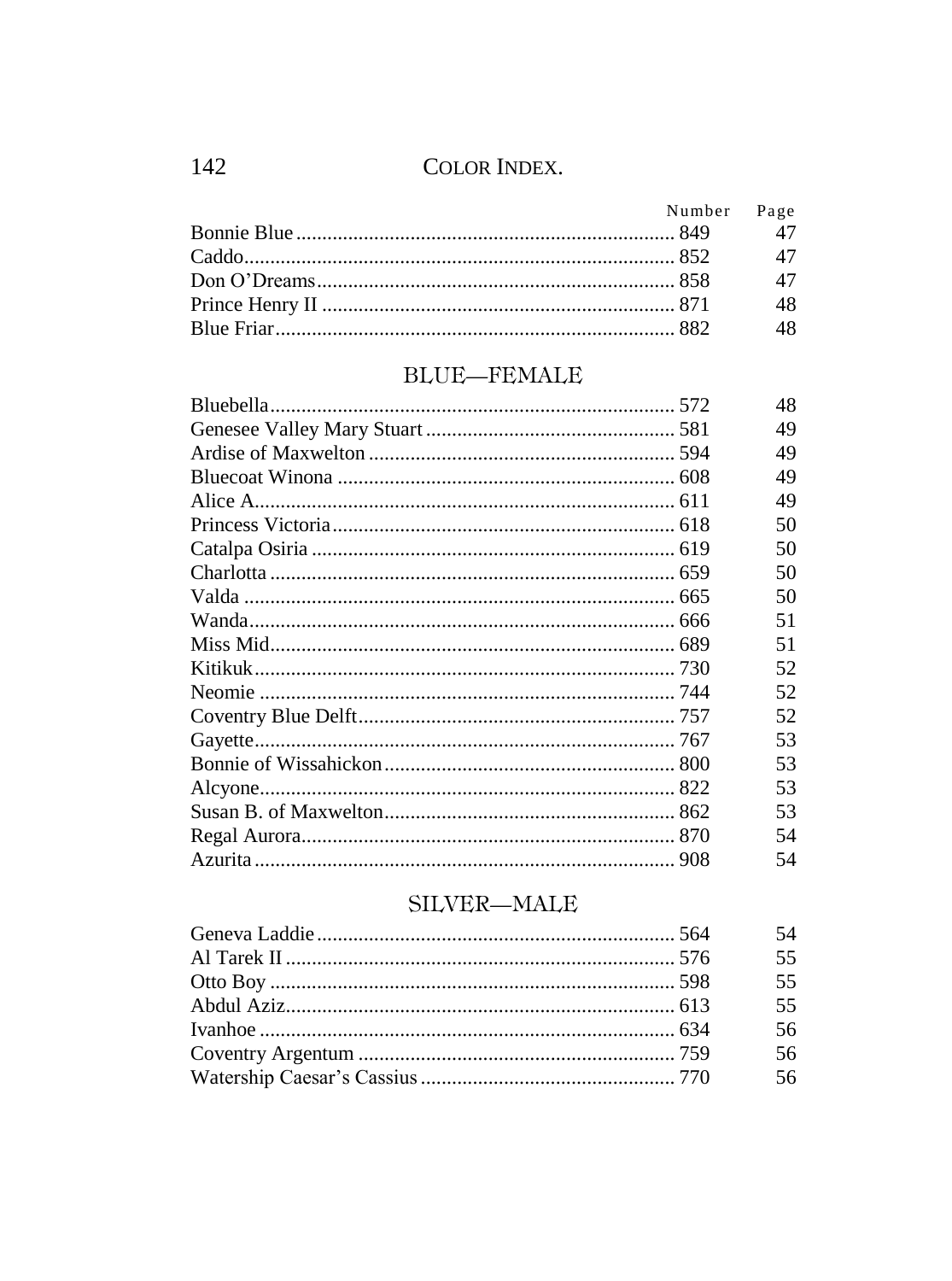| Number Page |    |
|-------------|----|
|             |    |
|             | 57 |
|             | 57 |

# SILVER-FEMALE

|  | 58 |
|--|----|
|  | 58 |
|  | 59 |
|  | 59 |
|  | 59 |
|  | 59 |
|  | 60 |
|  | 60 |
|  | 60 |
|  | 61 |
|  | 61 |
|  | 61 |
|  | 62 |

# SHADED SILVER-MALE

|  | 62 |
|--|----|
|  | 62 |
|  | 63 |
|  | 63 |
|  | 63 |
|  | 63 |
|  | 64 |

# SHADED SILVER-FEMALE

|  | 64 |
|--|----|
|  | 64 |
|  | 65 |
|  | 65 |
|  | 65 |
|  | 66 |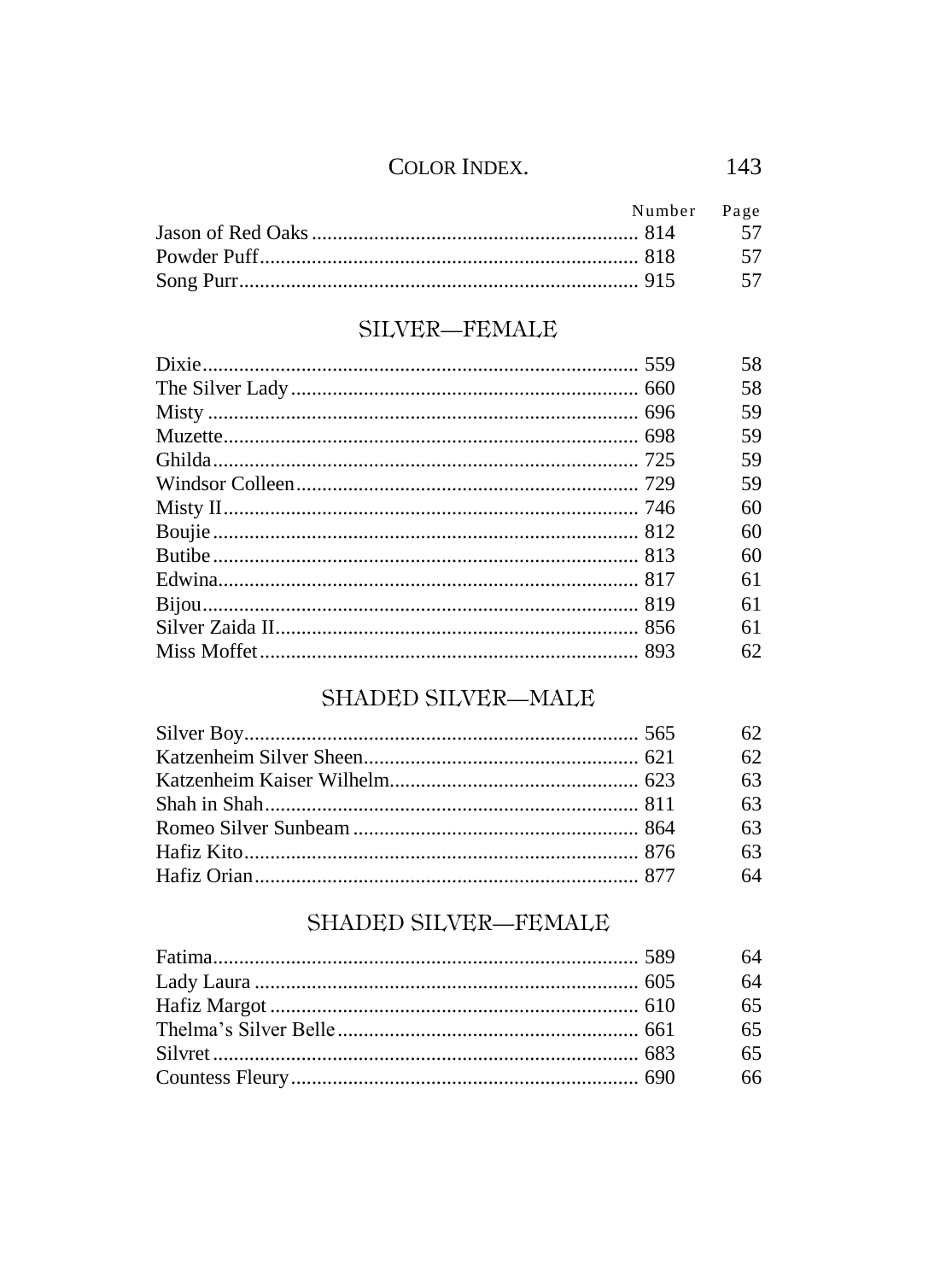| Number Page |      |
|-------------|------|
|             | 66   |
|             | 66   |
|             | 67   |
|             | -67  |
|             | - 67 |

#### SILVER TABBY-MALE

| <b>Buddie</b> |  |
|---------------|--|

# SILVER TABBY-FEMALE

| 68 |
|----|
| 69 |
| 69 |
| 70 |
| 70 |
| 71 |

# SMOKE-MALE

|--|--|--|

#### SMOKE-FEMALE

|  | <u>72</u> |
|--|-----------|
|  |           |
|  |           |

# ORANGE-MALE

| 73 |
|----|
| 73 |
| 73 |
| 74 |
| 74 |
| 75 |
| 75 |
| 75 |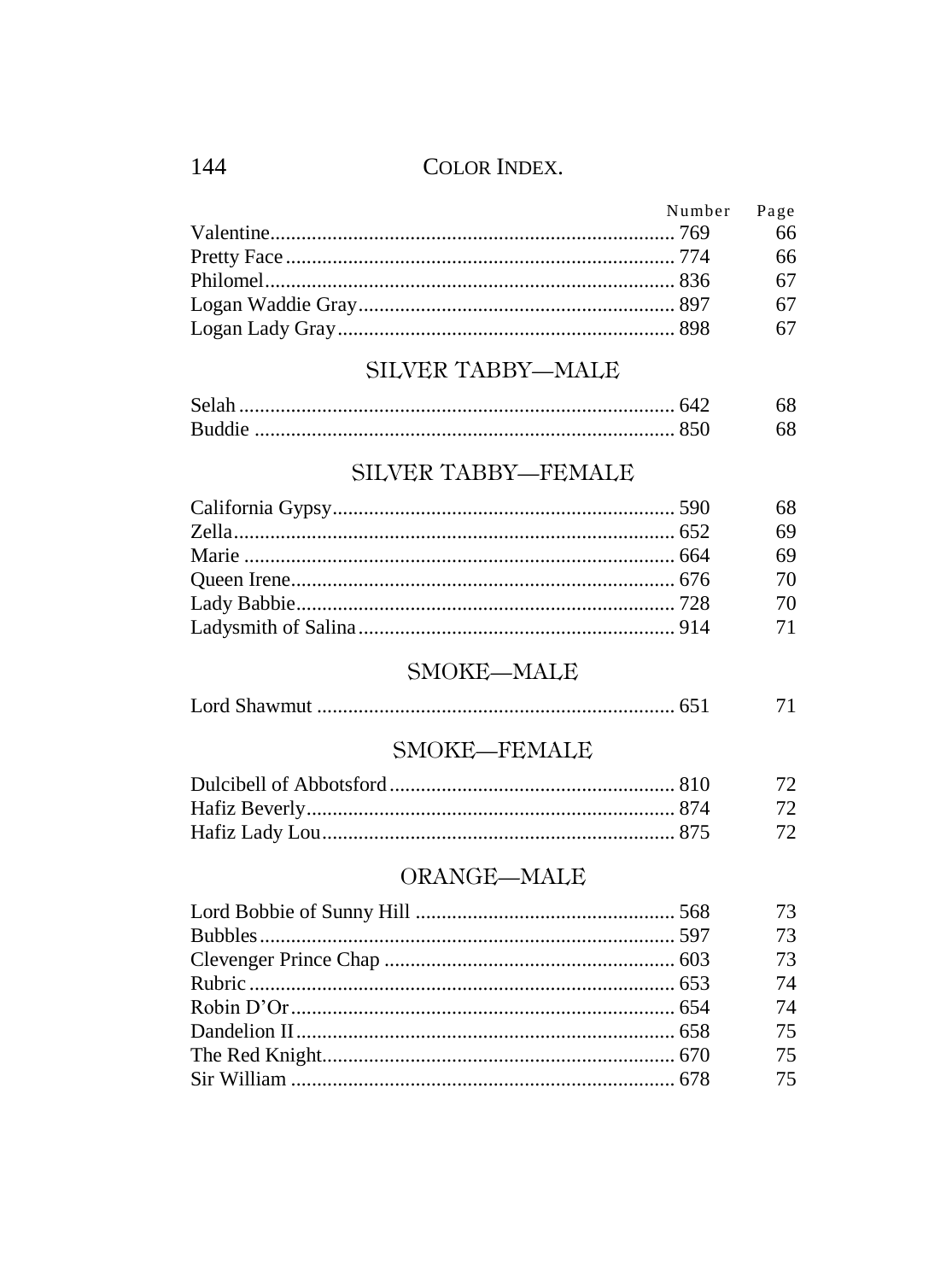| Number | Page |
|--------|------|
|        | 76   |
|        | 76   |
|        | 76   |
|        | 76   |
|        | 77   |
|        | 77   |
|        | 78   |
|        | 78   |
|        | 78   |
|        | 79   |
|        | 79   |

# ORANGE-FEMALE.

|  | 79 |
|--|----|
|  | 80 |
|  | 80 |
|  | 80 |
|  | 81 |
|  | 81 |
|  | 81 |
|  | 82 |
|  | 82 |
|  | 82 |
|  | 82 |
|  | 83 |
|  | 83 |
|  | 83 |
|  | 84 |
|  | 84 |
|  | 84 |

# ORANGE TABBY-MALE.

|  | 85 |
|--|----|
|  | 85 |
|  | 85 |
|  | 86 |
|  | 86 |
|  | 86 |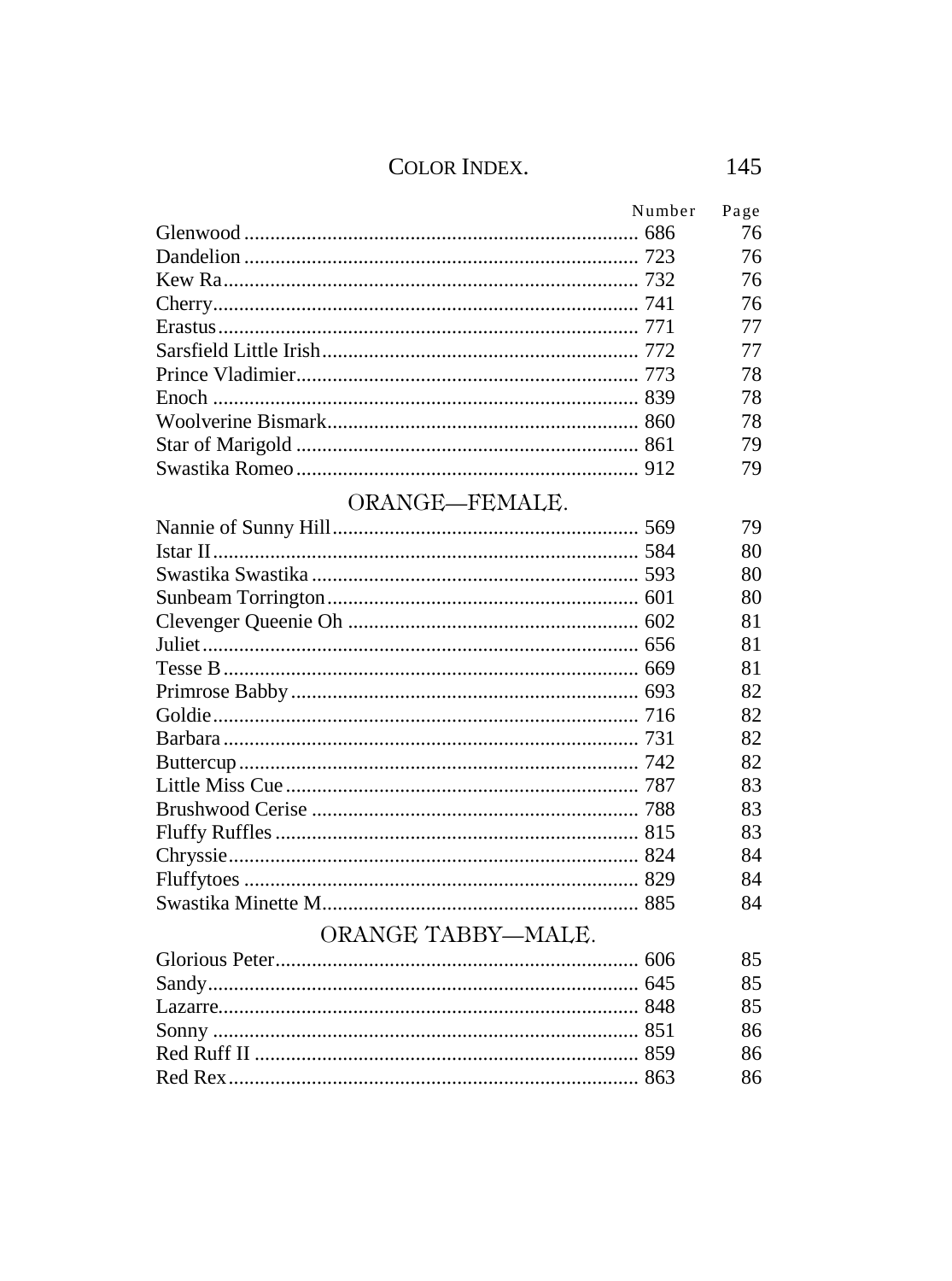# ORANGE TABBY—FEMALE.

| Number Page |    |
|-------------|----|
|             | 87 |
|             | 87 |
|             | 87 |
|             | 88 |
|             | 88 |
|             | 88 |
|             |    |

#### CREAM-MALE.

| 89 |
|----|
| 89 |
| 89 |
| 90 |
| 90 |
|    |

# CREAM-FEMALE.

| - 91 |
|------|
| 91   |
| 91   |
| 92   |

#### BROWN TABBY-MALE.

|  | 92 |
|--|----|
|  | 93 |
|  | 93 |
|  | 93 |
|  | 94 |
|  | 94 |
|  | 94 |
|  | 95 |
|  | 95 |
|  | 95 |
|  | 95 |
|  |    |

#### BROWN TABBY-FEMALE.

as a company

|  | 96 |
|--|----|
|  | 96 |
|  | 96 |

 $\overline{\phantom{a}}$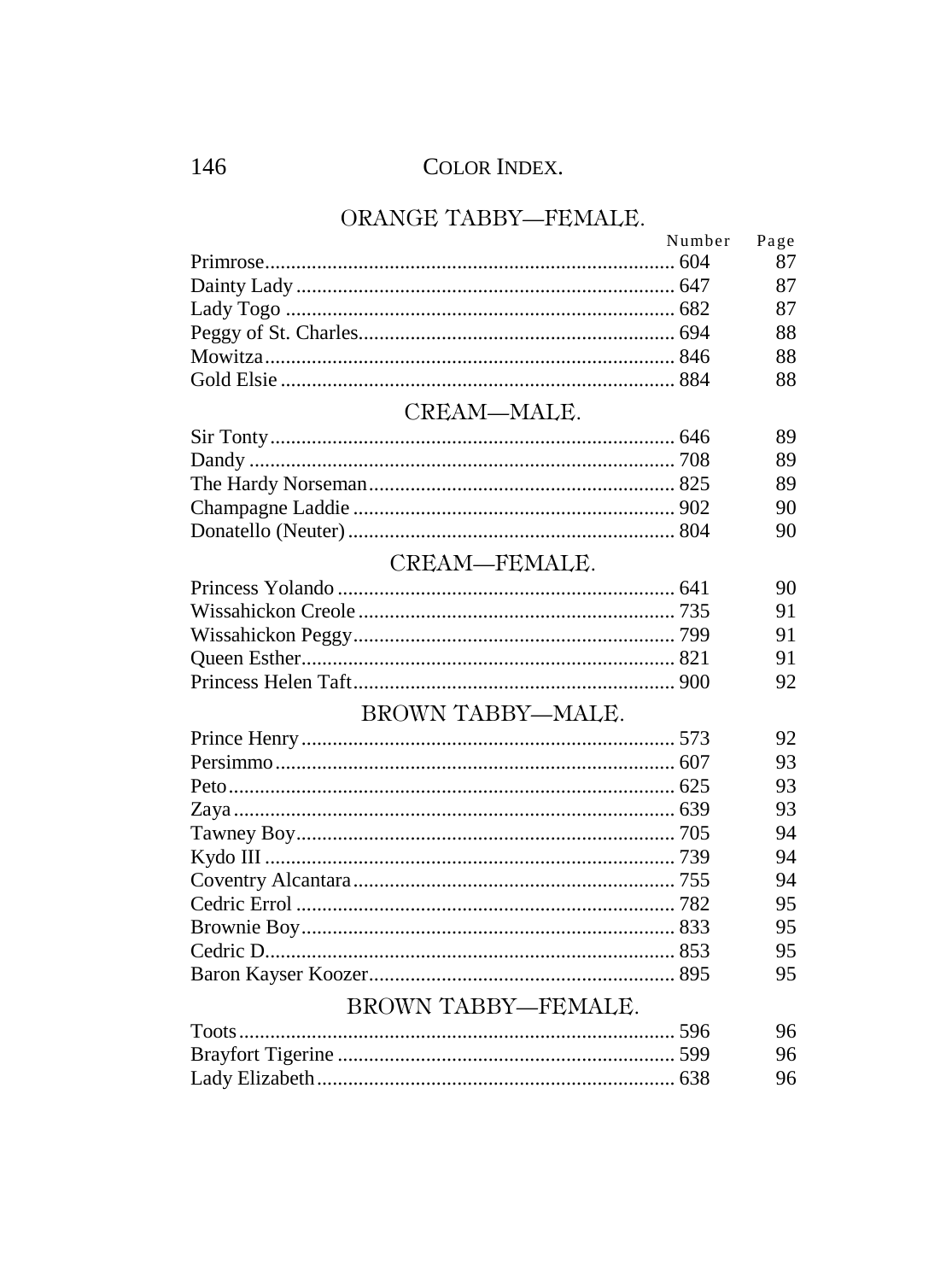|                                  | Number | Page |
|----------------------------------|--------|------|
|                                  |        | 97   |
|                                  |        | 97   |
|                                  |        | 98   |
|                                  |        | 98   |
|                                  |        | 98   |
|                                  |        | 99   |
|                                  |        | 99   |
|                                  |        | 99   |
|                                  |        | 100  |
|                                  |        | 100  |
|                                  |        | 100  |
|                                  |        | 100  |
|                                  |        | 101  |
|                                  |        | 101  |
|                                  |        | 101  |
|                                  |        | 101  |
|                                  |        | 102  |
|                                  |        | 102  |
| TORTOISESHELL-FEMALE             |        |      |
|                                  |        | 102  |
|                                  |        | 103  |
|                                  |        | 103  |
| TORTOISESHELL AND WHITE-FEMALE   |        |      |
|                                  |        | 103  |
|                                  |        | 104  |
|                                  |        | 104  |
|                                  |        | 104  |
|                                  |        | 105  |
|                                  |        | 105  |
|                                  |        | 106  |
|                                  |        | 106  |
|                                  |        | 106  |
| MIXED COLORS WITHOUT WHITE-MALE. |        |      |
|                                  |        | 107  |
|                                  |        | 107  |
|                                  |        |      |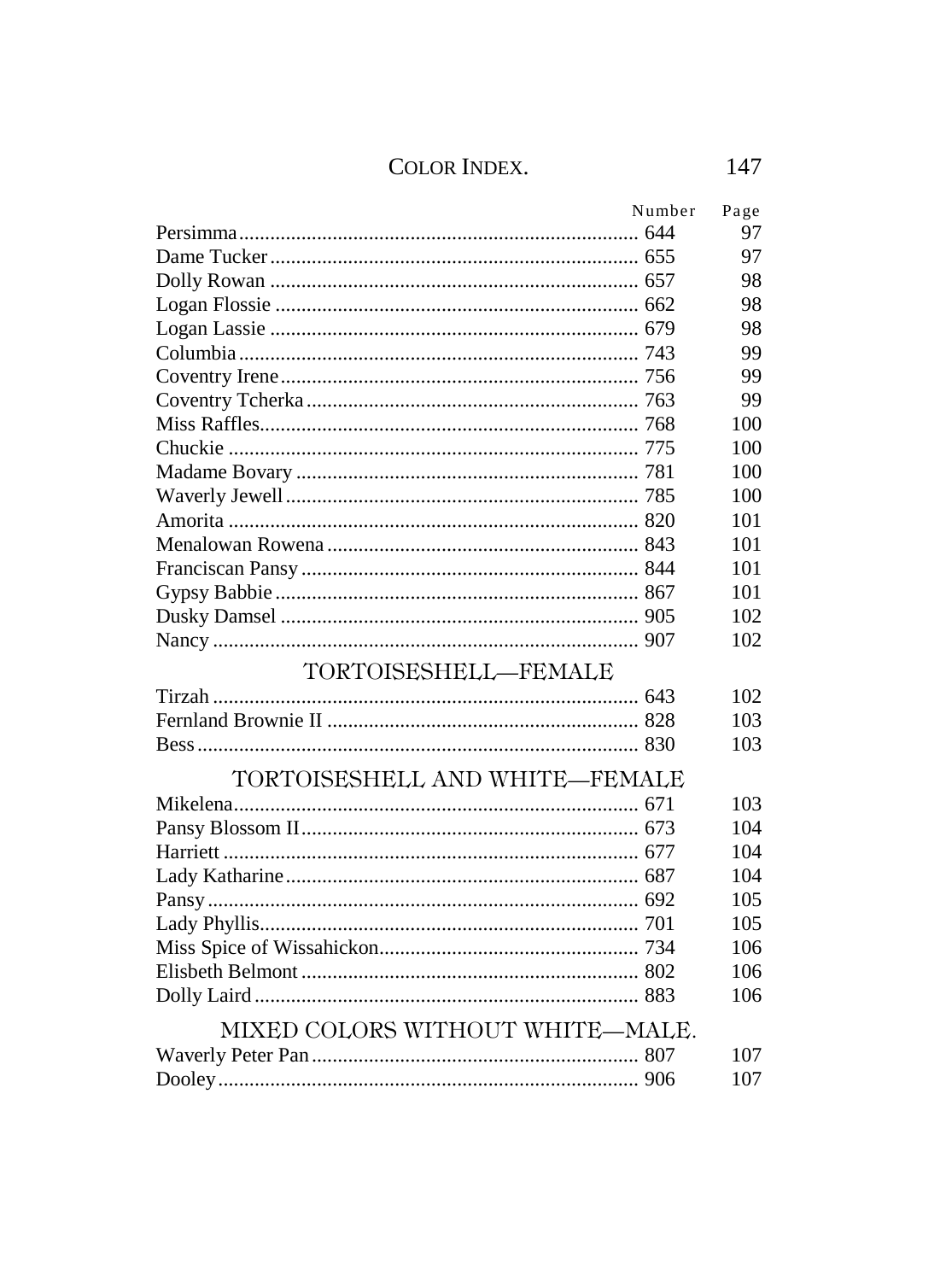148

# MIXED COLORS WITHOUT WHITE-FEMALE

| Number Page |     |
|-------------|-----|
|             | 107 |
|             | 108 |
|             | 108 |
|             | 108 |
|             | 108 |
|             | 109 |
|             | 109 |
|             | 110 |
|             | 110 |

#### MIXED COLORS WITH WHITE-MALE

# MIXED COLORS WITH WHITE-FEMALE

|  | 111 |
|--|-----|
|  | 112 |
|  | 112 |
|  | 112 |
|  | 113 |
|  | 113 |
|  | 113 |
|  | 114 |
|  | 114 |
|  | 114 |
|  | 115 |
|  | 115 |
|  | 115 |
|  | 116 |
|  | 116 |
|  | 116 |
|  | 116 |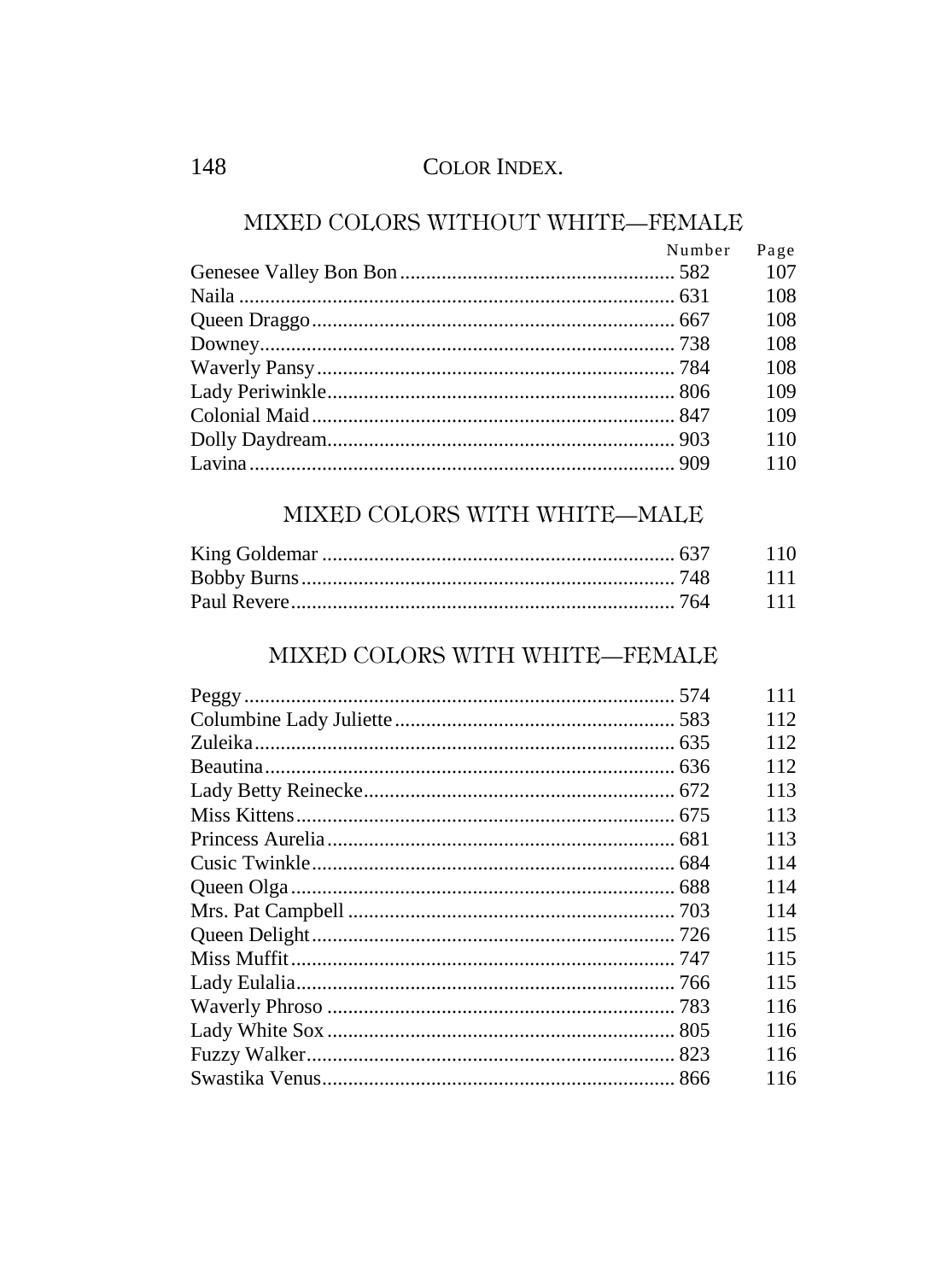| <b>COLOR INDEX.</b> |
|---------------------|
|---------------------|

#### SHORTHAIR.

### WHITE-MALE

|                      | Number Page |     |
|----------------------|-------------|-----|
|                      |             | 117 |
| BLACK-FEMALE.        |             |     |
|                      |             | 117 |
|                      |             |     |
| BLUE-FEMALE.         |             |     |
|                      |             | 117 |
|                      |             | 118 |
|                      |             | 118 |
|                      |             | 118 |
|                      |             |     |
| SILVER TABBY—FEMALE. |             |     |
|                      |             | 118 |
| ABYSSINIAN-MALE      |             |     |
|                      |             |     |
|                      |             | 119 |
|                      |             | 119 |
| ABYSSINIAN-FEMALE.   |             |     |
|                      |             | 119 |
|                      |             | 120 |
|                      |             |     |
| SIAMESE-MALE.        |             |     |
|                      |             | 120 |
|                      |             | 120 |
|                      |             |     |
| SIAMESE-FEMALE.      |             |     |
|                      |             | 121 |
| RUSSIAN-FEMALE.      |             |     |
|                      |             | 121 |
|                      |             | 121 |
|                      |             | 122 |
|                      |             |     |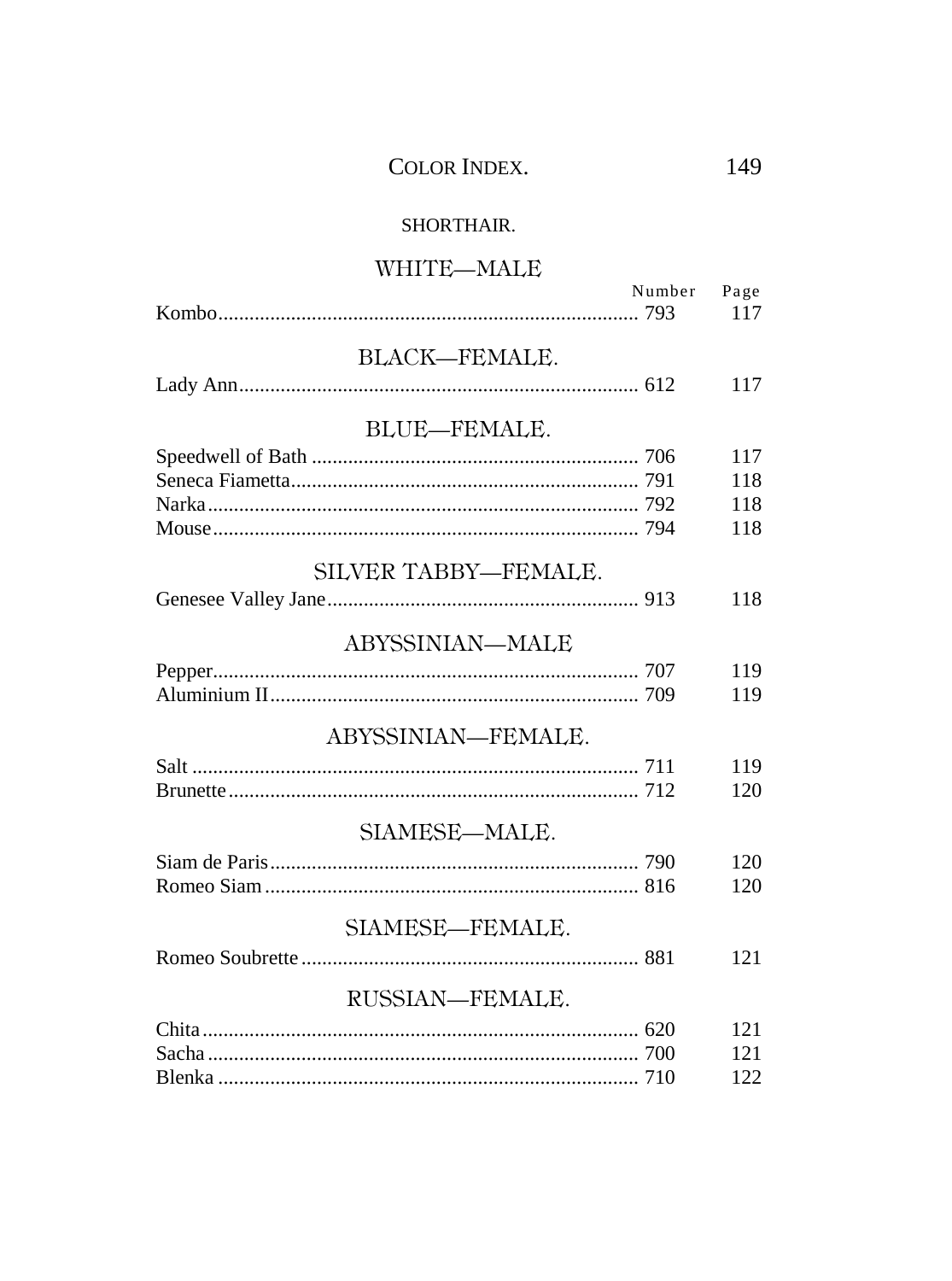| Number | Page |
|--------|------|
|        | 55   |
|        | 12   |
|        | 55   |
|        | 53   |
|        | 15   |
|        | 49   |
|        | 119  |
|        | 101  |
|        | 49   |
|        | 54   |
|        |      |
|        | 40   |
|        | 82   |
|        | 95   |
|        | 112  |
|        | 103  |
|        | 30   |
|        | 29   |
|        | 40   |
|        | 61   |
|        | 36   |
|        | 34   |
|        | 122  |
|        | 24   |
|        | 44   |
|        | 48   |
|        | 48   |
|        | 49   |
|        | 111  |
|        | 24   |
|        | 23   |
|        | 47   |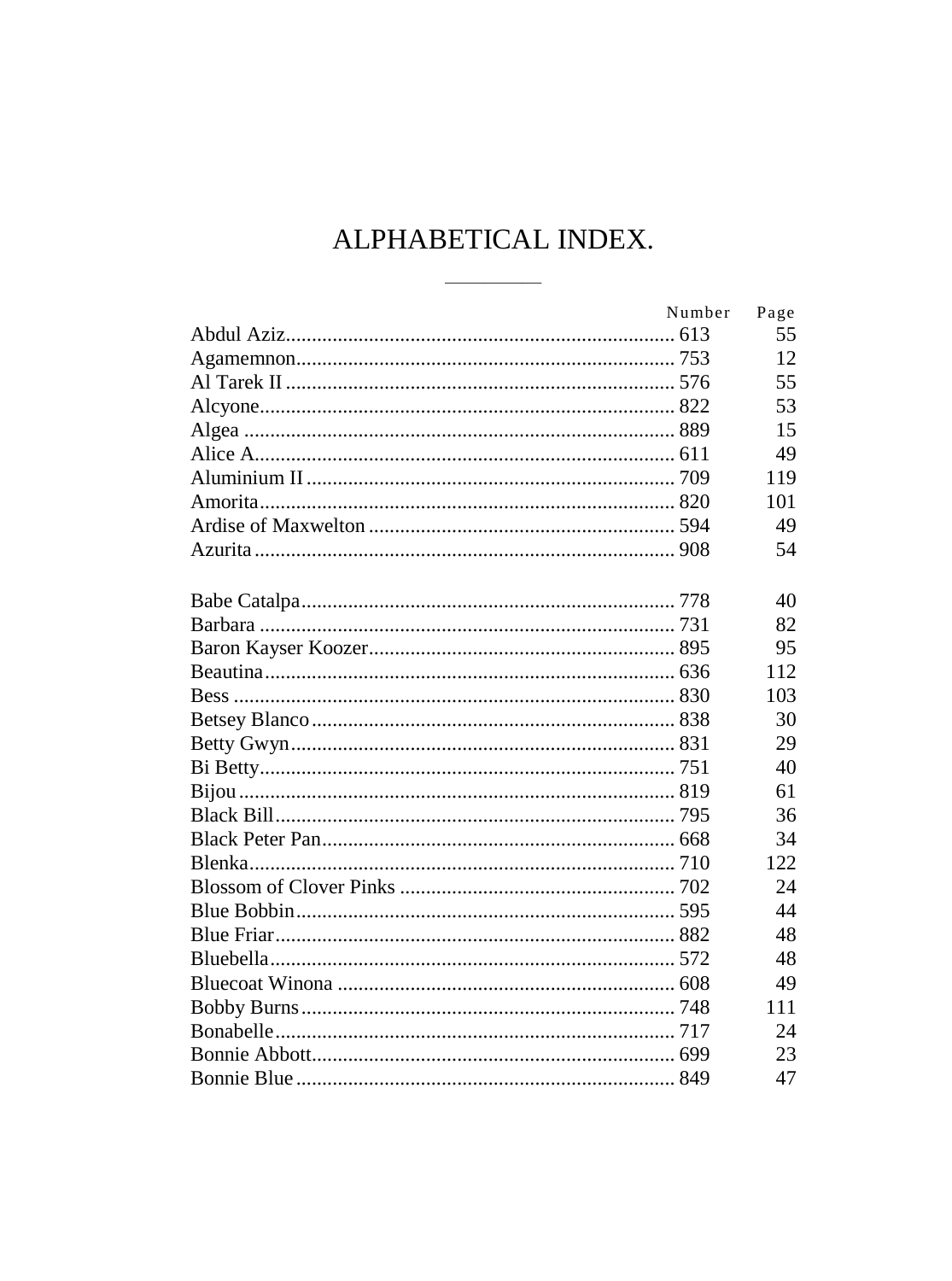| Number<br>Page |
|----------------|
| 53             |
| 25             |
| 15             |
| 60             |
| 36             |
| 96             |
| 43             |
| 16             |
| 95             |
| 6              |
| 83             |
| 82             |
| 27             |
| 120            |
| 73             |
| 68             |
| 60             |
| 82             |
|                |
| 47             |
| 68             |
| 25             |
| 50             |
| 95             |
| 95             |
| 90             |
| 50             |
| 76             |
| 84             |
| 121            |
| 32             |
| 100            |
| 73             |
| 81             |
| 109            |
| 99             |
| 112            |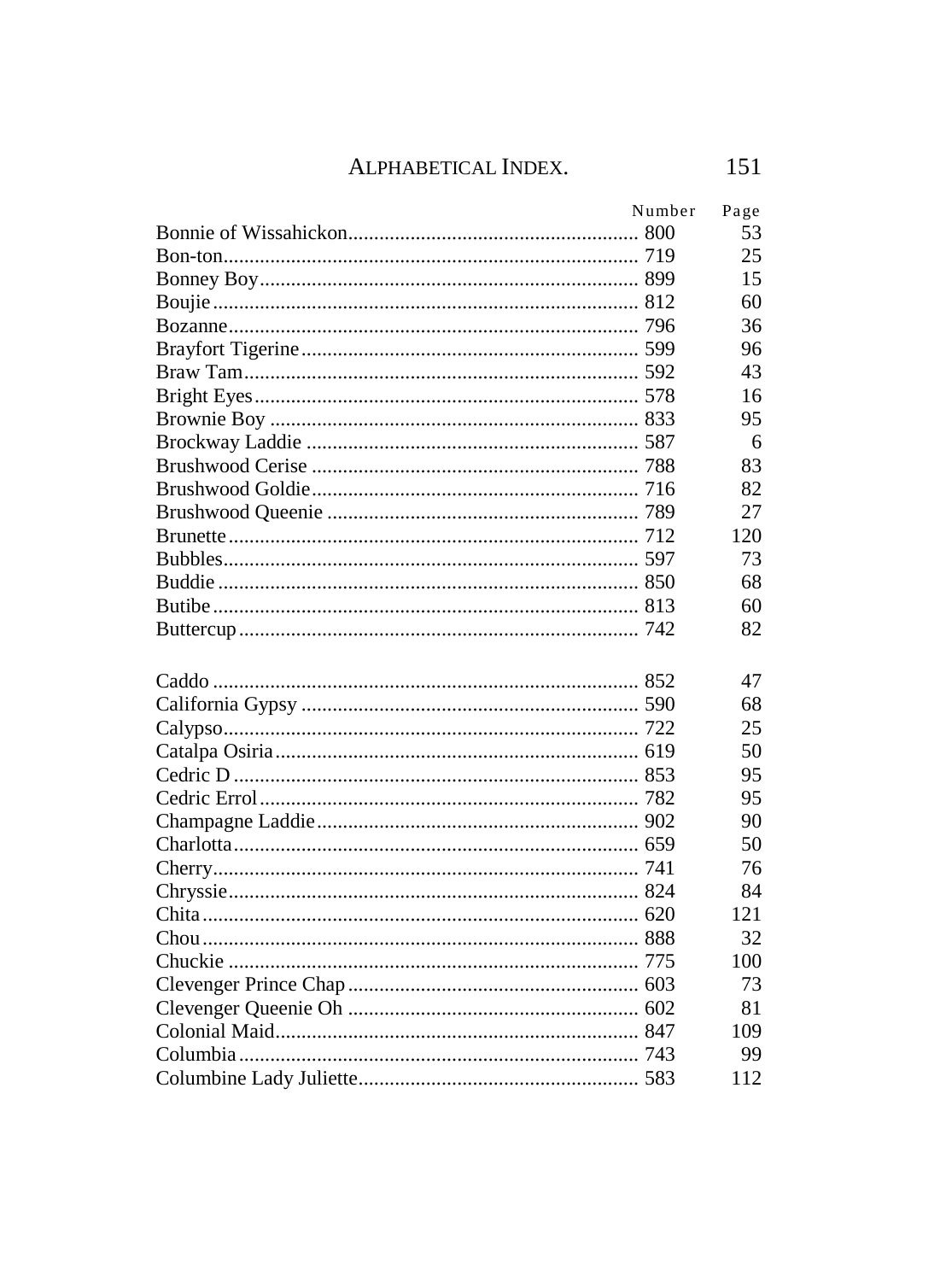| Number | Page |
|--------|------|
|        | 13   |
|        | 66   |
|        | 94   |
|        | 56   |
|        | 45   |
|        | 52   |
|        | 46   |
|        | 99   |
|        | 46   |
|        | 45   |
|        | 27   |
|        | 99   |
|        | 32   |
|        | 114  |
|        |      |
|        | 87   |
|        | 97   |
|        | 19   |
|        | 76   |
|        | 75   |
|        | 89   |
|        | 44   |
|        | 41   |
|        | 58   |
|        | 39   |
|        | 110  |
|        | 106  |
|        | 98   |
|        | 47   |
|        | 90   |
|        | 107  |
|        | 108  |
|        | 5    |
|        | 72   |
|        | 102  |
|        |      |
|        | 61   |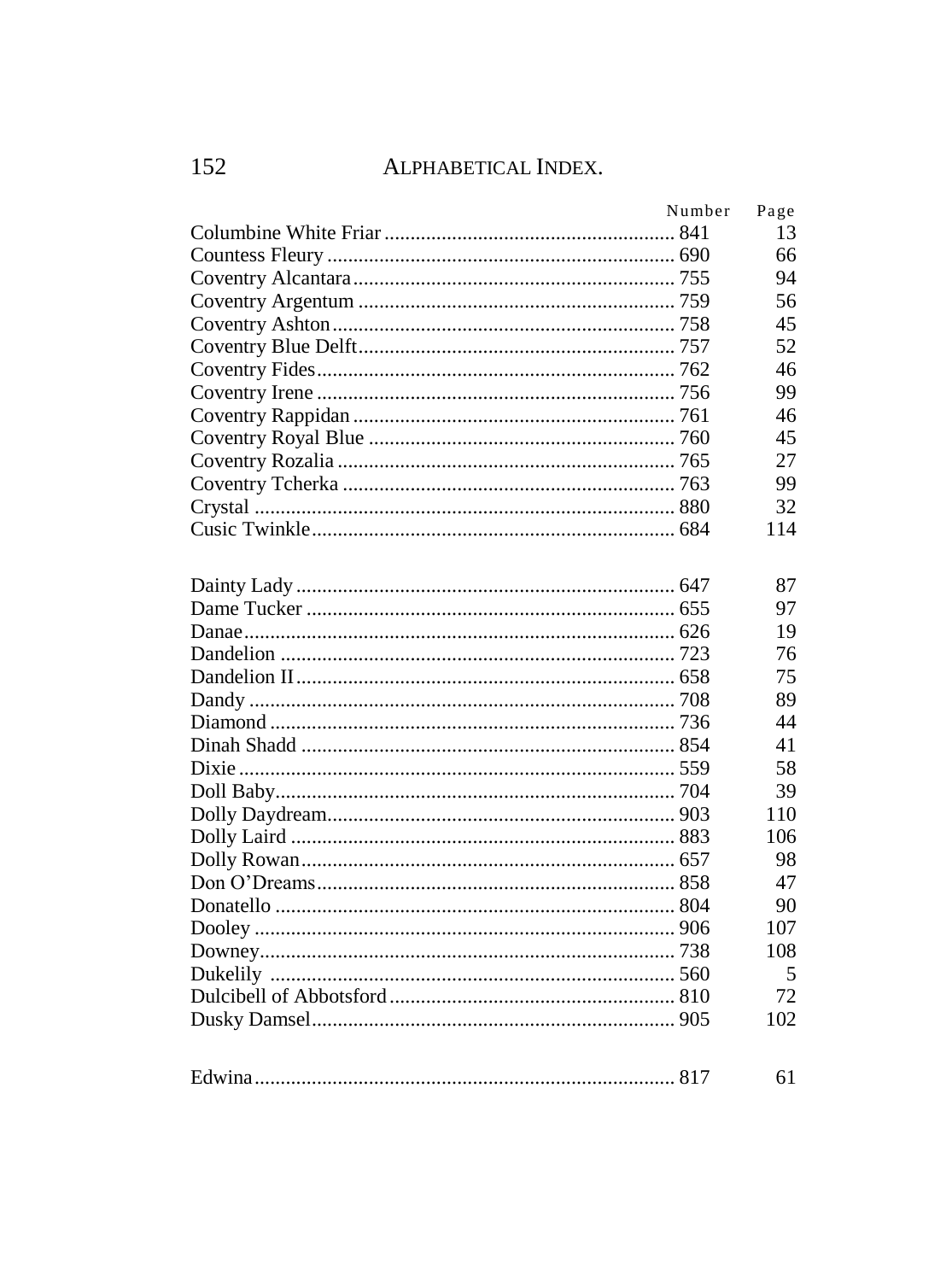| Number | Page |
|--------|------|
|        | 29   |
|        | 106  |
|        | 78   |
|        | 77   |
|        | 64   |
|        | 103  |
|        | 41   |
|        | 39   |
|        | 83   |
|        | 84   |
|        | 10   |
|        | 101  |
|        | 41   |
|        | 116  |
|        | 53   |
|        | 118  |
|        | 107  |
|        | 49   |
|        | 54   |
|        | 59   |
|        | 76   |
|        | 85   |
|        | 88   |
|        | 82   |
|        | 14   |
|        | 101  |
|        | 72   |
|        | 63   |
|        | 72   |
|        | 65   |
|        | 64   |
|        | 104  |
|        | 38   |
|        | 9    |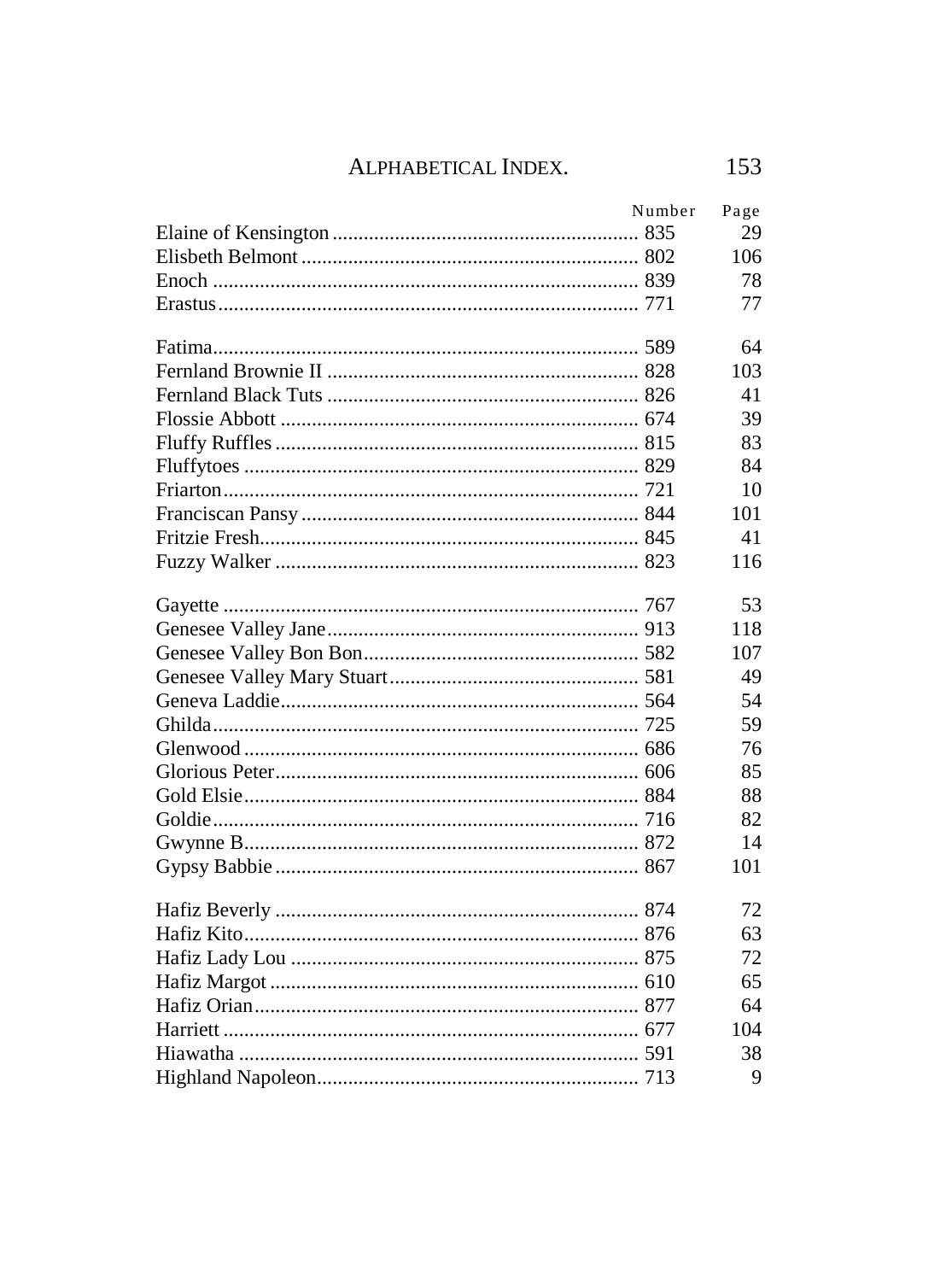| Number | Page |
|--------|------|
|        | 80   |
|        | 56   |
|        |      |
|        | 57   |
|        | 37   |
|        | 7    |
|        | 33   |
|        | 81   |
|        | 19   |
|        | 63   |
|        | 62   |
|        | 76   |
|        | 44   |
|        | 110  |
|        | 36   |
|        | 14   |
|        | 52   |
|        | 9    |
|        | 117  |
|        | 94   |
|        | 43   |
|        | 117  |
|        | 28   |
|        | 70   |
|        | 28   |
|        | 113  |
|        | 96   |
|        | 115  |
|        | 21   |
|        | 25   |
|        | 33   |
|        | 104  |
|        | 64   |
|        | 109  |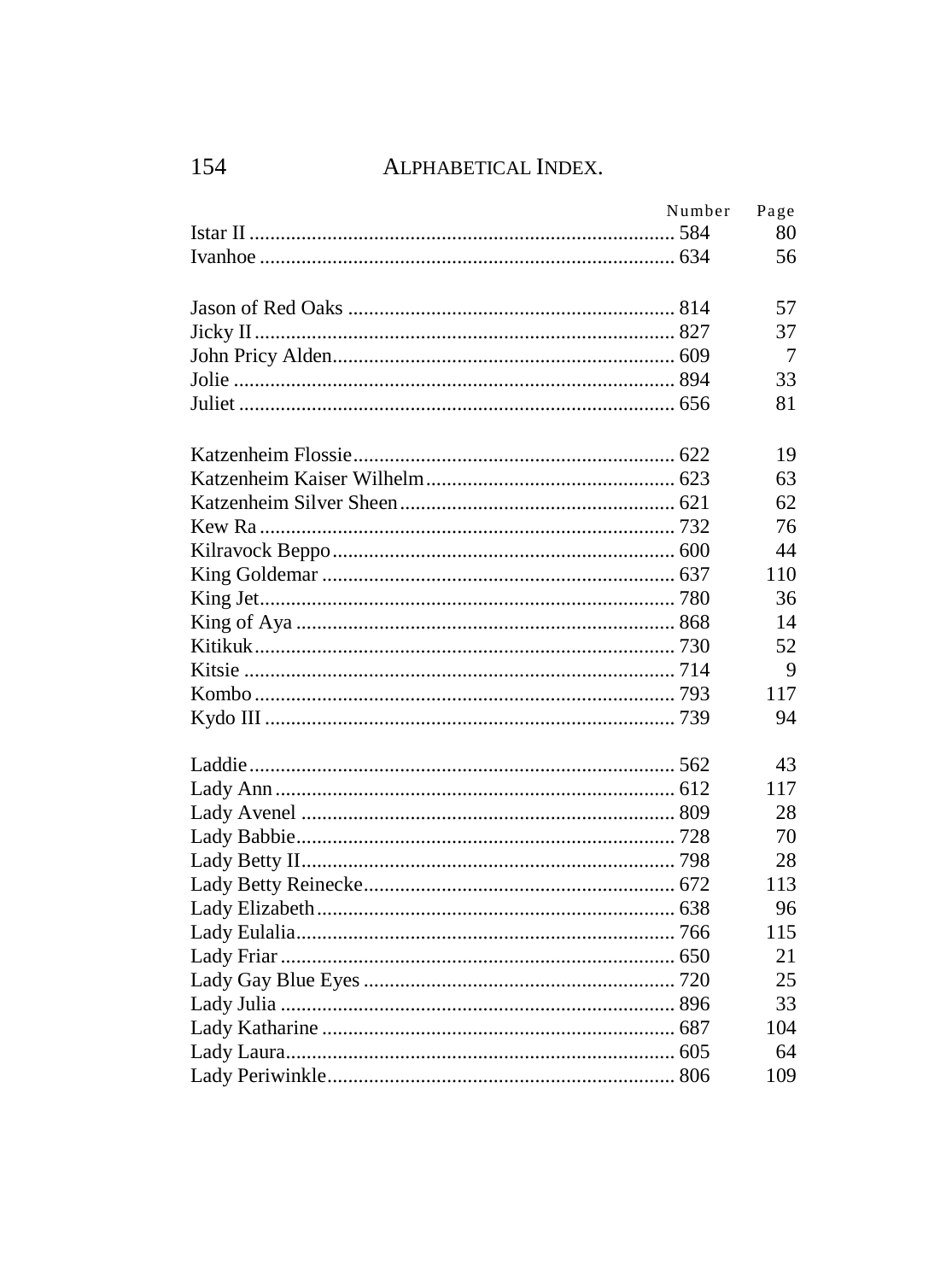| Number | Page |
|--------|------|
|        | 105  |
|        | 71   |
|        | 87   |
|        | 18   |
|        | 22   |
|        | 116  |
|        | 26   |
|        | 26   |
|        | 110  |
|        | 85   |
|        | 17   |
|        | 16   |
|        | 83   |
|        | 33   |
|        | 33   |
|        | 16   |
|        | 98   |
|        | 19   |
|        | 98   |
|        | 67   |
|        | 32   |
|        | 8    |
|        | 67   |
|        | 73   |
|        | 35   |
|        | 43   |
|        | 71   |
|        | 16   |
|        | 100  |
|        | 24   |
|        | 69   |
|        | 37   |
|        | 101  |
|        | 103  |
|        | 42   |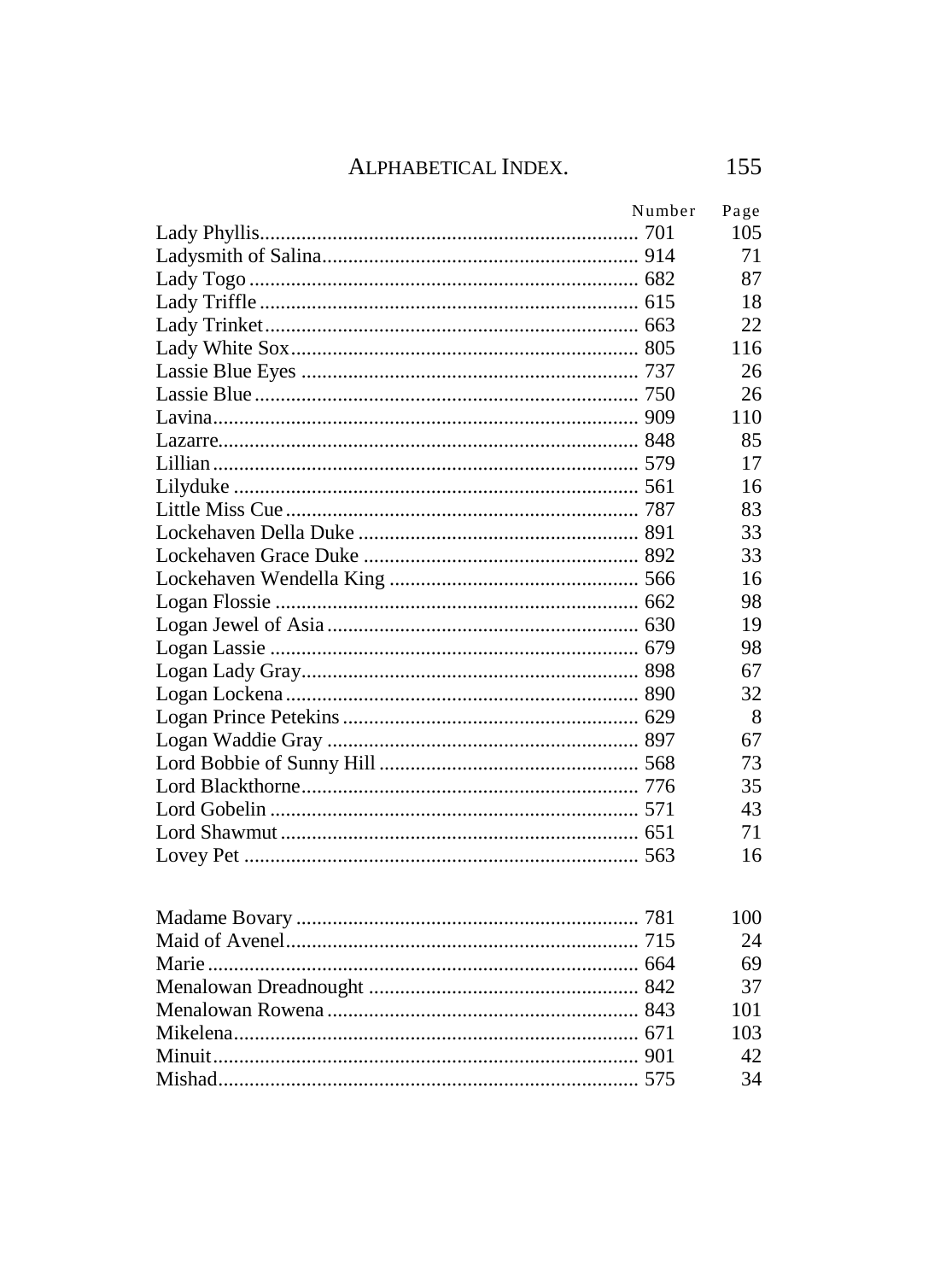| Number | Page |
|--------|------|
|        | 113  |
|        | 51   |
|        | 42   |
|        | 62   |
|        | 115  |
|        | 100  |
|        | 106  |
|        | 59   |
|        | 60   |
|        | 118  |
|        | 88   |
|        | 114  |
|        | 59   |
|        | 17   |
|        | 108  |
|        | 102  |
|        | 79   |
|        | 118  |
|        | 52   |
|        | 15   |
|        | 55   |
|        | 105  |
|        | 104  |
|        | 38   |
|        | 34   |
|        | 111  |
|        | 9    |
|        | 111  |
|        | 88   |
|        | 119  |
|        | 97   |
|        | 93   |
|        | 31   |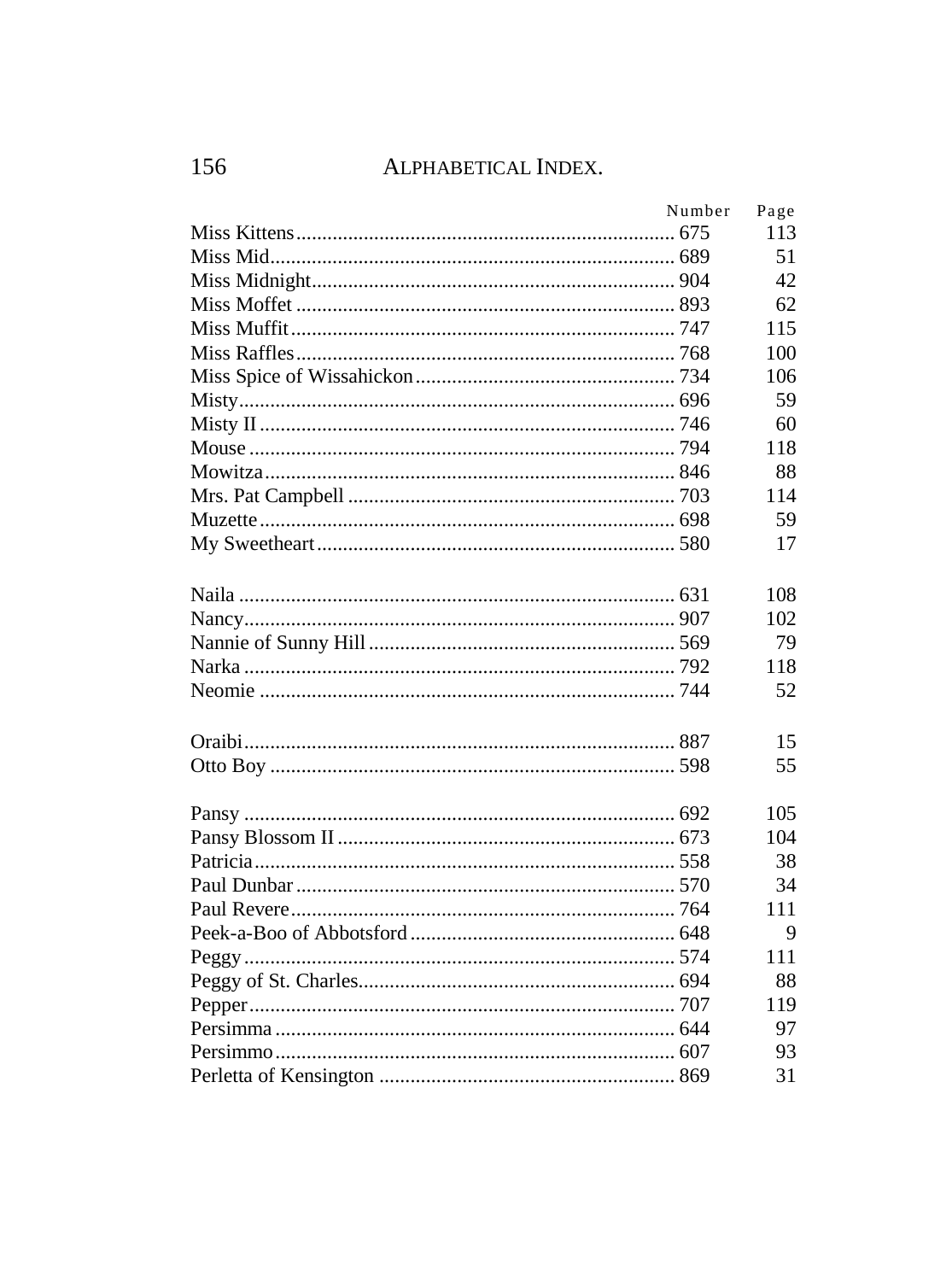| Number | Page |
|--------|------|
|        | 93   |
|        | 67   |
|        | 23   |
|        | 57   |
|        | 66   |
|        | 87   |
|        | 82   |
|        | 5    |
|        | 35   |
|        | 12   |
|        | 92   |
|        | 48   |
|        | 29   |
|        | 18   |
|        | 27   |
|        | 113  |
|        | 26   |
|        | 92   |
|        | 30   |
|        | 25   |
|        | 50   |
|        | 90   |
|        | 13   |
|        | 78   |
|        | 6    |
|        | 115  |
|        | 108  |
|        | 91   |
|        | 70   |
|        | 23   |
|        | 114  |
|        | 22.  |
|        | 86   |
|        | 86   |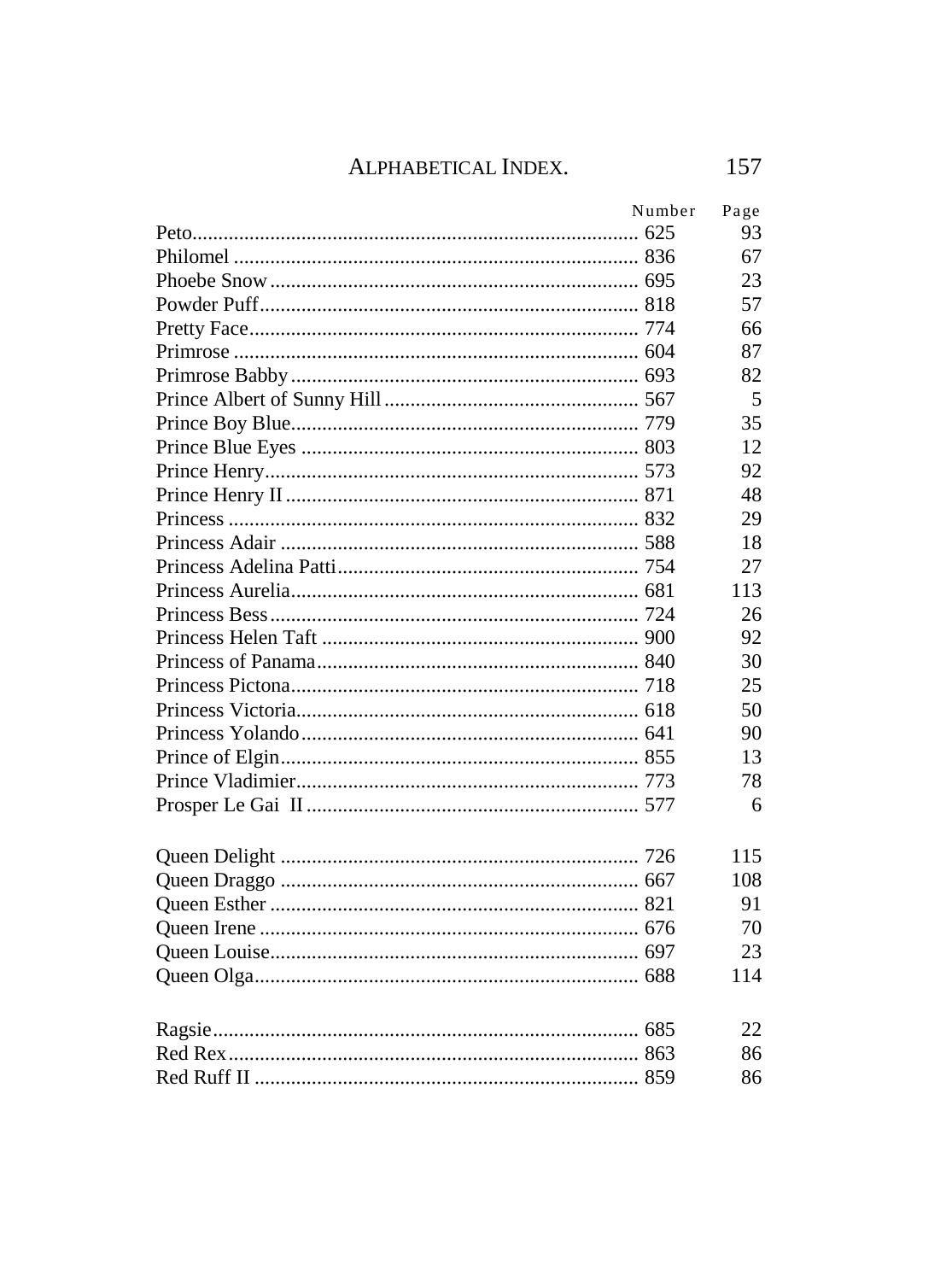| Number | Page |
|--------|------|
|        | 54   |
|        | 74   |
|        | 31   |
|        | 32   |
|        | 31   |
|        | 120  |
|        | 30   |
|        | 63   |
|        | 121  |
|        | 40   |
|        | 8    |
|        | 74   |
|        | 119  |
|        | 121  |
|        | 6    |
|        | 85   |
|        | 77   |
|        | 35   |
|        | 68   |
|        | 118  |
|        | 63   |
|        | 120  |
|        | 62   |
|        | 22   |
|        | 61   |
|        | 65   |
|        | 13   |
|        | 46   |
|        | 37   |
|        | 89   |
|        | 75   |
|        | 11   |
|        | 8    |
|        | 57   |
|        | 86   |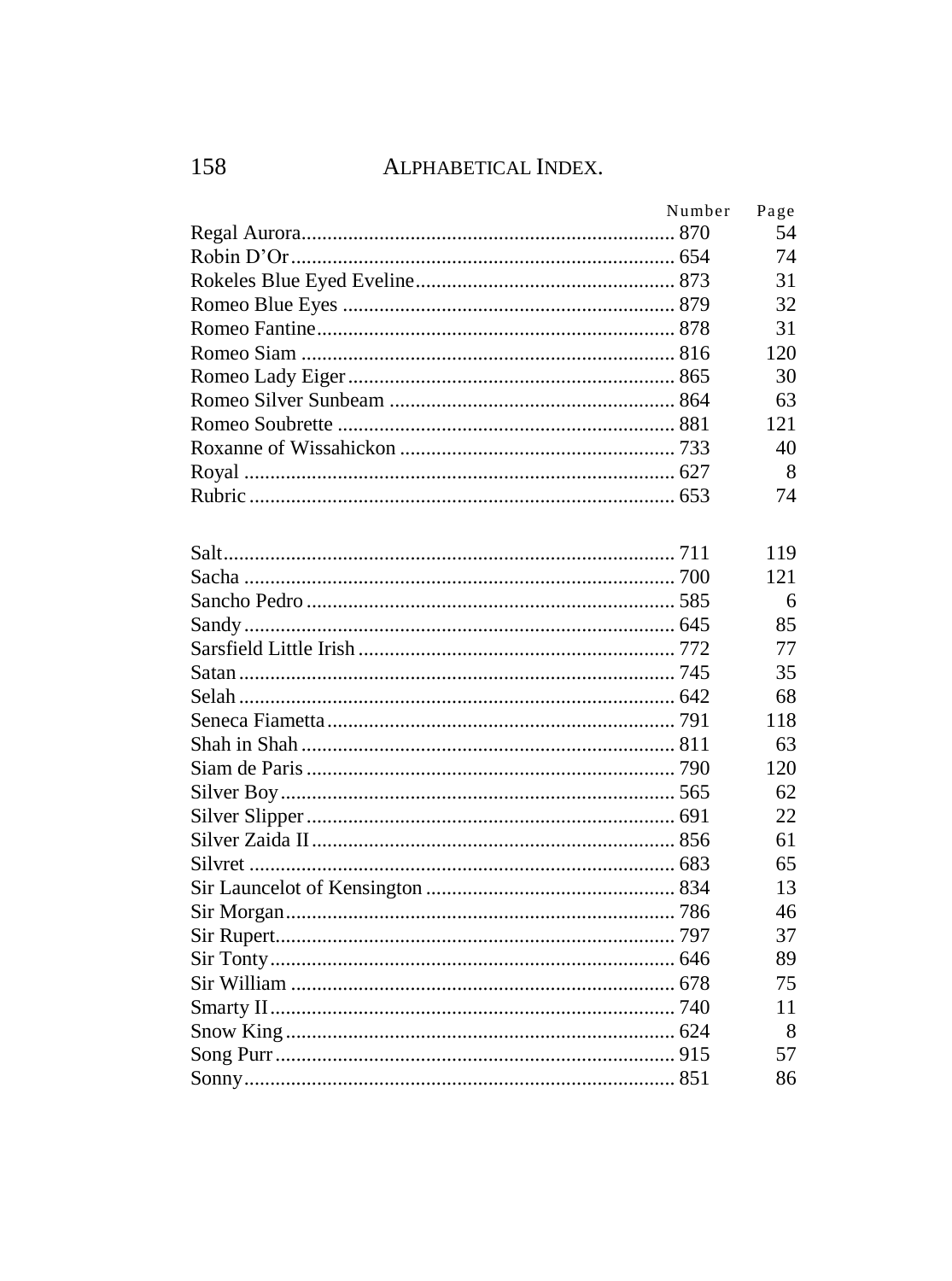| Number | Page |
|--------|------|
|        | 117  |
|        | 79   |
|        | 11   |
|        | 80   |
|        | 12.  |
|        | 53   |
|        | 84   |
|        | 79   |
|        | 80   |
|        | 37   |
|        | 116  |
|        | 28   |
|        | 94   |
|        | 81   |
|        | 89   |
|        | 65   |
|        | 75   |
|        | 58   |
|        | 35   |
|        | 42.  |
|        | 102  |
|        | 96   |
|        | 11   |
|        | 7    |
|        | 21   |
|        | 17   |
|        | 7    |
|        | 20   |
|        | 38   |
|        | 50   |
|        | 66   |
|        | 51   |
|        | 56   |
|        | 100  |
|        |      |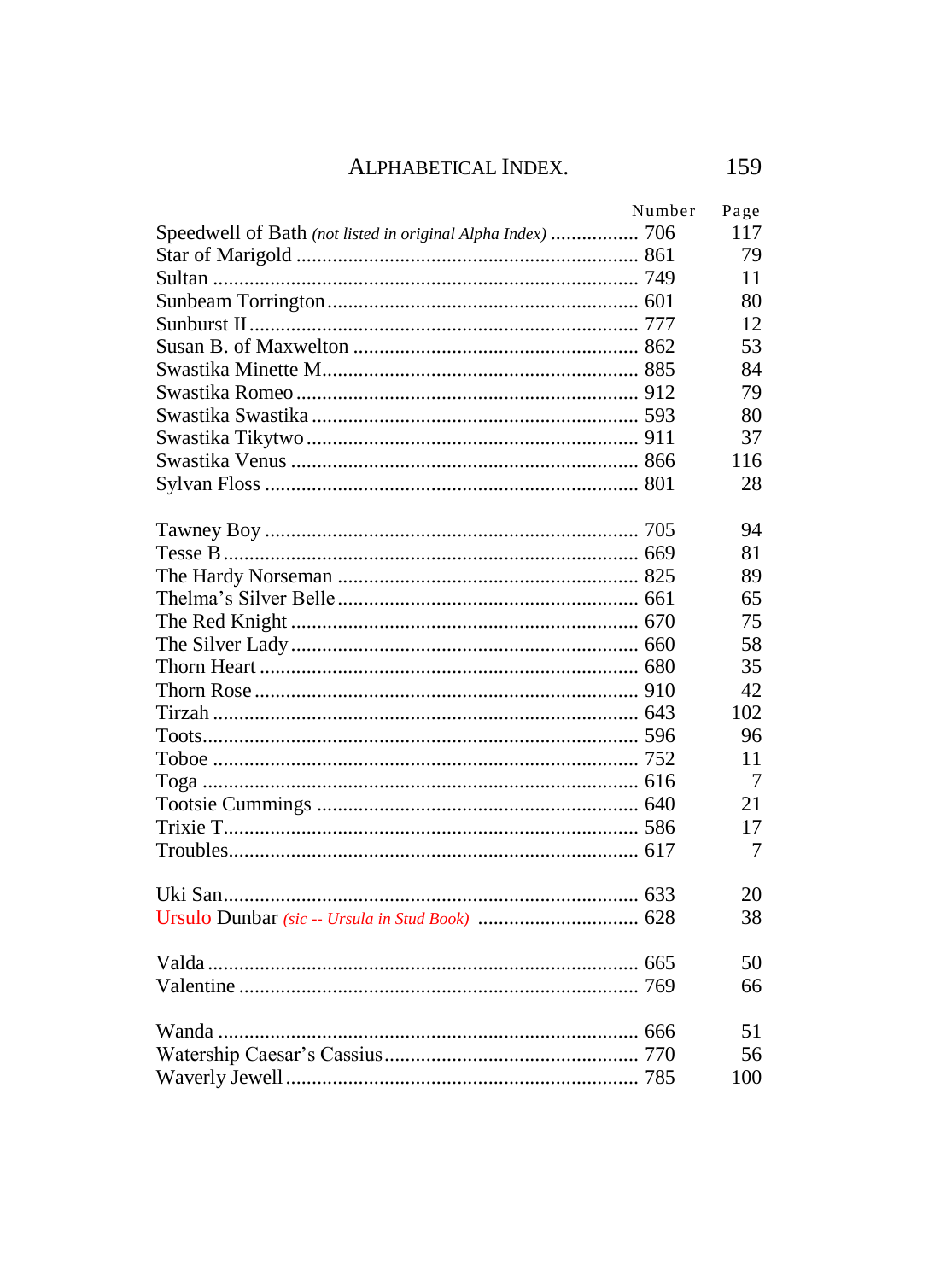| Number | Page |
|--------|------|
|        | 108  |
|        | 107  |
|        | 116  |
|        | 21   |
|        | 20   |
|        | 14   |
|        | 15   |
|        | 12   |
|        | 91   |
|        | 91   |
|        | 59   |
|        | 10   |
|        | 78   |
|        | 47   |
|        | 93   |
|        | 69   |
|        | 112  |
|        | 44   |

EXPLANATION OF MARKS AND ABBREVIATIONS.

Number in parenthesis  $($  =  $)$  = Beresford Cat Club Stud-Book numbers. Number in brackets  $\begin{bmatrix} \quad \end{bmatrix}$  == National Cat Club Stud-Book of England numbers.

C. C. R.  $=$  The Cat Club Register of England.

 $Imp. = Imported.$ 

 $Ch. = Champion.$